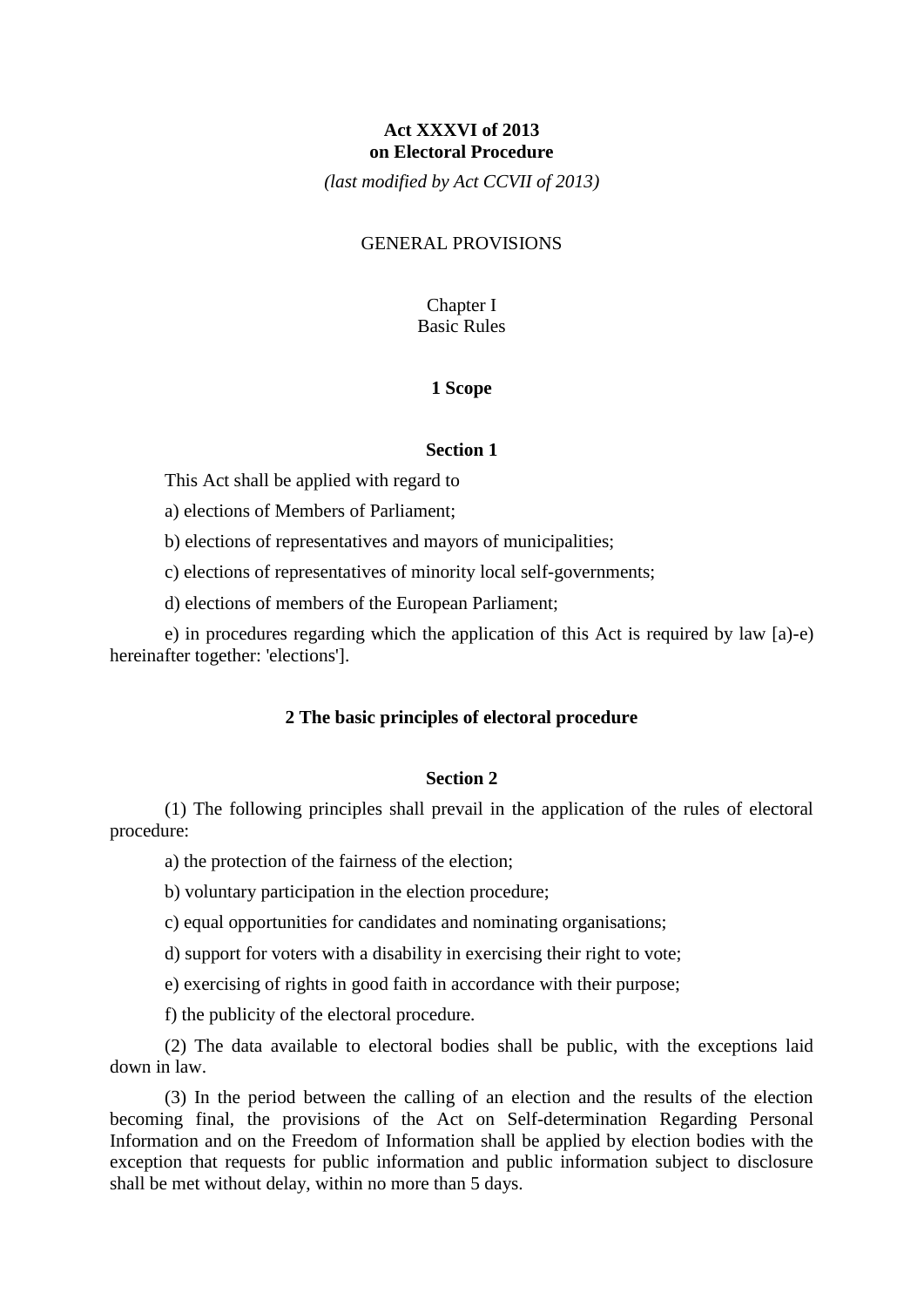## **3 Interpretative Provisions**

## **Section 3**

For the purposes of this Act:

1 'Voter with a disability' shall mean a voter who has limited or no sensorial abilities (especially vision and hearing) or limited or no musculoskeletal abilities or mental capacity, or who has considerably limited communication abilities, and this places him or her at a lasting disadvantage when it comes to actively participating in public life;

2 'Relative' shall mean spouses, registered partners, domestic partners, lineal descendants and ancestors and their spouses and registered partners, adopted children, stepchildren, foster children, adoptive parents, step-parents, foster parents, siblings, as well as the lineal descendants and ancestors and siblings of spouses and registered partners and spouses and registered partners of siblings;

3 'Nominating organisation' shall mean, with regard to the election of Members of Parliament, parties listed with final effect in the court register of non-governmental organizations when the election is called, as well as national minority self-governments, if entered into the register of nominating organisations by the election commission; with regard to the election of the Members of the European Parliament, parties listed with final effect in the court register of non-governmental organizations when the election is called, if entered into the register of nominating organisations by the election commission; with regard to the election of representatives and mayors of municipalities, parties and associations (except for trade unions) listed with final effect in the court register of non-governmental organizations when the election is called, if entered into the register of nominating organisations by the election commission; with regard to the election of representatives of minority selfgovernments, minority organizations listed with final effect in the court register of nongovernmental organizations when the election is called;

4 'Representative' shall mean representatives, minority representatives and mayors elected in elections falling within the material scope of this Act;

5 'Address in Hungary' shall mean the address of a registered domicile in Hungary, or, in the case of persons with no registered domicile in Hungary or abroad, the address of a registered residence in Hungary;

5a. 'Foreign representation' shall mean the diplomatic and consular mission of Hungary operating abroad, set up based on a Government decision;

6 'Document proving Hungarian citizenship' shall mean a passport, a certificate of naturalization or a certificate of citizenship;

7 'Proxy' shall mean a person holding a power of attorney documented in a public document or a private document of full probative value;

8 'The minister' shall mean the minister responsible for regulating elections and referendums;

9 'Name' shall mean the person's married name and first name; for persons without a married name and when the mother's name is requested, the family name of birth and the first name;

9a 'nationally available media services' shall mean media services available for at least 50 percent of Hungary's inhabitants;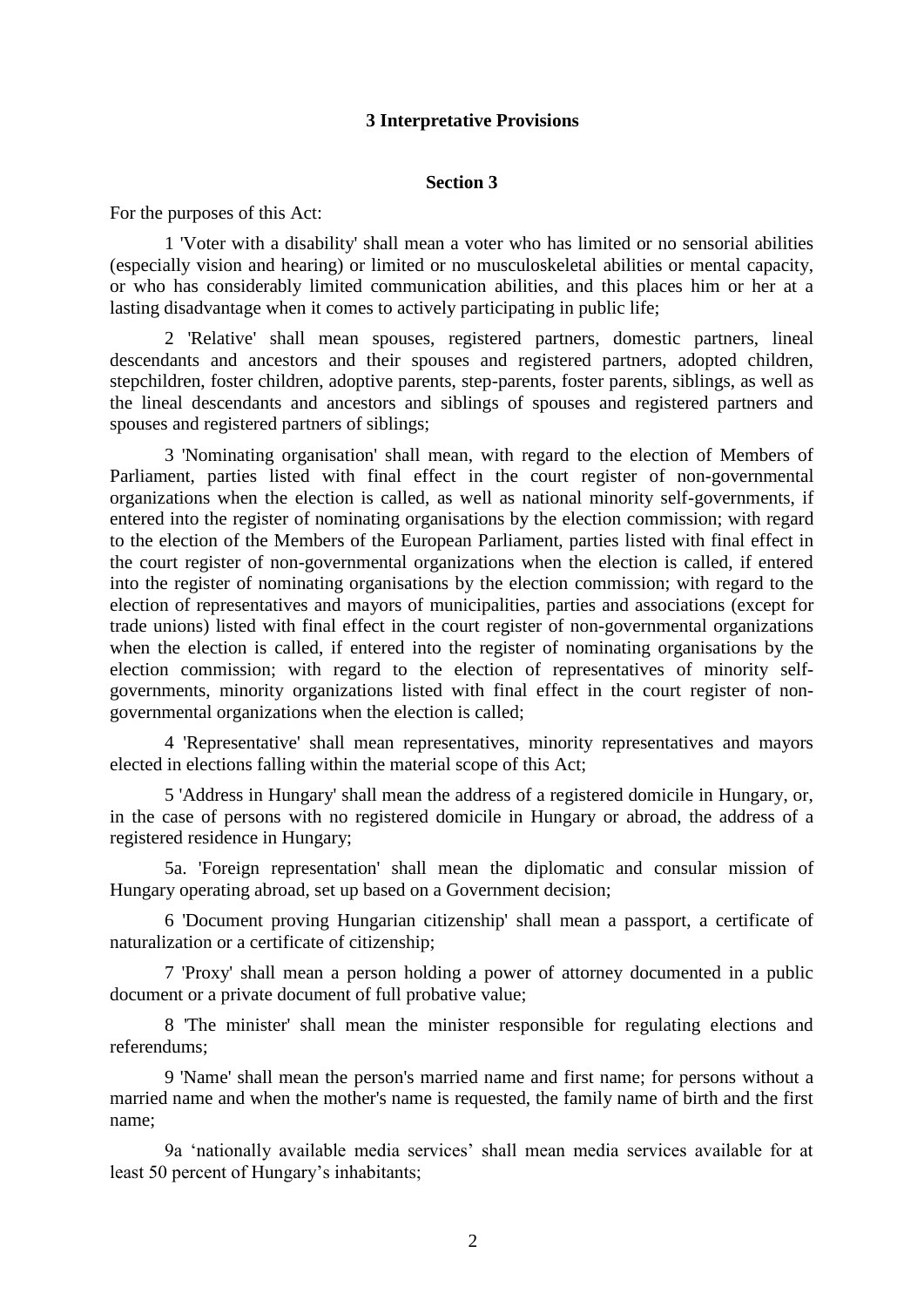10 'Mayor' shall mean a mayor or the Lord Mayor of Budapest;

11 'Settlement' shall mean a town, a city, a city that is the seat of a district, a city with county status or a district of Budapest;

12 'Domicile of settlement rank' shall mean a domicile regarding which the register of citizens' personal data and addresses contains the note "without address" alongside the name of the settlement;

13 'Ügyfélkapu' shall mean the electronic client login and identification system of the Hungarian Government ['client gateway' to electronic administration];

14 'Election bodies' shall mean election commissions and election offices.

# **4 International observers**

## **Section 4**

(1) Observers from another state or an international organisation registered to observe the elections by the National Election Office

a) may observe the entire election procedure and be present while the election bodies work;

b) may view the documents of the election commissions and request copies thereof – such copies shall not contain personal data;

c) may put questions to members of election bodies and call their attention to the detected irregularities;

d) shall not hinder or influence the election procedure or the activities of the election bodies;

e) shall wear the registration badge supplied by the National Election Office in a visible manner and location during their activities;

f) shall carry out their activities impartially.

(2) The National Election Office shall keep records on international observers. The records shall contain the name, place of birth and time of birth of each international observer, as well as the name of the sending state or international organisation. The names of international observers, as well as the name of the sending states or international organisations shall be published by the National Election Office on the official website of the elections.

(3) Decisions on the registration and deregistration of international observers shall be made by the President of the National Election Office, and no appeal shall lie against the decision.

(4) The personal data of international observers shall be erased from the records on the first working day after the ninetieth day following the vote.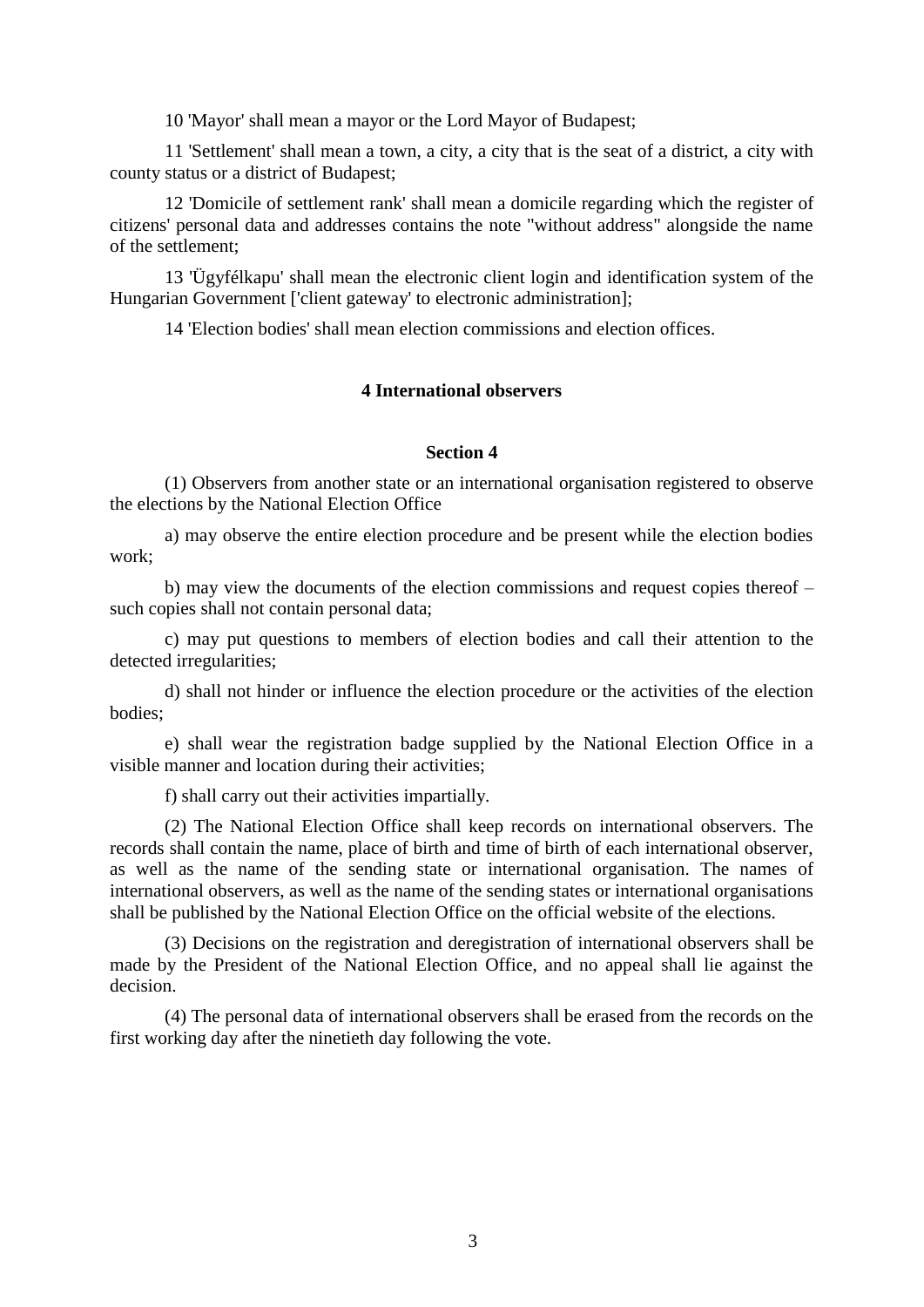## **5 Observers at foreign representations**

## **Section 5**

(1) Each nominating organisation putting forward candidates and each independent candidate may delegate two people to each foreign representation to act as observers. Organizations putting forward candidates jointly may delegate two observers jointly.

(2) Only voters listed in the central electoral register may act as observers at foreign representations.

(3) Observers at foreign representations shall be reported to the National Election Commission 10 days before the voting in Hungary at the latest, providing their name and personal identification number, or, if they have no personal identification number, the type and number of the document proving their Hungarian citizenship. The National Election Commission shall enter observers at foreign representations into a register. The National Election Office shall send the name and personal identification number of observers at foreign representations – or, if they have no personal identification number, the type and number of the document proving their Hungarian citizenship – to the head of the election office at the foreign representation.

(4) Observers registered by the National Election Commission may be present while the election office at the foreign representation carries out its work. Observers at foreign representations

a) may observe the work of the election office at the foreign representation;

b) shall not influence or disturb the voting or the work of the election office at the foreign representation either actively or through behaviour from which an inference may be drawn,

c) may record their comments in the record made out on the closing of voting;

d) may lodge objections;

e) may sign the sealed ballot box after closing the voting;

f) is obliged to wear a registration badge in the polling station.

(5) The costs related to the observer's delegation and activity shall be borne by the delegator listed in (1).

## **6 The call for the election**

## **Section 6**

(1) Elections shall be called so that the day of voting in Hungary is seventy to ninety days after the day of the calling of the election.

(2) Voting shall be held on Sundays.

(3) Voting shall not be held on a day that is a holiday according to the Labour Code, and they shall not be held on Easter Sunday or Pentecost Sunday.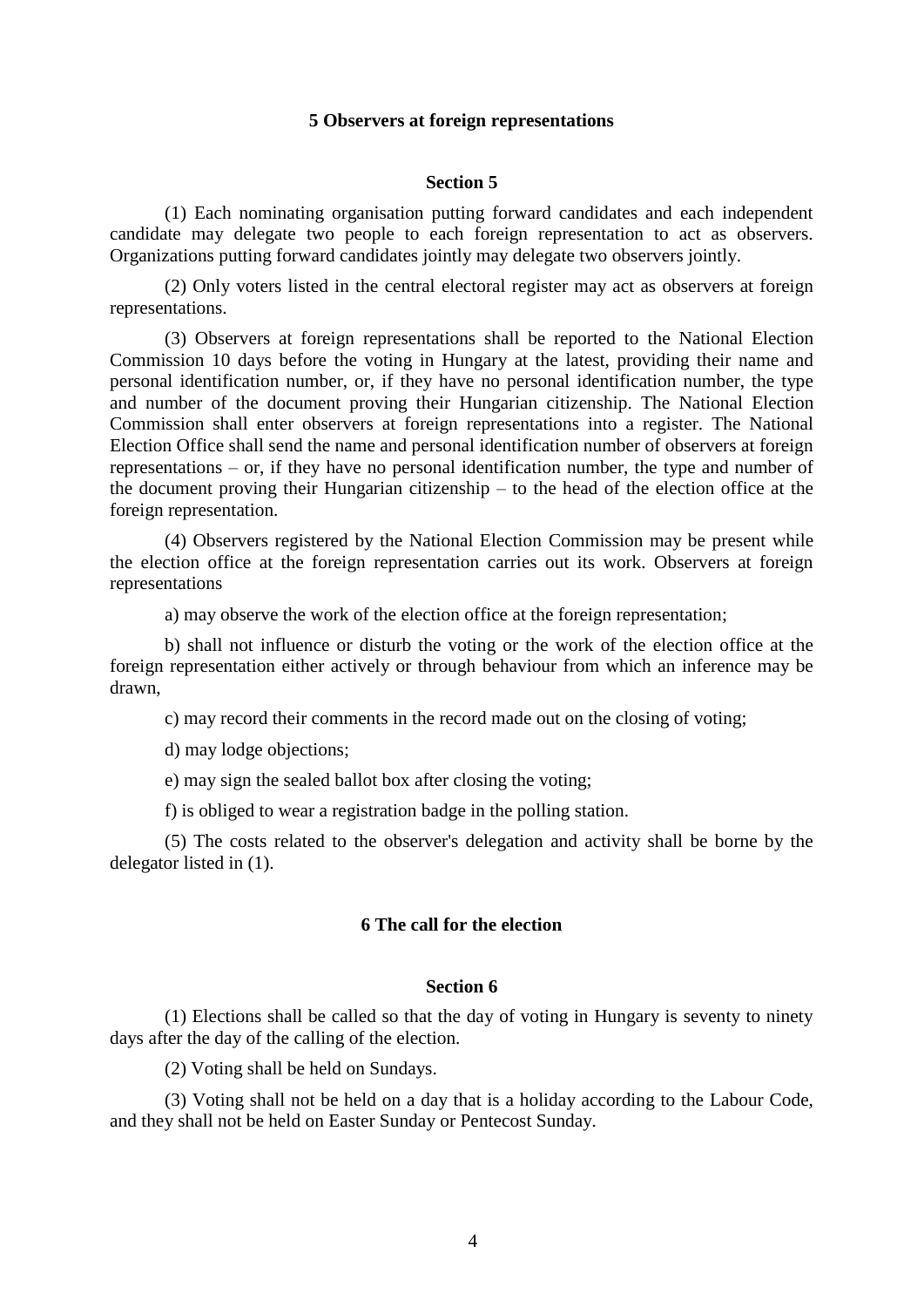### **Section 7**

If the election commission or the court orders the voting to be repeated, the order shall call the election for a day within thirty days of the original vote.

### **Section 8**

(1) By-elections shall be called

a) for a day within 120 days from the day the seat becomes vacant;

b) for a day within 120 days from the original vote if the vote was invalid or inconclusive or was not held due to the insufficient number of candidates.

(2) Elections shall not be called for the following periods:

a) by-elections of Members of Parliament shall not be called for any day between 1 January in the year of the general election of Members of Parliament and the day of the general election of Members of Parliament;

b) by-elections of representatives and mayors of municipalities shall not be called for any day between 1 April in the year of the general election of representatives and mayors of municipalities and the day of the general election of representatives and mayors of municipalities;

c) by-elections of representatives of minority self-governments shall not be called for any day between 1 April in the year of the general election of representatives of minority selfgovernments and the day of the general election of representatives of minority selfgovernments.

## **Section 9**

National referendums shall not be called for the day of the general election of Member of Parliament or that of the general election of representatives of municipality.

#### **7 Regulations pertaining to deadlines**

### **Section 10**

(1) The deadlines determined under this Act shall be deadlines of preclusion.

(2) Deadlines shall be calculated based on calendar days.

(3) Deadlines shall expire at 16:00. The deadline for the decision of the election commission shall expire at 24:00.

(4) Procedural acts carried out after 16:00 shall be considered to have been carried out on the next day – with the exception of procedural acts carried out by election bodies.

### **Section 11**

(1) The calendar dates of the deadlines in this Act shall be determined: in the case of a general election, by the minister by decree, and in the case of a by-election, by the calling election commission by resolution.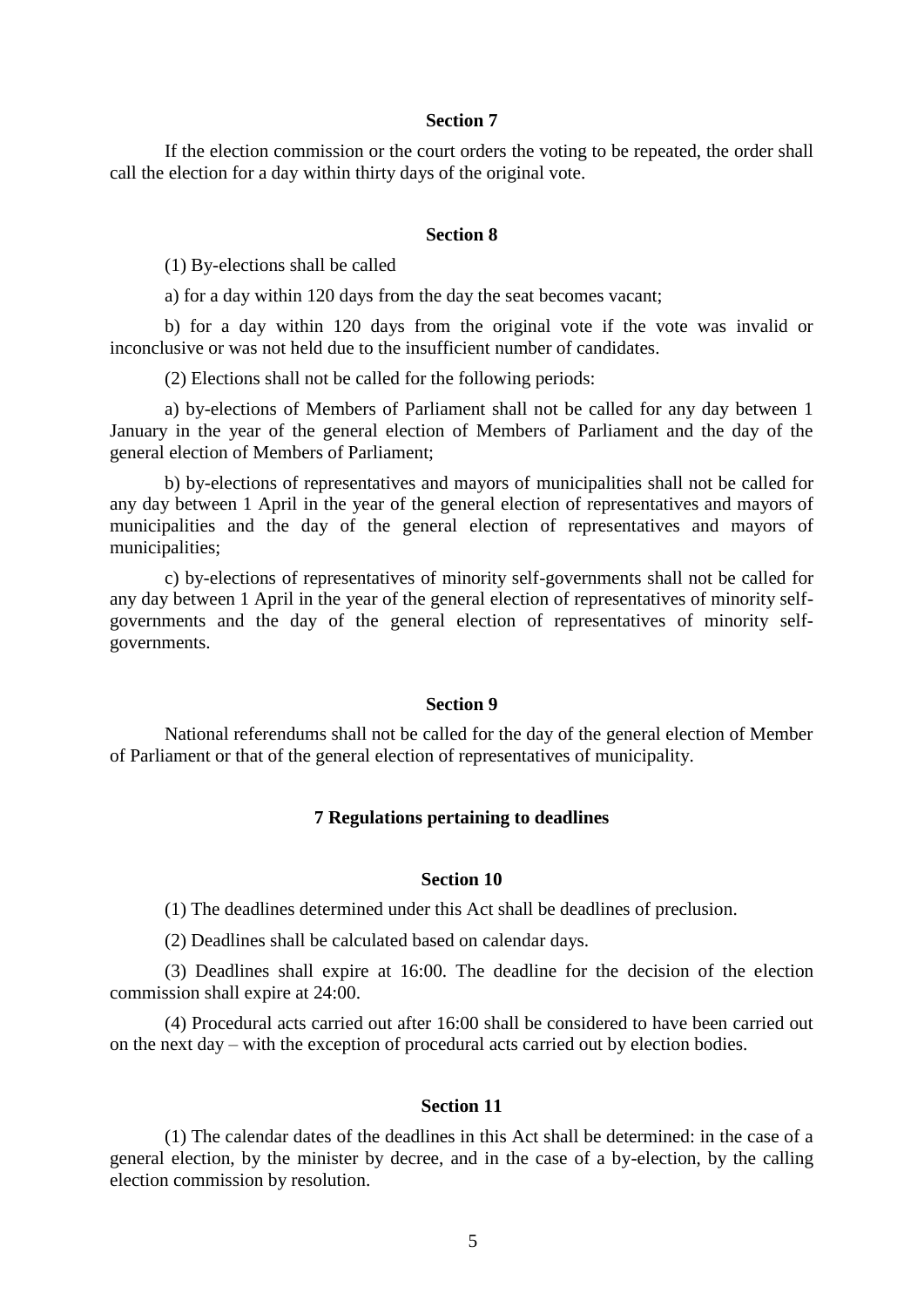(2) If a deadline set in this Act is to expire on a non-working day, the minister may set the calendar date of the deadline for the working day before or after that day in the decree.

#### **8 The costs of the electoral procedure**

## **Section 12**

The costs associated with the tasks of the state in the area of preparing and conducting elections, as well as other costs arising in connection with the activities of election bodies, shall be financed from the national budget – to the extent determined by Parliament. The State Audit Office shall inform Parliament about the use of these financial resources.

## **9 Reporting**

## **Section 13**

(1) After general elections, the President of the National Election Office shall report to Parliament on the organization and execution of state tasks related to the elections.

(2) After general elections, the chairman of the National Election Commission shall report to Parliament on the activities of the National Election Commission during the elections.

### **9/A Exclusion from suffrage**

#### **Section 13/A**

(1) Courts shall decide on exclusion from suffrage in decisions ordering placement under conservatorship limiting competency, decisions ordering placement under conservatorship precluding competency, and decisions issued in the course of proceedings aimed at reviewing conservatorship.

(2) Courts shall exclude persons of legal adult age from suffrage whose capacity for reasoning necessary for exercising suffrage

a) is greatly reduced permanently or recurrently owing to their mental state, unsound mind or pathological addiction; or

b) is permanently and completely lost owing to their mental state or unsound mind.

(3) If the court does not exclude a legal adult placed under conservatorship from suffrage, then he or she shall exercise electoral rights personally and shall have the power to make valid legal statements alone in the context of these rights.

(4) Persons empowered to initiate lawsuits aimed at the termination of conservatorship may request the termination of the exclusion from suffrage of a legal adult placed under conservatorship irrespective of the provisions of (1).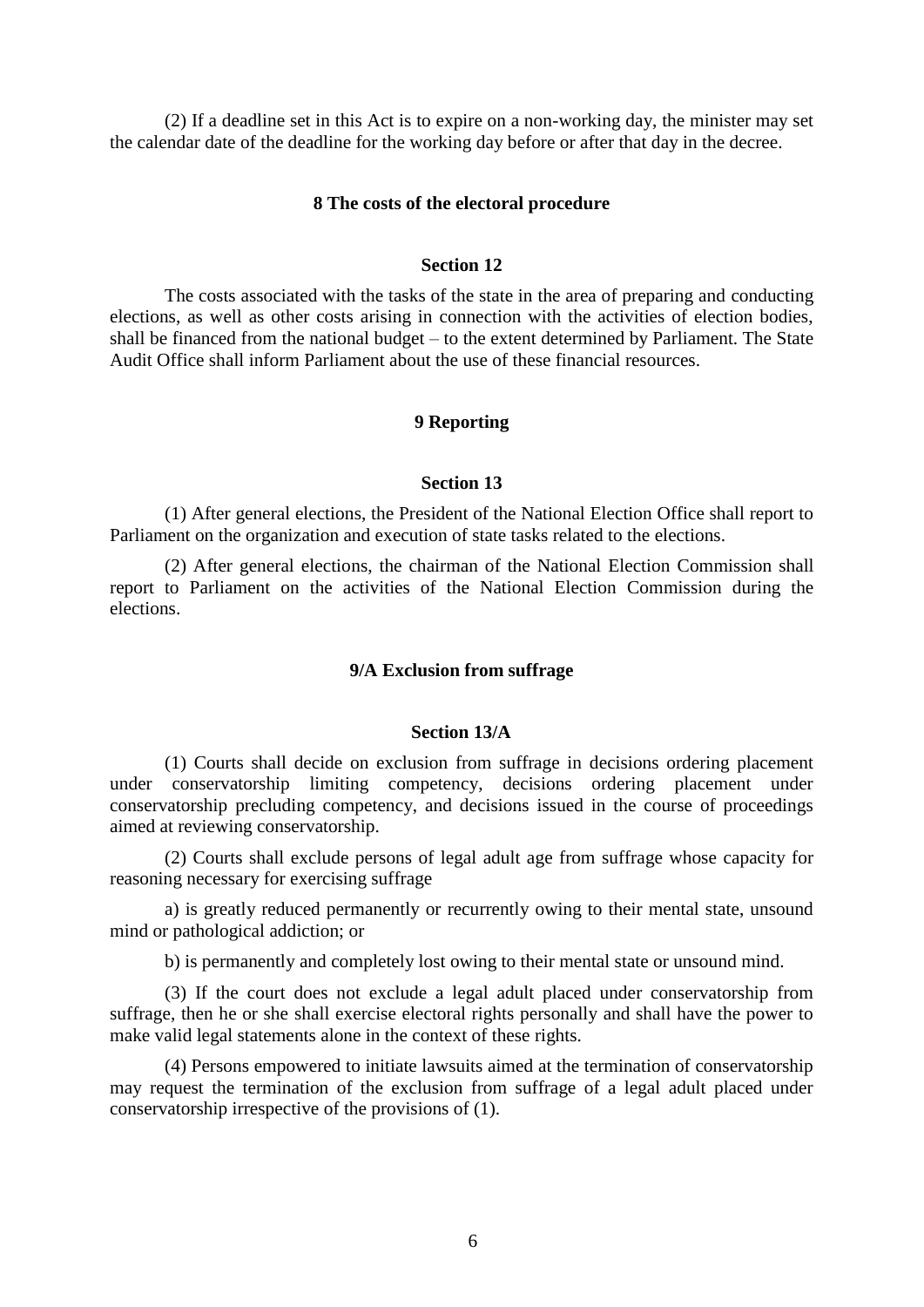## Chapter II Election commissions

## **10 Election commissions**

#### **Section 14**

(1) Election commissions shall be independent bodies serving voters, subject only to the law, and their primary task shall be determining the election results, ensuring the fairness and legality of elections, ensuring impartiality and, if necessary, restoring the legal order of elections.

(2) The following bodies shall function as election commissions:

a) the National Election Commission;

b) territorial election commissions;

c) parliamentary single-member constituency election commissions;

d) local election commissions;

e) polling station commissions.

(3) In settlements with a single polling district, the powers and responsibilities of the polling station commission shall be held by the local election commission.

(4) The National Election Commission shall have at least seven members; polling station commissions and local election commissions of settlements with one polling district shall have at least five members, while territorial election commissions, parliamentary singlemember constituency election commissions and the local election commissions of settlements with more than one polling district shall have at least three members.

## **Section 15**

(1) The members of polling station commissions and the members of local election commissions in settlements with a single polling district shall be exempted from performing work stipulated by law on the day following voting, and are entitled to receive average wages for this period to be paid by their employer.

(2) Employers may request the wages and related contributions paid in accordance with (1) above to be reimbursed within five days of the voting at the local election office.

## **11 Members of election commissions**

# **Section 16**

Election commissions shall have elected and appointed members.

## **Section 17**

(1) With the exceptions laid down in Sections 26, 28, 35 (3) and 171 (1),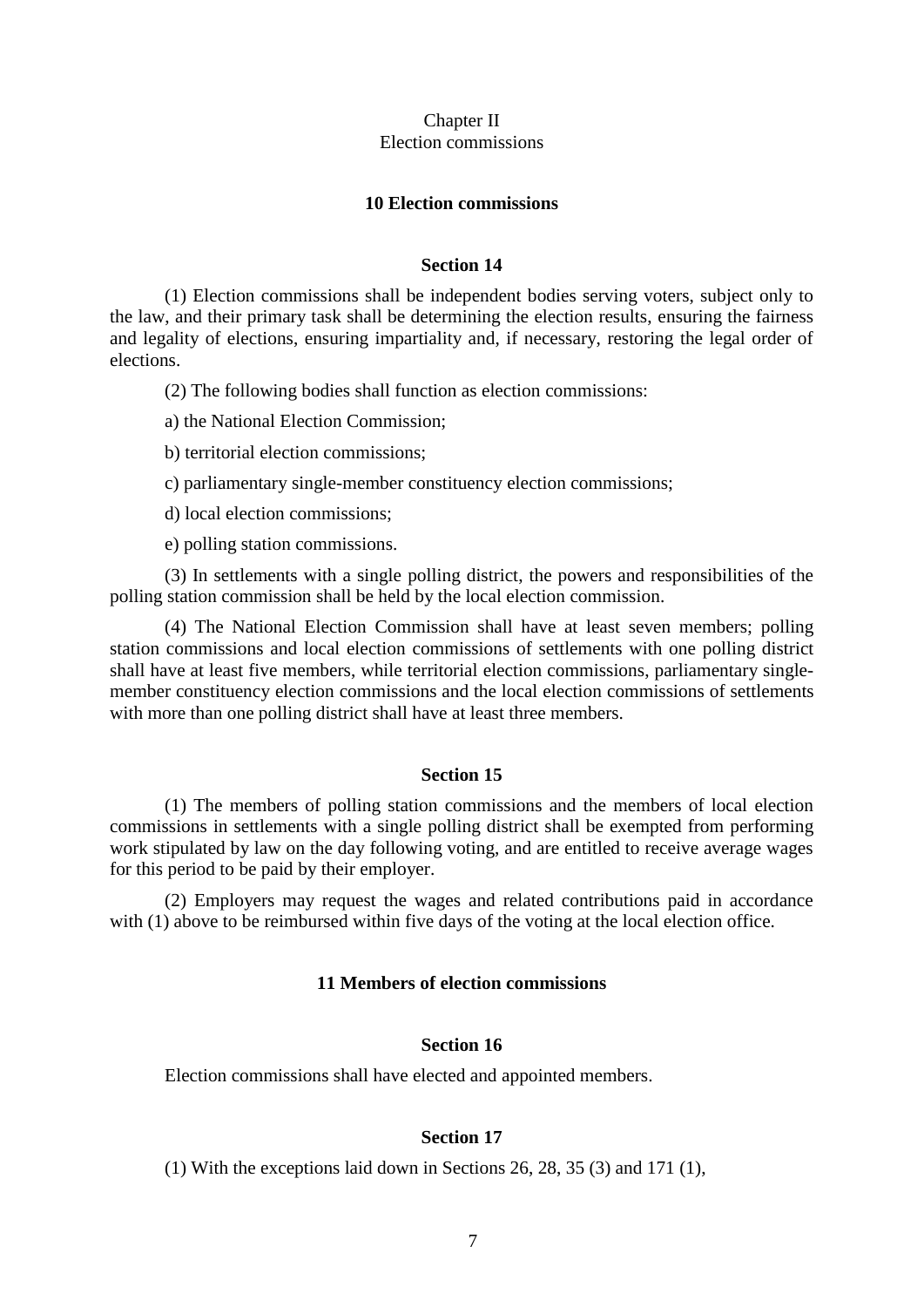a) only voters having an address in the settlement in question and included in the central electoral register may be members of polling station commissions and the local election commissions;

b) only voters having an address in the constituency in question and included in the central electoral register may be members of parliamentary single-member constituency election commissions;

c) only voters having an address in the county in question or the capital and included in the central electoral register may be members of territorial election commissions; and

d) only voters having an address in Hungary and included in the central electoral register may be members of the National Election Commission.

(2) Persons who are eligible to stand as a candidate in the election of Members of Parliament shall be eligible to become elected members of election commissions and appointed members of the National Election Commission.

(3) Persons who meet the criteria listed in (2) and have a university-level law degree shall be eligible to become elected members of the National Election Commission.

(4) Persons who are eligible to stand as a candidate in the election in question shall be eligible to become appointed members of election commissions.

### **Section 18**

(1) The following persons may not serve in election commissions:

a) the President of the Republic;

b) the first officer of Parliament;

c) representatives;

d) deputy mayors;

e) municipal clerks;

f) members of other election commissions and election offices;

g) persons serving in the Hungarian Armed Forces and

h) candidates.

(2) In addition to those listed in (1), the following persons may not serve on election commissions:

a) members of political parties;

b) members of nominating organisations that put forward a candidate in the constituency in question;

c) relatives of candidates standing in the constituency in question;

d) persons in Government service, public employee or service relationship or other work-related relationship with central administration bodies as defined in the Act on Central Administration Authorities, and on the Legal Status of Members of the Government and State Secretaries or other administrative bodies with powers in the election commission's areas of competence, and state leaders.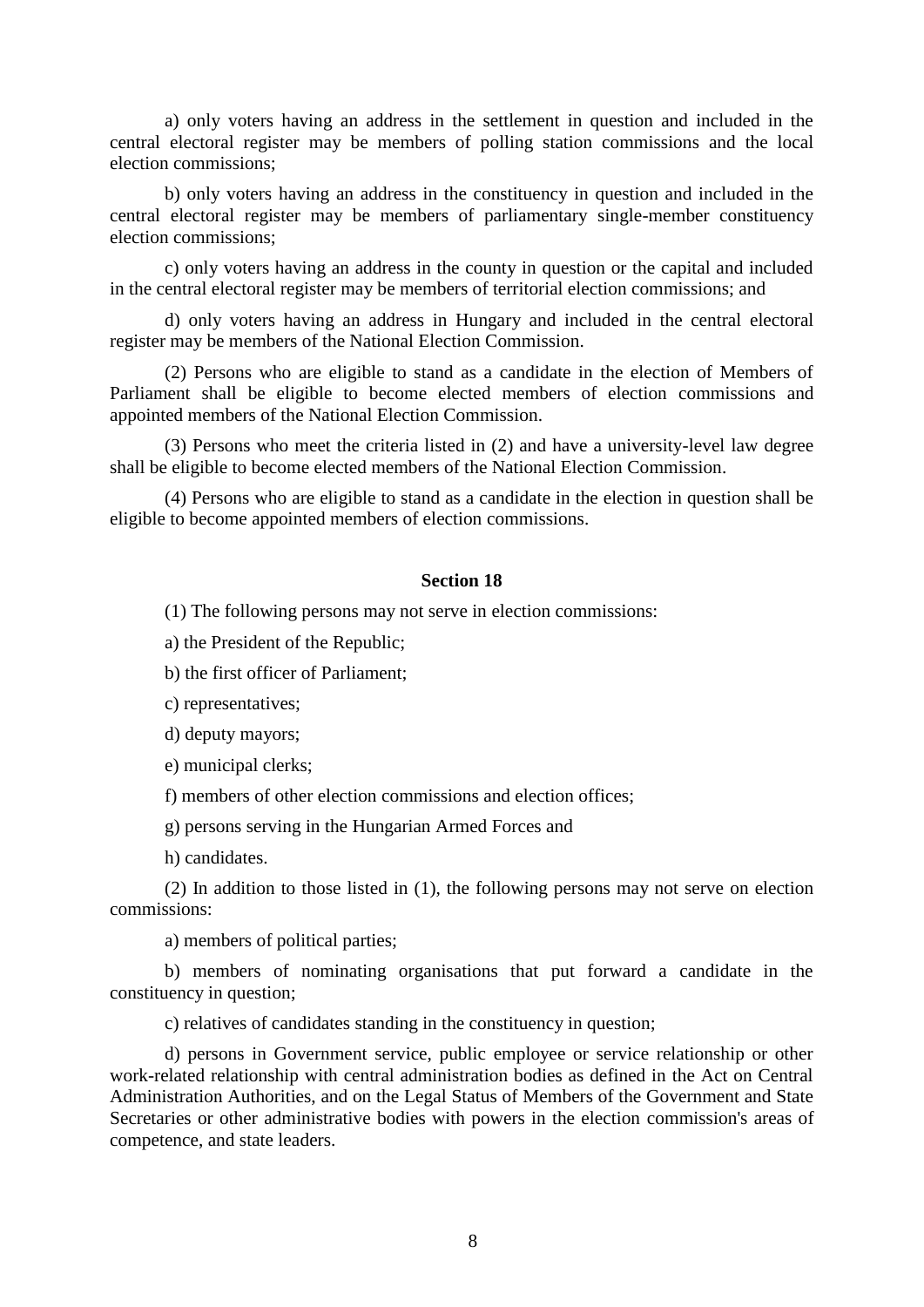#### **Section 19**

(1) The rights and responsibilities of elected and appointed members shall be identical, with the exceptions laid down in Sections 41 (3) and 45 (3).

(2) Elected members of election commissions shall receive remuneration.

(3) The monthly remuneration of elected members of the National Election Commission shall be ten times the amount of civil servants' base salary. The monthly remuneration of the chairman of the National Election Commission shall be fifteen times the amount of civil servants' base salary.

(4) Appointed members of the National Election Commission are entitled to receive renumeration according to the renumeration of elected members during the time of their duty starting from the taking of their oath or pledge but maximally for the duration of 50 days before the ballot day of general elections to the  $20<sup>th</sup>$  day after the ballot day of general elections or the proportional time thereof.

(5) Elected members of the National Election Commission are entitled for the reimbursement of their justified and verified costs related to the operation of the National Election Commission as determined by ministerial decree.

#### **12 Electing members of election commissions**

#### **Section 20**

(1) The seven members and three alternate members of the National Election Commission shall be elected by Parliament for a term of nine years on the proposal of the President of the Republic within ninety days of the termination of the mandate of the previous National Election Commission.

(2) The election of members and alternate members of the National Election Commission shall require the vote of two-thirds of the Members of Parliament present.

(3) If the first vote is unsuccessful, a second vote shall be held. If the second vote is unsuccessful as well, the election of the members and alternate members of the National Election Commission shall require the vote of more than half of the Members of Parliament present. The President of the Republic may propose new candidates for the second and further voting.

#### **Section 21**

Three members and at least two alternate members of territorial election commissions shall be elected after the calling of the general election of representatives and mayors of municipalities and no less than 42 days before the day of voting by the Budapest or county general assembly on the proposal of the head of the territorial election commission.

#### **Section 22**

Three members of parliamentary single-member constituency election commissions and at least two alternate members shall be elected by the body of representatives of the settlement of the parliamentary single-member constituency on the proposal of the head of the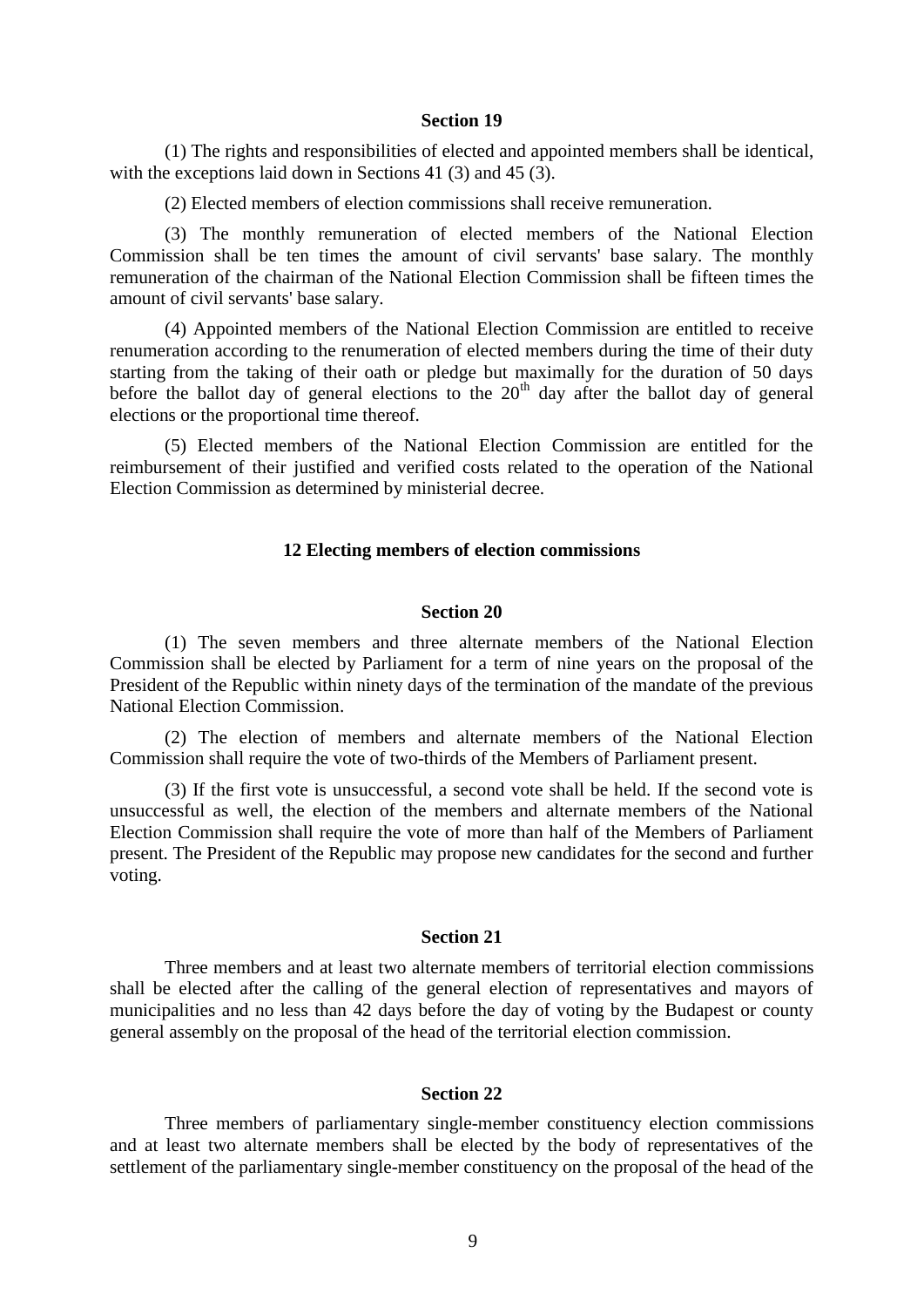election office of the single-member constituency after the calling of the general election of Members of Parliament and no less than 42 days before the day of voting.

### **Section 23**

Three – in the case of settlements with a single polling district, five – members and at least two alternate members of local election commissions shall be elected after the calling of the general election of representatives and mayors of municipalities and no less than 42 days before the day of voting by the body of representatives of the settlement's municipality on the proposal of the head of the local election commission.

### **Section 24**

(1) Three members and the necessary alternate members of polling station commissions shall be elected by the body of representatives of the settlement's municipality on the proposal of the head of the local election commission after the calling of the general election of Members of Parliament and no less than 20 days before the day of voting. The members and alternate members of polling station commissions shall be elected at the settlement level.

(2) In settlements with a single polling district, the election of a polling station commission shall not be required.

(3) The polling station commissions of polling districts drawn up pursuant to Section 78 shall be supplemented by the head of the local election office as necessary using the alternate members if the number of voters in the electoral register of the polling district exceeds nine hundred (due to voters who changed districts).

#### **Section 25**

(1) No amendments may be submitted regarding the proposals on the members and alternate members of election commissions.

(2) The election of members and alternate members shall be decided by Parliament, the general assembly or the body of representatives by one round of voting.

## **Section 26**

If the members of an election commission are not elected by the relevant deadline, the members shall be appointed with immediate effect, through a decision entered into the records, by the following bodies:

a) the members of polling station commissions shall be appointed by the parliamentary single-member constituency election commission on the proposal of the head of the local election office;

b) the members of local election commissions shall be appointed by the territorial election commission on the proposal of the head of the local election office;

c) the members of parliamentary single-member constituency election commissions shall be appointed by the National Election Commission on the proposal of the head of the parliamentary single-member constituency election office, and the members of territorial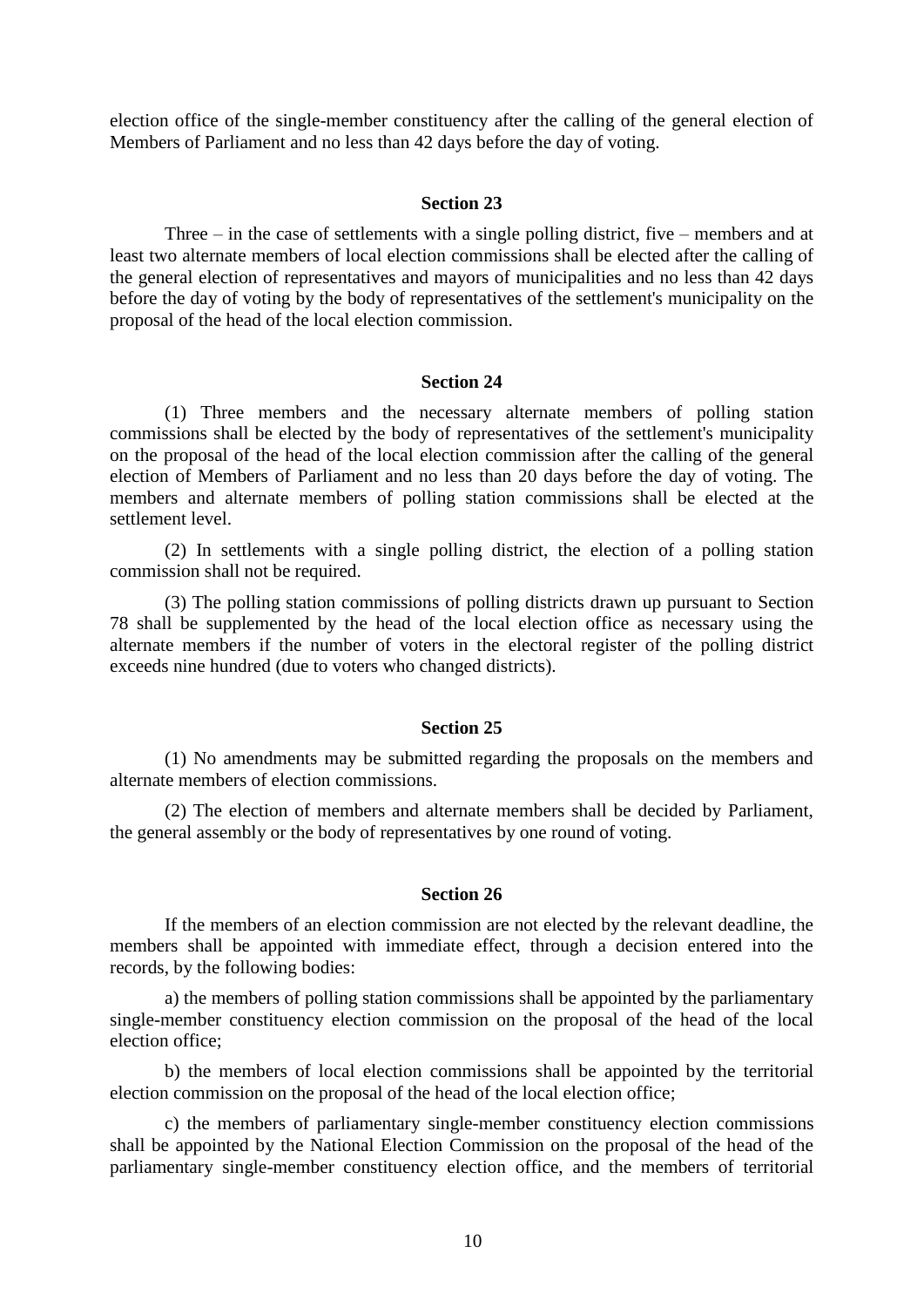election commissions shall be appointed by the National Election Commission on the proposal of the head of the territorial election office.

#### **13 Appointing members of election commission**

## **Section 27**

(1) An additional member of the National Election Commission shall be appointed by each of the parties that have a political group in Parliament. No commission member shall be appointed pursuant to this Subsection between the day the general election of Members of Parliament is called and the day of the inaugural session of Parliament.

(2) After the general election of Members of Parliament is called, an additional member of the National Election Commission shall be appointed by each of the nominating organisations putting forward national candidate lists.

(3) After the general election of the Members of the European Parliament is called, an additional member of the National Election Commission shall be appointed by each of the nominating organisations putting forward candidate lists.

## **Section 28**

(1) An additional member of territorial election commissions, parliamentary singlemember constituency election commission and local election commissions shall be appointed by each of the independent candidates and nominating organisations putting forward candidates or lists in the polling district.

(2) Nominating organisations putting forward a list or a candidate and independent candidates may appoint two members each to polling station commissions, and to the election commissions of settlements with a single polling district.

### **Section 29**

(1) Nominating organisations putting forward joint candidates or joint lists shall be entitled to appoint the number of election commission members listed in Section 27 and 28 jointly.

(2) One nominating organisation, party or independent candidate may appoint members to an election commission maximally according to the number listed in Section 27 and 28. For the purposes of this Subsection, members appointed by a nominating organisation as a joint appointee or together with another nominating organisation putting forward a list shall also be considered a member appointed by the nominating organisation in question.

### **Section 30**

(1) Appointed members of election commissions shall be reported to the chairman of the election commission, and appointed members of polling station commissions shall be reported to the head of the local election office.

(2) Appointed members of election commissions shall be reported at least sixteen days before the day of voting – with the exception of those appointed pursuant to Section 27 (1).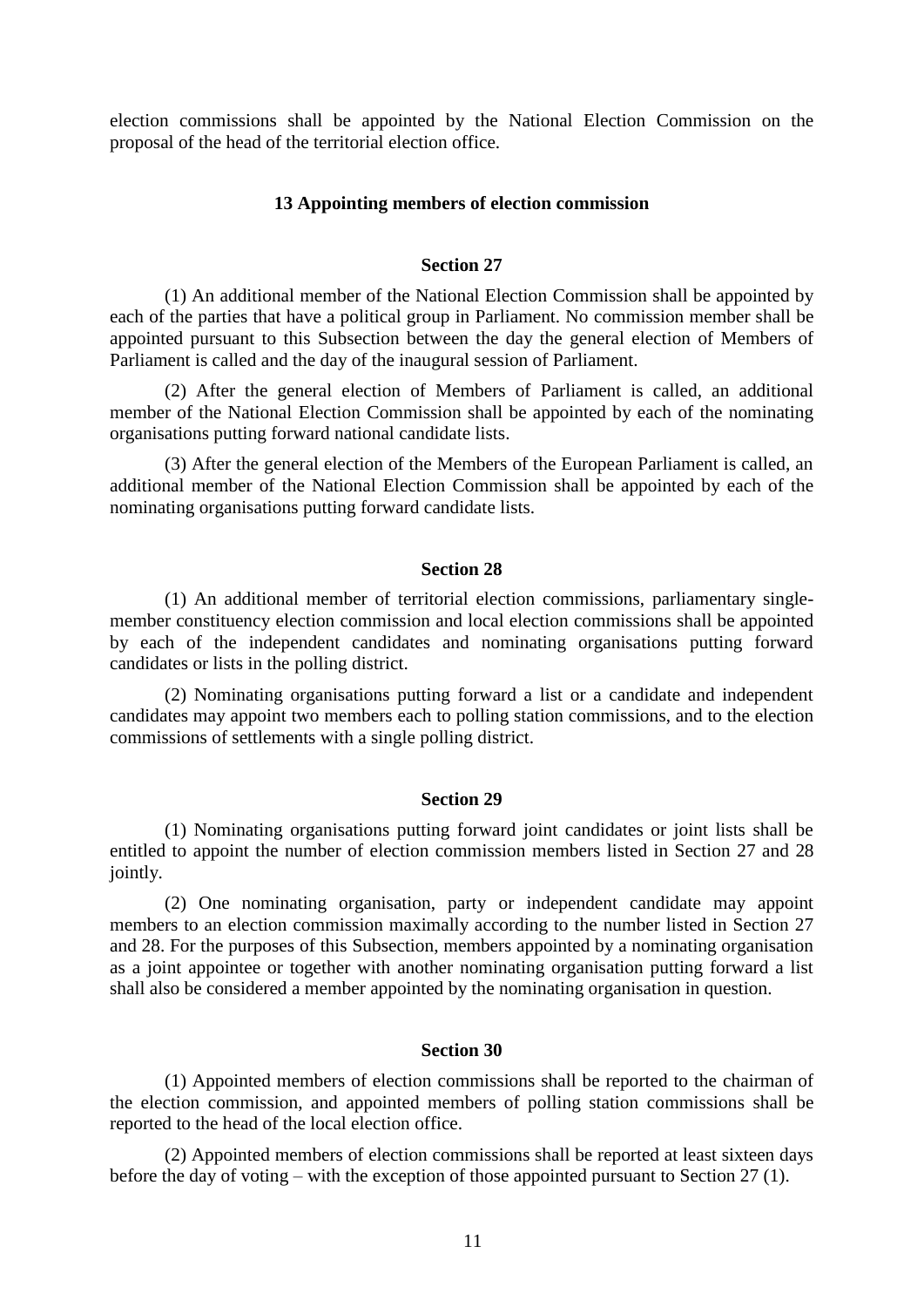(3) The report shall contain the name of the appointing body and the name and Hungarian address and personal identification number of the appointee.

#### **Section 31**

The right of the appointed member to vote shall be verified by the election office.

#### **Section 32**

(1) If the appointment fails to meet the requirements laid down by law, the chairman of the election commission shall report the case to the election commission.

(2) The election commission shall pass a resolution within three days of the reporting, accepting or rejecting the appointment.

(3) In the case of appointed members of the polling station commission, the head of the local election office may reject the appointment by resolution if it fails to meet the requirements set by law.

# **14 Termination of the mandate of members of election commissions**

## **Section 33**

(1) The mandate

a) of elected members of the National Election Commission shall last for nine years from the inaugural meeting of the National Election Commission;

b) of members of the National Election Commission appointed pursuant to Section 27 (1) shall last until the day the next general election of Members of Parliament is called or their political group ceases to exist;

c) of members of the National Election Commission appointed pursuant to Section 27 (2) shall last until the day of the inaugural session of Parliament;

d) of members of the National Election Commission appointed pursuant to Section 27 (3) shall last until the end result of the elections becomes final.

(2) If Parliament fails to elect the members of the National Election Commission by the deadline set in (1) a), the mandate of the elected members of the previous National Election Commission shall be extended until the inaugural meeting of the new National Election Commission.

(3) The mandate of members of territorial election commissions, parliamentary singlemember constituency election commissions, local election commissions and polling station commissions shall last until the following dates:

a) for elected members, until the inaugural meeting of the election commission elected for the next general elections;

b) for appointed members, until the end result of the elections becomes final.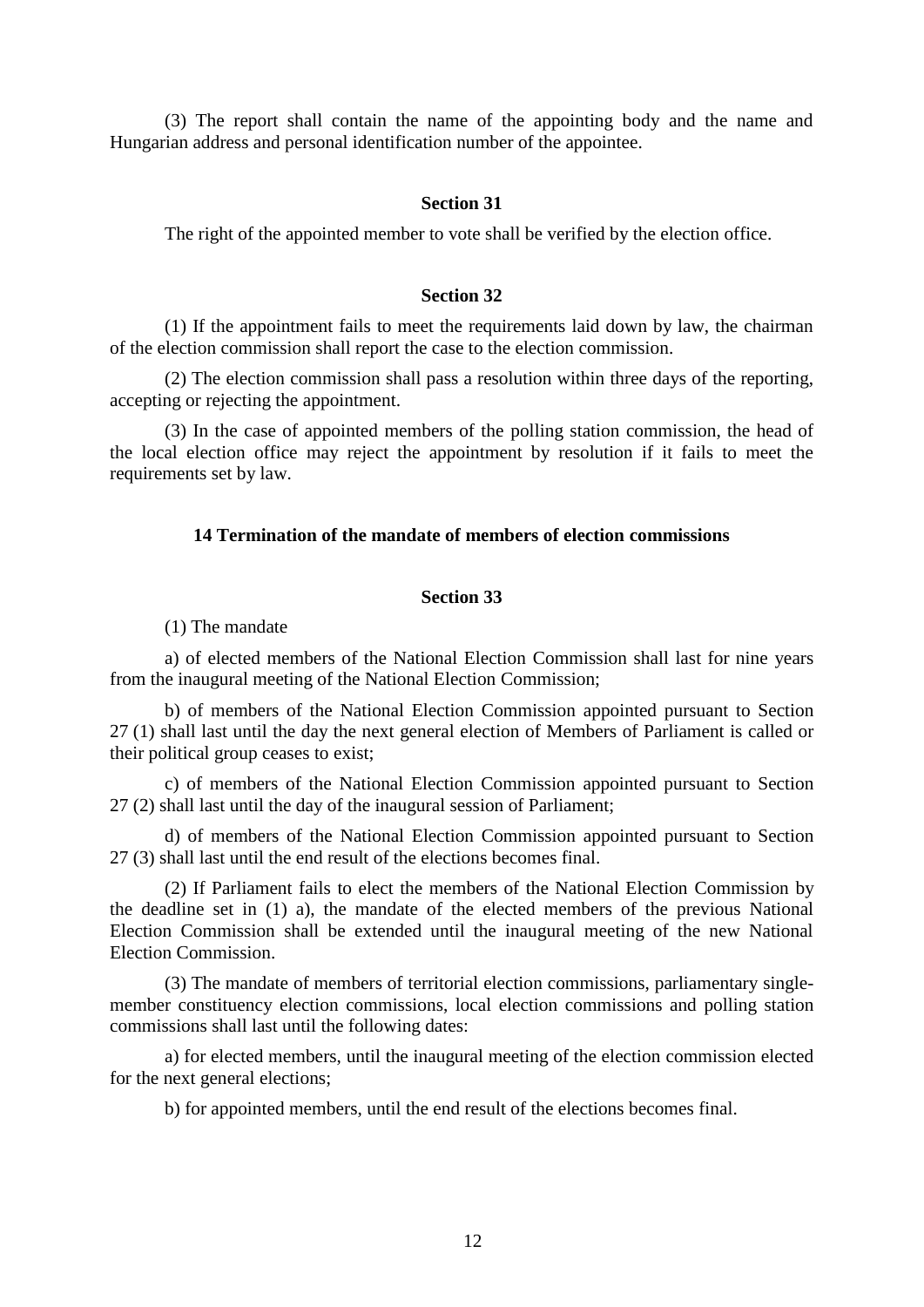#### **Section 34**

(1) The mandate of members of the election commission shall cease, in addition to the cases described in Section 33:

a) if the preconditions for the mandate listed in Section 17 cease to be met;

b) in the case of conflict of interests as set forth in Section 18;

c) upon resignation,

d) if the mandate of the appointed member is revoked by the appointer;

e) if the independent candidate who appointed the member or the candidate or list of the nominating organisation that justified the appointment is eliminated;

f) upon the member's death.

(2) The termination of the mandate of a member of an election commission pursuant to (1) shall be established by the election commission by resolution.

(3) Anyone may propose establishing the termination of the mandate pursuant to (1) a), b) or e).

(4) The election commission shall decide upon the proposal within three days. The affected member shall not participate in making the decision, and shall not be taken into account when determining the quorum.

### **15 Filling vacant positions in election commissions**

### **Section 35**

(1) If the mandate of an elected member of an election commission was terminated for any of the reasons listed in Section 34 (1) a)-c) or f), their place shall be taken by the alternate member who is next in the list in the motion for electing alternate members – or, in the case of polling station commissions, the one selected by the head of the local election office.

(2) If there is no alternate member, the body of representatives of the settlement's municipality or the Budapest or county general assembly, or, in the case of the National Election Commission, Parliament, shall elect a new member.

(3) If no new member was elected to the election commission, the procedure set forth in Section 26 shall be applied. If in the case set forth in Section 26 a) the parliamentary singlemember constituency election commission is not operating, the local election commission shall act in its place, and if in the case set forth in Section 26 b) the territorial election commission is not operating, the National Election Commission shall act in its place.

### **Section 36**

If the mandate of a member of an election commission is terminated for any of the reasons set forth in Section 34 (1) a)-d) or f), the appointer may appoint a new member to replace them.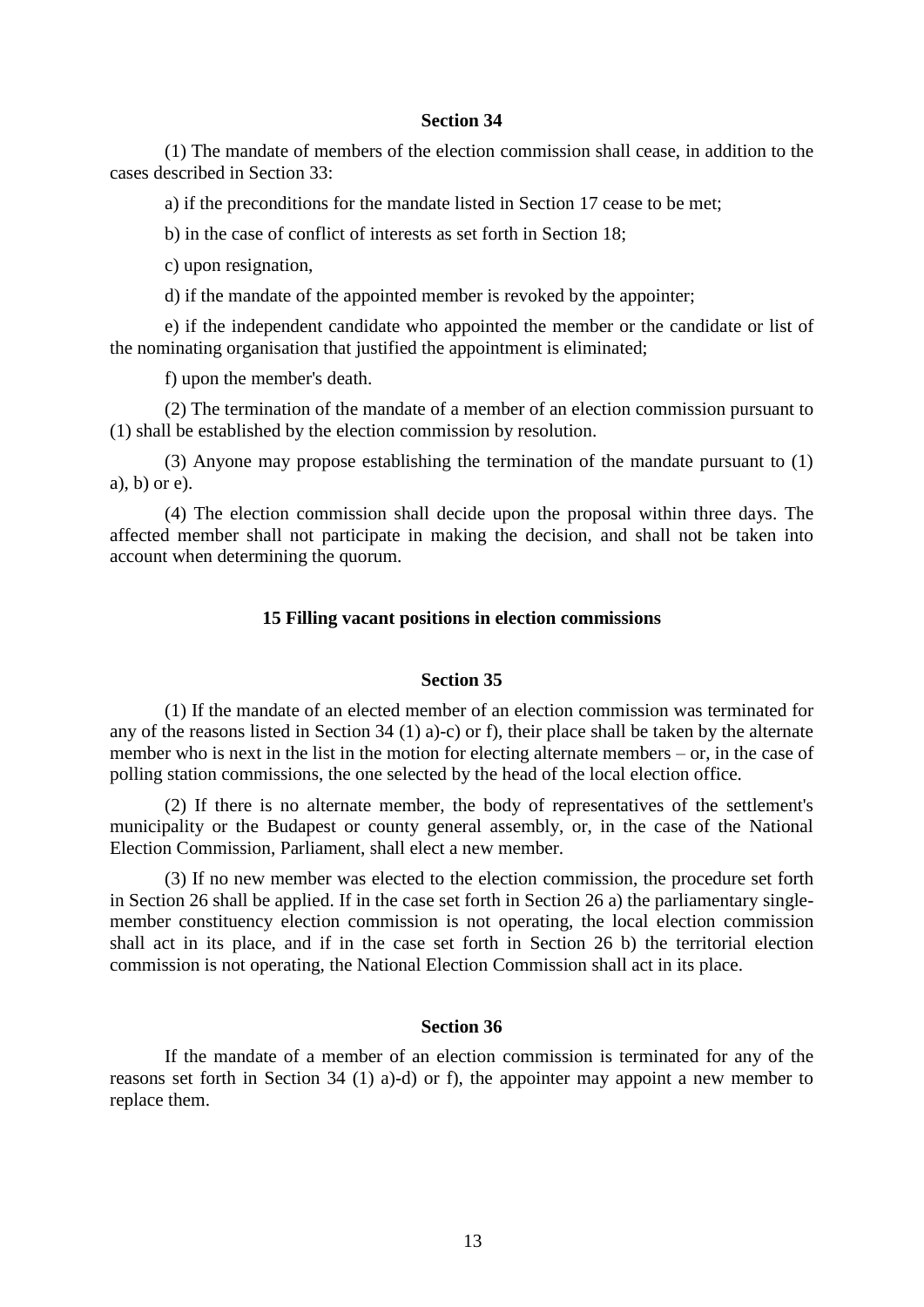## **16 Taking the oath or pledge**

### **Section 37**

(1) Members and alternate members of election commissions shall take an oath or pledge within five days of being elected or appointed, and members and alternate members of polling station commissions shall do so two days before the day of voting at the latest.

(2) Elected members and alternate members of the National Election Commission shall be sworn in by Parliament, appointed members of the National Election Commission shall be sworn in by the Speaker of Parliament, members and alternate members of territorial election commissions shall be sworn in by the Lord Mayor of Budapest or the President of the county general assembly, and members and alternate members of polling station commissions, parliamentary single-member constituency election commissions and local election commissions shall be sworn in by the mayor, all using the text contained in the Act on the Oath and Pledge of Certain Public Officials.

(3) If the oath or pledge is not taken by the deadline set in (1), it shall be taken in the presence of the President of the Parliament instead of the Parliament, the Lord Mayor of Budapest or the President of the county general assembly instead of the mayor, or in the presence of the chairman of the National Election Commission instead of the Lord Mayor of Budapest or the President of the county general assembly.

(4) Members of election commissions may exercise their rights after taking the oath or pledge.

### **17 The inaugural meeting of election commissions**

#### **Section 38**

(1) Election commissions, once their members are elected and have taken the oath or pledge, shall hold an inaugural meeting.

(2) The National Election Commission shall hold its inaugural meeting on the working day following the expiration of the mandate of the previous National Election Commission. In the cases set forth in Section 33 (2), the inaugural meeting of the National Election Commission shall be held on the day of its election.

### **18 The chairmen of election commissions**

#### **Section 39**

(1) At the inaugural meeting, election commissions shall elect a chairman and the chairman's deputy from among the elected members. The members of the commission may submit proposals for chairman and deputy chairman.

(2) The election commission shall be represented by its chairman. If the election commission has no chairman or the chairman is prevented from acting, the chairman's powers shall be exercised by the deputy chairman.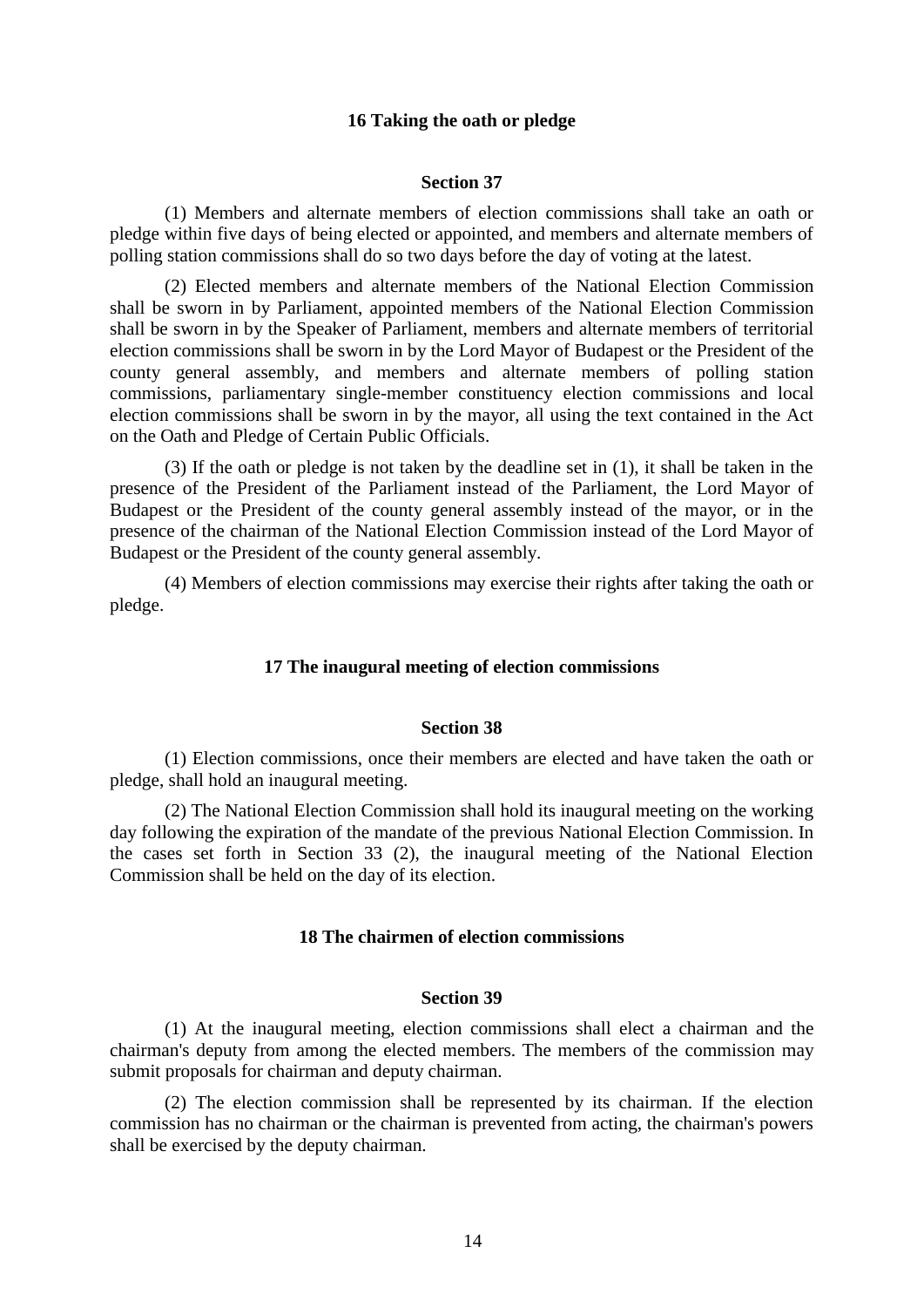### **19 Election commission meetings**

## **Section 40**

(1) The meetings of election commissions shall be public.

(2) Actions taken by the chairman in order to maintain order shall be binding on everyone.

(3) Records shall be kept of the meetings of election commissions, with the exception of those of polling station commissions. The records shall contain the time and place of the meeting, the names of the members present, the decisions made by the election commission and minority opinions.

#### **Section 41**

(1) Election commissions shall have a quorum if more than half of the members who have taken an oath or pledge are present.

(2) Polling station commissions and local election commissions acting as polling station commissions in settlements with a single polling district shall have a quorum if at least three members are present.

(3) The members of the National Election Commission appointed by a national minority self-government shall only be taken into account with regard to the quorum in cases affecting minorities.

# **20 The Rules of Procedure of the National Election Commission**

## **Section 42**

The detailed rules to be followed by the National Election Commission shall be set out in a Rules of Procedure within thirty days of the inaugural meeting. The Rules of Procedure shall be published on the official website of the elections.

#### **21 Establishing the facts of the case**

#### **Section 43**

(1) Based on the available evidence, the election commission shall establish the facts necessary for making a decision.

(2) Any evidence that can make establishing the facts easier may be used in the procedures of the election commission. This applies in particular to: statements, documents, witness testimonies and physical evidence.

(3) The election commission may – on request – allow the applicant to present an oral statement. In this case, the adverse party, if present, shall be also allowed to make an oral statement.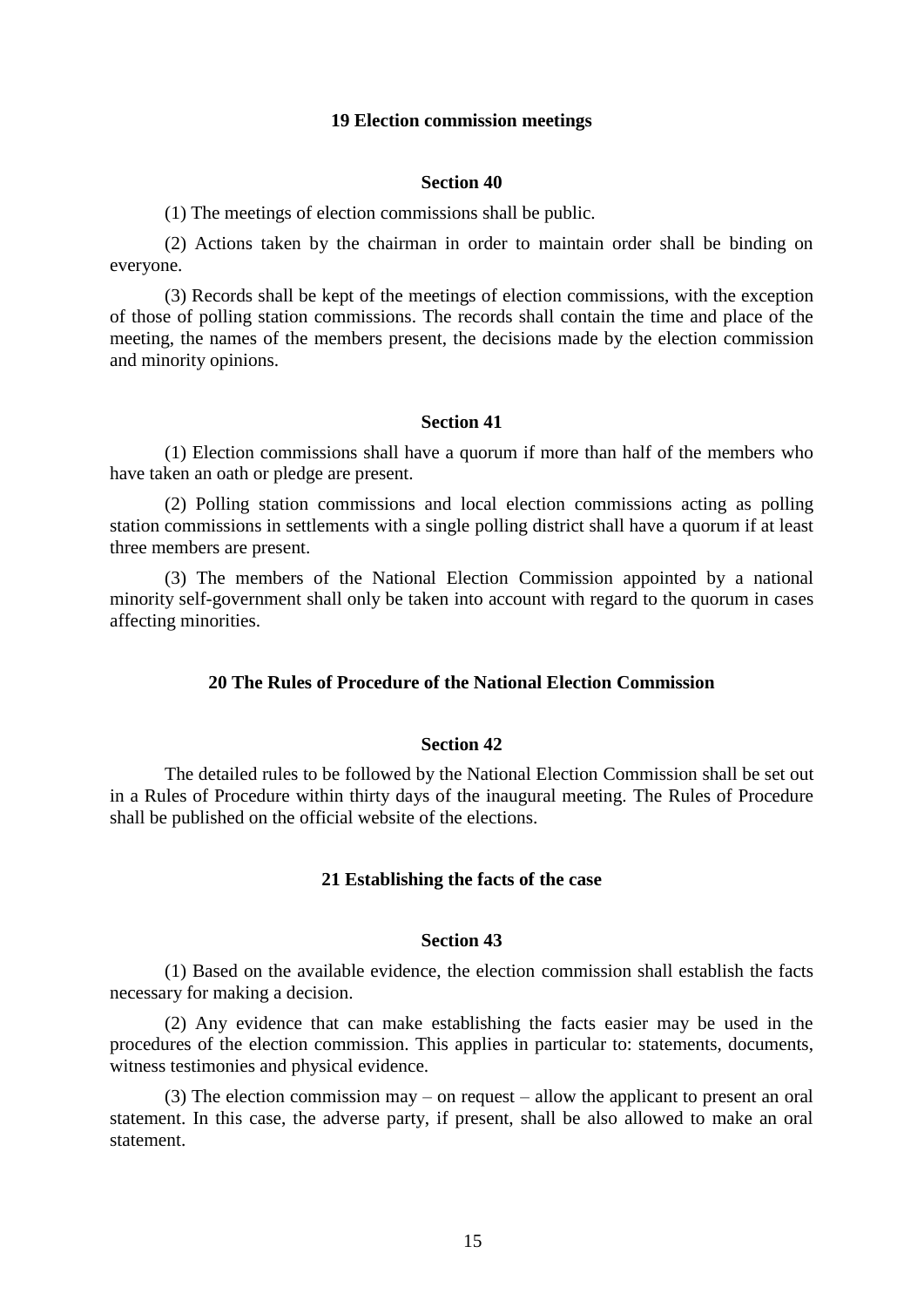(4) Facts officially known to the election commission or election office and facts of public knowledge shall not require proof.

(5) The election commission shall assess pieces of evidence one by one and on the aggregate, and shall in accordance with their conviction based on that establish the facts of the case.

## **22 Election commission decisions**

#### **Section 44**

(1) The election commission shall issue a resolution regarding the substance of the case, and decisions set out in records, regarding all other issues that arise in the course of the procedure.

(2) If it discovers a breach of the law, the election commission shall – by a decision set out in the records – initiate procedures by the body with the relevant authority.

#### **Section 45**

(1) Decisions of the election commission shall require concordant votes by more than half of the members present.

(2) Votes shall be yes or no. Tied votes shall be decided by the chairman's vote.

(3) Members of the National Election Commission appointed by a national minority self-government shall only have voting rights in cases affecting ethnic minorities; in other cases, they may participate in meetings of the National Election Commission with consultation rights.

## **23 Resolutions**

## **Section 46**

Resolutions of election commissions shall contain:

a) the name of the election commission, the number of the resolution;

b) the name and address or seat of the applicant;

c) in the operative part:

ca) the decision of the election commission;

cb) information on the possibility, place and deadline of submission and conditions of appeals;

d) in the justification:

da) the established facts of the case and the underlying evidence;

db) the evidence presented and found inadmissible, and the reason for inadmissibility;

dc) in the case of a resolution reached within the discretionary powers of judgement, the considerations and facts taken into account;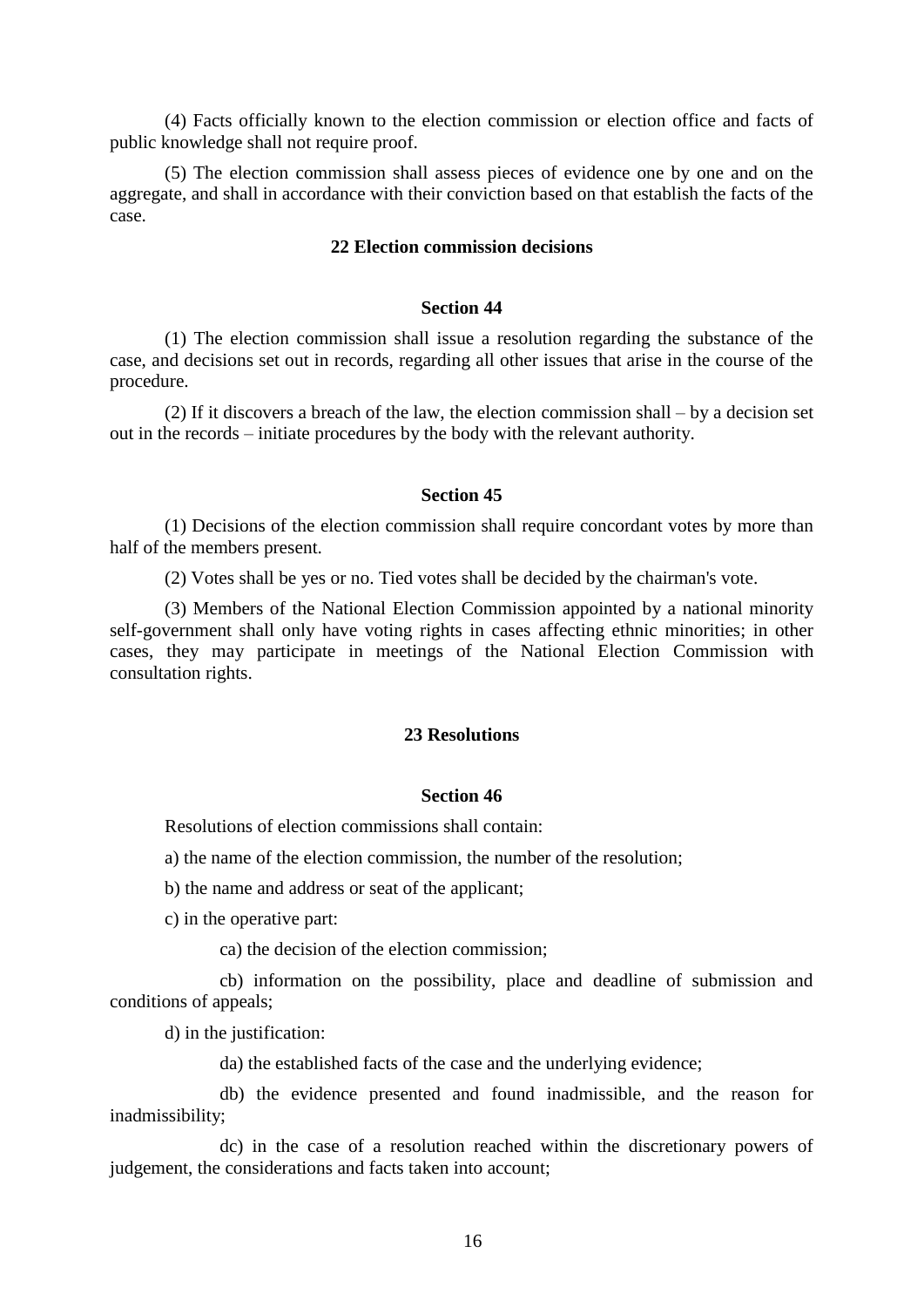dd) the specific sections of rules of law that provide legal grounds for the commission to adopt its resolution;

e) the time the decision was made;

f) the signature of the chairman of the election commission and the stamp of the election commission.

## **Section 47**

(1) The resolutions of first instance issued by election commissions shall become final if they are not appealed by the time the deadline for appeals expires.

(2) The resolutions of second instance issued by election commissions and the resolutions of first instance issued by the National Election Commission shall become final if no application for judicial review is submitted by the time the deadline for applications of judicial review expires.

### **24 Communicating resolutions**

#### **Section 48**

(1) Resolutions shall be directly communicated to the applicant, and to the person on whom the resolution confers rights or imposes obligations subject to their being present or their fax number or electronic e-mail address being available, on the day the resolution is adopted. Resolutions may be communicated directly

a) by handing over the resolution to those present;

b) by fax;

c) as an electronic document (via email) or

d) to the agent for service of process in the manner defined in a)-c).

The manner(s) of the direct communication of resolutions shall be chosen by the applicant.

(2) The fact and way of communicating the resolution pursuant to (1) shall be noted on the instrument, and the document verifying it shall be placed in the file.

(3) The resolution – unless communicated pursuant to  $(1)$  a) – shall be sent by mail or by other means of delivery to those affected on the working day following the day the resolution is adopted. Domestically, resolutions shall be delivered as official documents. Resolutions – unless otherwise requested by the addressee – shall be mailed to the person's contact address listed in the central electoral register, or, in the absence thereof, to their permanent address.

## **Section 49**

(1) Resolutions shall be handed over, free of charge, to the appointed members of the election commission on their request.

(2) Except for personal data, the election commission shall publish its resolution.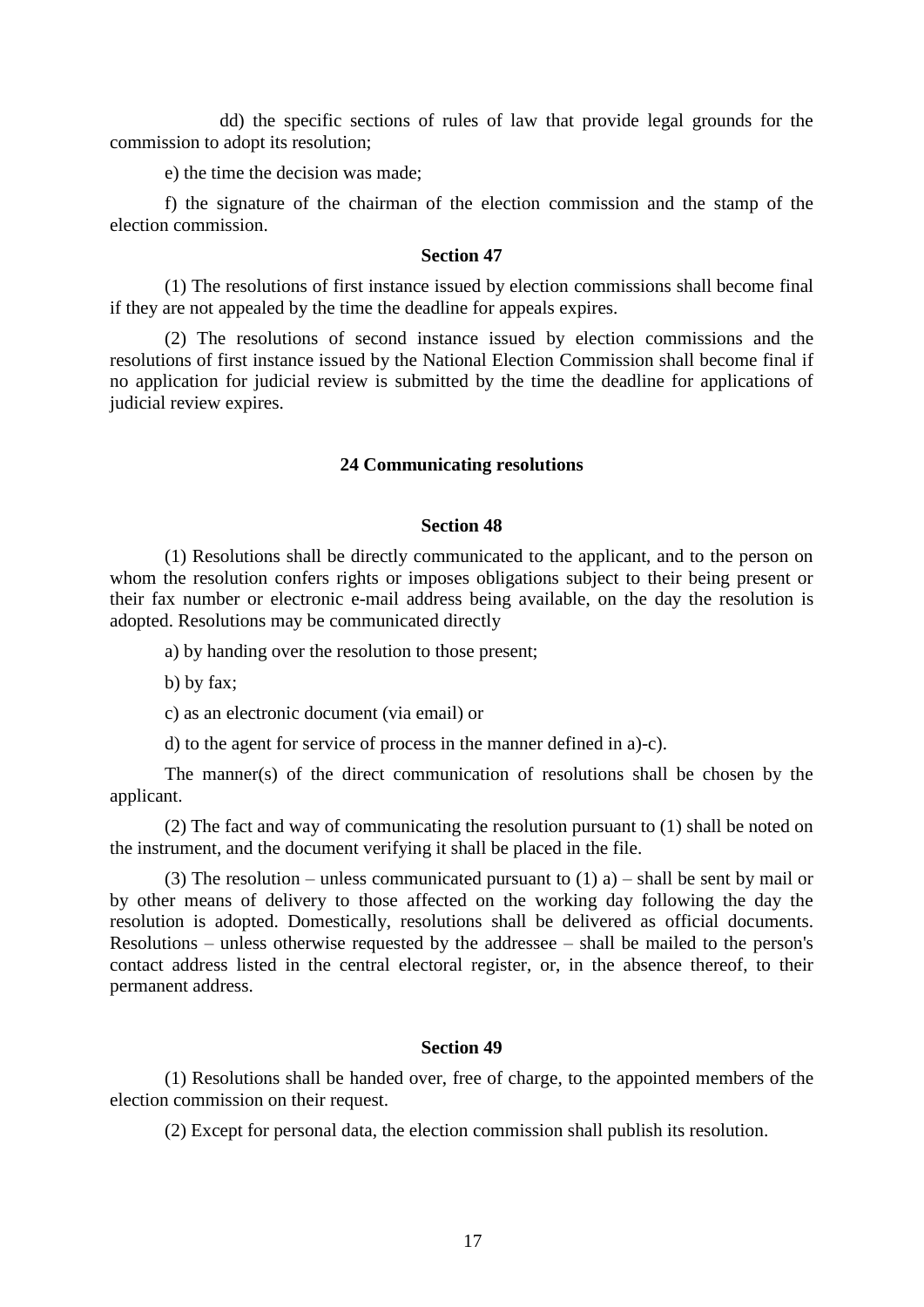# **25 Correction of resolutions**

## **Section 50**

(1) If a resolution contains an incorrectly typed name, number or other error that does not affect the substance of the case, the election commission, or – based on the election commission's authorization – the chairman of the election commission shall correct the error.

(2) No appeal shall lie against corrections.

(3) Corrections shall be communicated to every person to whom the resolution has been communicated, and shall also be published.

# **26 Guidelines**

#### **Section 51**

(1) The National Election Commission may issue guidelines to election bodies with a view to ensuring the uniform interpretation of legislation related to elections.

(2) Guidelines shall not be legally binding; they shall serve exclusively as guidance, and no appeals shall lie against them.

(3) Guidelines shall be published on the official website of the elections.

#### Chapter III Election offices

#### **27 Election offices**

#### **Section 52**

(1) Election offices shall be:

a) the National Election Office;

b) territorial election offices;

c) parliamentary single-member constituency election offices,

d) local election offices

e) election offices at foreign representations.

(2) One member of the local election office shall act as the record keeper on polling station commissions. The number of minute-keepers working on polling station commissions in polling districts established pursuant to Section 78 shall be determined by the head of the local election office.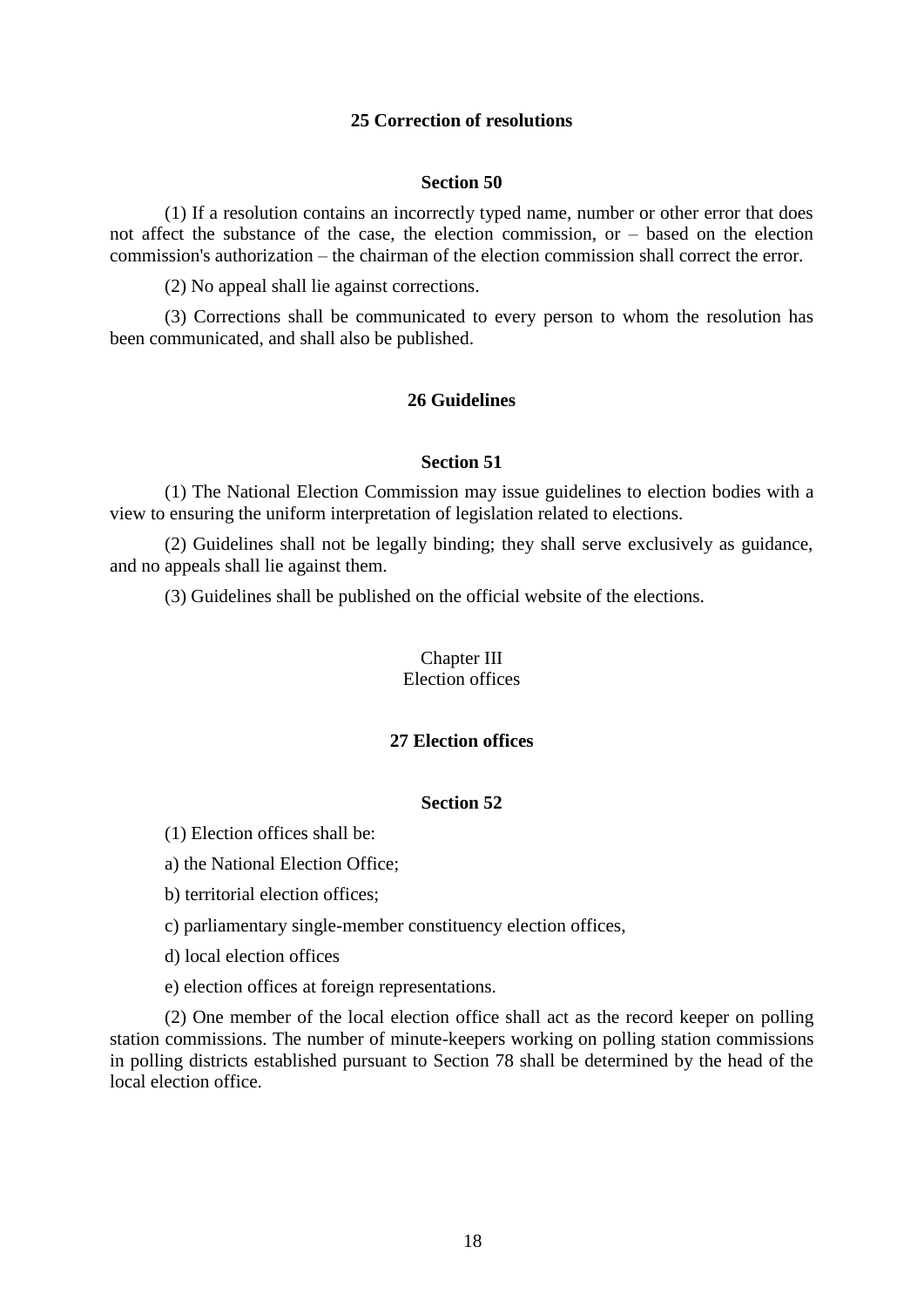# **28 The National Election Office**

## **Section 53**

(1) The National Election Office shall be an autonomous government agency.

(2) The National Election Office shall be independent, and subject only to the law; it may not be bound by any instructions regarding its duties, and it shall carry out its tasks independently of other bodies and free of outside influence. Any function may be assigned to the National Election Office only by law or other legislation issued pursuant to law.

## **Section 54**

(1) The National Election Office shall be an agency with an independent title in the national budget within the budgetary chapter of Parliament.

(2) The key figures on the expense and revenue side of its budget regarding the current year may only be reduced by Parliament.

(3) Funds left over from the revenues of the previous year may be spent by the National Election Office on its functions in successive years.

# **29 The President of the National Election Office**

#### **Section 55**

(1) The National Election Office shall be headed by a President. The President of the National Election Office shall be a Hungarian citizen eligible to stand for election to the Parliament appointed by the President of the Republic on the proposal of the Prime Minister.

(2) Persons who served as President of the Republic, a member of the Government, secretary of state, representative, vice mayor, vice Lord Mayor or party official or employee may not be appointed President of the National Election Office.

(3) The President of the Republic shall appoint the President of the National Election Office for a term of nine years.

(4) After the appointment, the President of the National Election Office shall take an oath or a pledge in front of the President of the Republic using the text contained in the Act on the Oath and Pledge of Certain Public Officials.

## **Section 56**

(1) The President of the National Election Office may not be a member of any party and may not engage in political activities; this office shall not be compatible with any other state or municipality position or role.

(2) The President of the National Election Office may not engage in any other gainful employment and may not accept any remuneration for other activities, except for scientific, educational and artistic activities, activities falling under the protection of copyright, and proofreading and editorial work.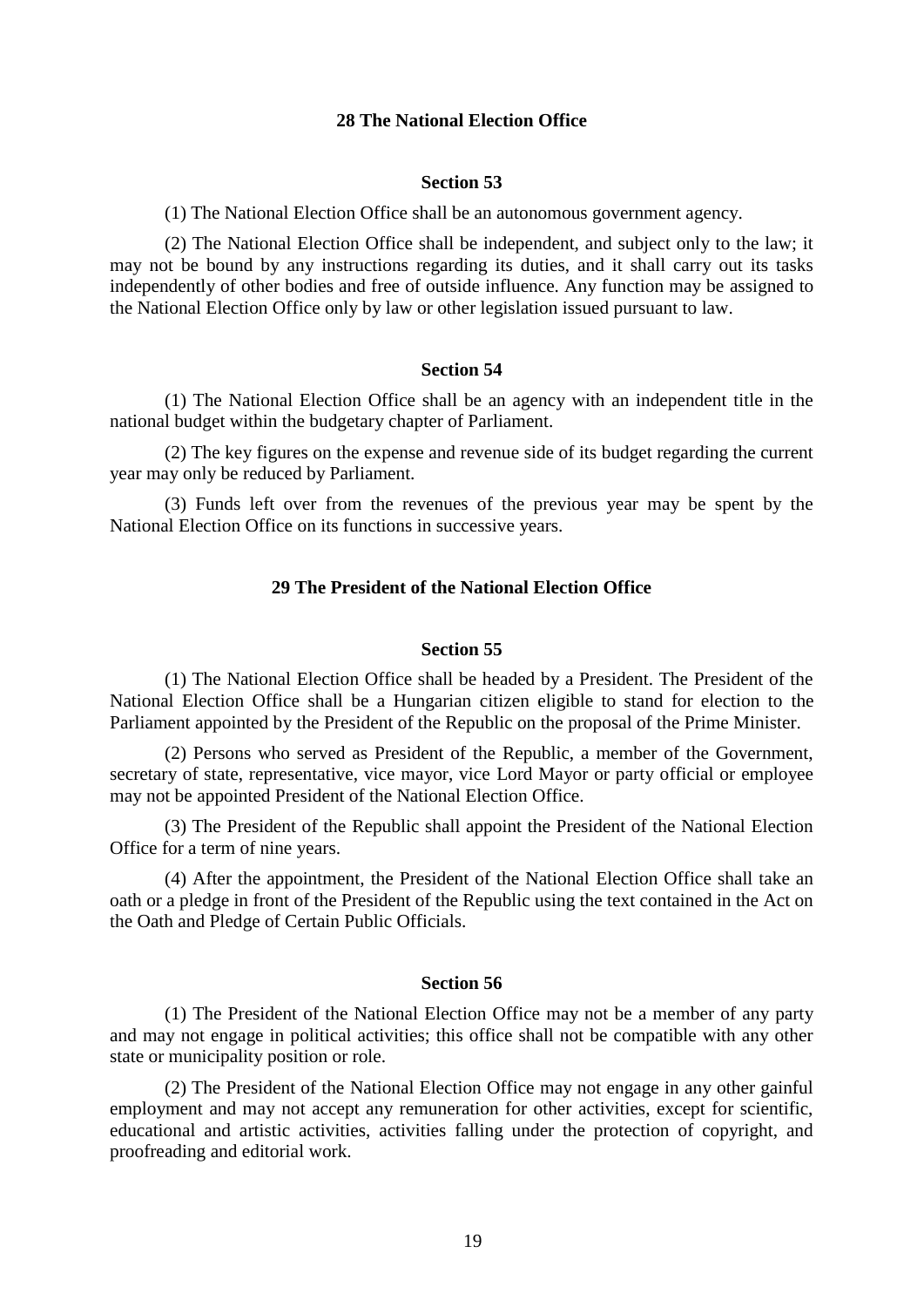(3) The President of the National Election Office may not be senior official of an economic association, member of the supervisory board thereof or the member of an economic association obliged to personal co-operation.

(4) The President of the National Election Office shall not be

a) a member of an election commission;

b) a candidate;

c) a relative of a candidate standing in the election of Members of Parliament or the election of the Members of the European Parliament;

d) a member of a nominating organisation.

## **Section 57**

(1) The President of the National Election Office shall submit a financial disclosure statement subject to the same content requirements as those of Members of the Parliament within thirty days of being elected, by the  $31<sup>st</sup>$  of January each year after that, and within thirty days after the termination of their mandate.

(2) If the President of the National Election Office fails to submit a financial disclosure statement on time, he or she may not act in this official capacity and shall receive no remuneration until the financial disclosure statement is submitted.

(3) The financial disclosure statements shall be public, and their true and faithful copies shall be published on the official website of the elections without delay. Financial disclosure statements shall not be removed from the website for one year following the termination of the mandate of the President of the National Election Office.

(4) Anyone may initiate proceedings related to the financial disclosure statements of the President of the National Election Office with the Prime Minister by submitting a concrete statement of facts that concretely identifies the contested part of the financial disclosure statement and its content. If an initiative submitted fails to meet the requirements set out in this Subsection, it is manifestly unfounded or is a repeatedly submitted initiative without any new statement of facts or data, the Prime Minister shall reject the initiative without carrying out the proceedings. The truthfulness of financial disclosure statements shall be verified by the Prime Minister.

(5) In proceedings related to financial disclosure statements, the President of the National Election Office shall, when called upon by the Prime Minister, submit to the Prime Minister in writing and without delay the data proving the facts stated in the financial disclosure statement regarding wealth, income and financial interests. The Prime Minister shall inform the President of the Republic of the results of the verification by sending the information in question. Only the Prime Minister and the President of the Republic shall have access to this information.

(6) The data supplied as proof by the President of the National Election Office shall be deleted on the thirtieth day after the conclusion of the financial disclosure statement proceedings.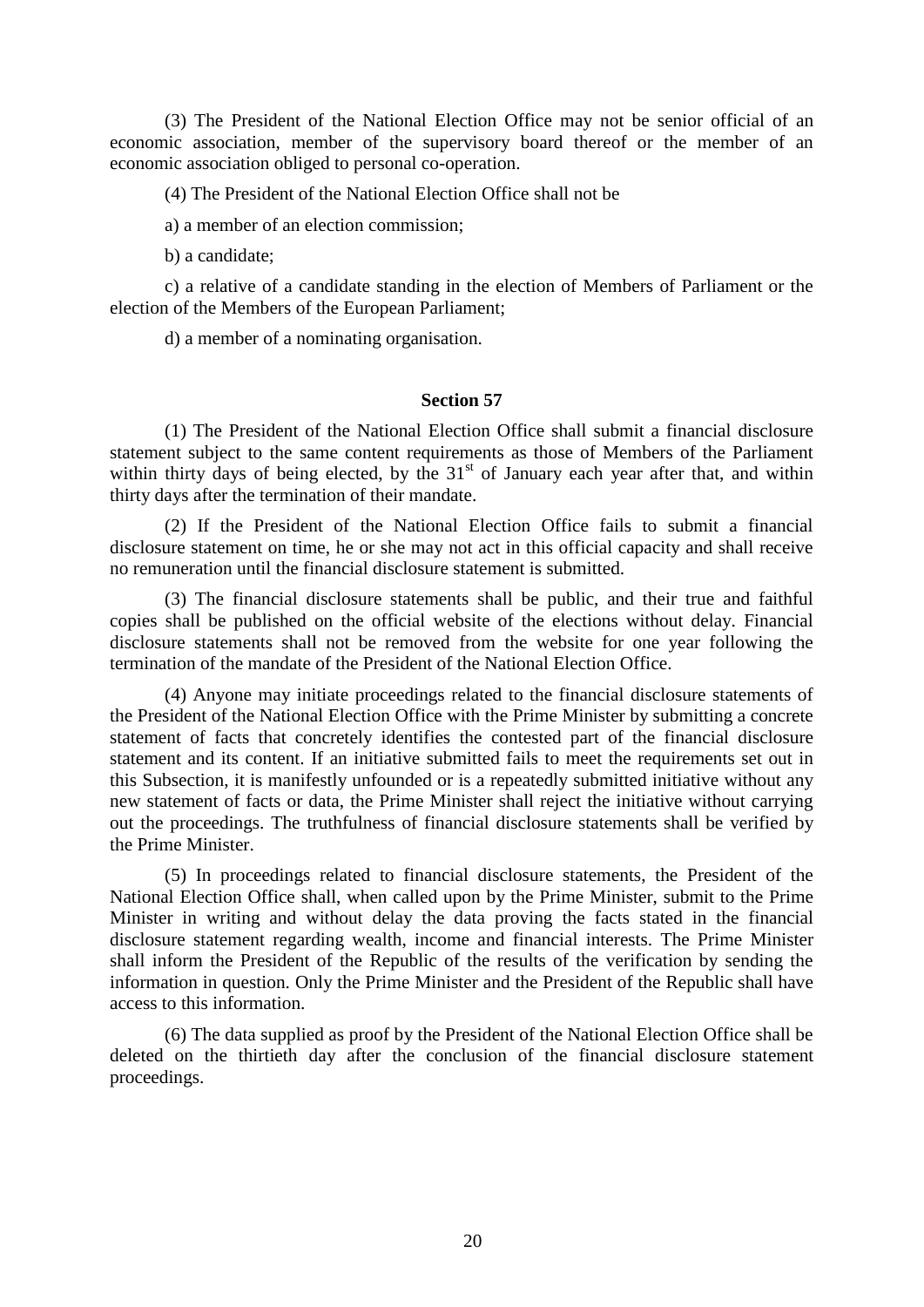#### **Section 58**

(1) The President of the National Election Office shall be entitled to the same remuneration and allowances as secretaries of state.

(2) The President of the National Election Office shall be entitled to twenty working days of leave time per calendar year.

(3) The President of the National Election Office shall issue the Rules of Organisation and Operation of the National Election Office

## **Section 59**

(1) For the purposes of entitlement to social security services, the President of the National Election Office shall be considered an insured civil servant.

(2) The period of the mandate of the President shall be considered to be time spent in civil service employment at a public administration agency.

## **Section 60**

(1) The mandate of the President of the National Election Office shall be terminated:

a) upon completion of the term of office;

b) upon the Minister's resignation;

c) upon death;

d) if it is determined that he or she failed to meet the requirements for appointment or violated the rules on financial disclosure statements;

e) if a conflict of interests is established.

(2) The President of the National Election Office may resign at any time by submitting a written statement to that effect to the President of the Republic via the Prime Minister. The mandate of the President of the National Election Office shall terminate on a day following the day of the communication of the resignation indicated in the resignation note, or, if no such date is indicated, on the day following the communication of the resignation. No statement of acceptance is required for the resignation to be effective.

(3) If the President of the National Election Office fails to eliminate a conflict of interests as defined in Section 56 within thirty days of being appointed, or a conflict of interests arises during his or her term of mandate, the President of the Republic shall determine, upon the initiative of the Prime Minister, whether a conflict of interests can be established.

(4) The failure of the President of the National Election Office to meet the requirements for appointment shall be determined by the President of the Republic on the initiative of the Prime Minister. If the President of the National Election Office intentionally stated untrue data or facts of importance in the financial disclosure statement, the President of the Republic shall establish, upon the initiative of the Prime Minister, the violation of the rules on financial disclosure statements.

(5) The Prime Minister shall send initiatives pursuant to (3) and (4) concurrently to the President of the Republic and the President of the National Election Office.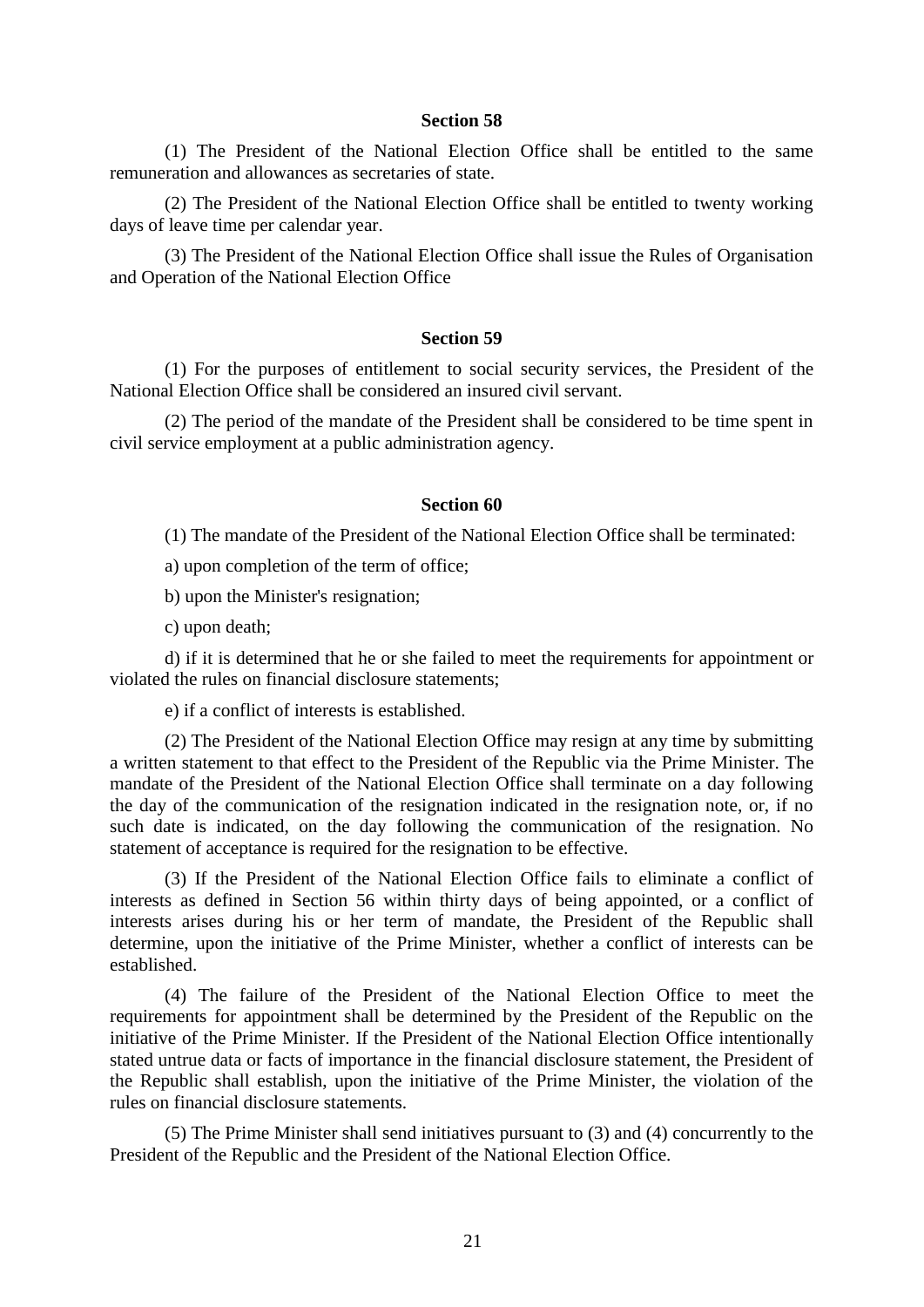(6) The President of the National Election Office may, within thirty days of receiving the initiative, initiate court proceedings aimed at establishing that the initiative is unfounded; in the event of missing this deadline no application for extension shall be accepted. Court proceedings shall be governed by the provisions of the Act on the Code of Civil Procedure on employment relationships and similar relationships with the exception that the administrative and labour court of Budapest shall have exclusive jurisdiction in such cases, acting in priority proceedings and communicating the claim and any final decision regarding the substance of the case to the President of the Republic.

(7) If the mandate is terminated pursuant to Section (1) a), the President of the National Election Office shall be entitled to a special disbursement amounting to three times his or her monthly salary.

(8) No countersignature shall be required for decisions by the President of the Republic made pursuant to (3), (4) and Section 55.

## **30 Staff of the National Election Office**

### **Section 61**

(1) The President of the National Election Office shall exercise employer's rights over the civil servant officials and other employees of the National Election Office.

(2) The rules laid down in Section 56 regarding conflicts of interests shall be applied mutatis mutandis regarding civil servant officials and other employees of the National Election Office.

(3) If a civil servant official or other employee of the National Election Office fails to eliminate a conflict of interests as defined in Section 56 within thirty days of being appointed, or a conflict of interests arises during his or her term of mandate, the President of the National Election Office shall determine whether a conflict of interests can be established.

(4) The President of the National Election Office may involve civil service officers and other employees of other central administration bodies in the tasks of the National Election Office and issue orders to them.

## **31 Deputies of the President of the National Election Office**

#### **Section 62**

(1) The President of the National Election Office shall have the right to appoint no more than three Deputy Presidents for an indefinite term. The employee's rights with regard to Deputy Presidents of the National Election Office shall be exercised by the President.

(2) The President may be substituted by a Deputy President if the conditions specified in the rules of organisation and operation are met. Other tasks of the Deputy Presidents shall be defined by the rules of organisation and operation.

(3) Deputy Presidents shall meet the requirements listed in Section 55 (1) and (2) regarding the appointment of the President of the National Election Office.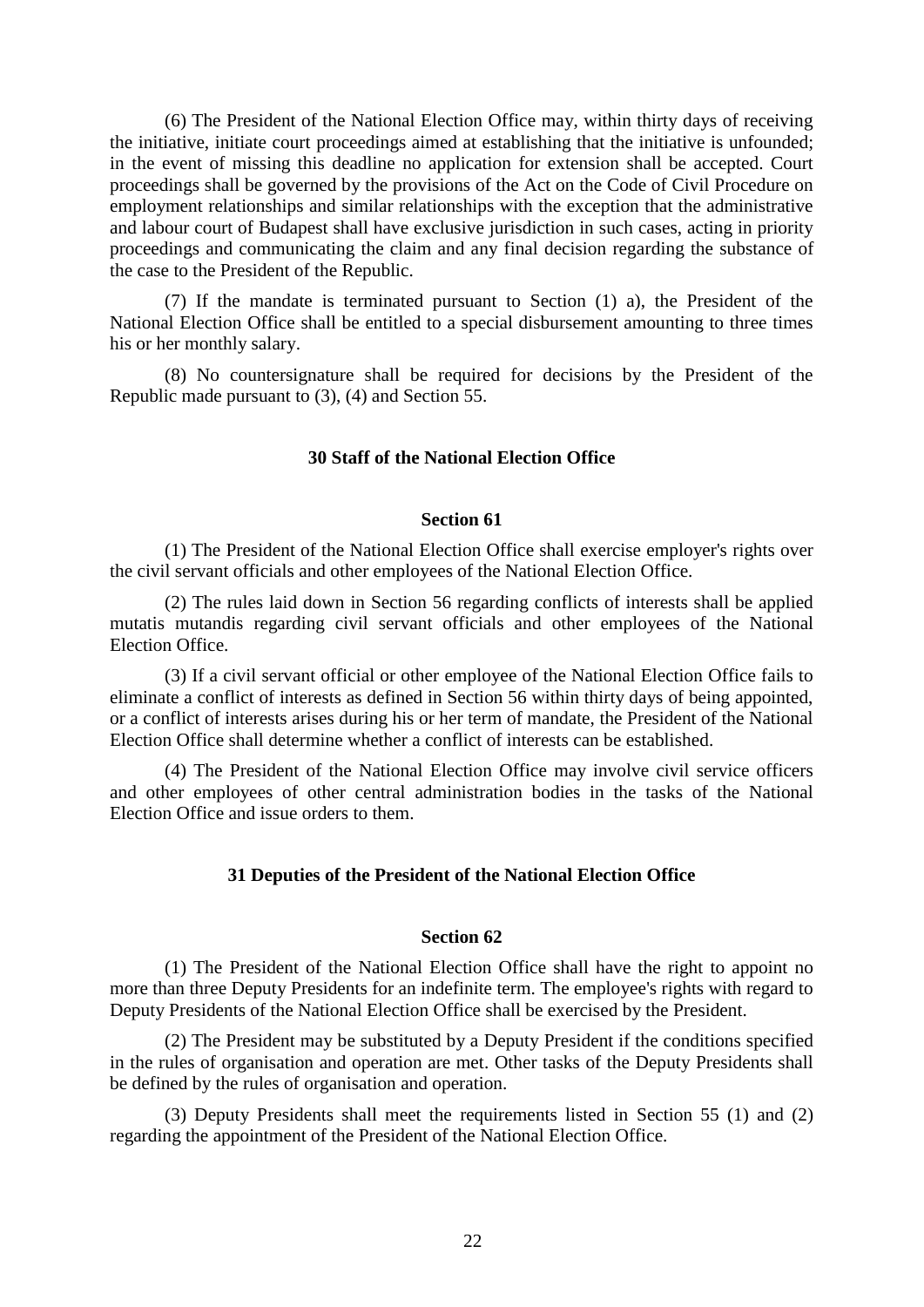(4) The rules laid down in Section 56 shall be applied mutatis mutandis to conflicts of interests of Deputy Presidents.

(5) Deputy Presidents shall exercise the powers and discharge the duties of the President if the President is unable to do so or the position of the President is vacant.

## **Section 63**

The procedures regarding the financial disclosure statement obligations of the Deputy President shall be governed by the provisions of Section 57 mutatis mutandis, with the exception that in the course of financial disclosure statement proceedings, the President of the National Election Office shall act instead of the Prime Minister, and the President of the Republic need not be informed about the result of the verifications.

## **Section 64**

(1) Deputy Presidents shall be entitled to the same remuneration and allowances as secretaries of state.

(2) Deputy Presidents shall be entitled to twenty working days of leave per calendar year.

(3) For the purposes of entitlement to social security services, the Deputy Presidents of the National Election Office shall be considered insured civil servants.

(4) The period of the mandate of Deputy Presidents shall be considered to be time spent in civil service employment at a public administration agency.

## **Section 65**

(1) The mandate of a Deputy President of the National Election Office shall be terminated:

a) upon resignation;

b) upon death;

c) if it is determined that he or she fails to meet the requirements for appointment;

d) if a conflict of interests is established;

e) upon dismissal;

f) upon removal from office.

(2) Deputy Presidents of the National Election Office may resign at any time by submitting a written statement to that effect to the President of the National Election Office. The mandate of the Deputy President of the National Election Office shall terminate on a day following the day of the communication of the resignation indicated in the resignation note, or, if no such date is indicated, on the day following the communication of the resignation. No statement of acceptance is required for the resignation to be effective.

(3) If a Deputy President of the National Election Office fails to eliminate a conflict of interests as defined in Section 56 within thirty days of being appointed, or a conflict of interests arises during his or her term of mandate, the President of the National Election Office shall determine whether a conflict of interests can be established.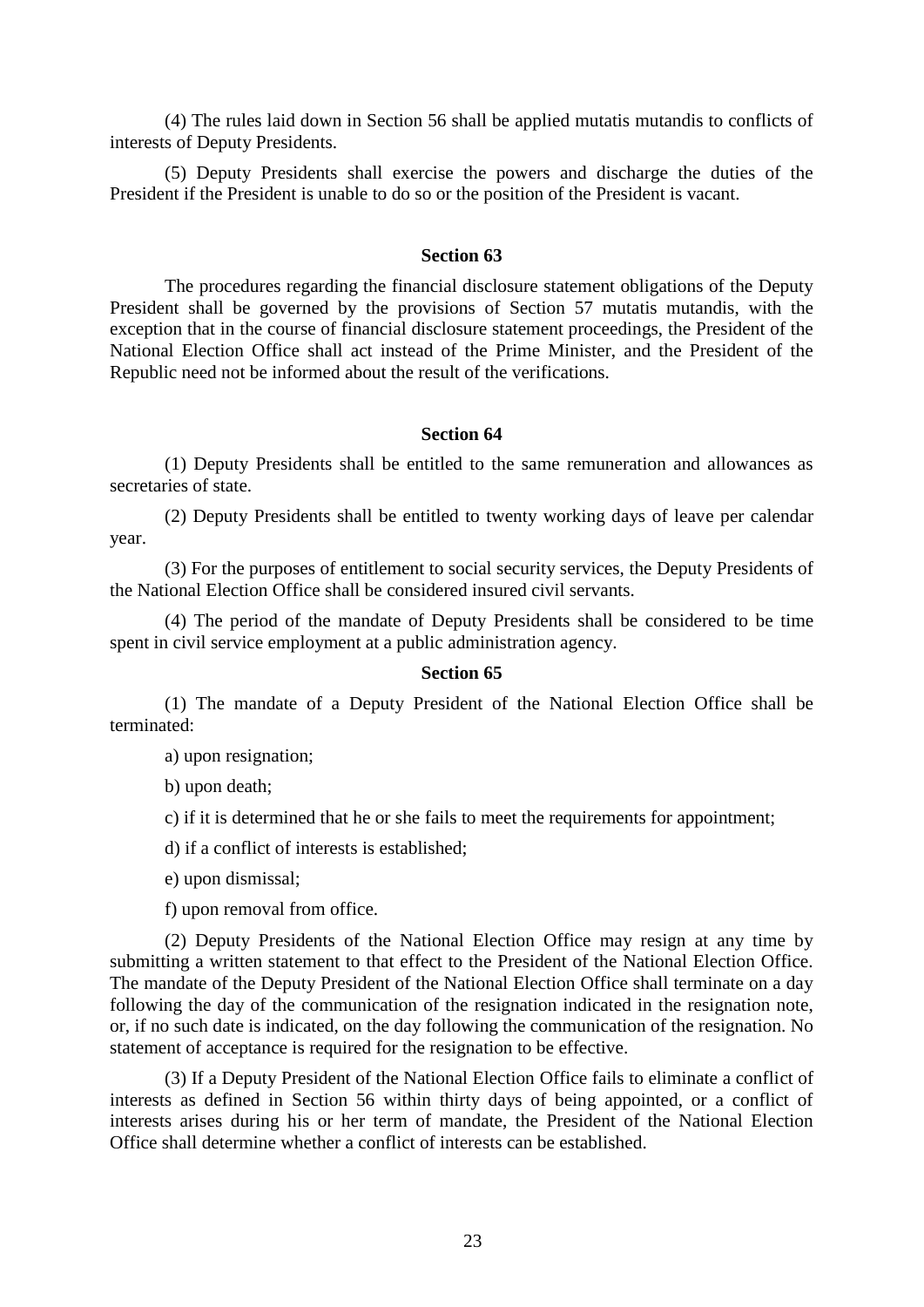(4) The President of the National Election Office shall dismiss the Deputy President of the National Election Office if he or she is unable to discharge his or her duties for reasons beyond his or her control for more than ninety days.

(5) The President of the National Election Office may dismiss Deputy Presidents of the National Election Office.

(6) The President of the National Election Office shall remove from office the Deputy President of the National Election Office if he or she fails to discharge his or her duties for reasons within his or her control for more than ninety days or intentionally states untrue data or facts of importance in a financial disclosure statement.

(7) The failure of a Deputy President of the National Election Office to meet the requirements for appointment shall be determined by the President of the National Election Office.

### **32 Provisions regarding other election offices**

## **Section 66**

(1) Territorial election offices shall be headed by the clerks of the county selfgovernment or the chief clerk of the Municipality of Budapest.

(2) Parliamentary single-member constituency election commissions shall be headed by the municipal clerk of the settlement that is the seat of the parliamentary single-member constituency.

(3) Local election offices shall be headed by the municipal clerk.

(4) If the position listed in  $(1)-(3)$  is vacant, the head of the territorial election office shall be appointed by the President of the National Election Office, and the head of the parliamentary single-member constituency election commission or local election office shall be appointed by the head of the territorial election office.

(4a) If the head of the local election office or the head of the single member constituency election office fails to discharge his or her legally obliged duties and by doing so endangeres the legal conduct of elections, the head of the territorial election office – with consent of the President of the National Election Office – may appoint the election office of another settlement or single member constituency to fulfil or partly fulfil its duties.

(5) The heads of election offices shall appoint a deputy from among the members of the election office.

## **Section 67**

(1) Other members of the election office shall be appointed by the head of the election office as required for discharging the duties of the election office, for an indefinite term. Election offices shall maintain records of their members.

(2) The mandate of members of election offices may be revoked by the head of the election office without justification.

#### **Section 68**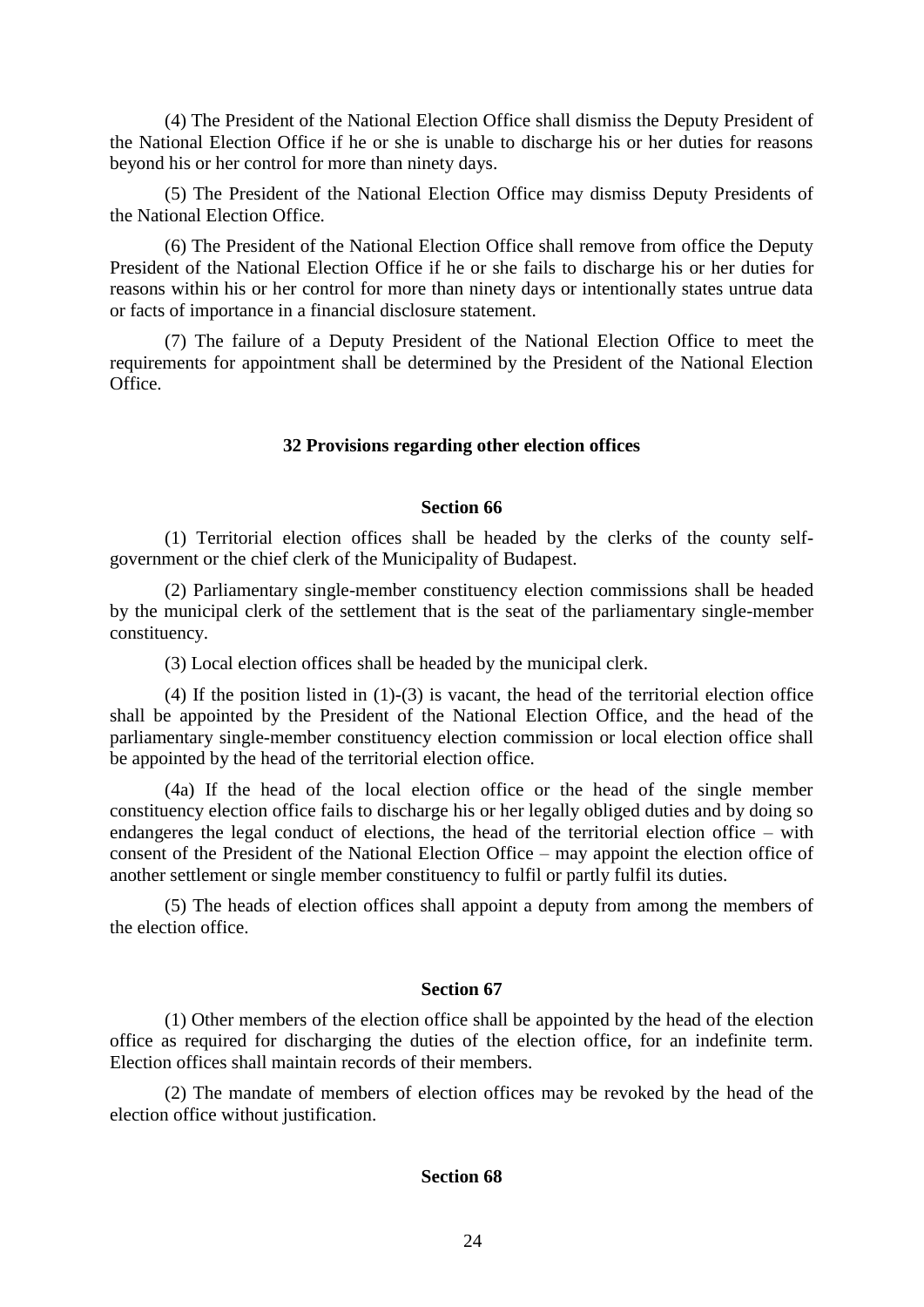(1) Civil servants and public employees are eligible to become members of the election office.

(2) The head and other members of the foreign representation election office shall be appointed by the President of the National Election Office. Members of the staff of diplomatic missions and consulates who are Hungarian citizens may be also delegated as members of election offices at foreign representations.

## **Section 69**

(1) The following persons may not be members of election offices:

a) representatives;

b) deputy mayors;

c) members of an election commission;

d) candidates;

e) members of nominating organisations that put forward a candidate in the constituency in question; and

f) relatives of candidates standing in the constituency in question.

(2) If any reason for exclusion arises against the head of the election office, he or she shall immediately report this reason to the President of the National Election Office, who shall dismiss him or her and appoint a new head to the office.

(3) The members of the election office shall immediately inform the head of the election office about any reason of exclusion arising against them, and the head of the election office shall dismiss them.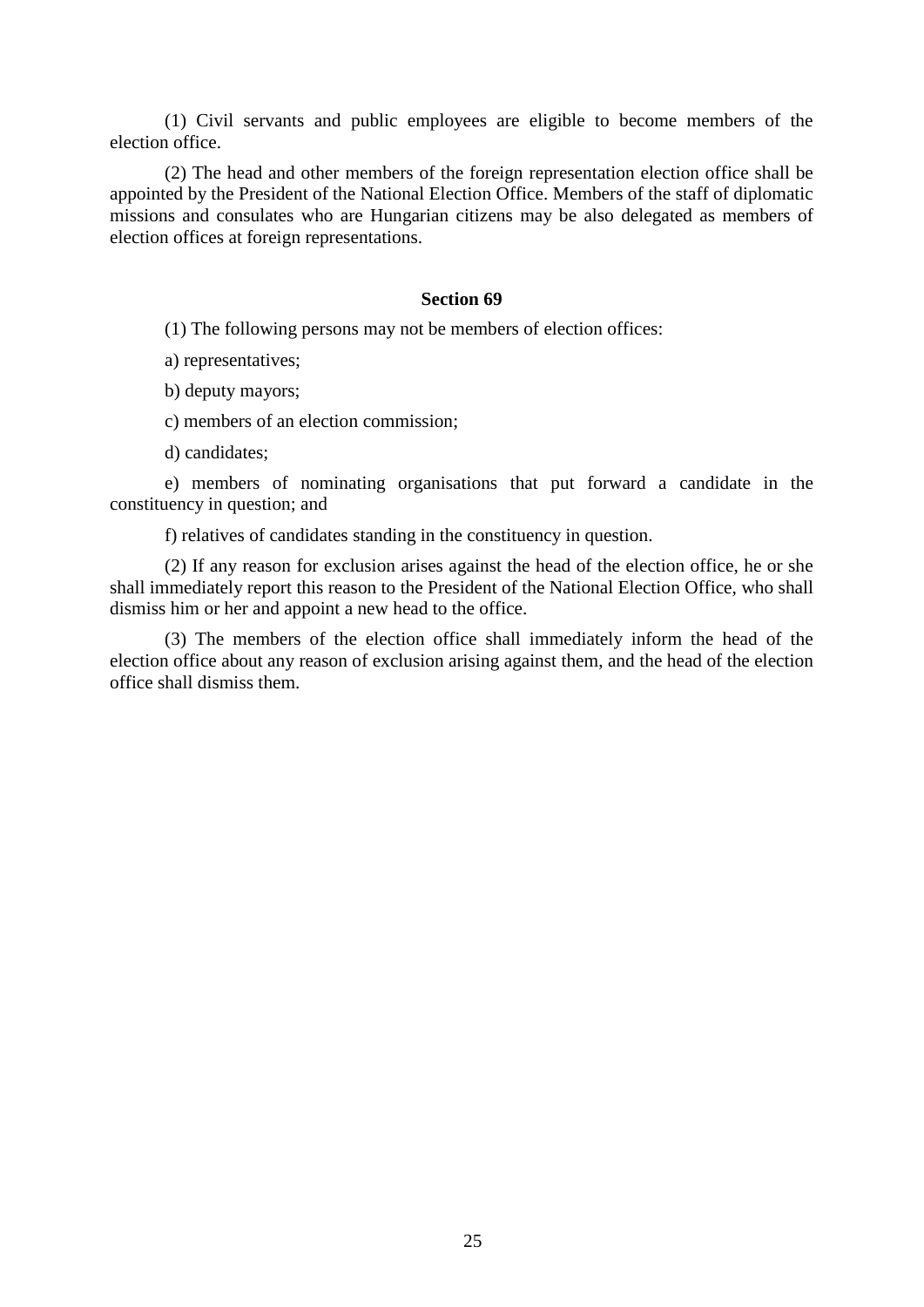# **Section 70**

The head of the election office shall take an oath or pledge in front of the head of the superior election office; other members of the election office shall take their oath or pledge in front of their appointer, using the text contained in the Act on the Oath and Pledge of Certain Public Officials.

#### **Section 71**

(1) The technical aspect of the activities of the election offices shall be under the control of the President of the National Election Office.

(2) The President of the National Election Office may give direct orders to the heads of all election offices; the heads of territorial election offices may give direct orders to the heads of parliamentary single-member constituency election offices, to heads of local election offices; and the heads of parliamentary single-member constituency election offices may give direct orders to the heads of local election offices regarding the execution of their tasks as listed in this Act.

(3) Apart from the head of the superior election office, no other person or body may give orders to the heads of election offices regarding the execution of the tasks related to the preparing and conducting elections. Only the head of the election office may give orders to members of the election office regarding the execution of the tasks related to preparing and conducting elections.

(4) The chairmen of election commissions may give orders to the heads of the election offices operating alongside their commissions regarding the secretarial activities of the commission.

#### **Section 72**

The President of the National Election Office may give orders to the heads of other organisations participating in conducting elections regarding the execution of election-related tasks.

#### **Section 73**

(1) Members of election offices shall be entitled to remuneration to be determined by the minister.

(2) The President of the National Election Office may reduce the remuneration of heads of election offices if they fail to discharge their duties or discharge them in an unsatisfactory manner, and, in extreme cases, may withhold the entire remuneration.

## **Section 74**

The provisions of Sections 46, 47, 48 (3) and 50 shall be applied to the resolutions of the head of the election office.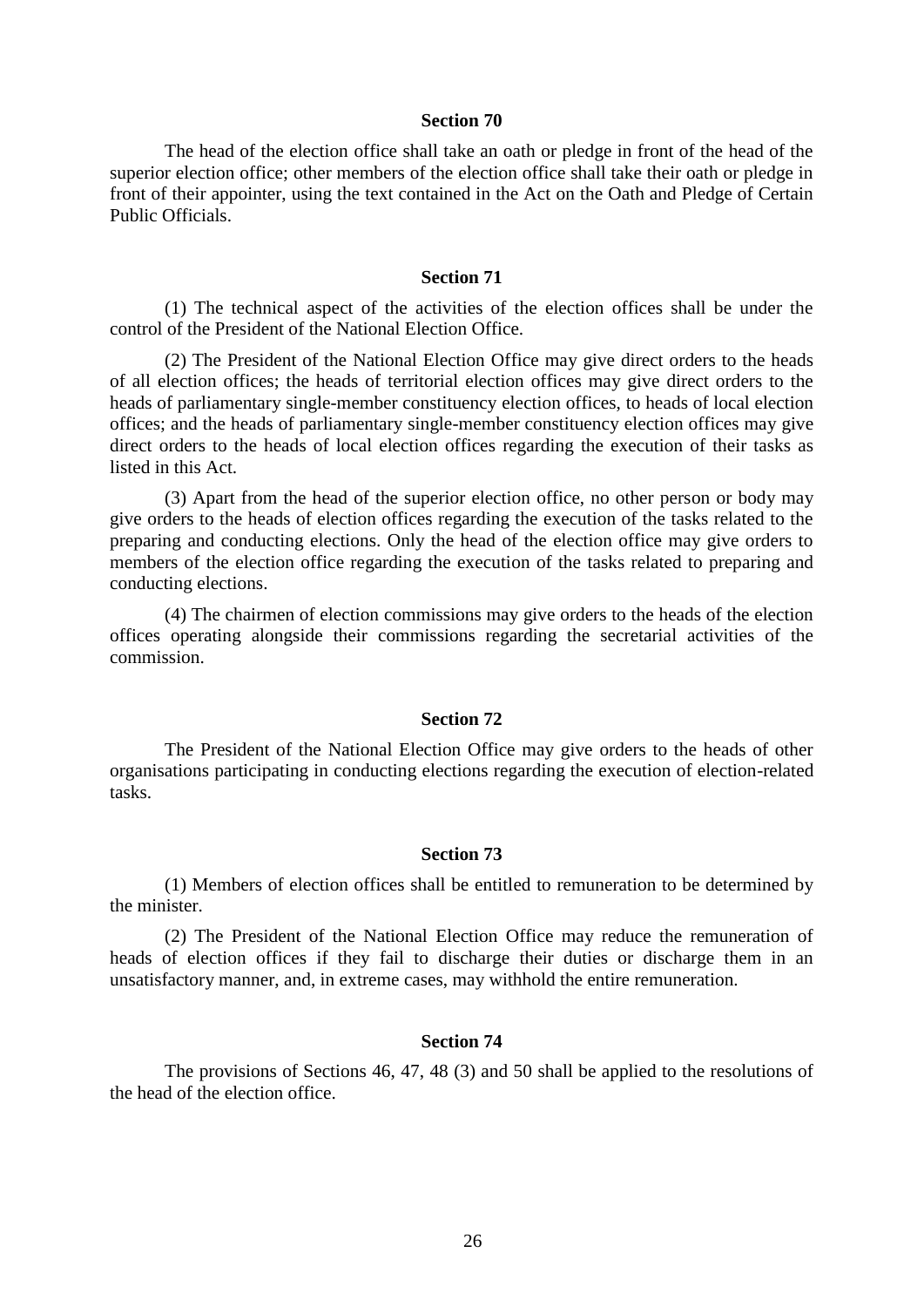## **33 The responsibilities of election offices**

## **Section 75**

(1) Election offices shall

a) carry out organisational tasks related to preparing and conducting elections;

b) provide information to voters, candidates and nominating organisations and operate an election information service;

c) act as secretariats to the election commissions; prepare cases falling within the competence of election commissions for decision;

d) provide the material and technical conditions for the operation of election commissions and the voting;

e) organize trainings for election bodies;

f) oversee the handling, safeguarding and destruction of election documents;

g) carry out tasks related to administrative and IT tests;

h) operate the election IT systems necessary for preparing and conducting elections acting within their competence in accordance with data protection and IT security requirements;

i) provide technical assistance in tallying the votes and determining the final result of the elections;

j) attend to other duties defined by legal regulations.

(2) The Government Offices of the capital city and the counties provide election related IT assistance as stipulated by ministerial decree.

# **34 Other tasks of the National Election Office**

## **Section 76**

(1) The National Election Office shall have the responsibilities listed in Section 75, and, in addition, it shall:

a) provide for the maintenance of the central electoral register;

b) conduct public procurement procedures necessary for carrying out the elections, procure products and services;

c) oversee the setting up and secure operation of the IT system;

d) carry out the central logistical tasks related to the elections;

e) carry out the central tasks related to the financial execution of the elections;

f) ensure that data related to the elections is stored securely;

g) operate the official website of the elections;

h) organise administrative and IT tests;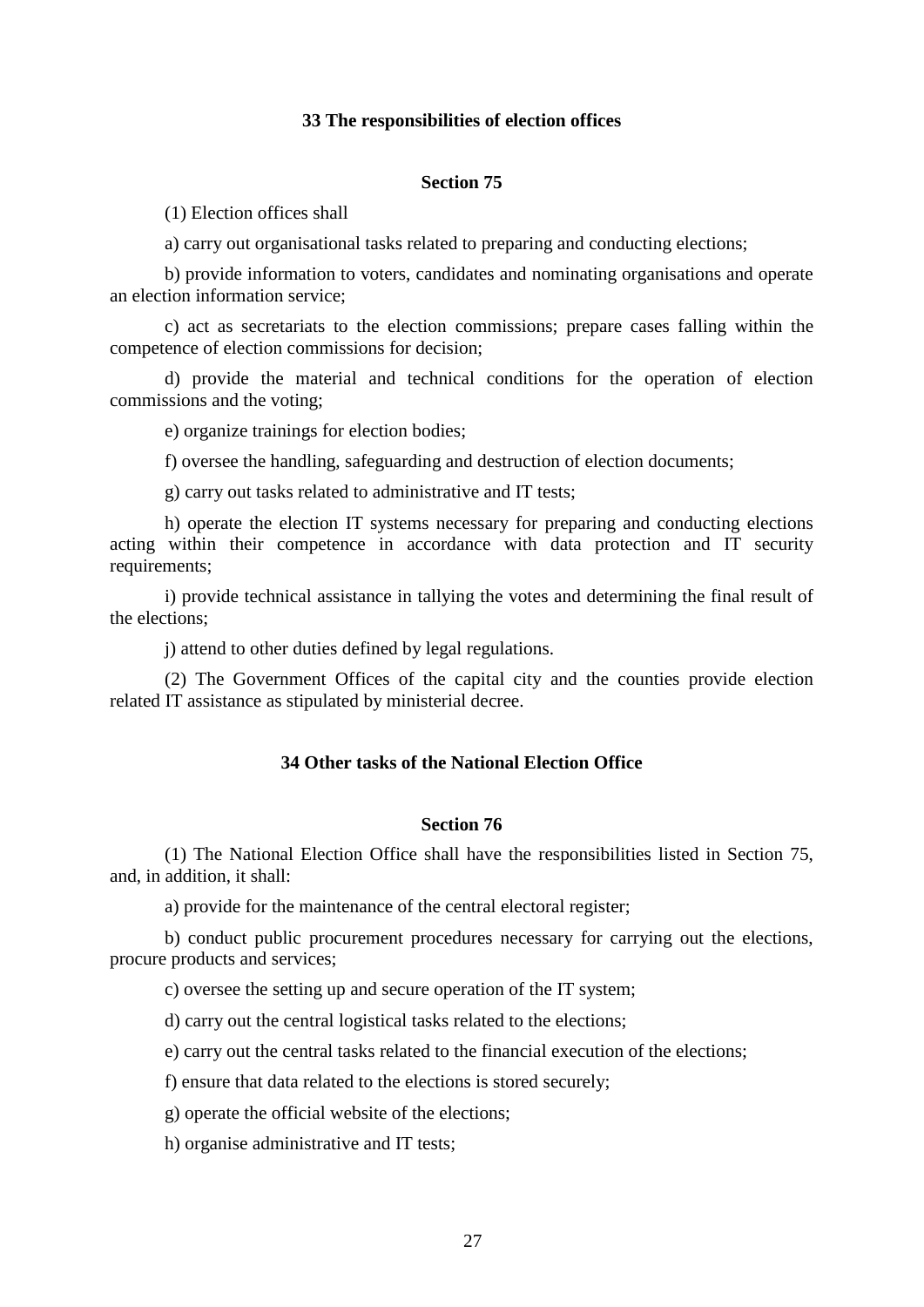i) ensure that the central forms necessary for conducting the elections are printed and shipped;

j) carry out research regarding the history of elections, the international comparison of election systems and the possible improvements of the methods and tools of the electoral procedure;

k) cooperate with election bodies of other countries;

l) have the power to propose the adoption or amendment of legislation affecting elections, and shall issue opinions on draft legislation affecting its scope of authority.

(2) The National Election Office shall regularly publish, and at least daily update, information of public interest related to registers, voting and the results of the election on its website, especially:

a) the number of voters with no Hungarian address who requested entry into the register, who were entered into the register, who submitted their voting documents, and those who submitted valid voting documents, broken down by country based on their contact address, with the data from countries that do not allow dual citizenship being published under a combined heading;

b) the number of voters listed in the central electoral register, the number of voters listed in each of the polling district electoral registers, the number of voters who changed polling districts, the number of voters listed in the foreign representation electoral register, and the number of voters listed in the postal electoral register;

c) the number of voters showing up to vote at each of the polling stations and foreign representations;

d) the contents of the records.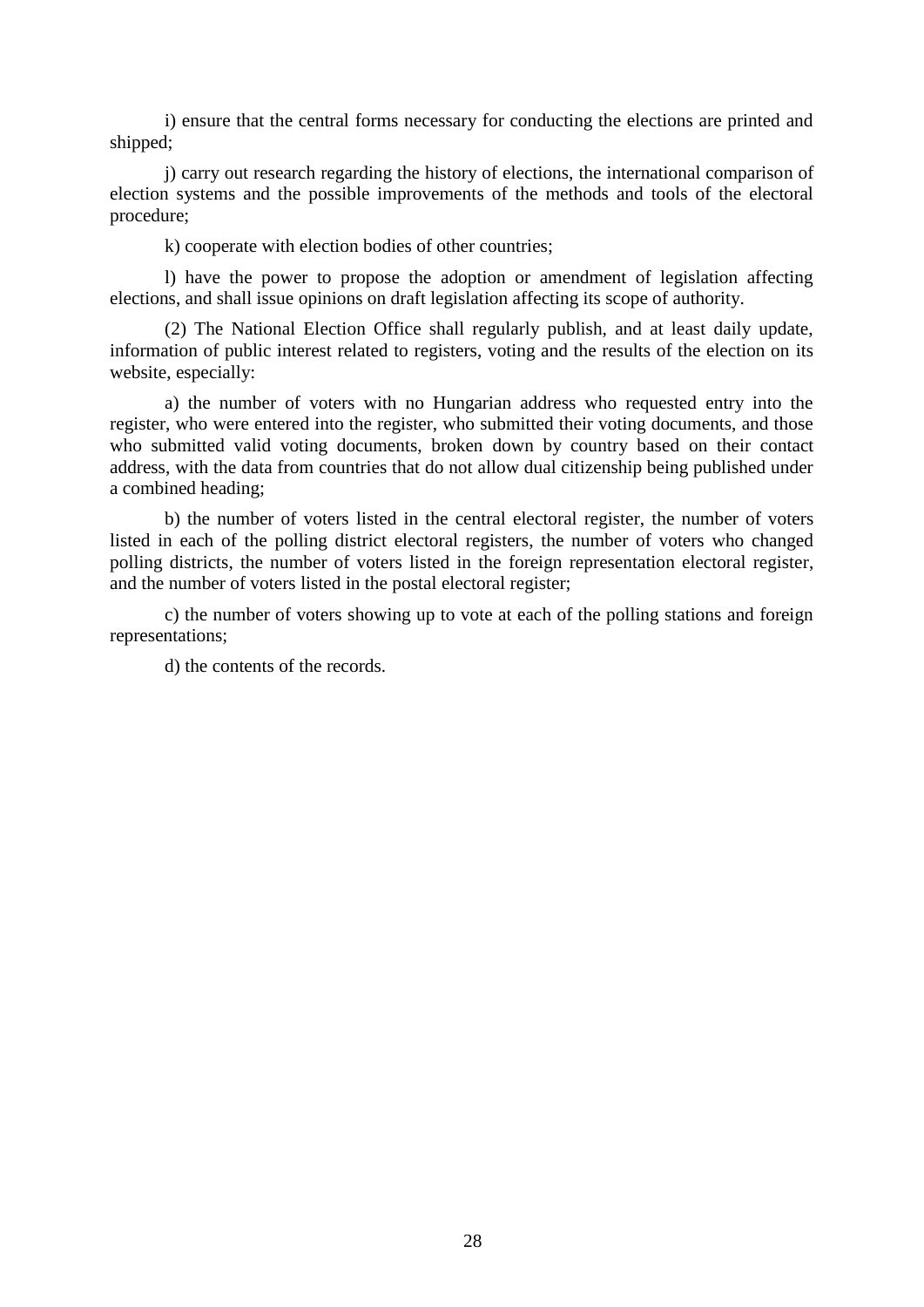## Chapter IV Polling districts

### **35 Drawing up polling districts**

## **Section 77**

(1) The number, serial number and territorial distribution of polling districts and the address of polling stations shall be determined by the head of the local election office by resolution in such a way that there are approximately 600 – but no more than 1500 – persons enrolled in the central electoral register for every polling station, but there is at least one polling district in every settlement.

(2) Polling district areas may not span settlement borders or the borders of parliamentary or municipality constituencies.

## **Section 78**

In settlements with two or more polling districts, the head of the local election office shall select the polling district where voters with a domicile of settlement rank may vote.

## **36 Review of polling districts**

## **Section 79**

(1) The head of the local election office shall monitor changes affecting the layout of polling districts on an on-going basis, and modify the layout of polling districts as necessary.

(2) The borders and serial number of polling districts shall not be modified between the calling of the election and the day of voting, and neither shall the borders or names of settlements, street names and numbers or – if the address of the property in question as listed in the address records is the topographical lot number – topographical lot numbers.

## **37 Communicating resolutions**

#### **Section 80**

The head of the local election office shall publish the resolution on the drawing up and review of polling districts for fifteen days in the local customary manner, indicating the number of voters enrolled in the central electoral register per polling district and polling districts drawn up pursuant to Section 78.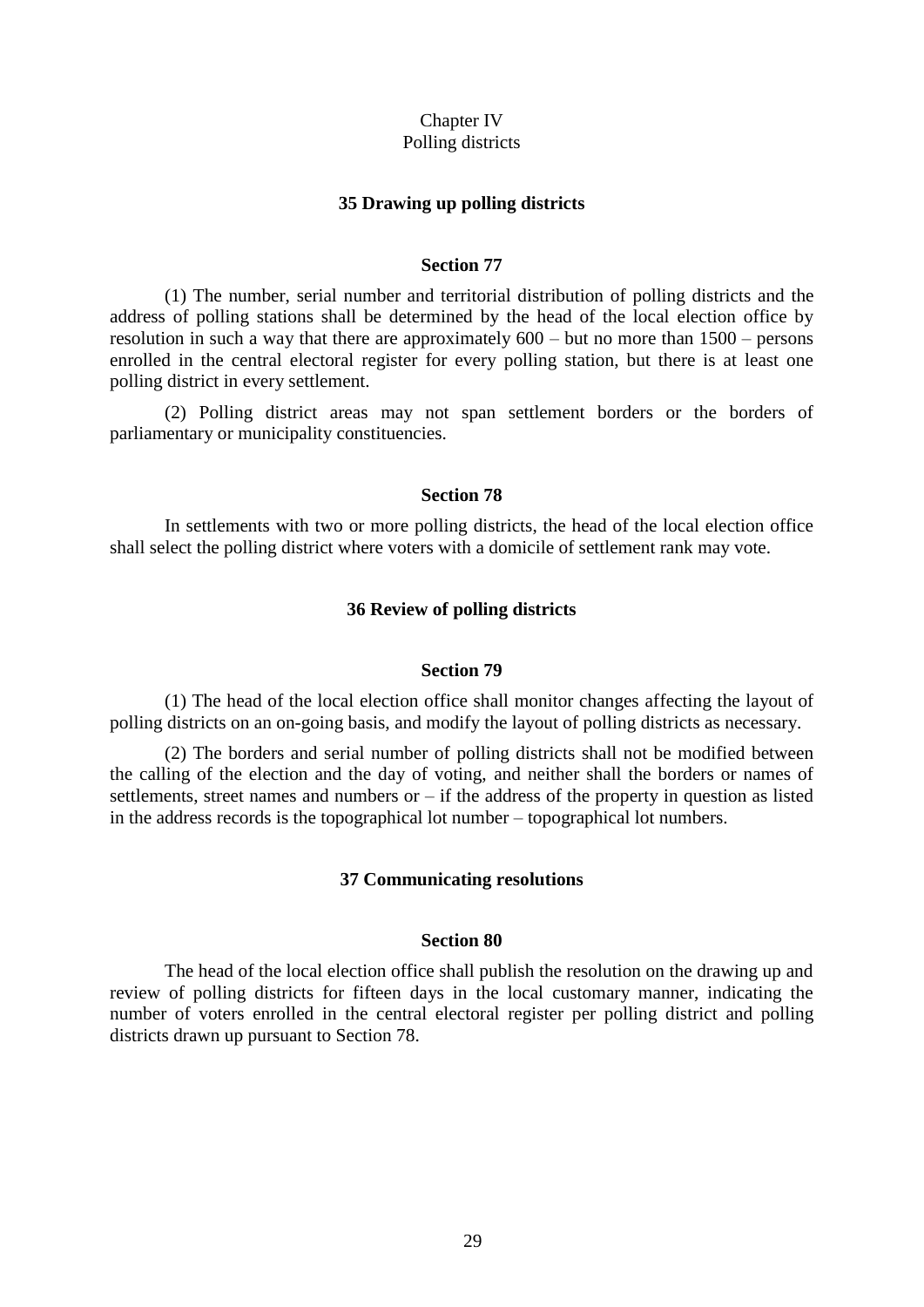## **38 Register on polling districts and constituencies**

## **Section 81**

(1) The register on polling districts and constituencies shall contain the data listed in Annex 1.

(2) The National Election Office shall publish the register on polling districts and constituencies on the official website of the elections on a continuous basis. The head of the local election office shall update the register with the changes.

# Chapter V The central electoral register

## **39 The central electoral register**

#### **Section 82**

(1) The central electoral register shall be an electronic register managed by the National Election Office.

(2) The central electoral register shall contain:

a) data of voters enfranchised for every election within the scope of this Act having an address in Hungary;

b) data of citizens without franchise due to minor age but turned 17 and having an address in Hungary;

c) data of voters enfranchised for every election within the scope of this Act lacking an address in Hungary, who have been enrolled based on their application

d) data of citizens without franchise due to minor age but turned 17 and lacking an address in Hungary ( a)-d) hereinafter referred to together in this chapter as: voters)

#### **Section 83**

(1) The central electoral register shall contain the data of voters listed in Annex 2.

(2) The data listed in Annex 2 shall be derived – except for subsection (3) - by taking over data from records of citizens' personal data and addresses, in cases of persons not enlisted in such register based on data derived from the register of the documents on Hungarian citizenship, furthermore based on the register of disenfranchised citizens of voting age, and based on the registers on polling districts and constituencies and polling districts electoral registers.

(3) data in the central electoral register according to parts ib), j), k), l) and – in cases of voters not listed in records of citizens' personal data and addresses – m) shall be registered by the election office based on the application of the voter.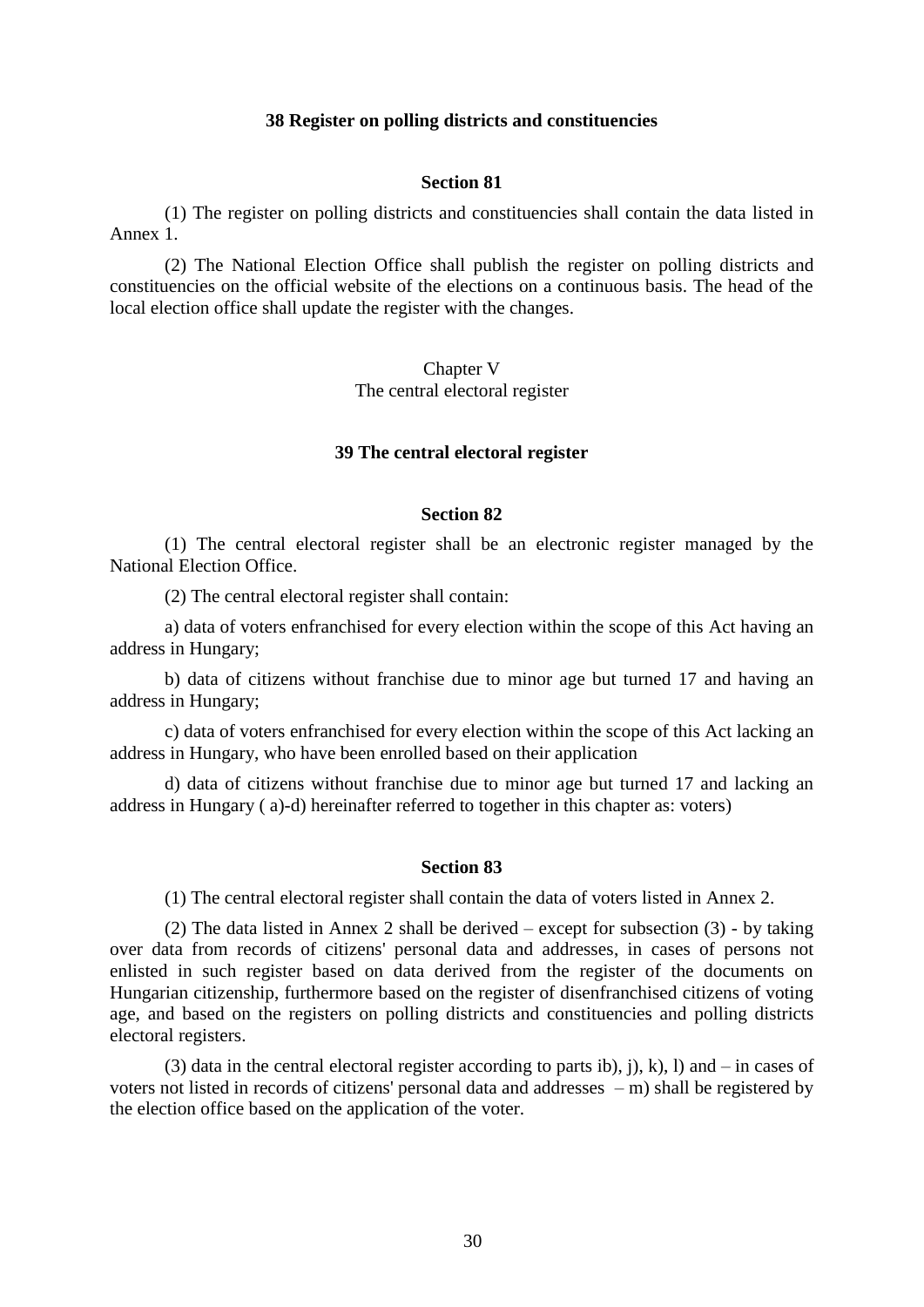#### **40 Requests concerning the central electoral register**

## **Section 84**

(1) Inclusion into the register, prolonging the inclusion in the register and modification of his or her data in the register may be requested until the  $15<sup>th</sup>$  day before the election continuously by those voters without Hungarian address, who are enfranchised for any election within the scope of this Act.

(2) Voters who are not yet legal adults may request to be entered into the electoral register after they turn seventeen years of age. Citizens may make a legal statement alone when submitting a request

#### **Section 85**

(1) Voters with Hungarian address may request that

a) their belonging to a minority;

- b) their request for assistance in voting; or
- c) a prohibition of releasing their personal data

be listed in the central electoral register.

(2) Voters with no Hungarian address may request the need for assistance as defined in Section 88 b) to be listed in the central electoral register or request the deletion of such entry.

### **41 Requests for registration as a minority voter**

## **Section 86**

Requests for registration as a minority voter shall contain:

a) an indication of the minority;

b) a declaration by the voter, in which the voter professes to belong to said minority;

c) an indication of whether the voter also requests to be registered as a minority voter with regard to the election of Members of Parliament.

## **Section 87**

Requests for registration as a minority voter shall be rejected if the voter is already listed in the central electoral register as a minority voter.

### **42 Assistance to voters with a disability**

## **Section 88**

Voters with a disability may request the following types of assistance in exercising their right to vote: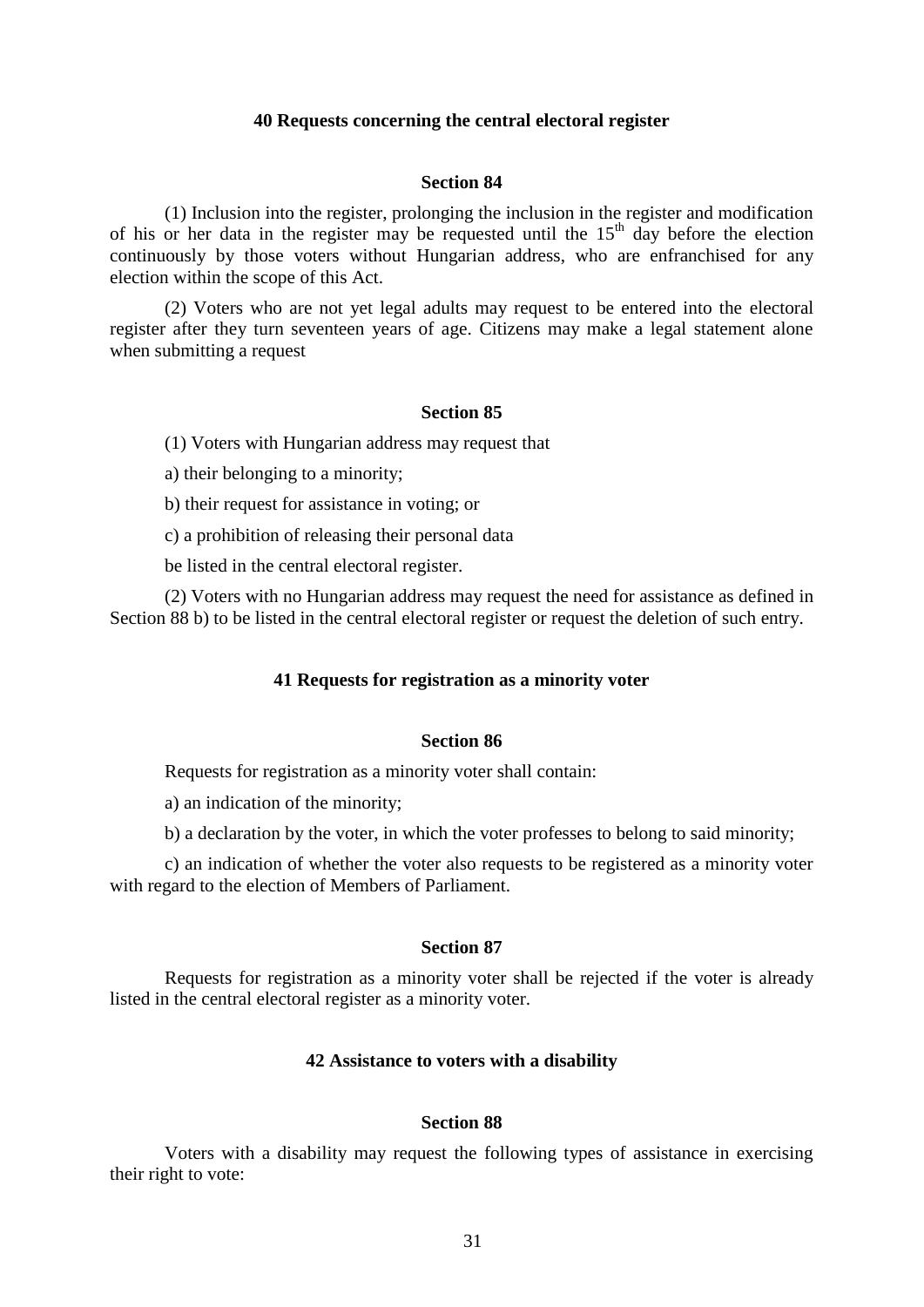a) the sending of a notification in Braille transcription;

b) the sending of simplified information material;

c) use of a Braille voting template at the polling station or during mobile voting;

d) use of an accessible polling station.

## **43 Prohibition of data release**

### **Section 89**

(1) Voters have the right to prohibit any release of their data pursuant to Section 153 by election bodies.

(2) In the request, voters may also limit or prohibit releasing their data pursuant to the Act on Records of the Personal Data and Addresses of Citizens.

# **44 Informing voters**

## **Section 90**

The National Election Office shall inform voters about relevant information on the central electoral register in the time and manner specified by ministerial decree.

### **45 Submitting requests regarding the central electoral register**

## **Section 91**

(1) Voters with a Hungarian address may submit requests regarding the central electoral register

a) in person to the local election office of their address or of their temporary residence, or

b) by mail, via the client gateway (ügyfélkapu) or via the official election website to the local election office of their address

(2) Voters with no Hungarian address may submit requests regarding the central electoral register to the National Election Office

a) by mail

b) via the client gateway (ügyfélkapu)

c) via the official election website

(3) Voters living in Hungary with no Hungarian address may submit requests – in addition to the options listed in  $(2)$  – regarding the central electoral register to any local election office in person or by mail.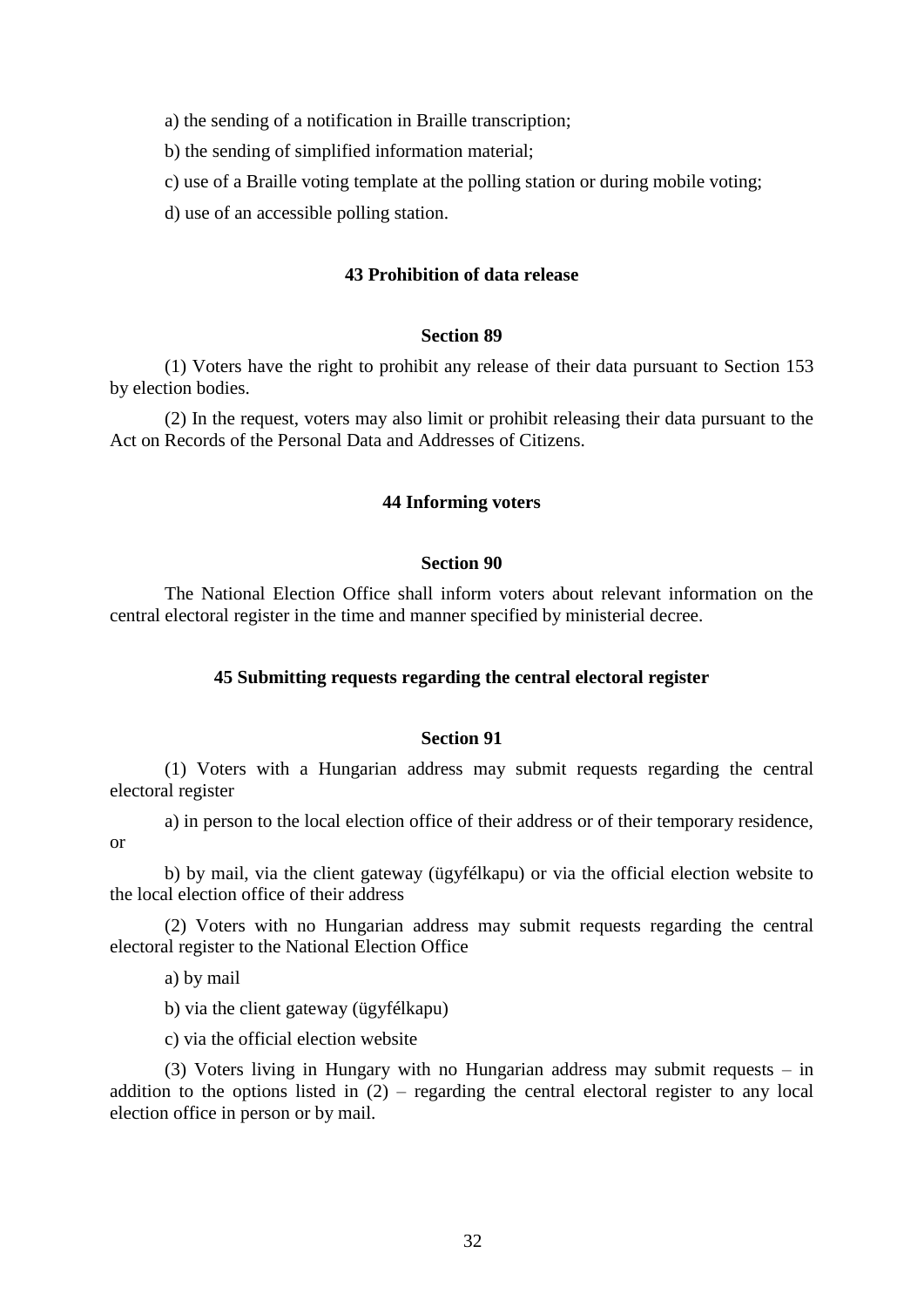# **Section 92**

(1) Requests regarding the central electoral register shall contain

a) the voter's

# aa) name;

ab) birth name;

ac) place of birth;

ad) mother's name;

ae) personal identification number;

b) in case of voters with no Hungarian address

ba) the postal address where the voter wishes the voting package to be sent, or

bb) the settlement or foreign representation pursuant to Section 277 (2) where the voter wishes to collect the voting package.

(2) Voters with no Hungarian address shall be required to provide – and voters with a Hungarian address shall have the option to provide – their contact address, e-mail address or fax number where they wish the notification pursuant Section 95 (3) to be sent.

(3) Voters with no Hungarian address may supply their date of birth and the type and number of the document proving Hungarian citizenship instead of a personal identification number.

# **46 Adjudging requests regarding the central electoral register**

## **Section 93**

(1) Election offices may only approve requests regarding the register if the voter's information listed in the request matches the information in the records of citizens' personal data and addresses and on the register associated with the document proving the voter's Hungarian citizenship.

(1a) Election offices will also approve requests according to Section 84 in cases where due to:

- a) accentuated letter error,
- b) variance in the writing style,
- c) geographic names indicated in a foreign language,
- d) data according to Section 92 (1) a) subpart aa), ab) and ad)
- da) in case of multiple given names one gets omitted, or
- db) data is indicated in an other language

data does not exactly match the data contained in the citizens name and address register or the data of the document verifying the voters Hungarian citizenship but the identity of the voter can nevertheless be determined without any doubt.

(2) Whether the data of the requester match the data on the register associated with the document proving Hungarian citizenship shall be determined by the National Election Office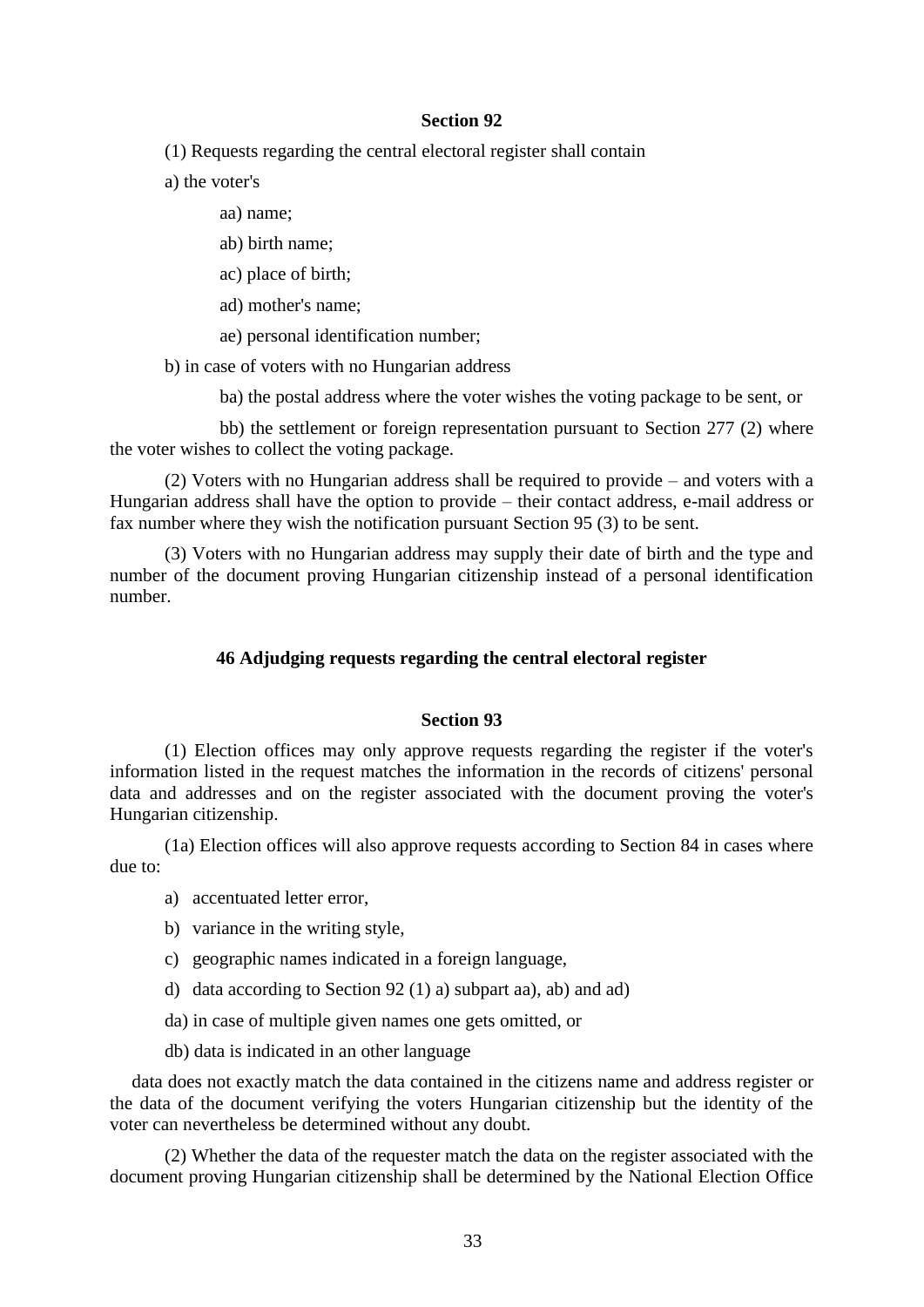based on data taken from the central travel document database or the register associated with the document proving the voter's Hungarian citizenship by direct access, or by contacting the authority conducting citizenship procedures.

(3) The authority conducting citizenship procedures shall respond to requests within three days.

#### **Section 94**

(1) Requests regarding the central electoral register shall be adjudged within five days of their receipt.

(2) The following requests shall be adjudged on the day of their receipt, or, if they arrive on a day that is not a working day, on the next working day but no later than two days before the vote:

a) requests submitted pursuant to Section 334 (1), if they are received between the calling of the election and the sixteenth day before the day of voting;

b) requests submitted pursuant to Section 85, if they are received between the calling of the election and the second day before the day of voting;

c) requests submitted pursuant to Section 334 (2), if they are received between the calling of the election of the Members of the European Parliament and the second day before the day of voting.

(3) In the cases defined in Section 93 (3), the deadline for adjudging the request shall be calculated from the receipt of the response of the body managing the records of the document proving Hungarian citizenship.

#### **Section 95**

(1) The election office shall make decisions on rejecting requests submitted pursuant to Section 84, Section 85, Section 97 (1) a) and Section 334, and on deletions pursuant to Section 97 (1) b) and Section 97 (2) b) by resolution. The provisions of Section 46 shall apply to the resolutions.

(2) If the election office approves a request submitted pursuant to Section 84, 85, 97 (1) a) or 334, it shall notify the requester of the decision.

(3) Resolutions of the election office and other decisions issued pursuant to (2) shall be communicated to the applicant – if present – by handing over the decision. If the applicant is not present, the decision shall be communicated by e-mail, fax or in the manner defined in Section 48 (3), in accordance with the stated wish of the applicant. If the election office communicates a decision by e-mail or fax to an applicant with a Hungarian address, the decision shall also be communicated in the manner defined in Section 48 (3).

## **47 Keeping the central electoral register**

### **Section 96**

(1) The data in the central electoral register shall be continuously updated with the changes in the data in the following databases: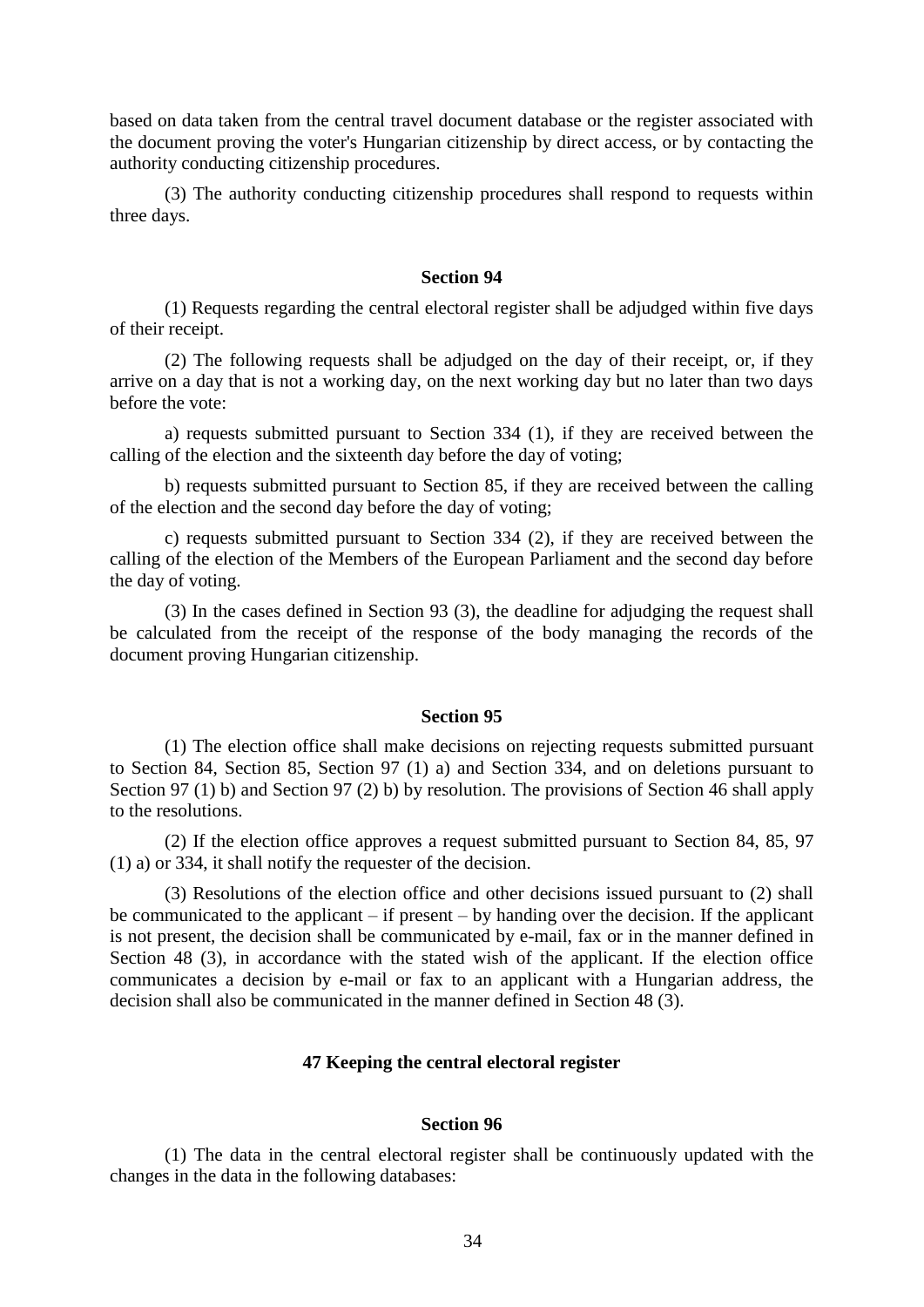a) the records of citizens' personal data and addresses;

b) the register of disfranchised citizens;

c) the register on polling districts and constituencies.

(2) The National Election Office shall provide direct access to the data in the central electoral register to election offices.

(3) Voters may request a copy of their data listed in the central electoral register in the local election office of their address; voters with no address in Hungary may do so in the National Election Office.

(4) Members of the National Election Commission may access the data kept in the central electoral register on voters with no address in Hungary, but may not make notes or copies of said data. When accessing the data, the members of the National Election Commission may verify the legality of entries into the register by viewing the requests submitted pursuant to Section 84 and the databases set up pursuant to Section 93.

# **48 Removal from the central electoral register**

#### **Section 97**

(1) The National Election Office shall remove from the central electoral register those citizens without Hungarian address and living abroad who have been enlisted based on their application but

a) request their removal

b) 10 years have passed since their enrollment; the deadline is reset if the voter modifies his or her data in the electoral register, requests prolonging the inclusion in the register or casts voting documents.

(2) The National Election Office shall remove from the central electoral register those who:

a) died; or

b) lost their right to vote.

## **49 The register of disfranchised citizens**

### **Section 98**

(1) The National Election Office shall keep a register of disfranchised citizens. The register shall contain data on legal adults and minors over the age of seventeen who:

a) were stripped of their right to vote due to a limited discretionary capacity for reasoning;

b) are undergoing forced medical treatment ordered in the course of a criminal procedure;

c) have been banned from exercising their civil rights;

d) are serving a term of imprisonment.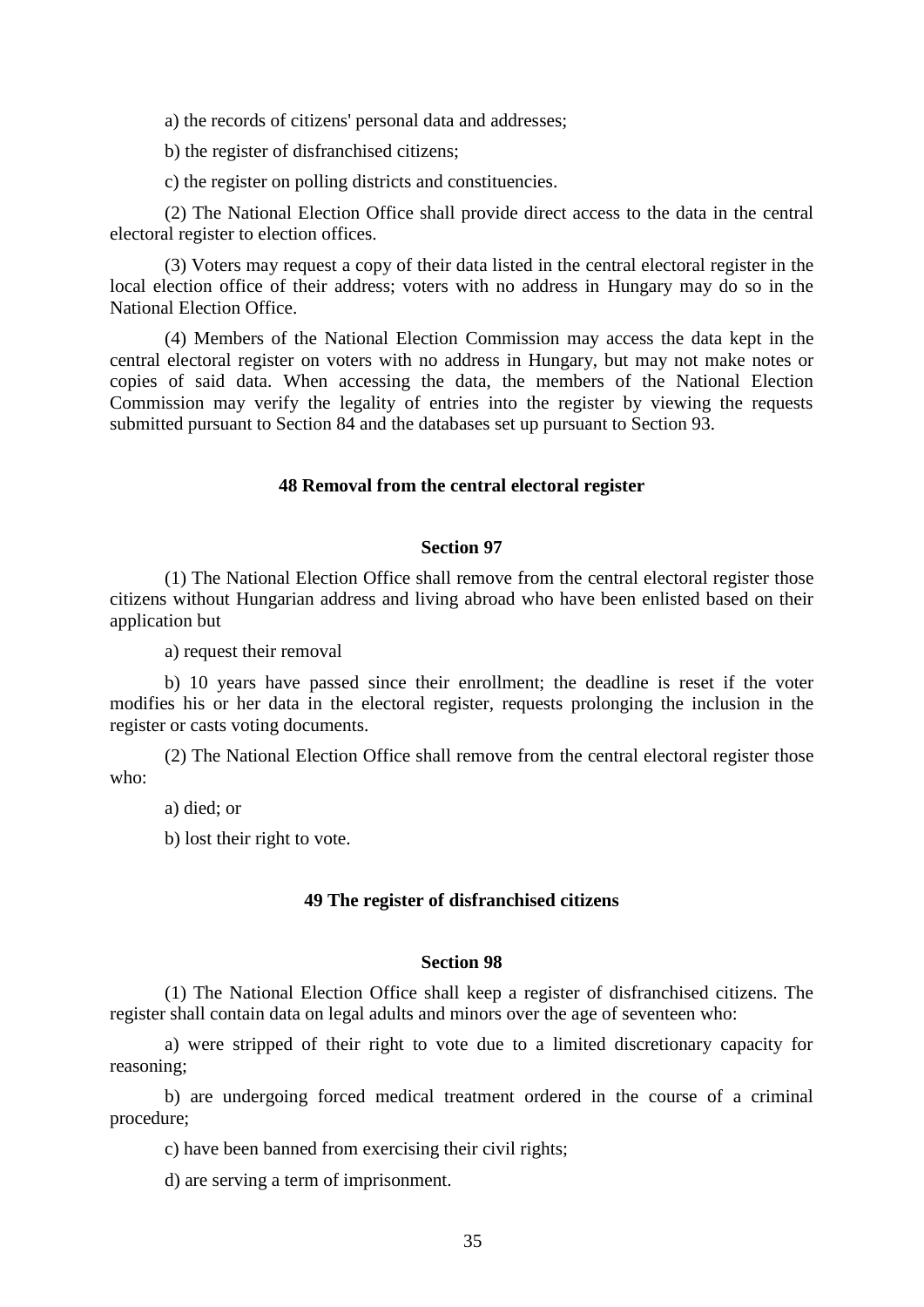(2) The National Election Office shall, by electronic means, using a customized IT application providing direct access to data, take over the legally defined data of citizens defined in the Civil Code from:

a) the register of persons under guardianship;

b) the register of convicted criminals.

(3) The National Election Office shall keep the personal identification and address data in the register of disfranchised citizens up to date by regularly taking data from the records of citizens' personal data and addresses.

(4) If a citizen regains the right to vote, their data shall be deleted from the register of disfranchised citizens. The data of citizens removed from the register of disfranchised citizens shall be kept for six months after the removal.

### **Section 99**

(1) The register of disfranchised citizens shall only be used for determining whether citizens have the right to vote; data taken from the register shall not be used for any other purpose.

(2) Election offices, election commissions and courts may request data from the register of disfranchised citizens for the purpose described in (1).

## **Section 100**

(1) The register of disfranchised citizens shall not be public; it may only be viewed by the affected person regarding his or her own data, and courts and members of election commissions and election offices. Records shall be kept of viewings of data.

(2) Any person who is a legal adult may request confirmation from the National Election Office that based on the register of disfranchised citizens they are not barred from exercising their right to vote for any reason.

> Chapter VI Polling district electoral registers

#### **50 Polling district electoral registers**

#### **Section 101**

From the day after the day the elections are called until fifteen days after the voting, the National Election Office shall make available to the local election offices the data of voters with voting rights listed in the central electoral register, connected up with the register on polling districts and constituencies, with the content indicated in Annex 3, separately for each polling district (hereinafter: polling district electoral register).

## **Section 102**

(1) One voter may only be listed in one polling district electoral register.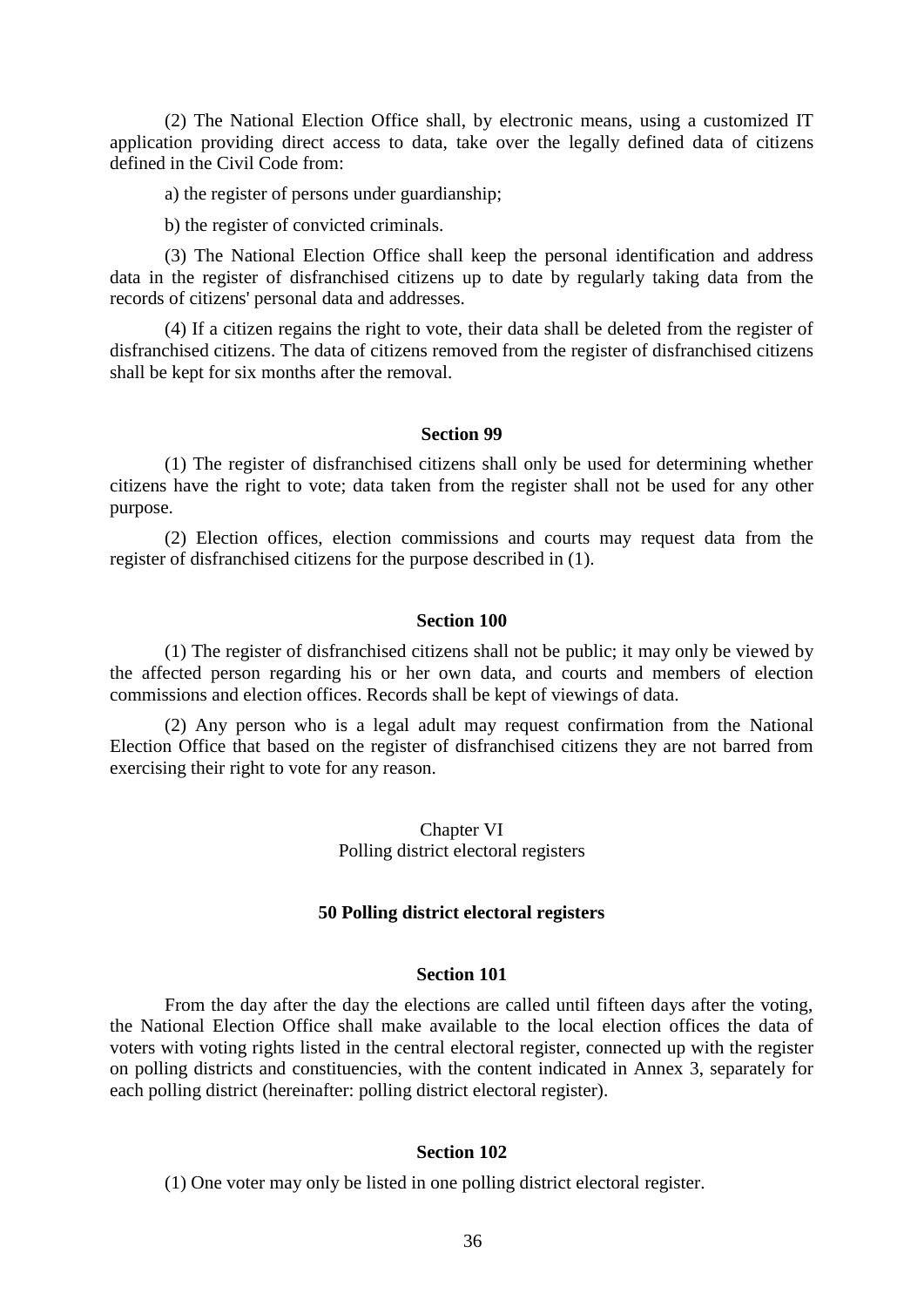(2) Citizens who turn eighteen years of age on the day of voting at the latest shall be listed in the polling district electoral register from the day after the day the elections are called.

(3) Voters who requested an accessible polling station pursuant to Section 88 d) – if the polling station assigned to them based on their address is not accessible – shall be moved by the local election office to the register of a polling district in the same settlement and constituency that has an accessible polling station.

(4) On their request, members and record keepers of polling station commissions shall be moved by the local election office to the register of the polling district in which they will be participating in the work of the polling station commission – if it is in the same constituency as the polling district assigned based on their address.

# **51 Register of voters requesting mobile voting**

## **Section 103**

(1) Requests for mobile voting may be submitted by voters listed in the polling district electoral register who are limited as to their movement due to their health condition, disability or detention.

(2) Requests for mobile voting shall arrive:

a) following the calling of the elections, but no later than two days before the voting to the local election office where the voters is enrolled; or

b) on the day of voting, by 15:00 at the latest to the polling station commission.

(3) Applications for mobile voting shall contain in addition to data as stipulated in Section 92 (1) a) the following:

a) the voter's residence in the polling district where they wish the mobile voting to take place, if this is different from their Hungarian address; and

b) the reason for requesting mobile voting.

# **Section 104**

(1) The local election office shall enter voters requesting mobile voting into the register of voters who requested mobile voting.

(2) The polling station commission shall enter voters requesting mobile voting into the register of voters requesting mobile voting and it shall remove them from the printed polling district electoral register.

# **Section 105**

(1) The register of voters requesting mobile voting shall contain the same information on voters as the polling district electoral register, and the data mentioned in Section 103 (3) a).

(2) Persons who are removed from the polling district electoral register shall also be removed from the register of voters requesting mobile voting.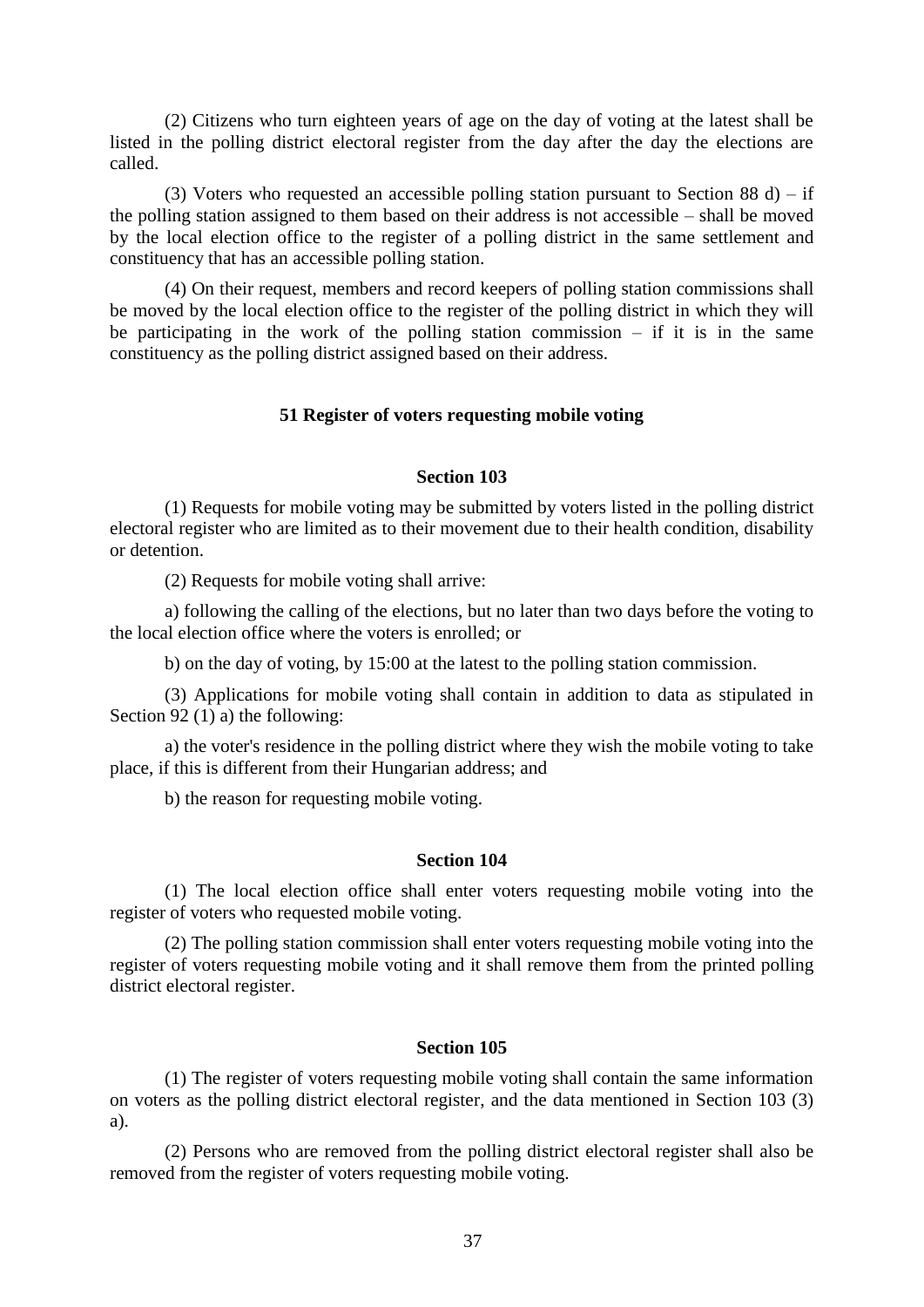# **52 Printing polling district electoral registers and lists of voters who requested mobile voting**

### **Section 106**

(1) After recording the changes that had taken place up to 16:00 two days before the voting, the National Election Office shall close the polling district electoral register and the register of voters requesting mobile voting.

(2) Local election offices – or, on their request, territorial election offices – shall print the closed polling district electoral register and register of voters requesting mobile voting on the day before the voting at the latest. The head of the local election office shall authenticate the polling district electoral register and the list of voters who requested mobile voting.

#### **Section 107**

(1) The printed polling district electoral register shall not contain the data of the citizens who are in the register of voters who requested mobile voting.

(2) The printed list of voters who requested mobile voting shall contain data as per Annex 3 and and Section 103 (3) a).

(3) The printed polling district electoral register and list of voters who requested mobile voting may not be changed – with the exception of the cases described in Section 104 (2).

# **53 Electoral registers for repeated voting**

### **Section 108**

If the election commission or the court orders voting to be repeated in the polling district,

a) the following voters shall be added to the polling district electoral register:

aa) those who were listed in the polling district electoral register at the time of the original vote; and

ab) those who became legal adults following the day of the original vote but no later than the day of the repeated vote;

b) those who establish an address in the polling district after the date of the original vote shall not be added to the polling district electoral register.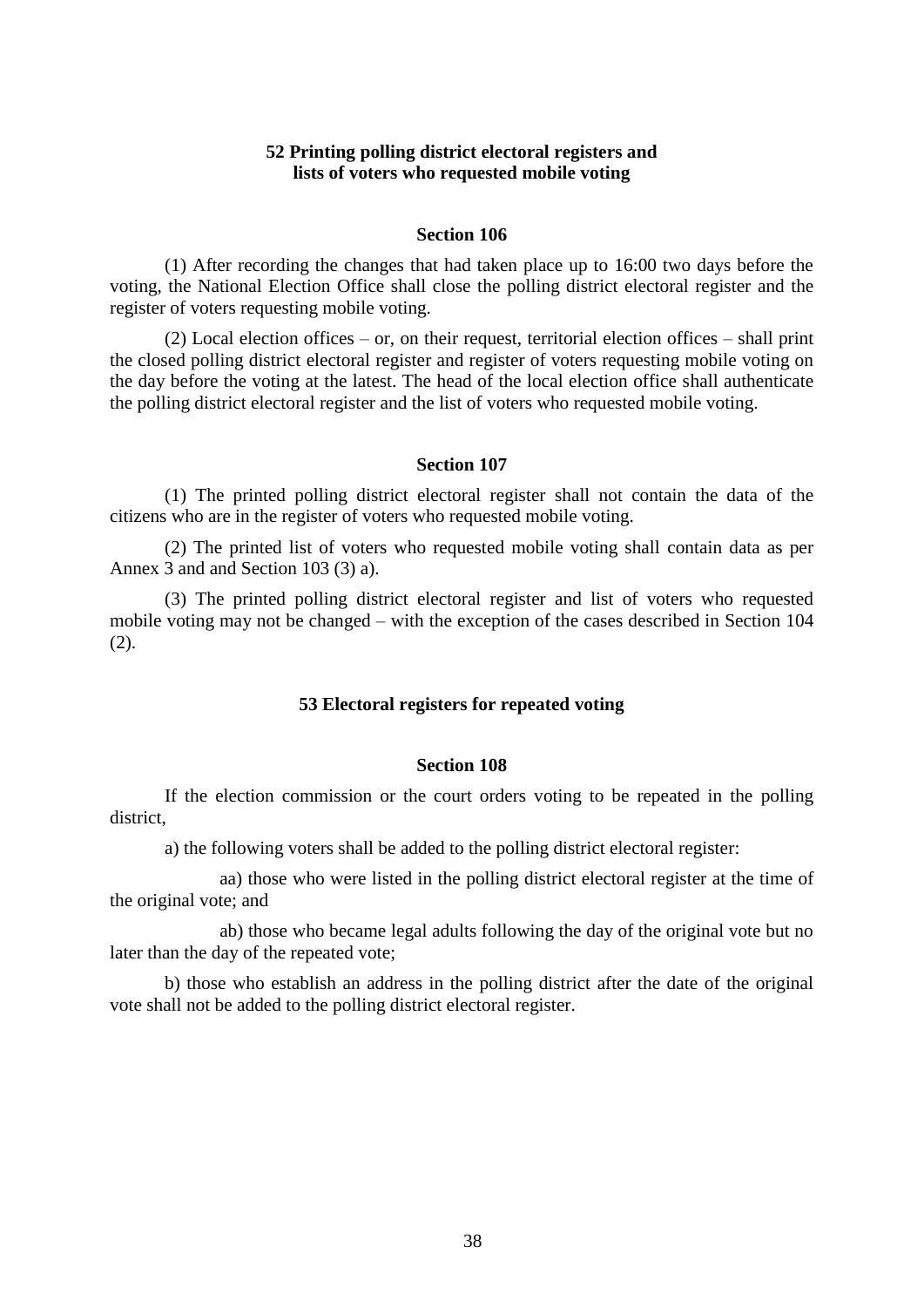# **54 The destruction of polling district electoral registers and lists of voters who requested mobile voting**

#### **Section 109**

(1) Printed polling district electoral registers and lists of voters who requested mobile voting shall be destroyed on the first working day after the ninetieth day following the day of voting.

(2) The data in polling district electoral registers and registers of voters who requested mobile voting shall be erased on the first working day after the ninetieth day following the day of voting.

# **55 Submitting requests regarding the polling district electoral register**

# **Section 110**

(1) The provisions of Section 91 (1) and Section 92 (1) a) shall apply to requests pursuant to Sections 103, 250, 259 and 307/A.

(2) Requests pursuant to Section 103 can be also submitted by proxy.

(3) Requests pursuant to Section 103 (2) b) shall be submitted to the polling station commission.

# **Section 111**

Requests sent by mail shall reach the election office by the deadline set for submitting requests.

## **56 Adjudging requests regarding the polling district electoral register**

### **Section 112**

(1) Requests shall be adjudged – alongside the provisions of Section 93 (1) – by the election office to which they were submitted.

(2) Requests submitted pursuant to Section 103 (2) a) shall be adjudged by the local election office in the polling district electoral register of which the voter is listed at the time of submitting the request.

(3) Requests pursuant to Section 103 (2) b) shall be adjudged by the polling station commission.

### **Section 113**

(1) Requests pursuant to Sections 103 (2) a), 250, 259 and 307/A shall be adjudged on the day of their receipt, or, if they arrive on a non-working day, they shall be adjudged on the next working day.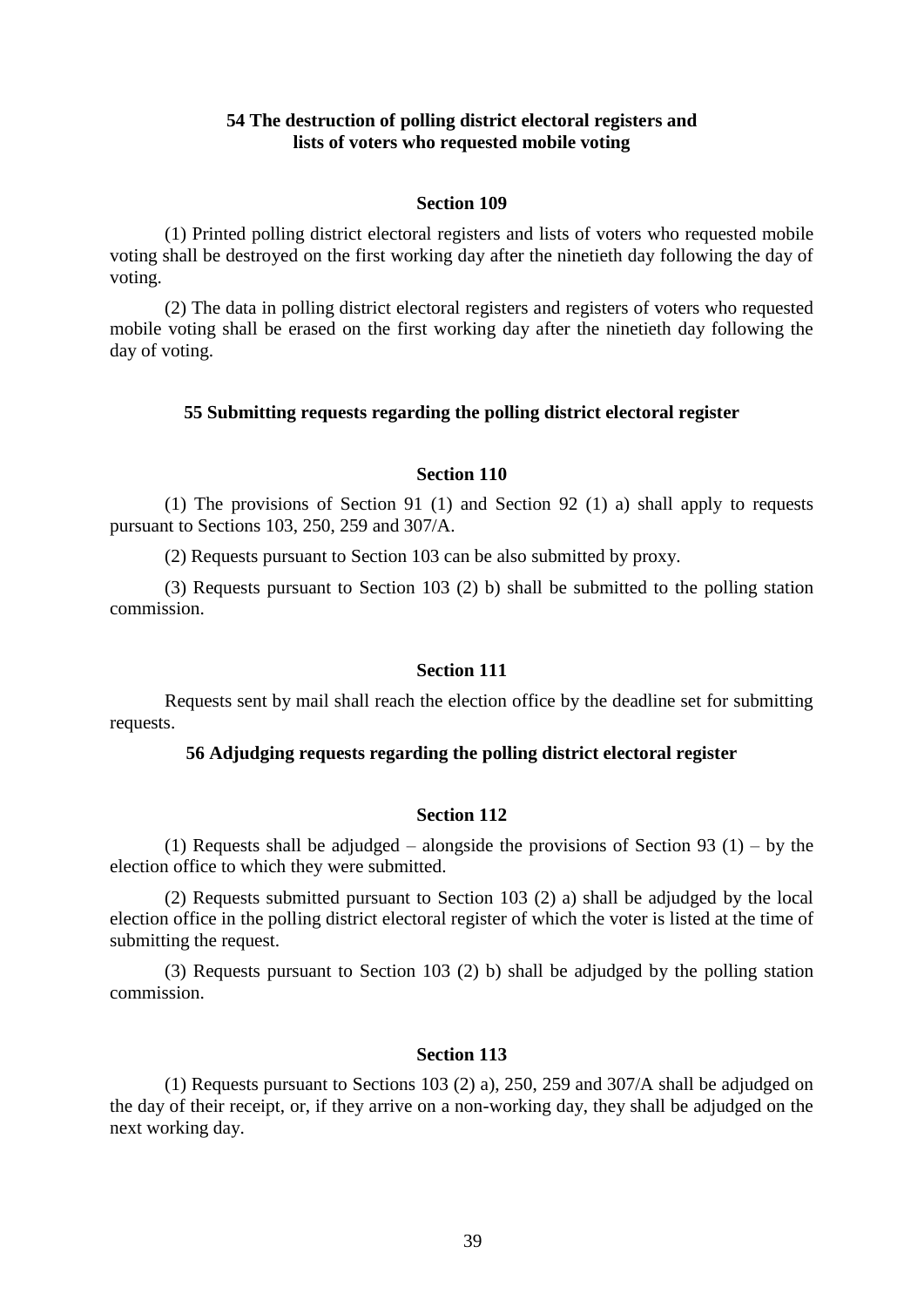(2) Requests submitted pursuant to Section 103 (2) a) shall be adjudged on the second day before the voting at the latest, and requests submitted pursuant to Section 103 (2) b) shall be adjudged on their receipt without delay.

### **Section 114**

The election office shall decide upon rejecting requests submitted pursuant to Section 103 (2) a), 250, 259 and 307/A by resolution.

# **57 Voter information**

### **Section 115**

(1) The National Election Office shall notify voters who are enlisted in the polling district no later than 58 days before the voting shall be notified about their entry into the polling district electoral register.

(2) Notifications shall be sent to the voter's contact address, or, if there is no contact address, their address, no later than 48 days before the voting.

(3) The notification shall contain:

a) the name of the election;

b) the date of voting;

c) the constituency;

d) the polling district;

e) the address of the polling station;

f) information on whether the polling station is accessible;

g) the name of the voter;

h) the Hungarian address of the voter;

i) the voters date of birth,

j) the voters birth name

k) information on the election.

(4) Voters – if they do not receive the notification or the notification is destroyed or lost – may request a new notification from the local election office.

### **Section 116**

(1) Local election offices shall inform voters who were entered into the polling district electoral register of the settlement less than 58 days before the day of voting about their entry into the polling district electoral register by handing over or mailing a notification.

(2) If the election office approves a request submitted pursuant to Section 250, 259 or 307/A, it shall inform the voter by handing over or mailing a notification to that effect. Requesters shall be informed about other decisions by the election office related to registers pursuant to Section 95 (3).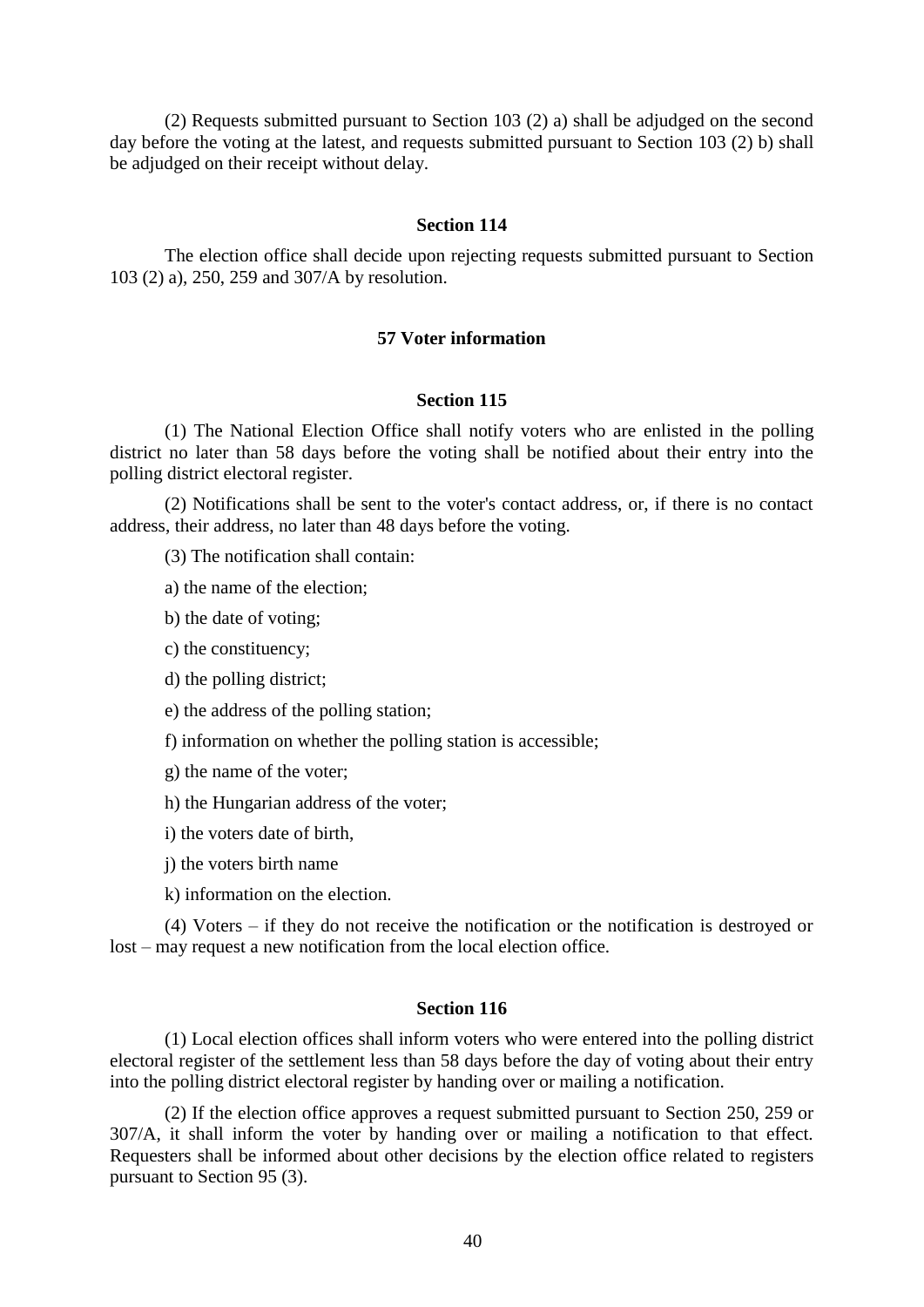Voters who submitted a request pursuant to Section 88 a) shall be sent a notification in Braille transcription by the National Election Office.

### **Section 118**

(1) Data of the settlements polling district electoral register is open for insight in the local election office to anyone in the timeframe from the announcement of the election to the closing of the electoral register except data according to annex 3 fb)-fe) and fg).

(2) Except for the printed sample distributed to the polling districts, no copies shall be made of the polling district electoral registers data content.

> Chapter VII Nomination of candidates

# **58 Notification of the nominating organisation**

### **Section 119**

(1) Organisations that wish to put forward a candidate or a list shall be notified to the National Election Commission as a nominating organisation after the elections are called.

(2) Nominating organisations shall be notified by an authorised representative.

# **59 Recommendation sheets**

#### **Section 120**

(1) Support for candidates may be expressed on recommendation sheets.

(2) Recommendation sheets may be requested following the call for elections by voters who wish to become candidates and by nominating organisations from the election office operating alongside the election commission with competence to register the candidate.

(3) Requests for recommendation sheets shall contain the name of the prospective candidate, their personal identification number, or, failing that, the type and number of the document proving Hungarian citizenship, their address and a declaration stating that the candidate:

a) accepts the nomination;

b) has no function that is incompatible with being a representative, or will step down from any such positions if elected.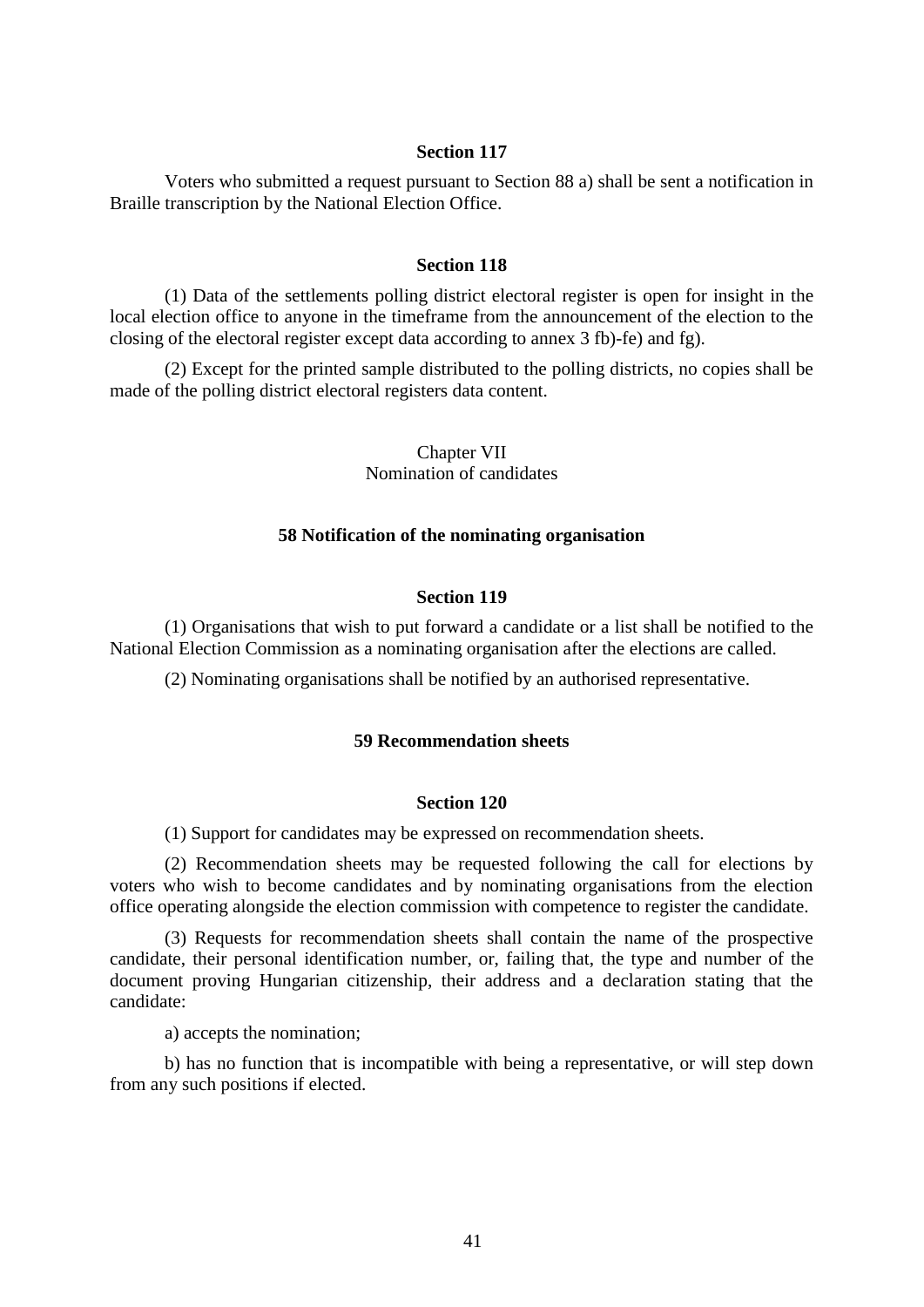(1) The election office shall indicate on the recommendation sheets: the name of the prospective candidate, the name of the nominating organisation or the fact that the prospective candidate is independent, and the constituency. In the case of joint candidates, the names of all nominating organisations putting forward the joint candidate shall be listed on the recommendation sheets.

(2) The election office shall hand over the recommendation sheets to the applicant without delay but no earlier than on the 48th day before the voting, in the requested quantity. The election office shall put a serial number and a stamp of authentication on each of the recommendation sheets.

#### **60 Recommendations**

# **Section 122**

(1) Voters who have the right to vote in the constituency in question at the elections may recommend candidates.

(2) The name of the recommending voter, their personal identification number, Hungarian adress and their mother's name shall be entered on the recommendation sheet. Recommendation sheets shall be signed by the voter with his or her own hand.

(3) A voter may recommend more than one candidate.

(4) A voter may only recommend one candidate once; any further recommendations shall be invalid.

(5) Recommendations cannot be withdrawn.

(6) Recommendation sheets shall contain the name and signature of the person collecting the recommendations.

# **Section 123**

(1) Recommendations may be collected by representatives of the nominating organisation or by the voter who wishes to stand as a candidate anywhere without harassing citizens – with the exception set forth in (2).

(2) Recommendations shall not be collected:

a) at the workplace of the person collecting or providing the recommendation during working hours, or while one or the other is fulfilling his or her obligations to perform work arising from employment or other legal relation concerning performance of work;

b) from persons in service in the Hungarian Armed Forces or a central administration body at their service post or while they are performing their duty;

c) on means of public transport;

d) in the official premises of state, municipalities and minority self-government bodies;

e) in higher education and public education institutions;

f) on the premises of healthcare providers.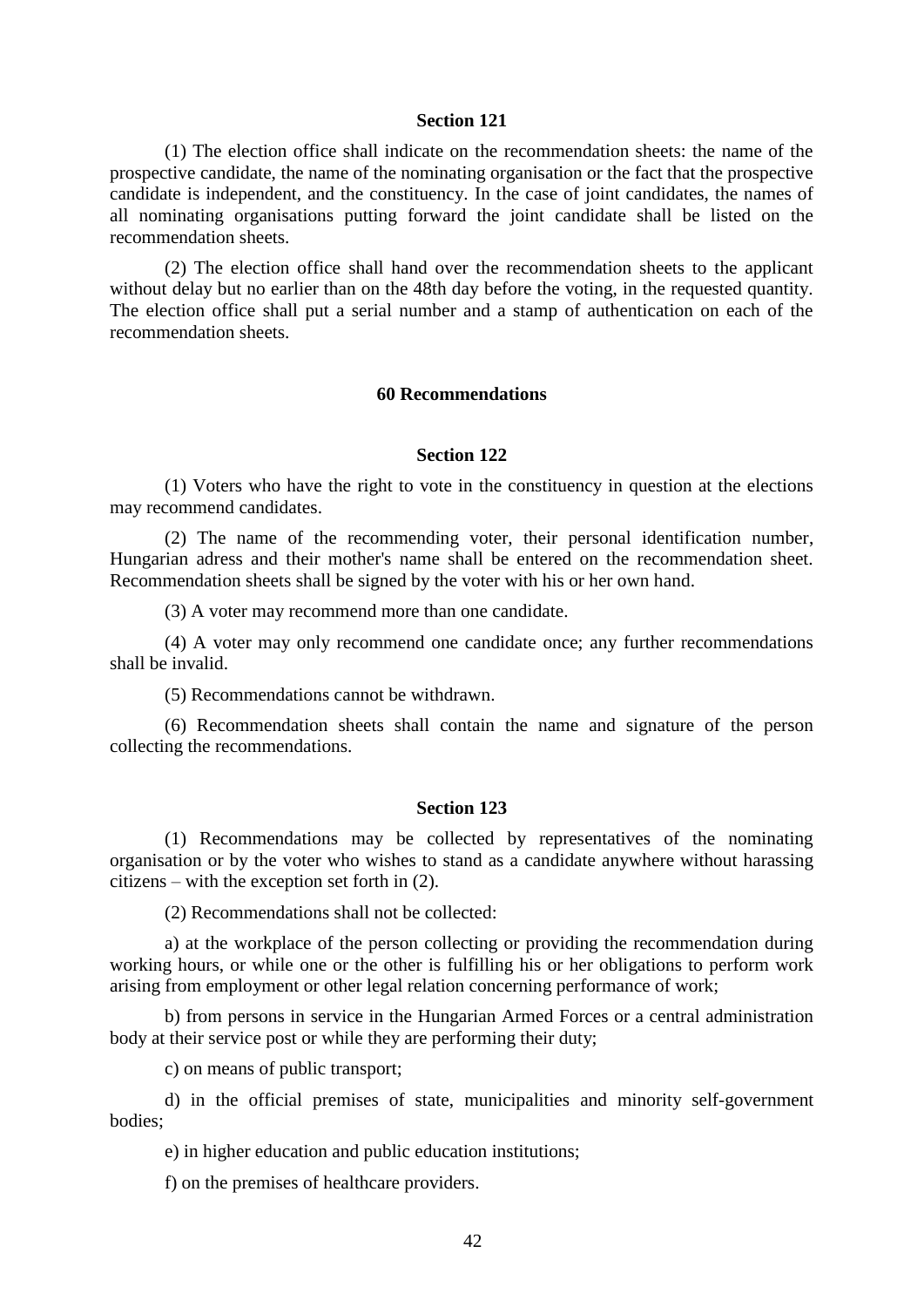(3) Advantages shall not be granted or promised to voters for providing a recommendation. Voters shall not ask for or accept an advantage or a promise of an advantage in return for providing a recommendation.

(4) Recommendations collected in breach of the rules shall be invalid.

# **61 Notification of candidates**

## **Section 124**

(1) Candidates shall be notified to the competent election commission for registration.

(2) Voters who wish to stand as an independent candidate and nominating organisations that wish to put forward a candidate shall hand over all recommendation sheets they received to the election office by the deadline set for the notification of candidates. In case of a breach of this obligation, the competent election commission shall issue a fine, proceeding ex officio. The amount of the fine shall be half the minimum wage for every missing recommendation sheet.

# **62 The verification of recommendations**

# **Section 125**

(1) The election office shall verify recommendations.

(2) When verifying recommendations, the requirements listed in Section 122 shall be checked, the recommending voter shall be identified, their right to vote shall be verified and it shall be determined whether the number of valid recommendations reaches the required limit.

(3) The identification of the recommending voter and the determination of their right to vote shall be carried out by comparing the data indicated on the recommendation sheet with information in the central electoral register and the register of polling districts and constituencies.

#### **Section 126**

Recommendations shall be valid if:

a) the recommending voter had the right to recommend a candidate in the constituency at any point between the 48th day before the voting and the day the recommendation sheet was submitted;

b) the voter's data listed on the recommendation sheet fully match the data in the register of citizens' personal data and addresses;

c) the recommendation meets the requirements listed in Section 122.

## **Section 127**

(1) Recommendations shall be verified within three days of the notification of candidature.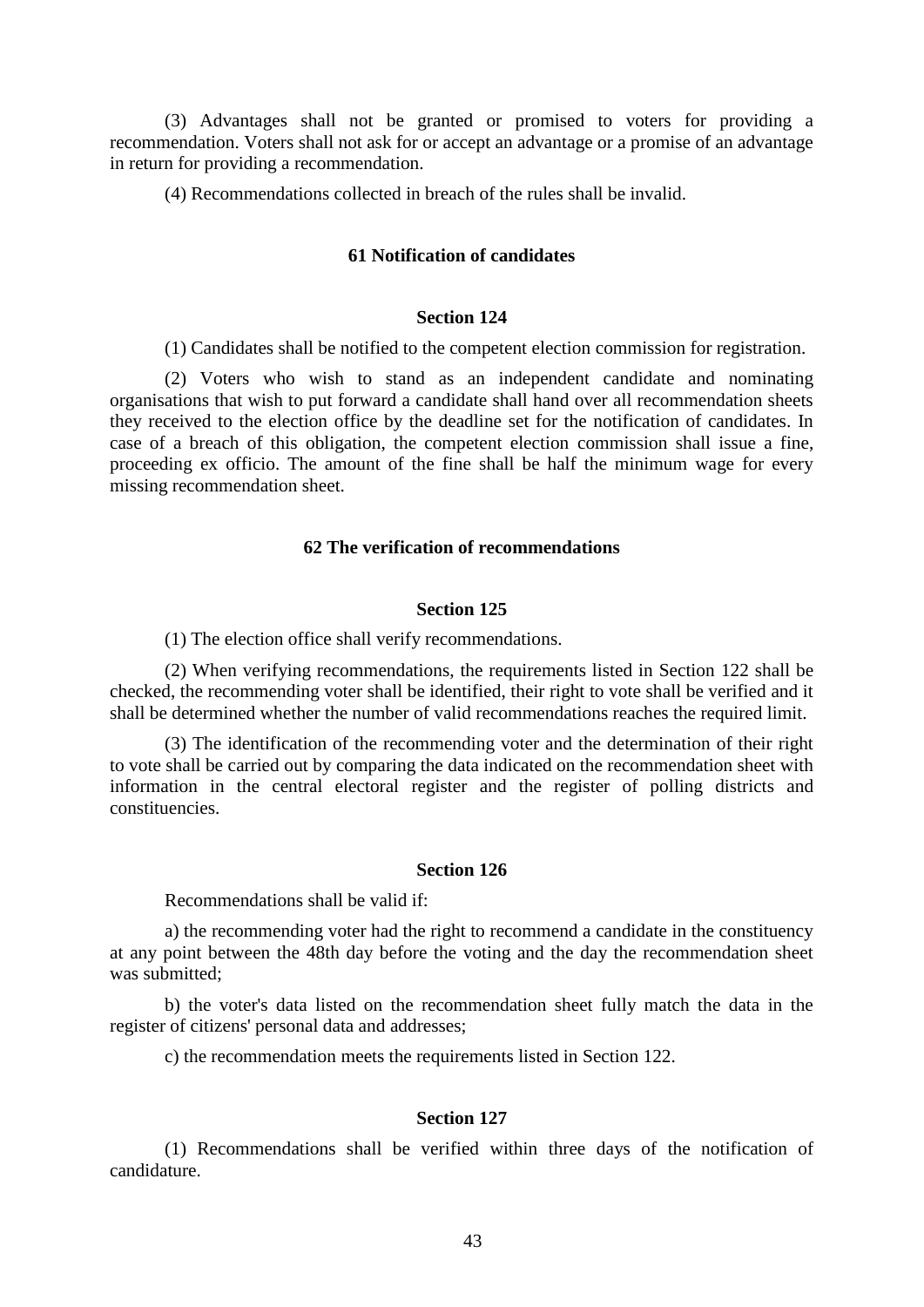(2) When it is determined that the number of valid recommendations has reached the number required for candidature, the itemized verification of recommendations need not continue.

(3) The election office shall inform the election commission with competence in registering the candidate of the result of the verification of recommendations.

## **Section 128**

Recommendations sheets shall be destroyed by the competent election office on the working day following the ninetieth day after the voting.

# **63 Notification of lists**

# **Section 129**

(1) The list notification shall contain, regarding all candidates on the list, the candidate's name, personal identification number, address, and a declaration that he or she

a) accepts the nomination;

b) has no function that is incompatible with being a representative, or will step down from any such positions if elected.

(2) The number of candidates on the list may not be more than three times the number of mandates that may be won through the list. The order of candidates on the list shall be determined by the nominating organisation.

#### **Section 130**

(1) The order of candidates on the list shall not be modified after the notification.

(2) If any of the candidates is eliminated from the list, he or she shall be replaced with the candidate coming next on the list. No new candidates may be added to a list after the notification.

(3) Nominating organisations may revoke the list or the nomination of any candidate on the list up to the last day available for list notifications. Nominating organisations may not submit a new list to replace a revoked list.

# **Section 131**

Legal statements regarding joint lists shall be made by the nominating organisations together.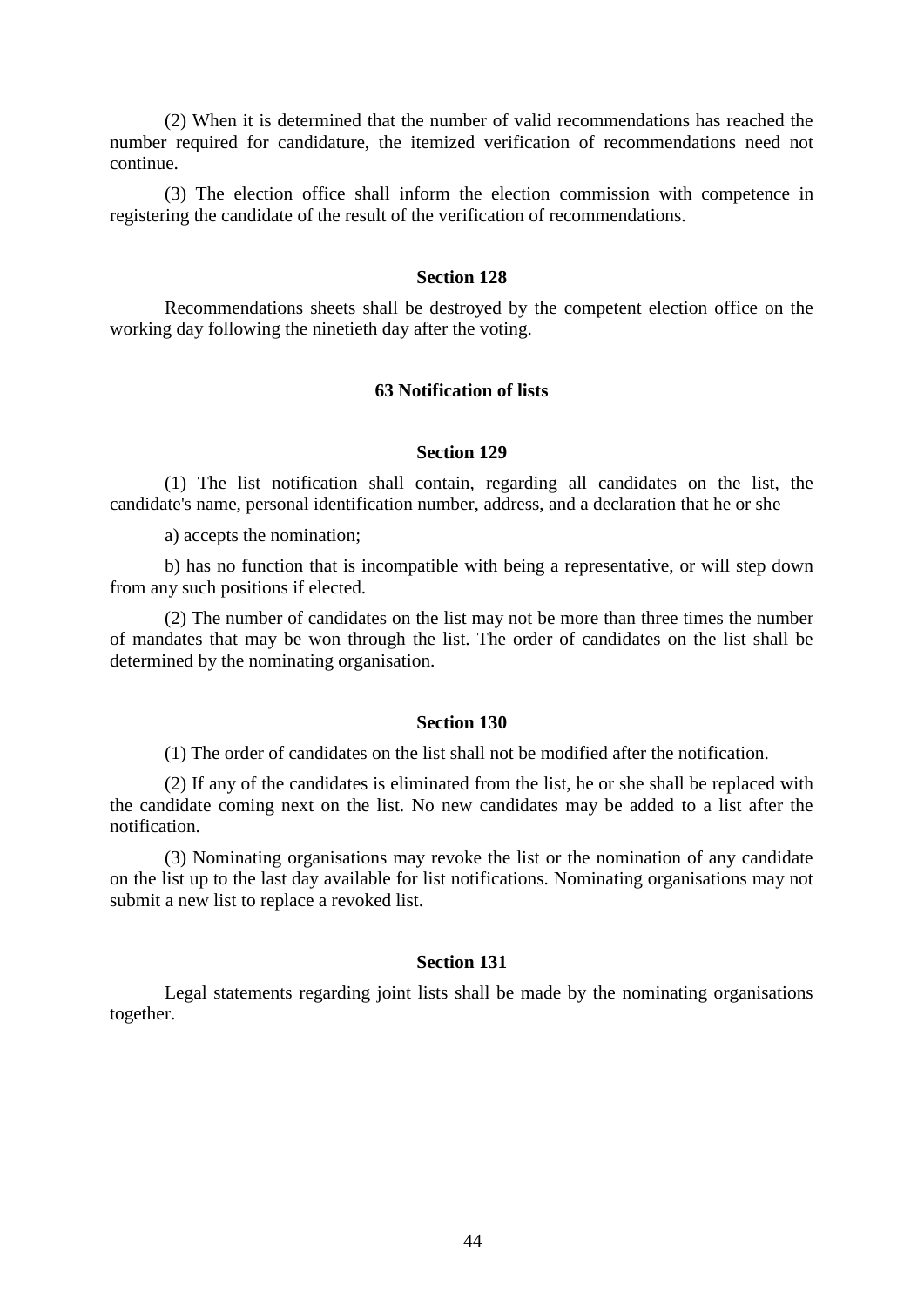### **64 Registration of nominating organisations, candidates and lists**

# **Section 132**

By the third day after notification at the latest, the competent election commission shall register every nominating organisation, candidate and list that meets the statutory requirements.

#### **Section 133**

(1) The election office shall verify the existence and correctness of data of notified organisations in the court records, and it shall verify the data of notified candidates in the central electoral register.

(2) The election commission shall refuse to register the nominating organisation, the candidate or the list if the notification fails to meet the statutory requirements.

#### **Section 134**

The abbreviated name of the nominating organisation shall be the abbreviated name in the register of non-governmental organizations, or, if there is no such abbreviated name, an abbreviated name indicated during the notification by the nominating organisation, which shall not be the same as the full or abbreviated name of another organisation previously listed in the court register of non-governmental organisations or the register of nominating organisations, candidates and lists.

# **65 The register of nominating organisations, candidates and lists**

### **Section 135**

(1) The National Election Office shall maintain authentic public records of notified and registered nominating organisations, candidates and lists in electronic format, with the data content described in Annex 4. Changes in the register shall be entered into the register by the election office operating alongside the election commission carrying out the addition or deletion.

(2) The candidates' data shall be continuously updated based on the data in the central electoral register. If a candidate loses the right to stand in the election, the election office shall indicate this fact to the election commission without delay with a view to deleting the candidate from the register.

### **Section 136**

The nominating organisations' data shall be continuously updated based on the data in the court records of non-governmental organizations. If a nominating organisation is removed from the court records of non-governmental organizations, the National Election Commission shall delete the nominating organisation from the register of nominating organisations.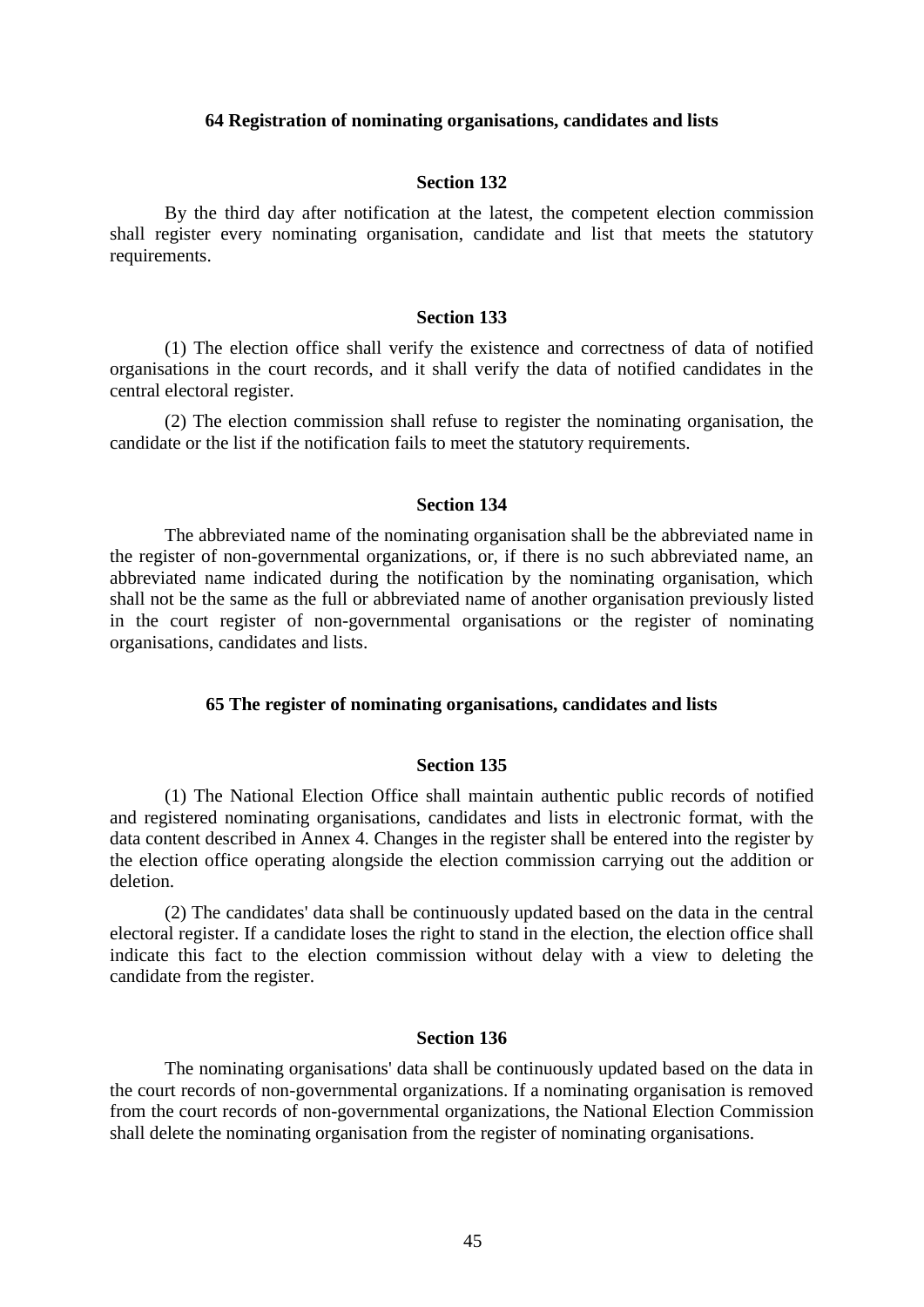# **66 Elimination of candidates**

#### **Section 137**

A candidate is eliminated if he or she relinquishes the nomination in writing before the start of voting, if he or she is deleted from the central electoral register, if he or she loses the right to stand in the election, or if the election commission deletes the candidate's nominating organisation from the register of nominating organisations, candidates and lists. The names of eliminated candidates shall be deleted from the register of nominating organisations, candidates and lists and from single-member constituency ballot papers.

# **67 Elimination of lists**

### **Section 138**

A list is eliminated if the nominating organisation revokes the list, if all candidates on the list are eliminated before the start of voting, or if the election commission deletes the candidate's nominating organisation from the register of nominating organisations, candidates and lists. The eliminated list shall be deleted from the register of nominating organisations, candidates and lists and from ballot papers.

# Chapter VIII Election campaigns

#### **68 Campaign period and campaign methods**

### **Section 139**

The election campaign period shall last from the 50th day before the voting until the end of voting on the voting day.

## **Section 140**

Campaign methods shall include all methods capable of influencing or used in an attempt to influence voters' choices, including especially:

a) posters;

b) direct contact by the nominating organisation or the candidate;

- c) political advertisements;
- d) election rallies.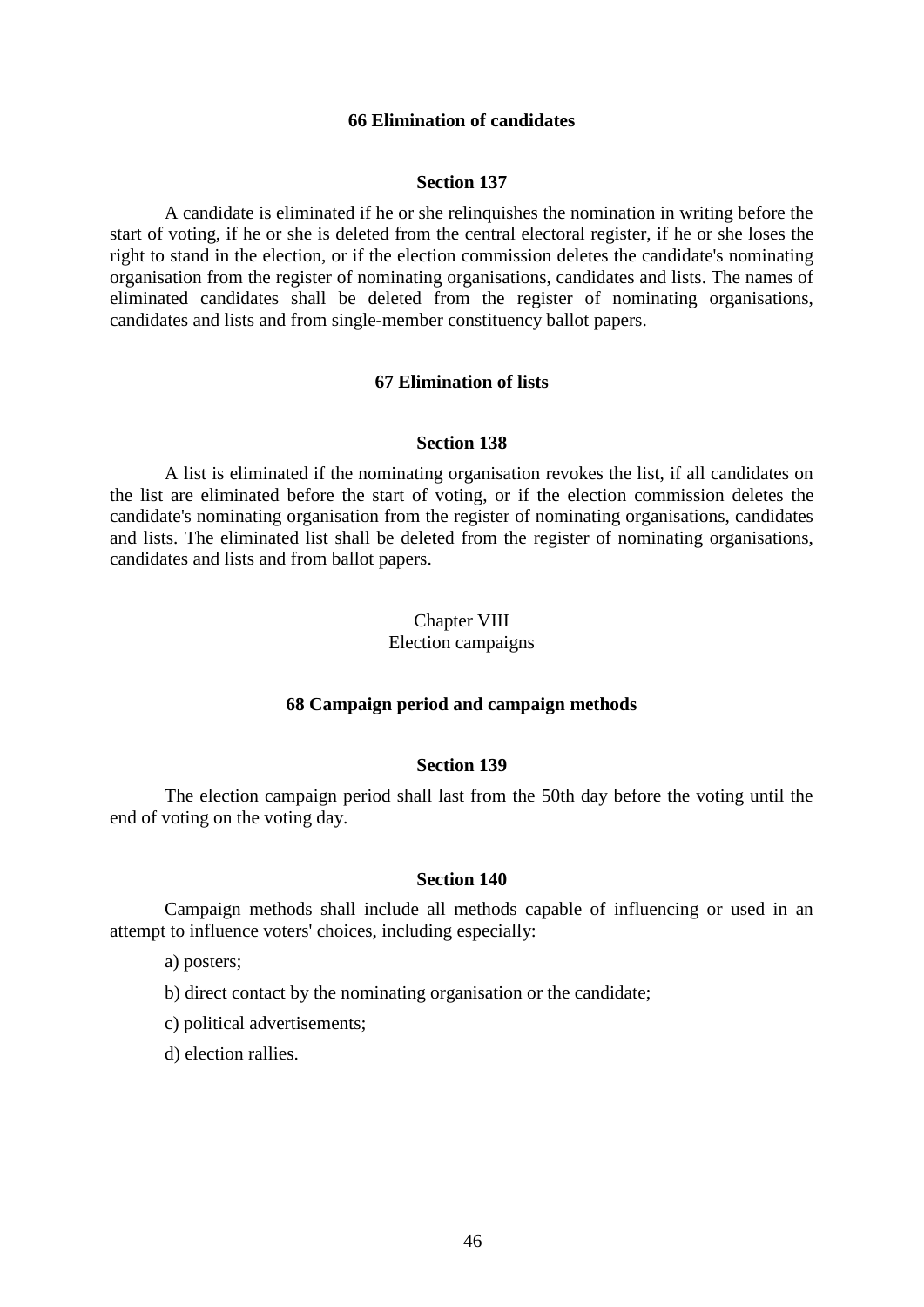The following shall be campaign activities: the use of campaign resources in the campaign period, and any other activity in the campaign period aimed at influencing or attempting to influence voters' choices.

# **Section 142**

The following shall not be considered election campaign: the activities of election bodies, and personal communication between citizens as private persons, regardless of its content and form.

## **Section 143**

No election campaign activities may be pursued in public areas within 150 metres of the designated building's entrance that's used to access the polling station.

### **Section 143A**

(1) The voter is entitled to get help from another person to apply for a mobile ballot box or to get to the polling station.

(2) No public announcements can be made about applying for mobile ballot boxes or transport to polling stations, furthermore using autobusses for (organized) transport to polling stations is not allowed.

# **69 Posters**

### **Section 144**

(1) For the purposes of this Section, 'poster' shall mean election placards, legends, flyers, projected images and emblems regardless of size and the surface they are on.

(2) In the campaign period, nominating organisations and candidates may produce posters without express permission or notification.

(3) Posters, except for the cases defined in (4)-(7), may be placed in the campaign period without any limitation.

(4) Posters may not be placed on the walls of buildings and fences without the consent of the owner, the tenants, or, in the case of property owned by the state or the municipality, the consent of the entity that exercises trustee's rights.

(5) On certain public buildings or on specific parts of public domain, the placement of posters and billboards may be prohibited by the municipality, in the capital by the municipality of the capital for reasons of protection of monuments and the environment. It is prohibited to place posters on or inside buildings that serve as premises for public or municipality authorities.

(6) The rules on using public domain shall apply to the placement of self-standing advertising equipment serving the election campaign and billboards.

(7) Posters shall be placed in such a fashion that they do not cover the posters of other candidates or nominating organisations, and that they may be removed without causing any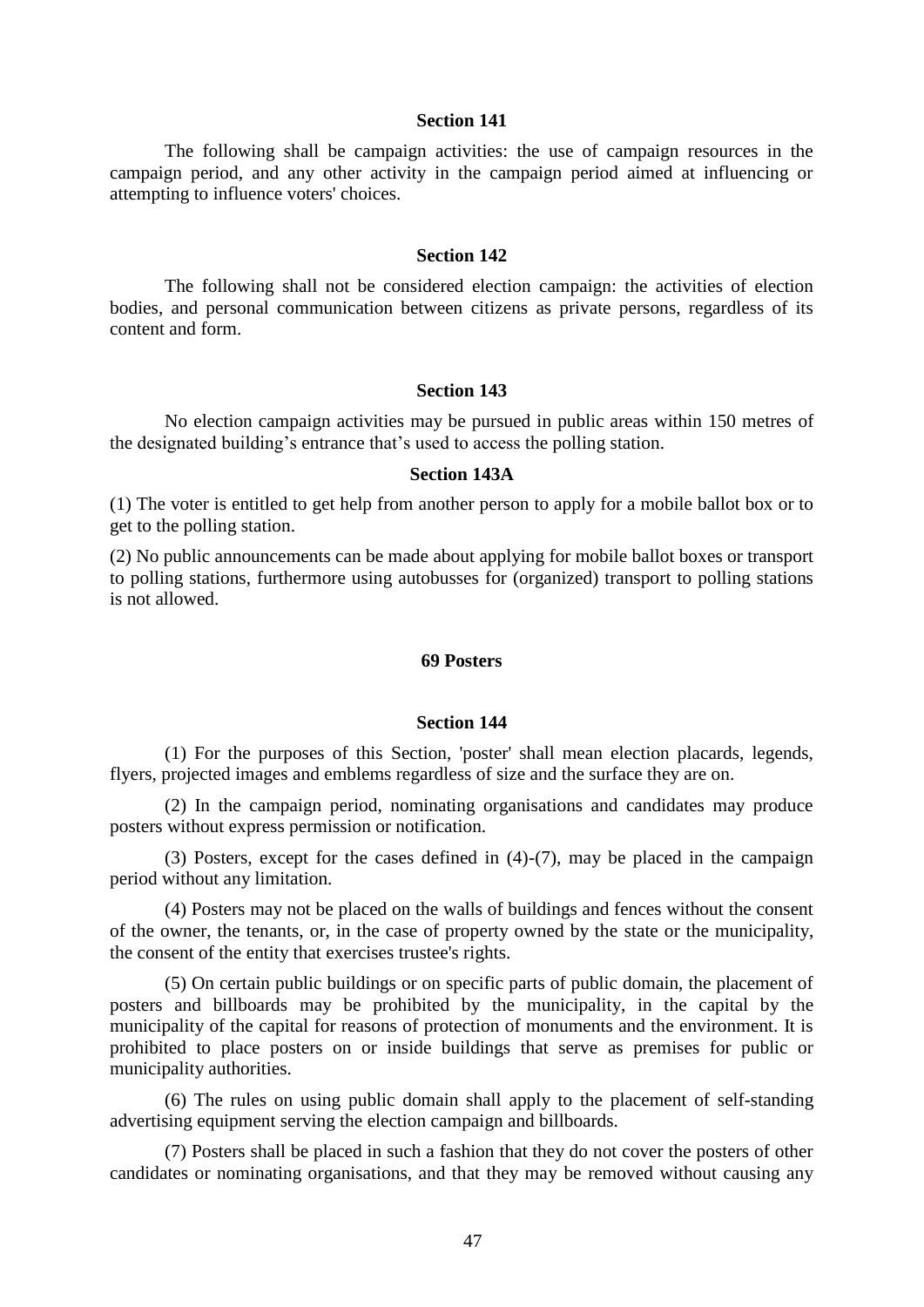damage. Posters shall be removed within 30 days after the day of the vote or the costs of removal shall be borne by those who have placed them or those on behalf of whom they have been placed.

#### **70 Election rallies**

#### **Section 145**

(1) Election rallies may be held during the campaign period. Election rallies shall not be held on the day of voting. Election rallies shall be public. The organiser of the rally shall arrange for the maintenance of order.

(2) For the purposes of the election campaign, state and municipality budgetary agencies shall make premises and other necessary equipment available to the nominating organisations under equal conditions. In buildings serving as premises for state or municipality authorities, it shall be prohibited to carry out campaign activities, hold rallies, except at settlements with less than five hundred inhabitants, provided that no other community building is available.

# **71 Political advertisements**

# **Section 146**

For the purposes of this Chapter:

a) *'political advertisement'* shall mean a political message in the media as defined in Section 203 (55) of Act CLXXXV of 2010 on Media Services and Mass Media (hereinafter: Media Act) with the difference, that party, political movement and Government shall be interpreted as nominating organisation and independent candidate.

b) *'political advertisement'* shall mean any content published in the press or in a cinema in return for consideration, promoting or advocating support for a nominating organisation or independent candidate, or promoting the name, objectives, activities, slogan, or emblem of such entities.

#### **Section 147**

(1) In the campaign period, political advertisements shall be broadcast by the media provider with identical conditions – especially with regard to the number, appearing order, timeframe and time of broadcast of politcal advertisements – offered to nominating organisations that put forward candidates and the independent candidates. In case of joint candidates the nominating organisations are entitled jointly to order political advertisement.

(2) No opinion, assessing explanation shall be attached to such political advertisements.

(3) Media content providers shall not demand or accept consideration for broadcasting political advertisements.

(3) In the 48 hours before the voting, public service media content providers shall not broadcast political advertisements.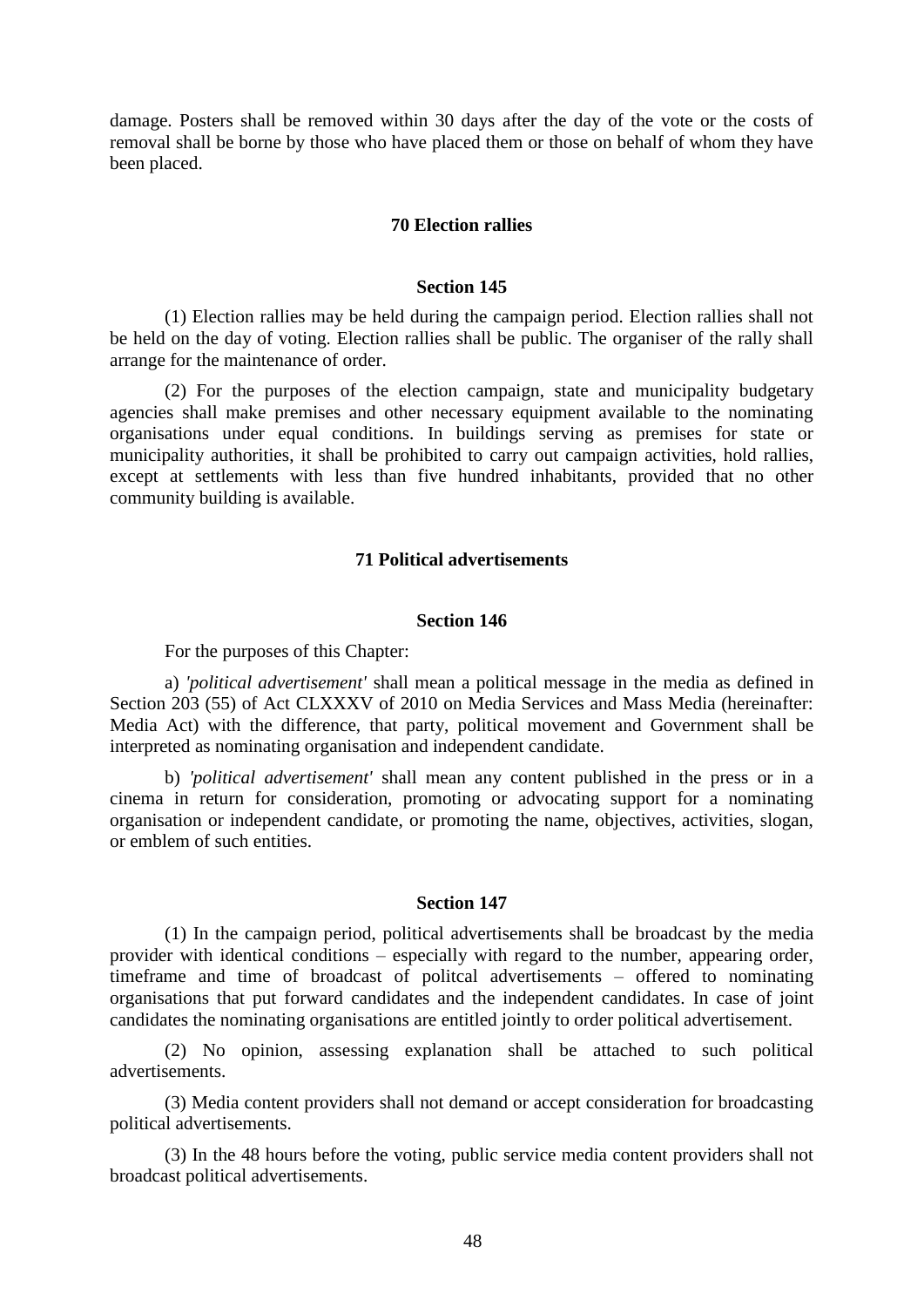(4) Those who provide political advertisements to be broadcast in audio-visual media shall arrange for the advertisements to be subtitled or supplemented with sign language interpreting.

(4a) No political advertisement shall be published on ballot day.

(5) In other regards, the rules of the Media Act shall apply to the broadcasting of political advertisements.

## **Section 147/A**

(1) During the campaign period before the general election of members of parliament, after the legally binding registration of national lists public media services shall broadcast in their linear media services political advertisements thereof in the order as determined by the National Election Commission according to (2).

(2) During the campaign period before the general election of members of parliament the timeframe for broadcasting political advertisement shall be 470 minutes for nominating organisations putting forward party lists and 130 minutes for organizations putting forward national minority lists. The time available to the nominating organizations shall be divided in equal proportions between party lists and national minority lists. Time available for nominating organizations shall be divided in equal proportions per public media service.

(3) Political advertisement shall be published by the public media provider in the media service with the the greatest yearly audience rate.

(4) The media provider shall broadcast 3 times per day without interruption the political advertisements in the timeframes between 6-8, 12-14 and 18-20 o'clock. Political advertisement of nominating organisations putting forward party lists and organizations putting forward national minority lists shall be broadcasted in a row. The broadcast order of the political advertisements shall be changed daily for the sake of equal opportunity.

(5) The public media provider shall broadcast the political advertisement in the day and timeframe as requested by the nominating organization. The nominating organisation may request the broadcasting of political advertisement in one timeframe – for a duration of maximally one minute – only once per day.

(6) The media provider is only obliged to broadcast the political advertisement if the nominating organization hands over its political advertisement latest on the second day before the planned broadcast.

# **Section 147/B**

Provisions of Section 147/A shall apply also for purposes of the election of members of the European Parliament, with the exception that available broadcast time regarding all lists and all public media providers shall be 300 minutes alltogether.

### **Section 147/C**

Provisions of Section 147/A shall apply also for purposes of the election of municipality representatives and mayors, with the exception that: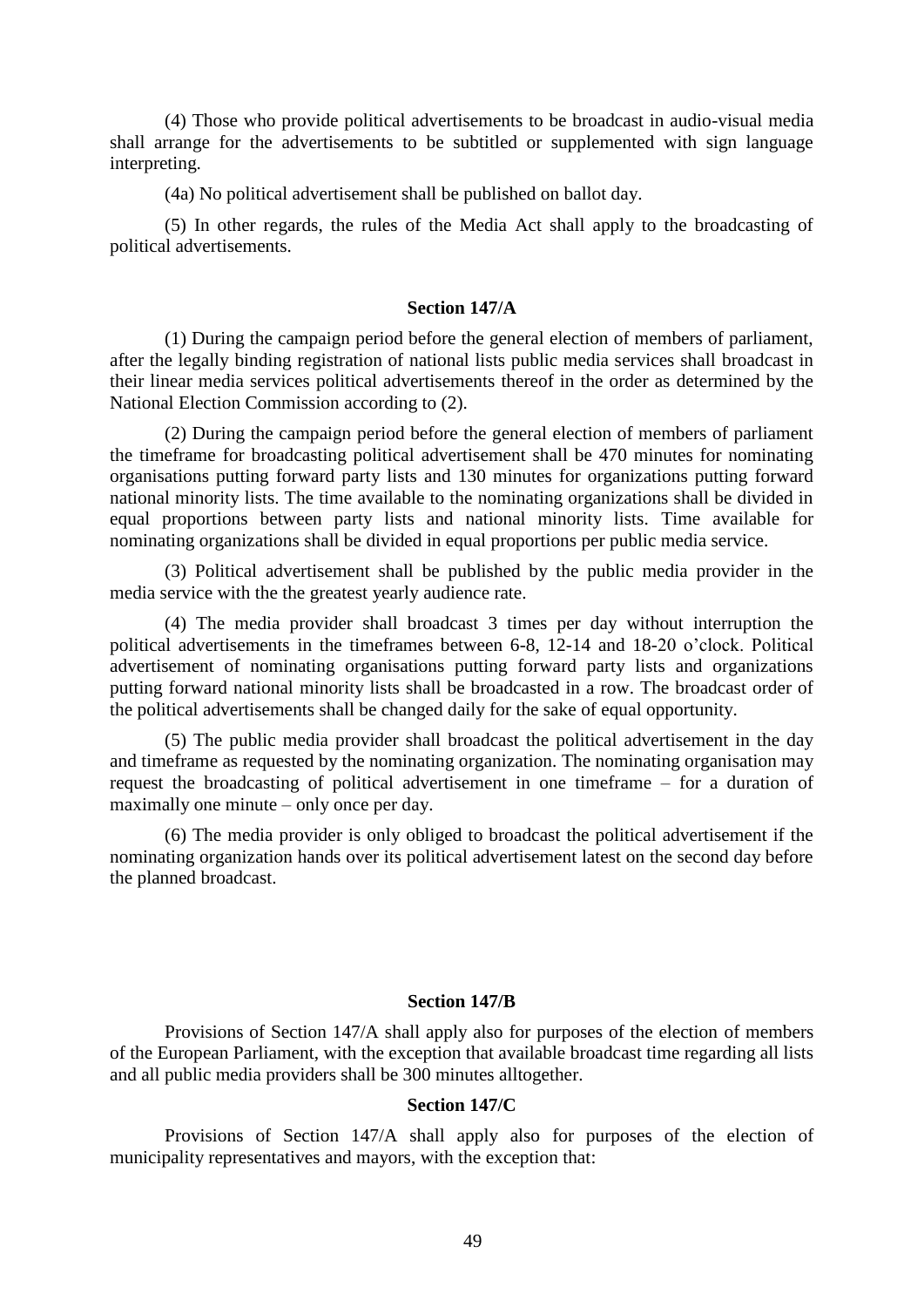- a) political advertisements of those 8 nominating organisations shall be broadcast, that put forward the most candidates for municipality representative or mayor in countrywide comparison; joint candidates and lists shall be taken into consideration based on proportion of the nominations,
- b) available broadcast time regarding all lists and all public media providers shall be 300 minutes altogether.

# **Section 147/D**

During the general elections of the national minority representatives on the day before ballot day public media providers shall broadcast the political advertisements of nominating organizations putting forward national lists one time, for a duration of 30 seconds per political advertisement. Provisions of Section 147/A (3) and (6) shall apply for the broadcasting.

#### **Section 147/E**

The public media provider is not allowed to broadcast any further political advertisement other than those according to 147/A-147/D.

### **Section 147/F**

(1) In the campaign period before the general election media providers with country-wide available linear media services not falling under provisions of Section 147/A-147/E shall notify in a declaration the National Election Commission about their intention to broadcast political advertisements, also designating the used country-wide available linear media service/es/, latest by the  $50<sup>th</sup>$  day before ballot day. Failing to comply with this deadline shall result in not being allowed to broadcast political advertisements. The National Election Office shall publish on its official website the declarations of the concerned media providers, their name and the timeframe secured for the broadcast.

(2) During general elections to the parliament, elections to the European Parliament, rovisions of Section147/A-147/E shall apply with the exception of 147/A (3) adding that:

a) the media provider shall determine the timeframe available per media service for broadcasting political advertisements, but the timeframe shall not be less than half of the timeframe per public media provider,

b) the media provider shall indicate in the declaration according to (1) also the timeframe according to a)

c) if the timeframe according to a) diverges from the timeframe per public media provider, the National Election Commission shall proportionally lower or increase the timeframe for each nominating organization.

# **Section 148**

(1) In press products defined in Section 203 (60) of the Media Act, political advertisements may be published during the campaign period in accordance with the rules laid down in this Section. Political advertisements published in the press shall be immediately recognizable and distinct from other media content.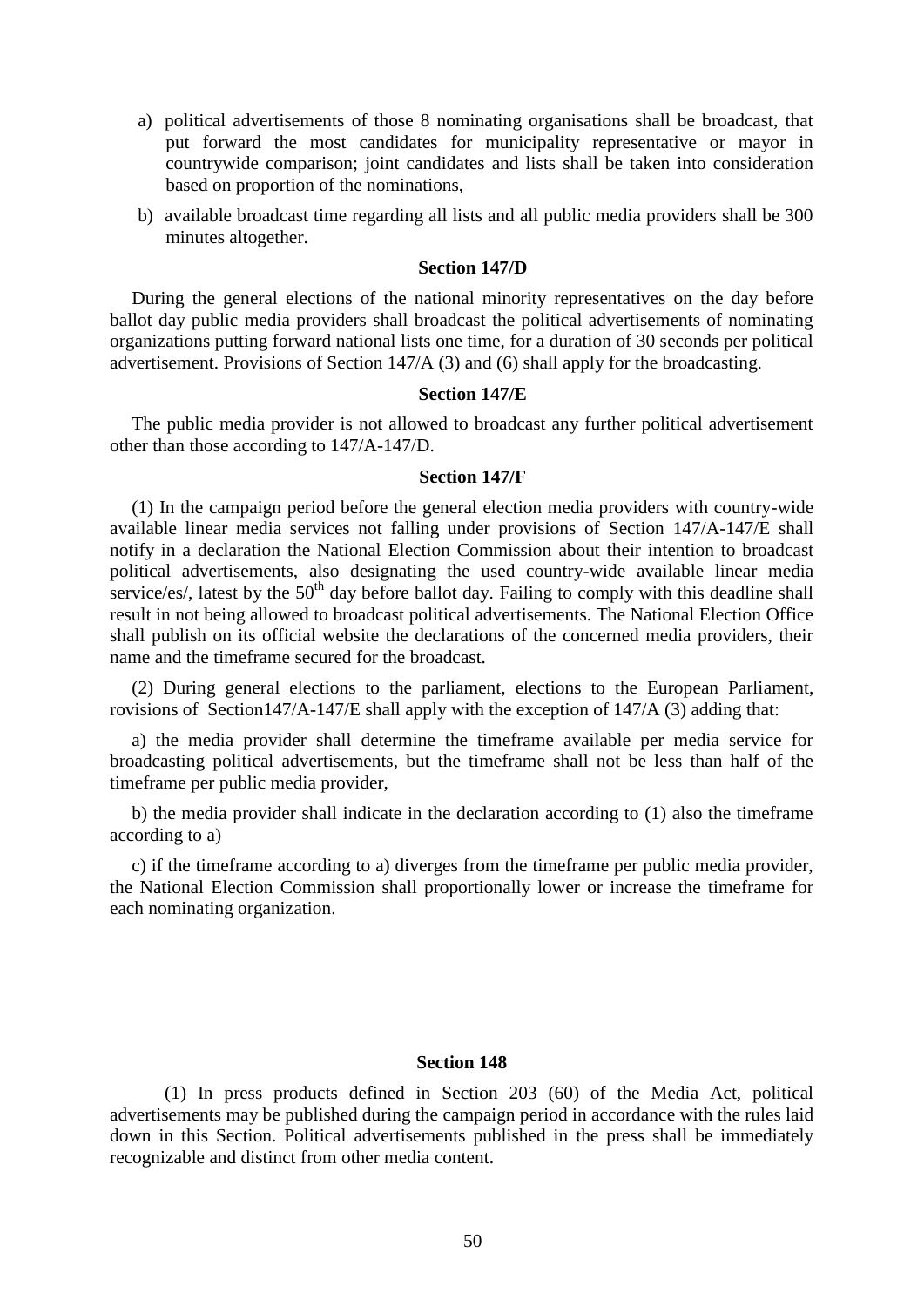(2) If a press product wishes to publish political advertisements, it shall send to the National Audit Office a price list for its advertisement services within five working days after the call for elections. The National Audit Office shall enter the price list into its records and publish it on its website. The press product shall publish the same price list on its own website.

(3) Political advertisements shall only be published by press products which have had their price lists registered with the National Audit Office. Political advertisements shall only be published in return for the consideration indicated in the registered price list. The media outlets of publishers established in Hungary shall only publish political advertisements if they are listed in the official register kept pursuant to the Media Act.

(4) The press products defined in (1) shall inform the National Audit Office of published political advertisements within 15 days after the day of voting. This information shall contain a list of advertisements published for each candidate and nominating organisation, the customer who ordered the advertisement, the consideration paid, the time of publication and the volume. The National Audit Office shall publish this information on its website.

## **72 Direct political campaigning**

### **Section 149**

Election campaign materials may be delivered to voters by direct contact in accordance with the provisions of Section 89, with the restriction that the use of voters' other personal data – such as mobile phone numbers, e-mail addresses – shall require express consent.

# **73 Opinion polls**

#### **Section 150**

On the day of voting, persons carrying out opinion poll surveys shall not enter the buildings where polling stations are located, and shall not in any way harass voters; they may only contact voters as they are exiting the polling station. The results of such opinion polls (exit polls) shall only be published after the end of voting as well.

# **74 Legal remedy regarding the participation of the media in the campaign**

#### **Section 151**

(1) Complaints submitted regarding the participation of media content providers, the press and cinemas – violations of the provisions of this Act – shall be adjudged by the National Election Commission. Complaints regarding regional and local press products and press products distributed via on-demand media services or distributed in an area smaller than the whole country shall be adjudged: in case of elections of members of Parliament and of members of the European Parliament by the parliamentary single-member constituency election commission at the seat or address of the media content provider; in the case of elections of municipality representatives and mayors and elections of minority self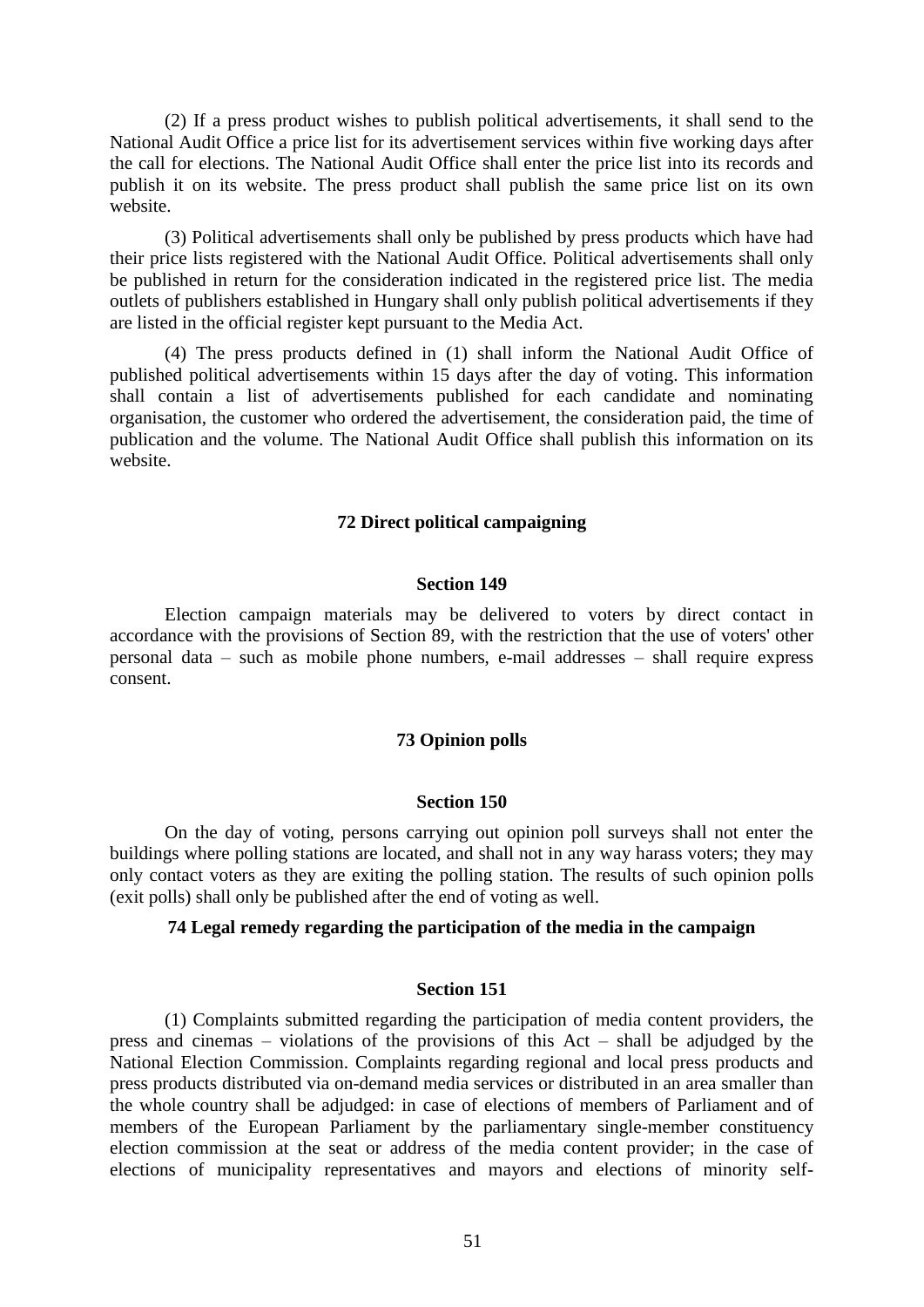government representatives, by the territorial election commission at the seat or address of the media content provider.

(2) The complainant shall identify, or, if possible, attach the show or media content that proves the violation of the law. The indicated show  $-$  if it was not attached by the complainant – shall be acquired ex officio by the competent election commission as defined in  $(1)$ .

# **Section 152**

(1) If the election commission grants the objection, it shall apply the legal consequence described in Section 218 (2) a)-c), and oblige the media content provider to publish the operative part of its resolution:

a) in the case of daily newspapers, Internet press products and on demand media services, within three days of the communication of the resolution, in a manner similar to the publication that constituted the breach;

b) in the case of periodicals, in the next issue, in a manner similar to the publication that constituted the breach;

c) in the case of linear media services, within three days of the communication of the resolution, in a manner similar to the publication that constituted the breach and at the same time of day.

(2) In addition to the measures described in (1), the election commission may also issue a fine. In deciding whether a fine is called for and in determining the fine amount, all circumstances of the case – and especially the type and broadcast coverage of the media content provider in question, the characteristics of the press product involved, the gravity of the violation and its recurrence – shall be taken into account. The fine amount shall also depend on whether the violation was evidently intentional.

(3) The highest fine amount shall be fifty times the monthly minimum wage.

# **75 Supplying data from the electoral register**

# **Section 153**

The name and address of voters in the polling district electoral register – while observing the provisions of Section 89 – shall be supplied within five days, but not before registration pursuant to Section 132

a) on request to the candidate by the election office operating alongside the election commission with competence in registering the candidate, covering the constituency in question;

b) on request to the nominating organisation putting forward a list by the National Election Office, covering the constituencies indicated by the nominating organisation.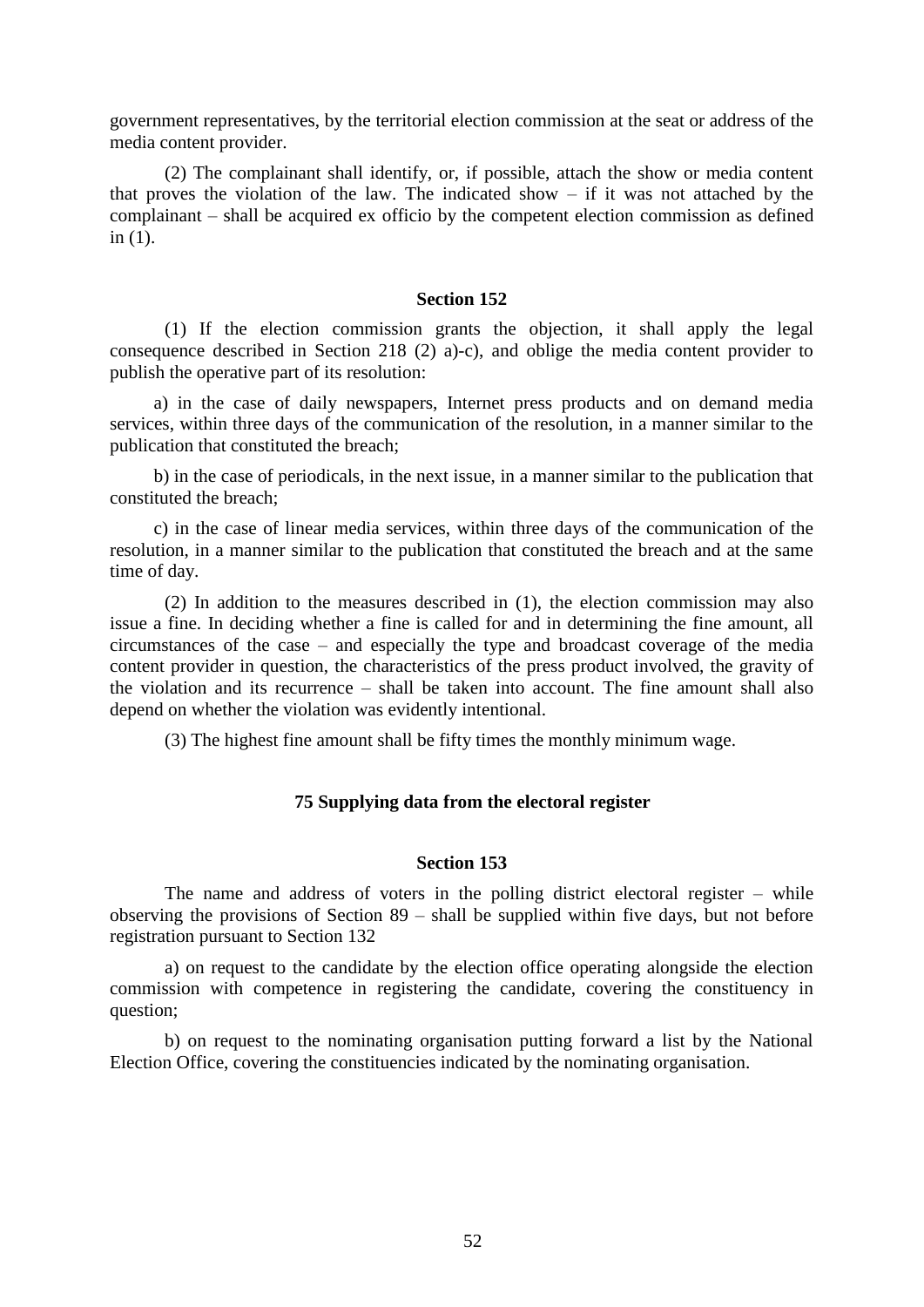(1) The supply of data pursuant to Section 153 a) shall be conditional on the candidate providing proof of the payment of the amount of the monthly minimum wage as a data supply fee to the account of the National Election Office.

(2) The supply of data pursuant to Section 153 b) shall be conditional on the nominating organisation putting forward the list providing proof of the payment of the amount of the monthly minimum wage per candidate standing for election in the constituency covered by the list as a data supply fee to the account of the National Election Office.

# **Section 155**

(1) The data supplied shall only be used for direct political campaigning. Other use, copying and handing over to third parties shall be forbidden.

(2) Candidates and nominating organisations putting forward a list registered pursuant to Section 132 shall destroy the supplied data on the day of voting at the latest, and it shall deliver a record of the destruction to the election office that supplied the data within three days.

# Chapter IX Preparation of voting

# **76 The content of the ballot paper**

# **Section 156**

The content of single-member constituency ballot papers is regulated by Annex 5, while the content of list ballot papers is regulated by Annex 6.

# **Section 157**

(1) If there are two or more voters with the same name listed as candidates on an single-member constituency ballot paper, the candidates shall be differentiated by printing their year of birth in parentheses after their name. If there are two candidates with the same name, both put forward by the same nominating organisation or both independent, and they were both born in the same year, the candidates shall be differentiated by indicating

a) the settlement where their address is, or, if that is identical as well;

b) their profession;

after their name in parentheses on the ballot papers.

(2) In the case described in (1) b), the candidates involved shall indicate their profession within three days of being called upon by the election office so that it can be printed on the ballot papers.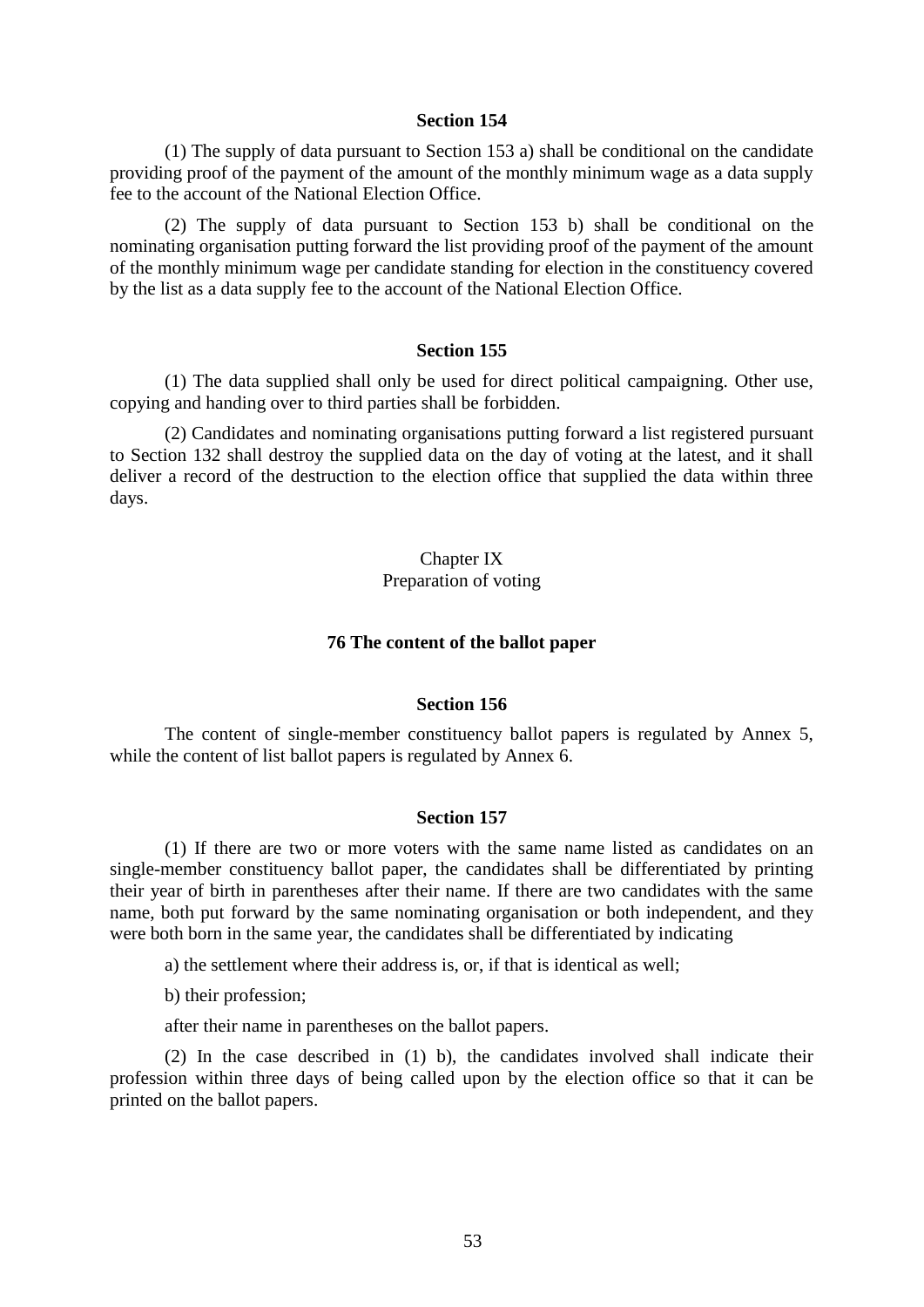(1) In the case of joint candidates and joint lists, the ballot paper shall include the names of all nominating organisations involved in putting forward the candidate or list.

(2) Ballot papers shall reproduce the abbreviated name of the nominating organisation and its greyscale logo, if this is requested by the nominating organisation before the data content of the ballot paper is approved.

### **Section 159**

(1) Candidates with more than one given name may request that only one given name be printed on ballot papers.

(2) Candidates may request 'dr.' titles to be omitted from ballot papers.

(3) Ballot papers shall reproduce both given names of the candidate and/or their 'dr.' title, despite the request in (1) and (2) above, if omitting them would cause more than one candidate with the same name to be printed on the single-member constituency ballot paper.

# **77 Equal opportunities on ballot papers**

# **Section 160**

(1) Candidates and lists shall be printed on ballot papers in the order determined by the election commission by drawing lots.

(2) The election commission shall draw lots to determine the order of notified candidates and lists – with the exception of candidates and lists the registration of which was rejected with final effect – on the day of the deadline for notifying candidates and lists, after 16:00.

(3) If a candidate or list is not registered or is removed from the register after the drawing, the relative order of candidates and lists on the ballot paper shall not change. Candidates and lists shall be indicated on ballot papers with a running serial number.

#### **Section 161**

(1) The data of candidates and nominating organisations shall be printed on ballot papers in capital letters, using the same font and the same font size.

(2) The logos of nominating organisations shall be placed in an area 20 mm tall and 40 mm wide.

(3) If the nominating organisations backing a joint candidate or joint list request that several logos be printed on the ballot papers, they shall all be placed in a total area 20 mm tall and 40 mm wide.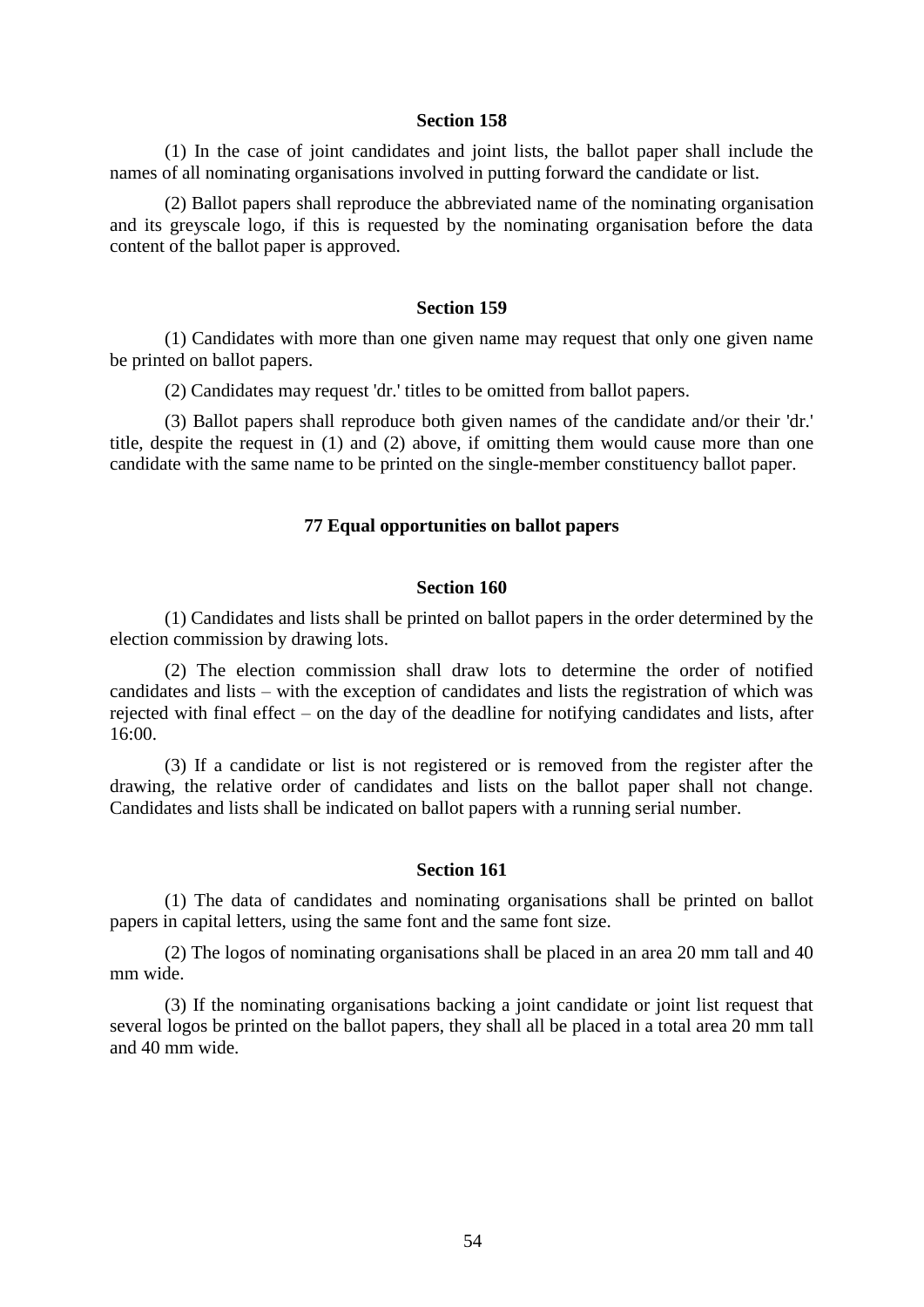# **78 Approving the content of ballot papers**

# **Section 162**

(1) The content of ballot papers shall be approved by the election commission after a decision has been reached regarding the registration of all notified candidates and lists.

(2) If the content of the ballot papers changes after approval – due to a decision on a legal remedy or a removal from the register – no new approval by the election commission shall be necessary; the election commission shall make sure the ballot papers are updated and it shall inform nominating organisations and independent candidates about the changes.

#### **79 Manufacturing ballot papers**

# **Section 163**

(1) Manufacturing ballot papers shall be the responsibility of the National Election Office.

(2) Ballot papers shall contain a security feature that can be checked at the polling station.

# **80 Delivery of documents and equipment needed on the day of voting**

# **Section 164**

(1) On the day before the voting, the local election office shall hand over to the chairman of the polling station commission the polling district electoral register, the register of voters requesting mobile voting, the ballot papers and other equipment necessary for voting.

(2) Until the day of voting, the local election office shall be responsible for the safekeeping of documents and other equipment.

# **81 Layout of polling stations**

### **Section 165**

(1) Polling stations shall be arranged so that:

a) they are easily accessible to voters;

b) voters can exercise their right to vote without any undue influence;

c) the polling station commission can operate undisturbed.

(2) Polling stations may not be located in a building that is  $-$  in part or wholly  $-$  used by a candidate or a nominating organisation.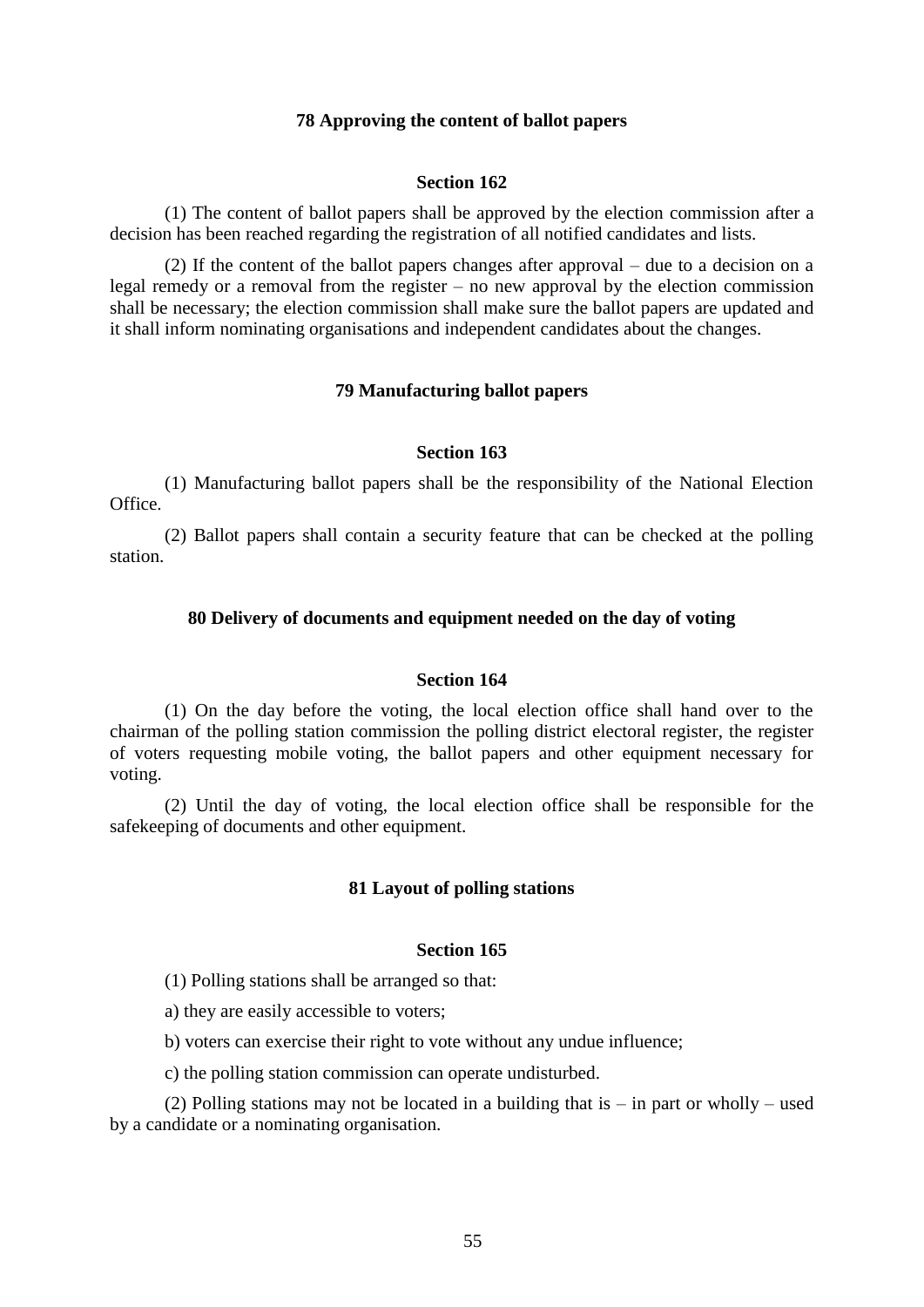At least one polling station in each constituency of each settlement shall provide disabled access.

#### **Section 167**

(1) Polling stations shall be equipped by the local election office.

(2) In order to ensure the secrecy of the voting, polling booths shall be set up in polling stations. There shall be enough polling booths to ensure smooth voting, but no less than two.

(3) There shall be at least two ballot boxes in polling stations, and at least one mobile ballot box shall be provided.

(4) Properly fixed pens shall be placed in the polling station and the polling booths for the ballot-counting commission and the voters.

(5) In polling stations where the polling district electoral register contains voters who requested assistance pursuant to Section 88 c), a Braille voting template shall be provided.

# Chapter X Voting

# **82 The place of voting**

# **Section 168**

Voters may vote in the polling district of their address

a) at a polling station; or

b) by mobile voting.

### **83 Voting schedule**

# **Section 169**

Votes can be cast at polling stations from 6:00 to 19:00 on the day of voting.

### **84 Voting at polling stations**

## **Section 170**

Polling stations shall not be closed during the time of voting, and voting shall not be extended or suspended – except for cases of extraordinary events that endanger the freedom or the secrecy of the voting or threaten to make voting impossible.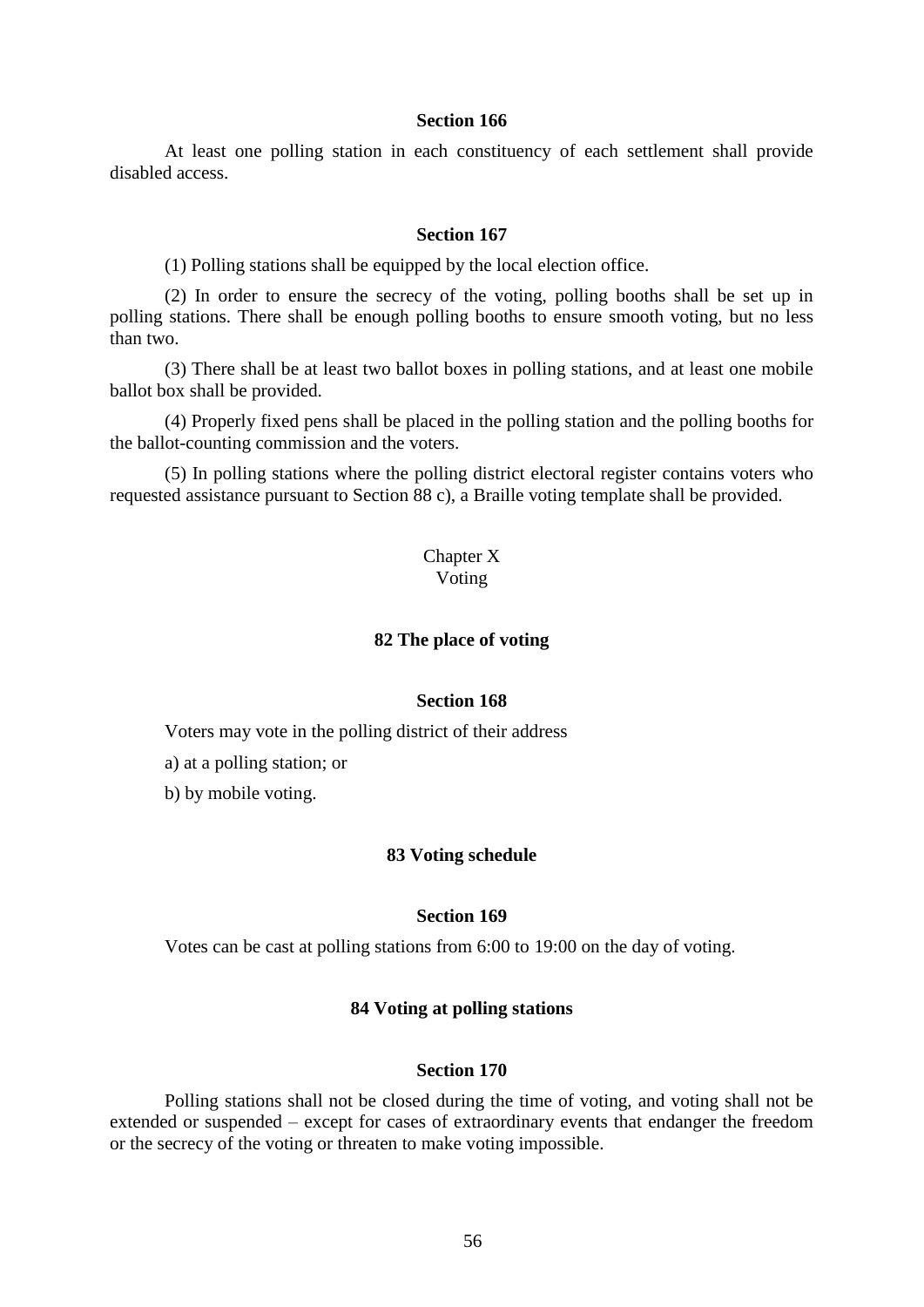(1) If the number of members participating in the work of a polling station commission – or, in the case of a settlement with a single polling district, the local election commission – is less than five, the head of the local election office shall supplement the commission using the alternate members. If the commission can not be supplemented in this manner, the territorial election office shall order alternate members of another settlement's polling station commission to join the commission.

(2) If the number of polling station commission members present at the polling station falls below three on the day of voting, or voting becomes impossible due to an event that endangers the freedom or the secrecy of the voting or threatens to make conducting the voting impossible, the polling station commission members present shall immediately suspend voting, seal the ballot boxes and documents and immediately inform the head of the local election office about the suspension with a view to ensuring the legal continuation of the voting.

#### **Section 172**

(1) The members of the ballot-counting commission shall use no other than the pen officially placed in the polling station.

(2) During the time of voting, the members of the ballot-counting commission shall not use any tools suitable for data recording or data transmission in the polling station, except for the official election documents and the pen described in (1).

#### **Section 173**

(1) After the placement of the election documents and other equipment, only the members of the polling station commission and the election office and international observers may be present in polling stations until the start of voting.

(2) From the start of voting to the closing of voting, only polling station commission members, record keepers, media content provider representatives and international observers may be present in polling stations.

(3) Voters – and assistants pursuant to Section 181 (1) – may be present in the polling station for the time required for exercising the right to vote.

# **Section 174**

(1) Before the start of the vote, the polling station commission shall verify the condition of ballot boxes and the fact that they are empty, together with the first voter. The first voter shall not be a member of the polling station commission or the record keeper.

(2) The ballot boxes shall be sealed, in the presence of the voter who is the first to cast his or her vote, in such fashion that no ballot could be removed from them without taking them apart.

(3) Following this, the polling station commission members present and the first voter shall sign the polling district's official record to certify that the ballot boxes were empty when they were sealed and that they were sealed in accordance with the rules.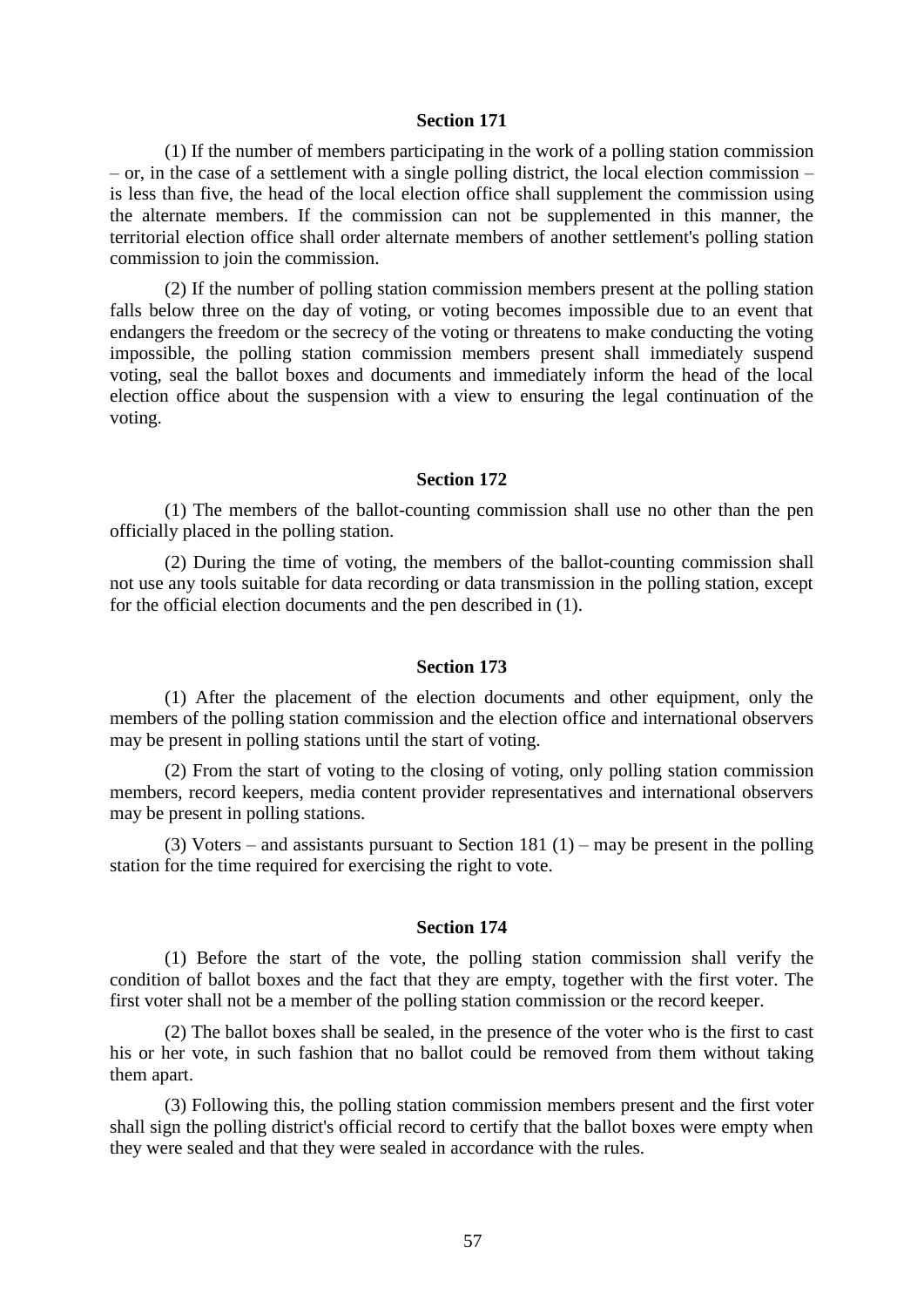(4) The polling station commission shall place a review sheet in the mobile ballot box, which shall contain the time and date of inserting the review sheet and the signatures of the members of the polling station commission present and the first voter.

#### **Section 175**

Only voters who are on the printed polling district electoral register shall be allowed to vote at the polling station.

### **Section 176**

Voters shall provide proof of their identity and address or personal identification number. The polling station commission shall verify if the citizen is on the printed polling district electoral register.

### **Section 177**

(1) The polling station commission shall refuse voters who

a) are unable to provide proof of their identity and address or personal identification number;

b) are not on the printed polling district electoral register;

c) have already voted;

d) refuse to certify having received the ballot paper pursuant to Section 179.

(2) The record keeper shall keep a separate list of refused voters. Refusals shall not require a resolution by the polling station commission.

#### **Section 178**

(1) If there is no reason to prevent voting, the polling station commission shall hand over the ballot paper to the voter based on the polling district electoral register, with a stamp placed in the top left corner in the voter's presence, and hand over the envelope for the ballot paper.

(2) The polling station commission shall, when necessary, explain the process of voting without influencing the voter.

(3) When a candidate or list is eliminated after the ballot papers have been produced but before the day of voting, the polling station commission shall inform voters about this fact on a public notice placed in the polling station, and, when necessary, orally. The name of the eliminated candidate or list shall be crossed out on the ballot paper.

# **Section 179**

(1) Receipt of the ballot paper shall be verified by voters by singing the printed polling district electoral register with their own hand.

(2) If the voter cannot write, the register shall be signed by two members of the polling station commission and this fact shall be noted in the register.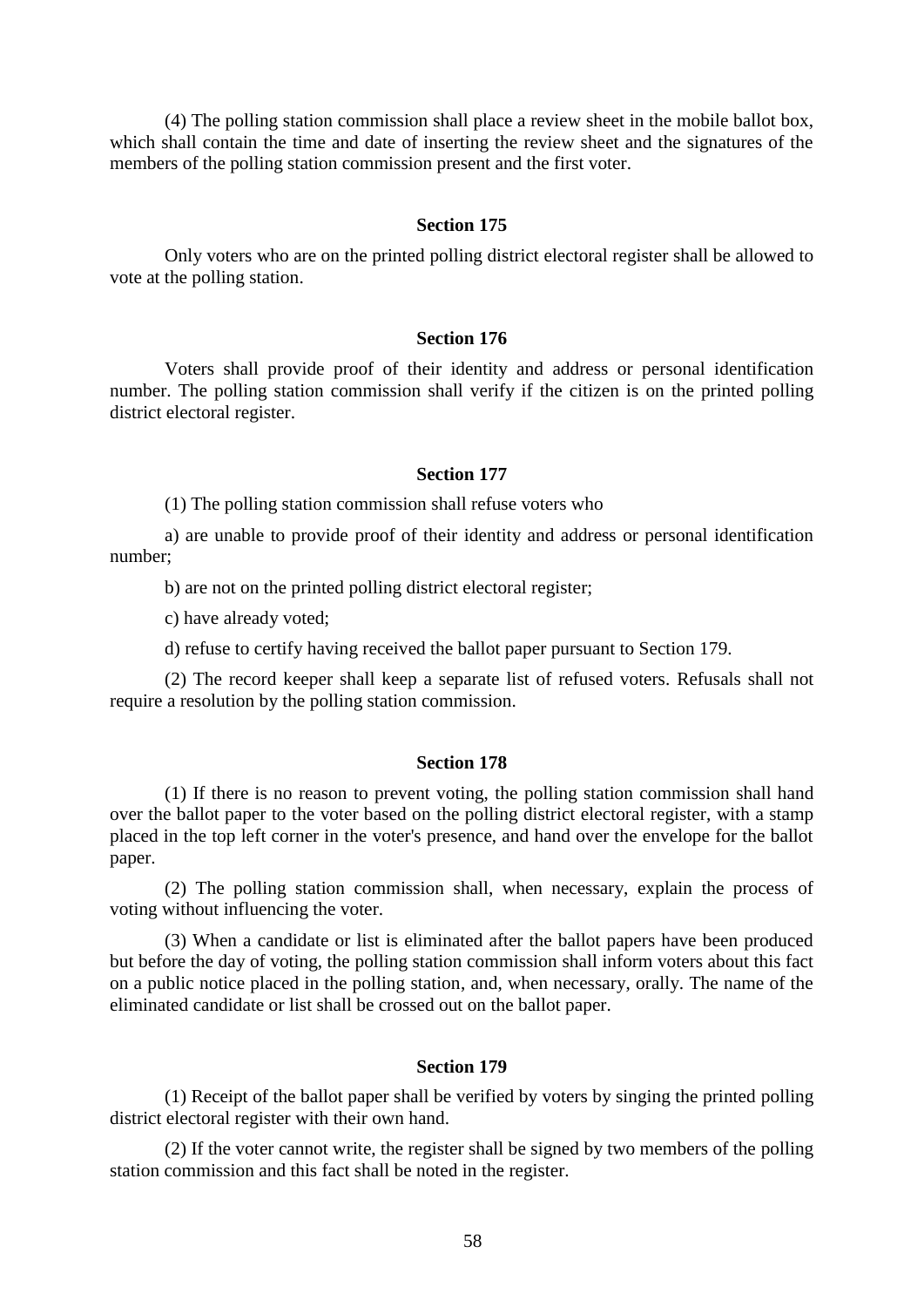(1) There shall be polling booths at the voters' disposal for filling in the ballot paper. The polling station commission shall advise voters to use the polling booth, but this shall not be obligatory.

(2) Only the voting voter may be inside the polling booth when filling in the ballot paper – except for cases defined in Section 181 (1).

(3) While in the polling station, voters shall not prevent other voters in exercising their right to secret voting in any way.

### **Section 181**

(1) Voters who cannot read or are prevented from voting by a physical handicap or any other cause may use the assistance of a person of their choice – or, for lack of such assistants, the joint assistance of two members of the polling station commission.

(2) In polling districts pursuant to Section 167 (5), visually impaired voters may use Braille voting templates to facilitate voting. The polling station commission shall place the voter's ballot paper in the template before handing it over to the voter. After voting, the voter shall remove the ballot paper from the template, place it in the ballot box and hand the voting template back to the polling station commission.

# **Section 182**

(1) The voter may place the ballot paper in the envelope, and place it in the ballot box.

(2) If a voter indicates to the polling station commission before placing their ballot paper in the ballot box that they made a mistake when filling it in, the ballot paper shall be taken back by the polling station commission and placed in a separate envelope kept for this purpose, and a new ballot paper shall be issued to the voter. The polling station commission may only replace ballot papers in this manner once for each voter and for each type of ballot paper.

### **Section 183**

Voters standing in queue at 19:00 shall be allowed to vote. After that, the polling station commission shall close the voting.

### **85 Mobile voting**

### **Section 184**

(1) Mobile ballot boxes shall be carried to voters who are on the register of voters requesting mobile voting within the area of the polling district.

(2) In order to allow for replacing any mistakenly filled in ballot papers, the two members of the polling station commission shall carry with them up to ten more ballot papers than the number of voters.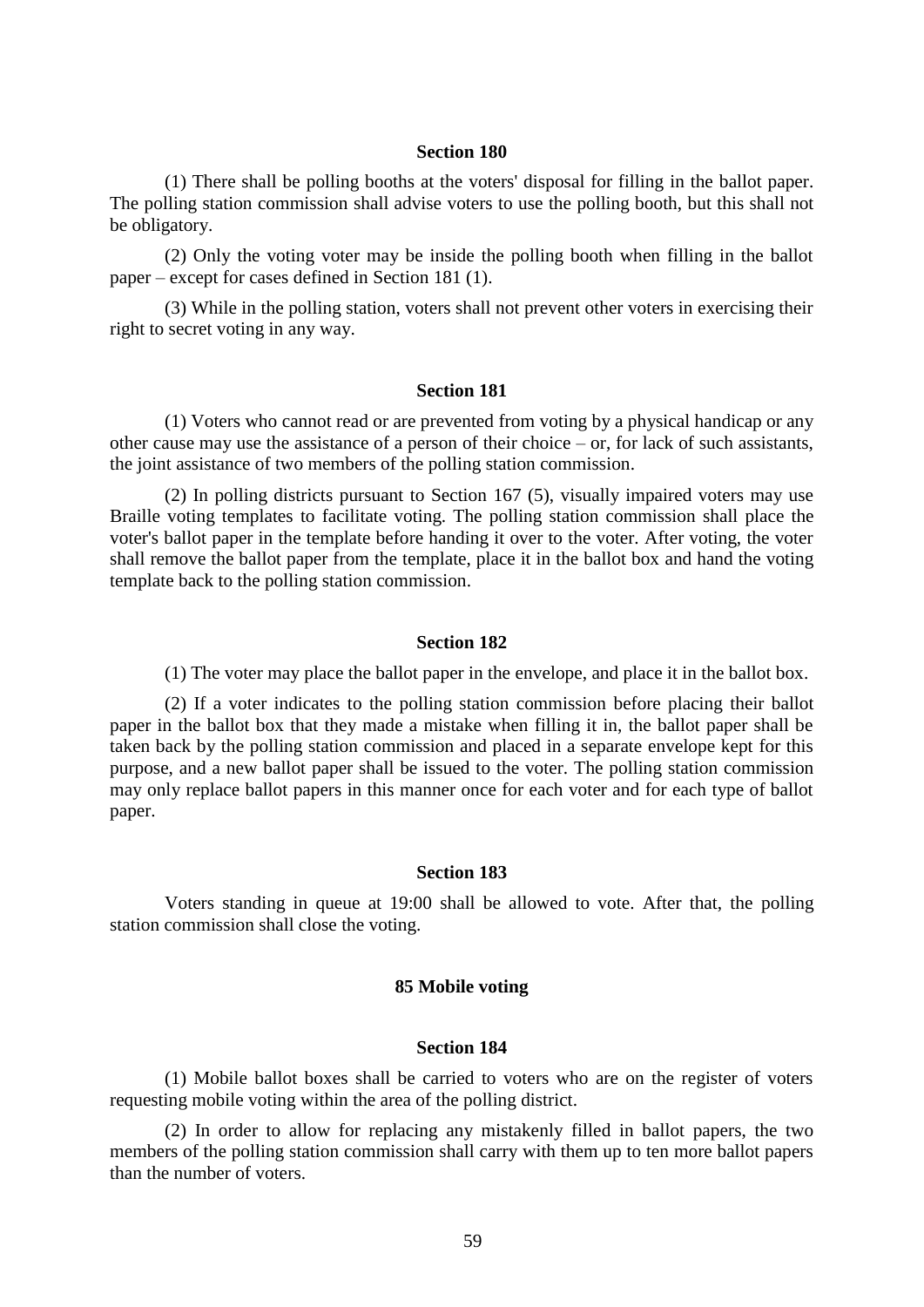(3) Ballot papers to be used for mobile voting shall be stamped in advance by the polling station commission at the polling station.

(4) Pre-stamped ballot papers not used during the mobile voting shall be made unusable by members of the polling station commission on their return to the polling station, and packed separately.

(5) Mobile voting shall be organised in such a way that members of the polling station commission arrive back at the polling station by 19:00 with the mobile ballot box.

### **Section 185**

(1) The provisions of Sections 175-182 shall be applied to mobile voting mutatis mutandis, but the register of voters requesting mobile voting shall be used instead of the register.

(2) Instead of the polling booth, circumstances guaranteeing a secret ballot shall be provided to voters.

### **86 The process of voting**

# **Section 186**

(1) Valid votes may only be cast on candidates or lists on the official ballot paper.

(2) Valid votes may only be cast by drawing two intersecting lines in the circle beside the candidate's name or above the list's name, using a pen.

### Chapter XI Determining the result

### **87 The public nature of ballot counting**

#### **Section 187**

During the counting of ballots, only polling station commission members, record keepers, media content provider representatives and international observers may be present in polling stations.

# **88 Counting the ballots**

# **Section 188**

Ballots cast in the polling station and using mobile voting shall be counted by the polling station commission immediately after the closing of voting.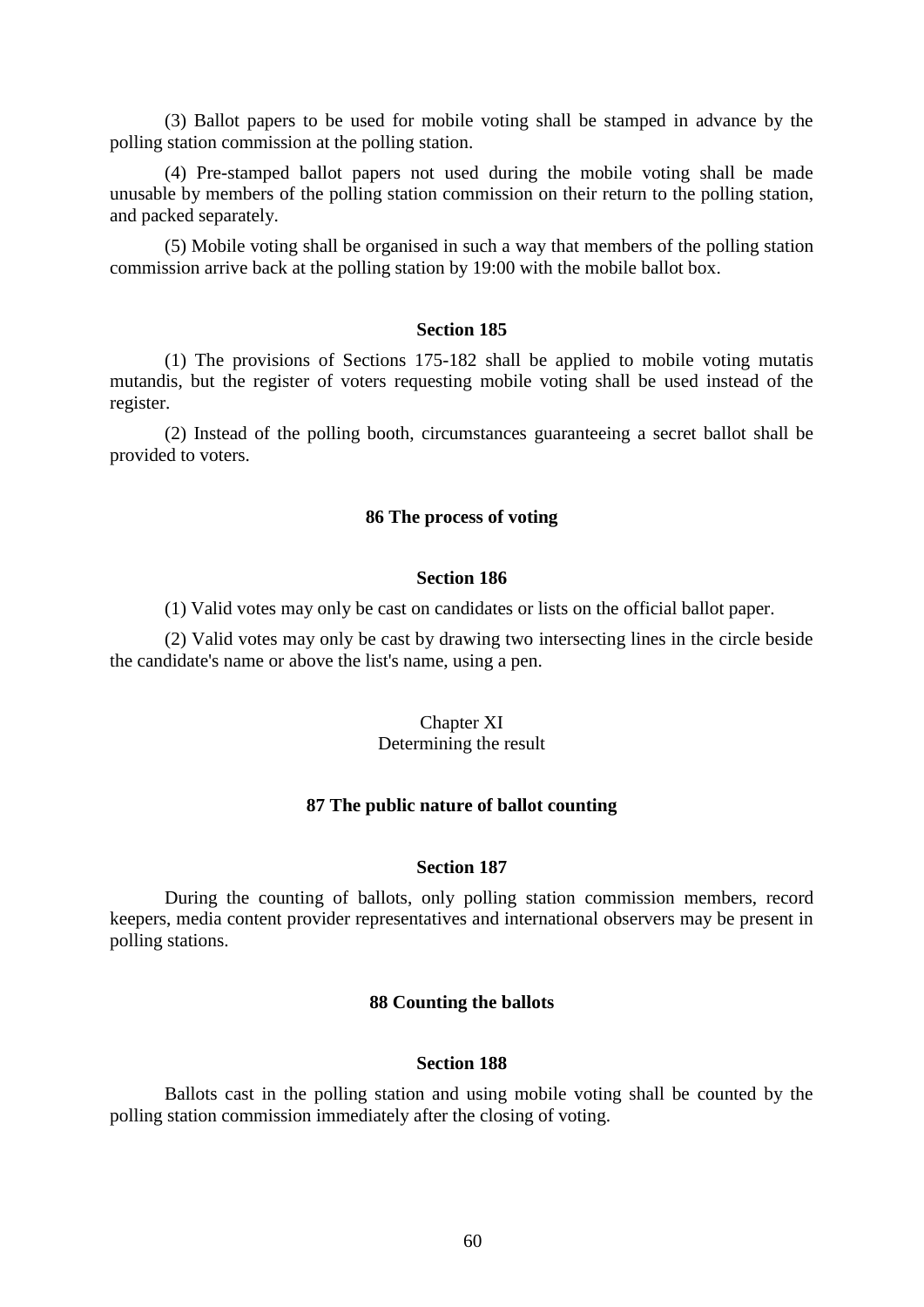First, the polling station commission shall count unused and mistakenly filled-in ballot papers, and package them separately.

#### **Section 190**

The polling station commission shall determine the number of voters participating in the voting based on the polling district electoral register and the register of voters requesting mobile voting.

# **Section 191**

(1) Before opening a ballot box, the polling station commission shall verify that it is intact.

(2) If no review sheet is found in a mobile ballot box, all ballot papers in the mobile ballot box shall be invalid. In such cases, ballot papers shall be counted and packed separately.

#### **Section 192**

The polling station commission shall mix the ballot papers – that are not invalid pursuant to Section 191 – from ballot boxes and mobile ballot boxes, then count them.

### **Section 193**

(1) A ballot paper shall be invalid if

a) it bears no official stamp;

b) it contains more votes than specified by law; or

c) it contains no valid vote.

(2) A vote shall be invalid if

a) it was not submitted in accordance with Section 186 (2);

b) it was cast on an eliminated candidate or list.

(3) The validity of votes that meet other requirements shall not be affected by additional invalid votes as defined in (2), or by comments written on the ballot paper, such as changing the order of candidates or lists, crossing out the candidate's or list's name or adding names or lists.

#### **Section 194**

The polling station commission shall group invalid ballot papers separately and count them. The cause of invalidity shall be written on the back of the ballot paper, which shall be signed by the members of the polling station commission present. The polling station commission shall package invalid ballot papers separately.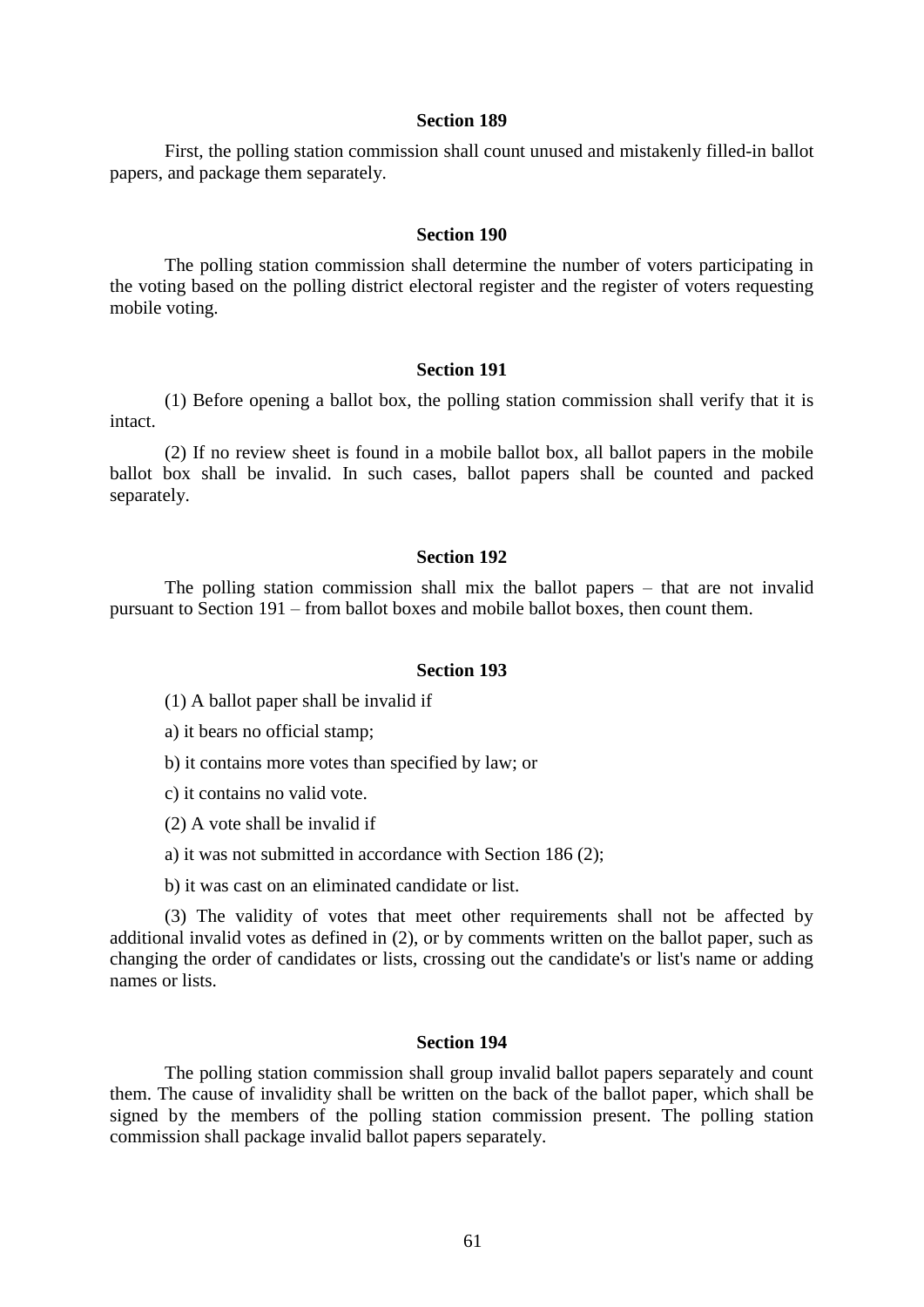Valid votes shall be counted separately for each candidate or list, and then the ballots shall be packed. The number of valid votes per candidate and list shall be written on the package.

# **Section 196**

Ballot papers/votes shall be counted at least twice. Counting shall be repeated until the result is identical with one of the previous results.

# **Section 197**

If the number of ballot papers in the ballot box with an official stamp is higher than the number of voters who participated in the election, the polling station commission shall destroy as many votes per candidate and list as the number of surplus votes.

#### **Section 198**

The packages containing ballot papers shall be sealed in such a way that ballot papers cannot be removed or added without damaging the packaging. The serial number of the polling district and the number of ballot papers included in the package shall be written on the package. The package shall be authenticated by the signature of the polling station commission members present and a stamp.

### **89 Determining the results in the polling district**

### **Section 199**

After having counted the ballots, the polling station commission shall determine the polling district results of the election.

### **90 Determining the results of the elections**

#### **Section 200**

The election commission shall determine the results of the elections.

# **Section 201**

When determining the result of list voting, the order of lists shall be followed as set up in accordance with the result of the drawing of lots carried out pursuant to Section 160 (1).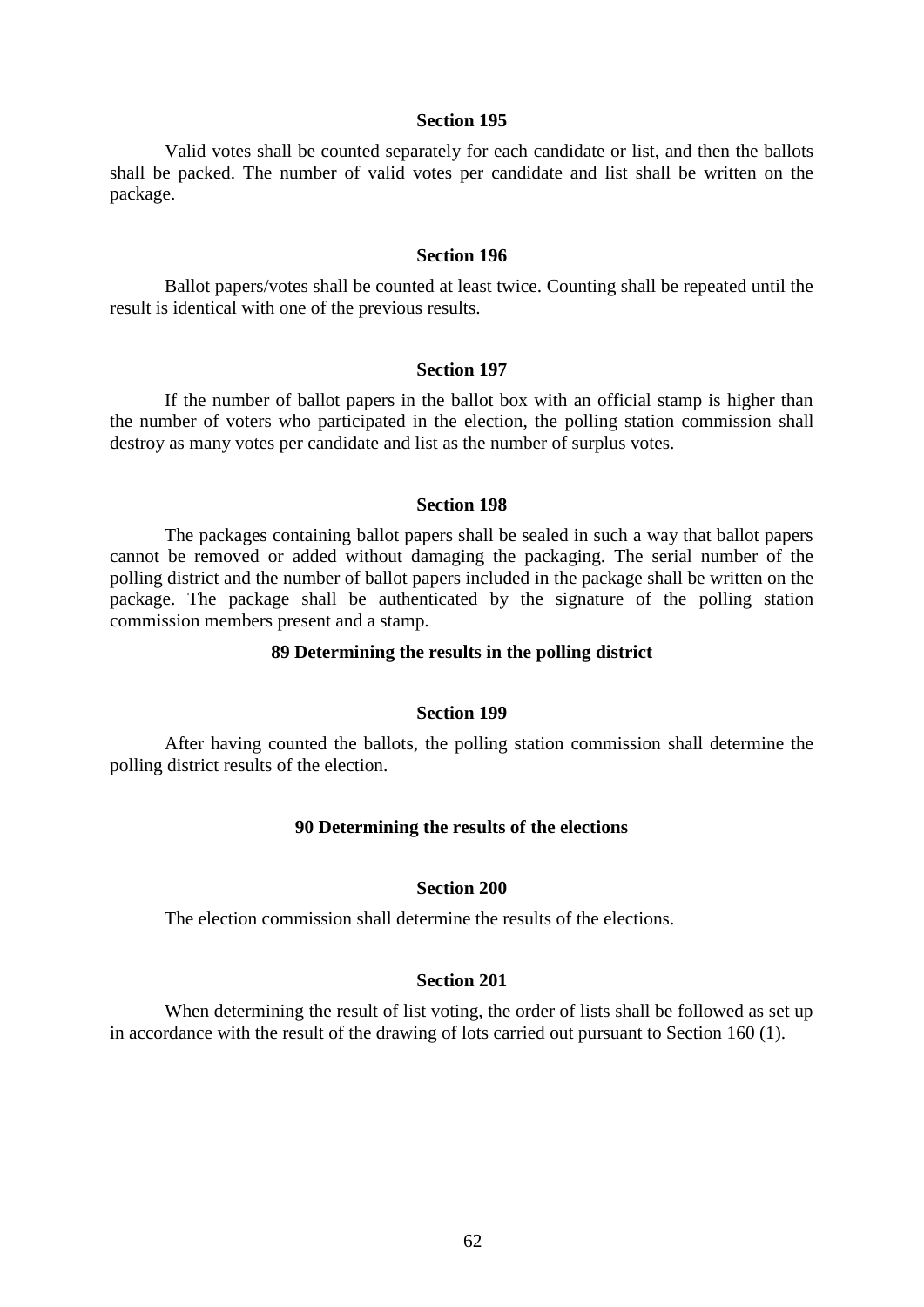# **91 Records**

# **Section 202**

(1) Records shall be drawn up on the results in the polling district and the results of the elections.

(2) The record shall be made in two copies, which must be signed by the polling station commission members present.

(3) The record keeper of the polling station commission shall forward the content of the polling district records immediately after the records are prepared to the local election office, which shall enter the data in the vote-tallying IT system.

(4) The chairman of the competent election commission shall hand over a copy of the record to each of the appointed members of the election commission – on their request, at the polling station, without delay and free of charge. After copying, the chairman of the election commission shall authenticate the copy with a stamp and his signature.

#### **Section 203**

(1) The polling station commission shall – without delay following the end of ballot counting and the preparation of record – transport the record, election documents, forms and ballots to the local election office, which shall enter the contents of the polling district records in the IT system tallying the votes.

(2) After the end of voting, the election offices shall publish the informative data containing the unauthenticated results of the election.

### **Section 204**

A copy of the record may be inspected at the relevant election office for three days following the day of voting.

### **Section 205**

(1) The ballot papers shall be placed at the local election office, and shall be retained for 90 days in such a fashion that unauthorised persons cannot have access to them. In the event of any criminal procedures regarding the results of the election, the relevant ballot papers shall be retained until the case has been settled with final force.

(2) On the working day after the ninetieth day after the day of voting, election documents – with the exception of the record – shall be destroyed. After 90 days have passed, the first copy of the record shall be delivered to the National Archives of Hungary.

# **92 Letters of appointment**

# **Section 206**

The election commission that determined the result of the elections shall hand over the letter of appointment to the elected representative within three days after the election results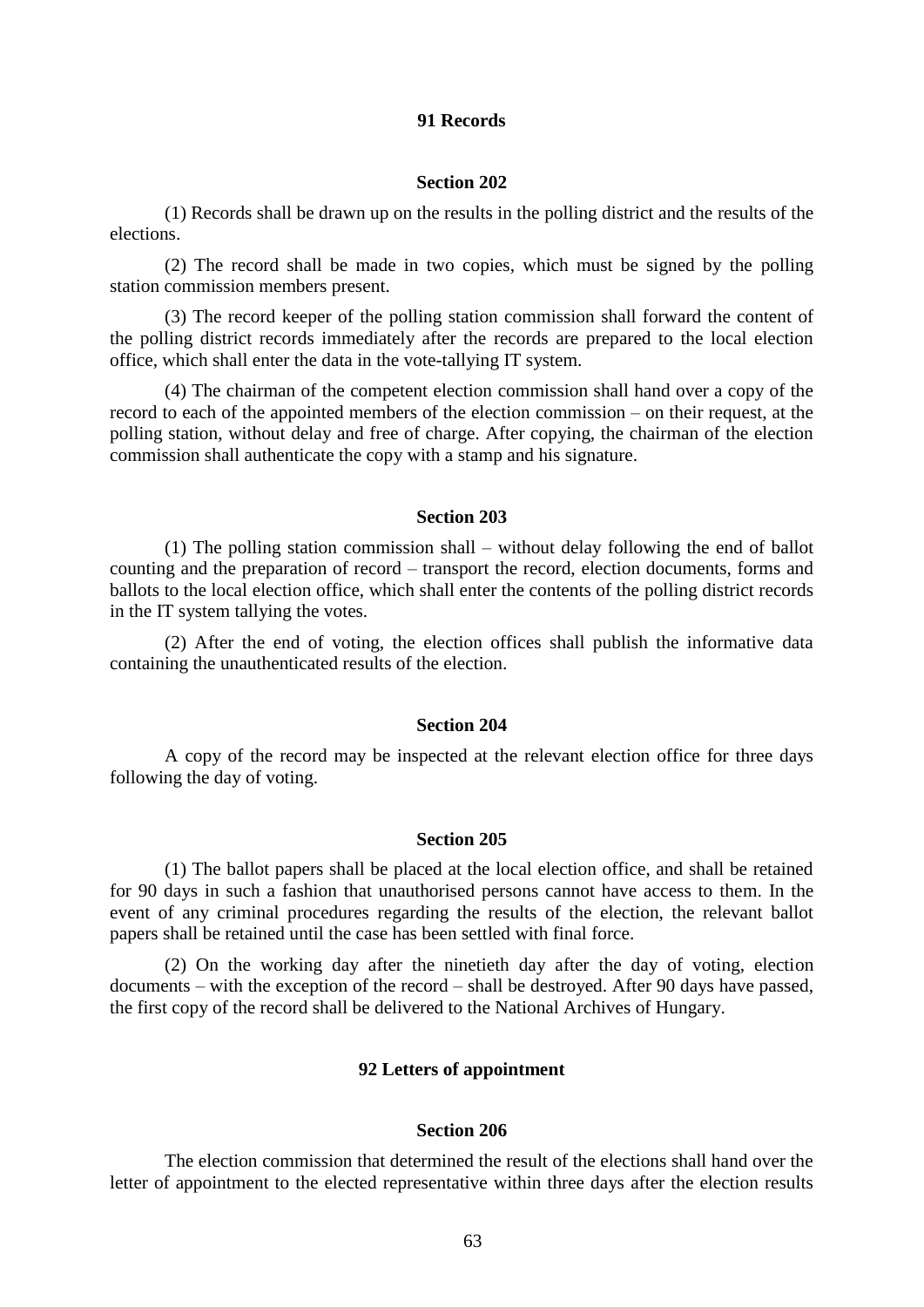becoming final. The election commission may transfer this power to the chairman of the election commission.

#### **93 Registration of representatives**

# **Section 207**

(1) The National Election Office shall keep records on elected representatives.

(2) The election office operating alongside the election commission handing over the letter of appointment shall update the records with the changes made between general elections.

(3) The National Election Office shall continuously monitor the right of representatives to vote based on the central electoral register, and it shall immediately inform the election commission that handed over the letter of appointment of the loss of the right to vote.

### **93/A Filling Vacant List Mandates**

## **Section 207/A**

If a candidate elected through a list is eliminated, the nominating organisation may notify the election commission of a candidate obtaining the seat to replace the eliminated candidate within 30 days from the seat becoming vacant.

# Chapter XII Legal remedies

# **94 Submitting objections**

#### **Section 208**

Objections may be submitted by voters listed in the central electoral register, candidates, nominating organisations and natural and legal persons and associations without a legal personality affected by the case, referencing a breach of a legal regulation pertaining to the election or the fundamental principles of election and election procedure (hereinafter: legal violation).

### **Section 209**

(1) Objections shall be submitted so that they are received by the election commission with scope and competence in adjudging them on the thirtieth day after the legal violation at the latest.

(2) In the case of an on-going activity, the objection may be submitted during the entire period of the existence of the activity found injurious. The deadline for the legal remedy shall be calculated not from the start of the activity found injurious, but from the last point in time when the situation found injurious still existed.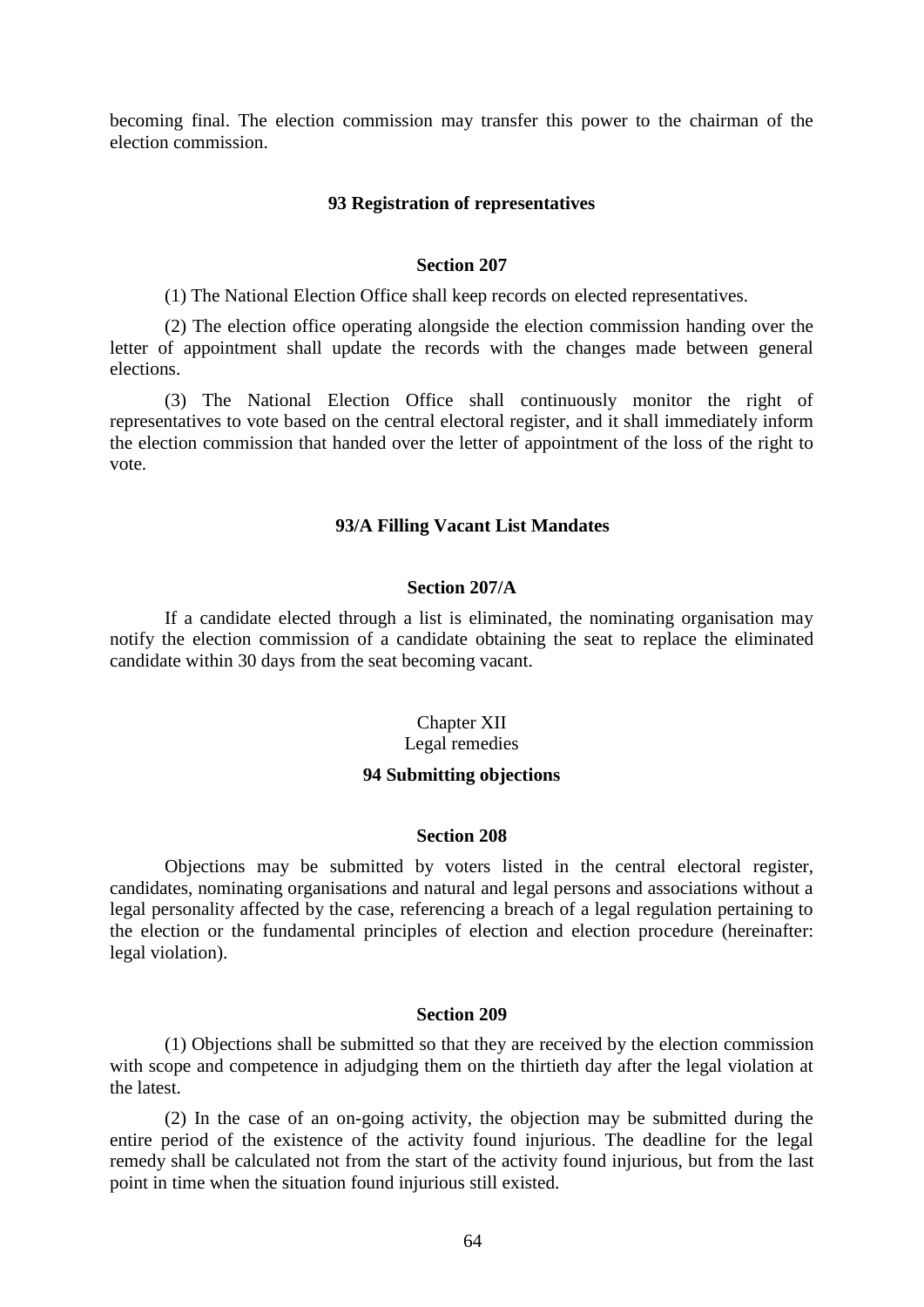(1) Adjudging objections related to the activities of an election office shall fall within the competence of the election commission alongside which the election office in question operates.

(2) If there is no election commission as described in (1) at the elections in question, the objection shall be adjudged by the election commission alongside which the superior election office of the election office in question operates.

### **Section 211**

Objections may be submitted regarding the activities and decisions of the polling station commission – except for the decision establishing the polling district results.

### **Section 212**

(1) Objections shall be submitted in writing – in person, by mail, fax or e-mail.

(2) Objections shall include:

a) a description of the legal violation;

b) proof of the legal violation;

c) the name and address (seat) of the submitter, and  $-$  if it differs from the address (seat) – their postal contact address.

d) the personal identification number of the submitter, or, in the case of a voter who lives abroad and has no Hungarian address or personal identification number, the type and number of the document proving Hungarian citizenship, or, in the case of a nominating organisation or other organisation, the court registration number.

(3) Objections may contain the submitter's fax number or e-mail address, or the name and fax number or e-mail address of the submitter's agent for service of process.

# **95 Receipt of objections**

### **Section 213**

(1) If the election commission deems that it is not competent and within its scope to adjudge a complaint, the election commission shall refer the case – on the day following the date of receipt at the latest – to the election commission having scope and competence in adjudging it. Such decision must be entered in the records. Election commissions shall proceed in cases referred to them.

(2) The election commission may assign its powers pursuant to (1) to the chairman of the commission by a decision entered in the records.

(3) If the election commission or its chairman does not refer a case to another election commission, the election commission shall be obliged to proceed in the case.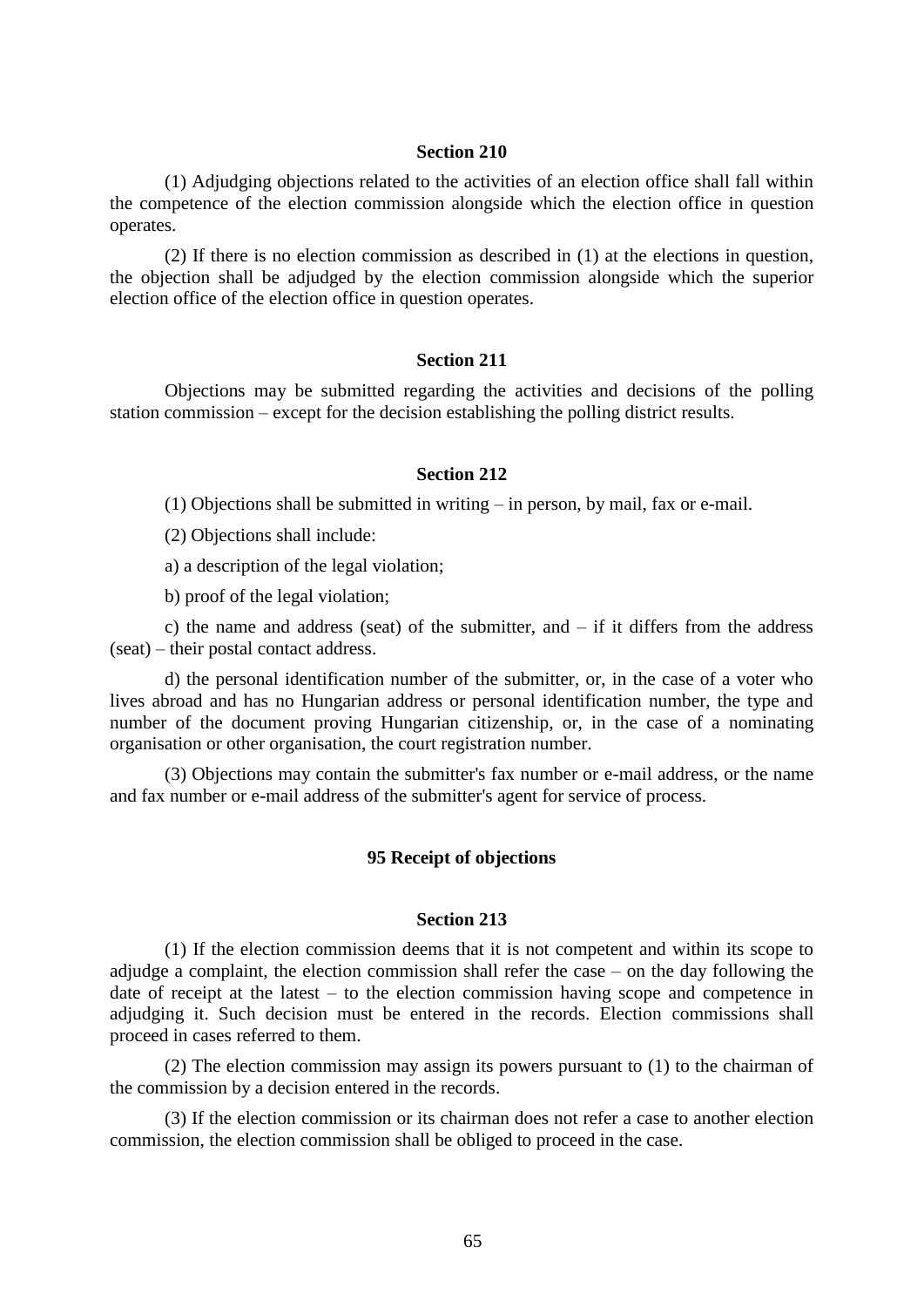(4) If the objection is referred to another commission, the deadline for submitting the objection shall be calculated from the date when it was received by the first election commission.

### **96 Adjudging objections**

# **Section 214**

(1) The election commission shall adjudge objections within three days of receipt – or, in case of referred objections, within three days of receipt by the election commission with competence in the matter.

(2) The National Election Commission shall adjudge objections regarding to violation of campaign rules on the day of general elections latest within 5 days of receipt.

#### **Section 215**

An objection shall be rejected without an examination of the merits if

a) it was not submitted by a submitter entitled to submit objections pursuant to Section 208;

b) it was submitted late;

c) it lacks the contents required by Section 212 (2); or

d) no election commission has competence in adjudging it.

# **Section 216**

Objections may be withdrawn until the adoption of the election commission's resolution; however, the election commission may continue to proceed ex officio.

# **Section 217**

(1) Election commissions may order the merging of on-going related cases for joint review and adjudication.

(2) If a new objection is submitted to an election commission regarding an issue that had already been adjudged as to its substance, and the new objection does not contain evidence that has not yet been evaluated by the election commission, the chairman of the election commission shall send the submitter a copy of the previous resolution of the election commission – with all personal data removed – and inform the election commission of this at the next meeting.

(3) The election commission shall acknowledge the information by the chair via a decision set out in the records, or – if the conditions described in  $(2)$  do not apply – it shall issue a resolution as to the substance of the case.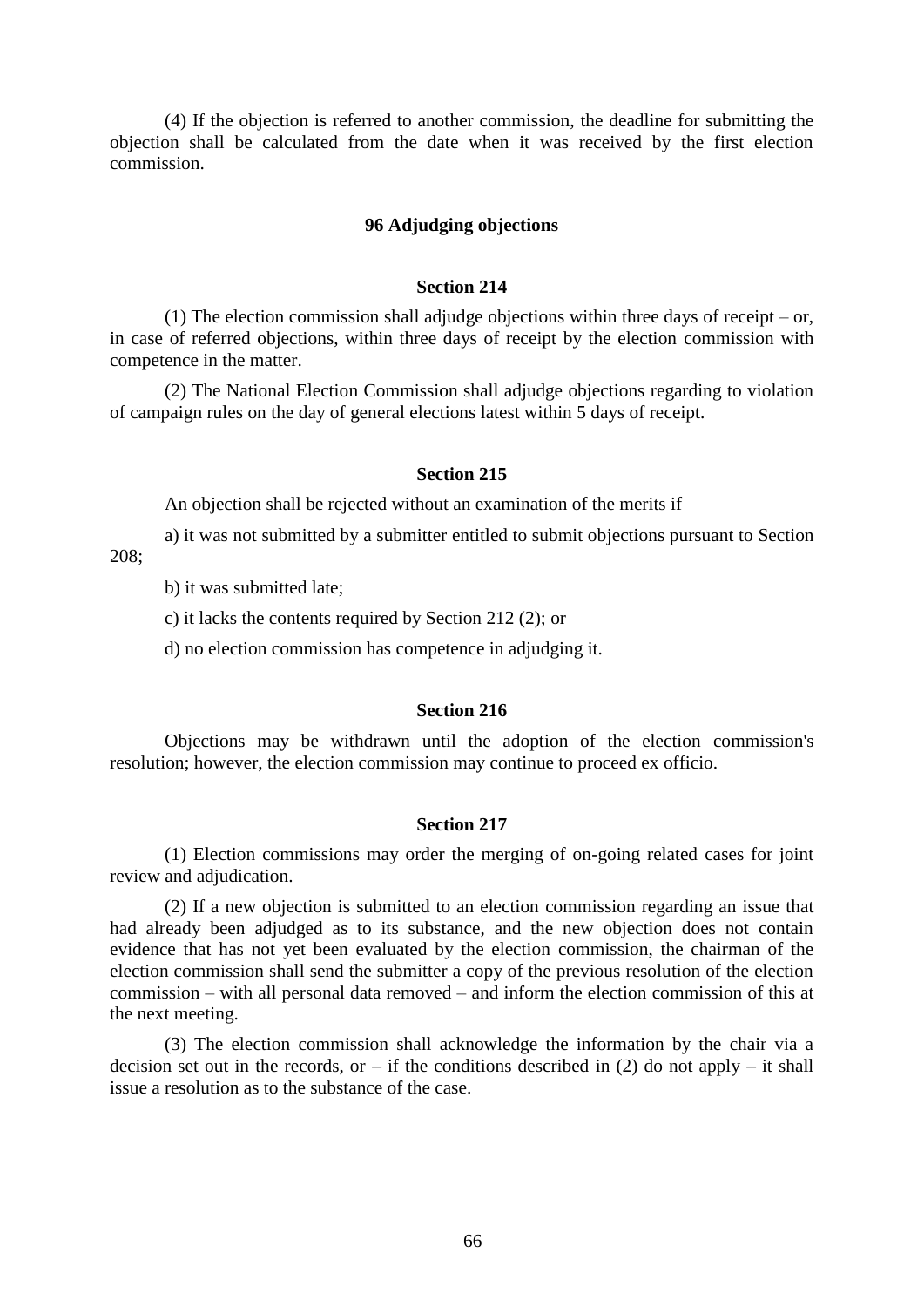(1) The election commission shall adjudge objections based on the available information.

(2) If the election commission sustains the objection, it shall

a) establish the fact of the legal violation;

b) order the violator to cease the violation;

c) destroy the election procedure or the part thereof affected by the legal violation and order it to be repeated;

d) have the power to issue a fine in case of violations of the rules of election campaigns and violations of the obligations described in Sections 124 (2) and 155.

#### **Section 219**

(1) In deciding whether issuing a fine is called for, and in determining the fine amount, the election commission shall consider all circumstances of the case – especially the number of people affected by the legal violation and the gravity, geographical extent and the recurrence of the violation. The fine amount shall also depend on whether the violation was evidently intentional.

(2) In case of natural persons, the maximum fine amount shall be five times the monthly minimum wage; in other cases, the maximum fine amount shall be fifteen times the monthly minimum wage.

(3) Any fines that are not paid within fifteen days of the resolution issuing the fine becoming final shall be designated public debt enforced as taxes, to be collected by the state tax authority when contacted by the National Election Office.

# **Section 220**

If the election commission does not sustain an objection, it shall dismiss it.

# **97 Appeals**

# **Section 221**

(1) Voters listed in the central electoral register, candidates, nominating organisations and other natural and legal persons and associations without a legal personality affected by the case may appeal the first instance resolutions of the election commission.

(2) Appeals shall not lie against duly recorded decisions, resolutions made by an election commission proceeding at the second instance and against resolutions issued by the National Election Commission.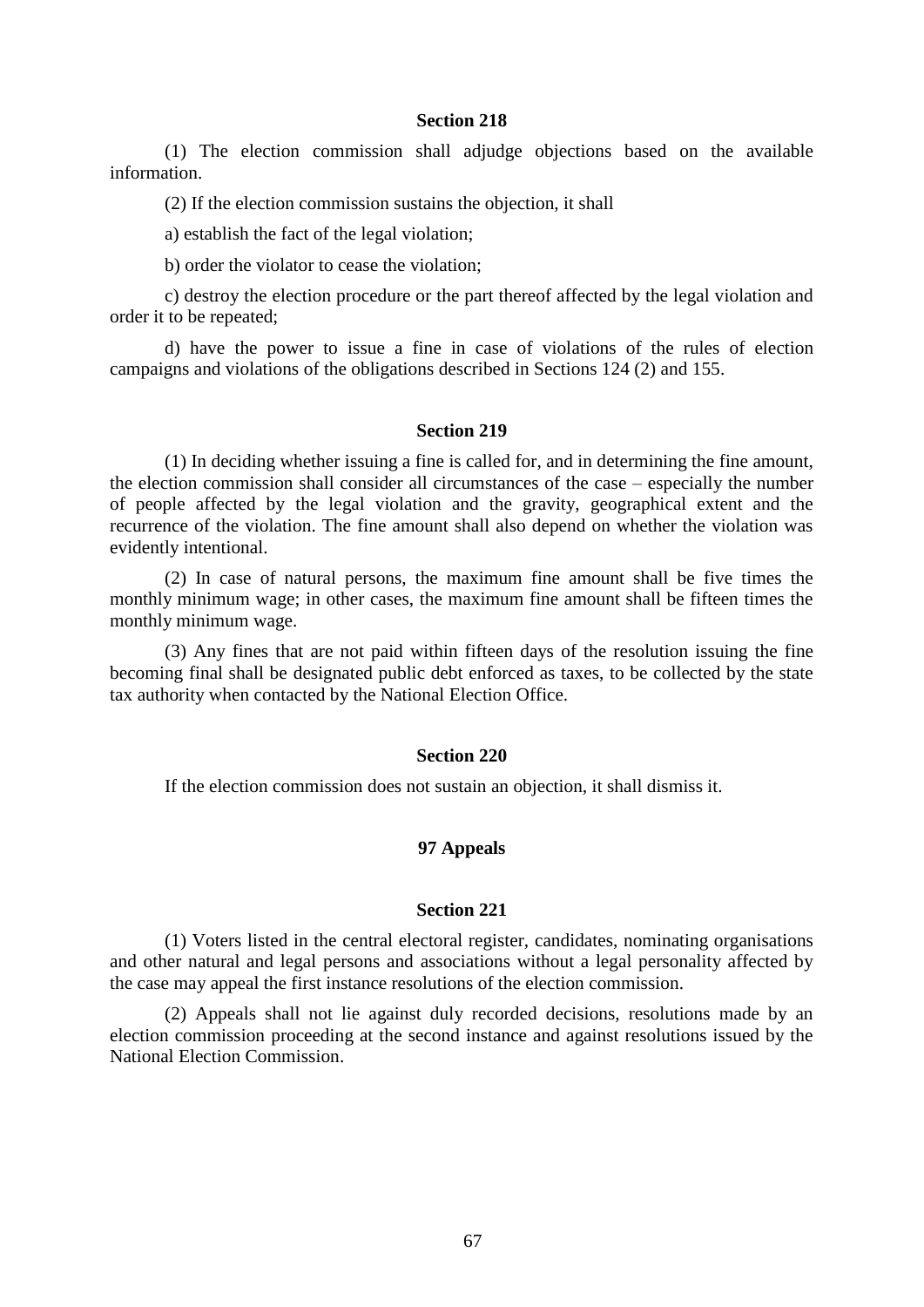# **98 Judicial review**

# **Section 222**

(1) Natural and legal persons and associations without a legal personality affected by the case may request the judicial review of second instance resolutions of election commissions and resolutions of the National Election Commission.

(2) Judicial review shall not be conducted unless the right of appeal in the election procedure has been exhausted, or appeals are excluded pursuant to the provisions of this law.

(3) No judicial review shall lie against duly recorded decisions.

# **99 Submitting appeals and requests for judicial review**

# **Section 223**

(1) Appeals may be submitted in person, by mail, by fax or by e-mail, while requests for judicial review may be submitted in person, by mail or as an electronic document signed by the submitter's legal representative with a certified electronic signature or, in the cases defined in Section 224 (5), by the submitter. If a request for judicial review is submitted as an electronic document, its annexes shall be converted to authentic electronic instruments by the submitter in the form of true and faithful copies.

(2) The election commissions that proceeded in a case – and members of such commissions – may not submit appeals and requests for judicial review.

(3) Appeals and requests for judicial review may be submitted

a) arguing a legal violation; or

b) against the resolutions of an election commission made using discretionary powers of judgement.

# **Section 224**

(1) Appeals and requests for judicial review shall be submitted to the election commission that issued the challenged resolution.

(2) Appeals and requests for judicial review shall be submitted so that they are received by the election commission defined in (1) on or before the third day after the adoption of the contested resolution.

(3) Appeals and requests for judicial review shall contain

a) the grounds pursuant to Section 223 (3);

b) the name and address (seat) of the submitter, and  $-$  if it differs from the address (seat) – their postal contact address;

c) the personal identification number of the submitter, or, in the case of a voter who lives abroad and has no Hungarian address or personal identification number, the type and number of the document proving Hungarian citizenship, or, in the case of a nominating organisation or other organisation, the court registration number.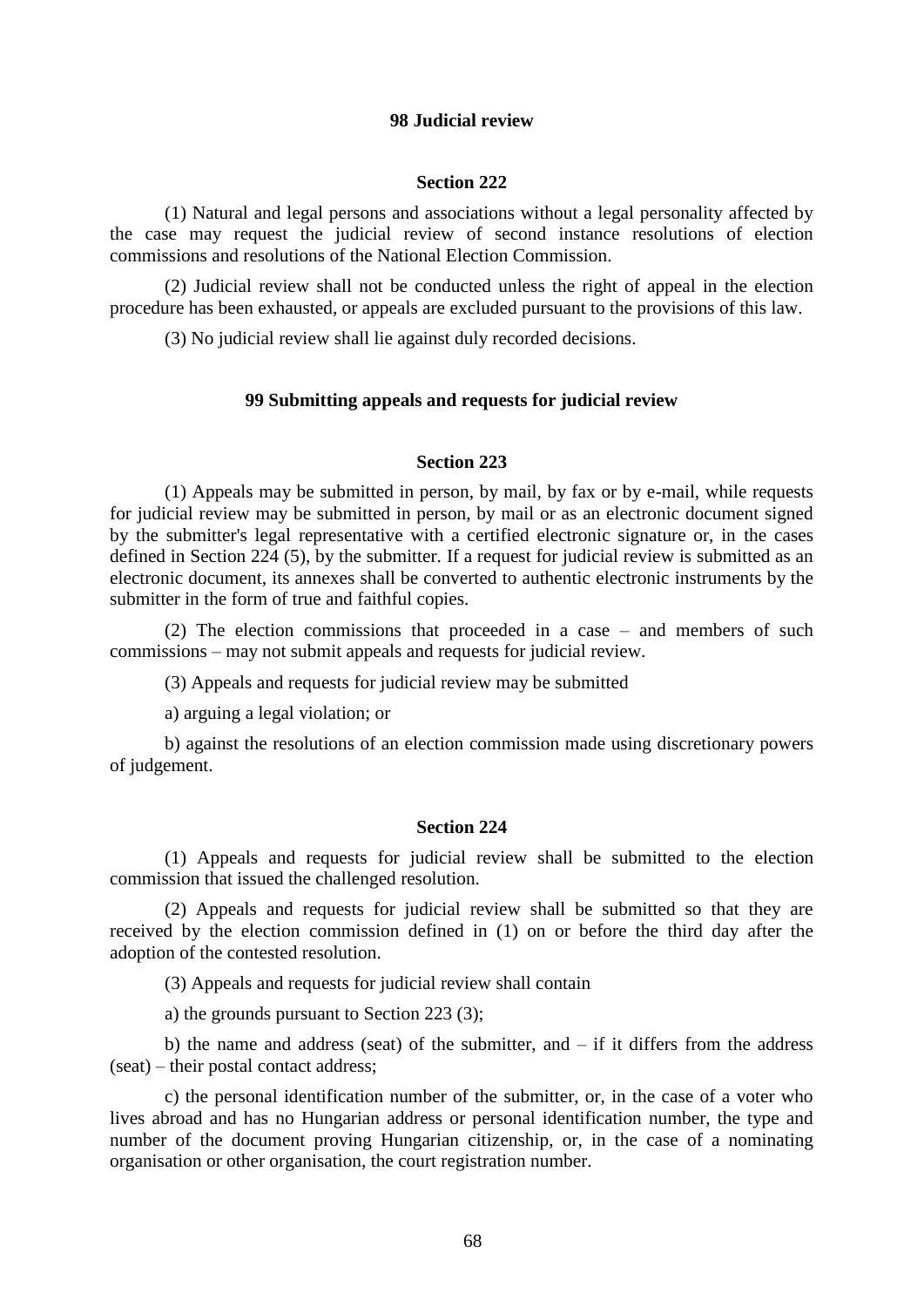(4) Appeals and requests for judicial review may contain the submitter's fax number or e-mail address or the name and fax number or e-mail address of the submitter's agent for service of process.

(5) In the judicial review procedures, representation by counsel shall be compulsory. Law graduates who have passed the bar examination may proceed in their own cases without representation by counsel, after submitting a non-certified copy of their bar examination certificate.

# **Section 225**

Appeals and requests for judicial review may contain new facts or new evidence.

#### **Section 226**

Appeals and the entire case file shall be referred by the election office on the day they are received to the election commission with competence in adjudging the case.

# **Section 227**

(1) The requests for judicial review and the entire case file shall be referred by the election office by 09:00 on the day following the day they are received to the court with competence in adjudging the case.

(2)

# **100 Adjudication of appeals, requests for judicial review and constitutional complaints related to elections**

## **Section 228**

(1) Appeals shall be adjudged by the election commission with competence in adjudging them within three days from receipt.

(2) Applications for judicial review shall be adjudged by the court within three days from receipt. The provisions of the Act on the Code of Civil Procedure regarding public administration lawsuits shall be applied in judicial proceedings mutatis mutandis, subject to the exceptions set out in this Act.

### **Section 229**

(1) Requests for judicial review shall be adjudged by the regional court of appeal with territorial competence at the seat of the election commission that issued the resolution of second instance. Requests for judicial review against resolutions of the National Election Commission shall be adjudged by the Curia.

(2) The court shall decide upon applications for judicial review in out-of-court proceedings, in a council consisting of three professional judges.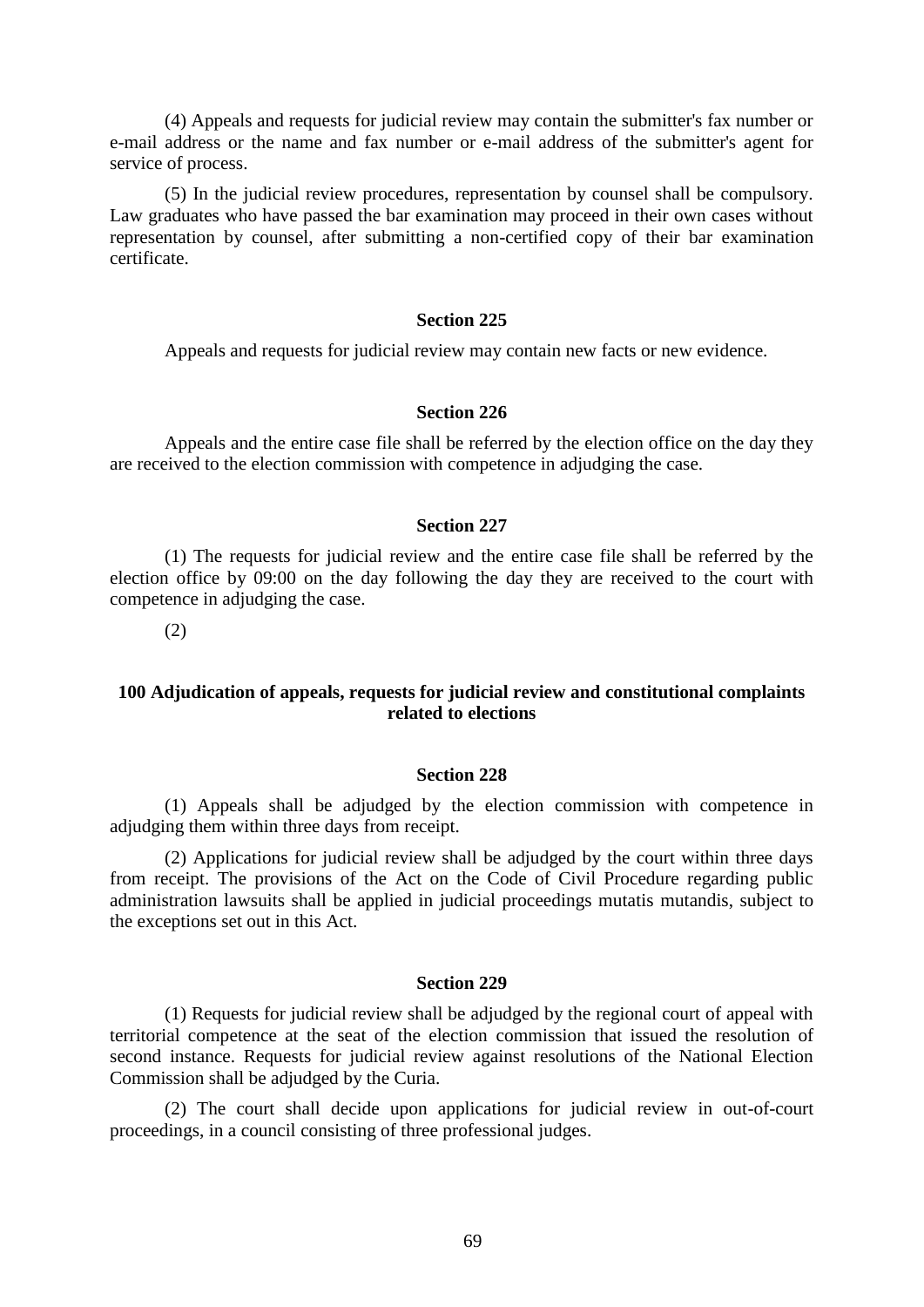Appeals and requests for judicial review may be revoked until the election commission or the court issues its decision; however, the election commission may continue the appeal procedure ex officio.

# **Section 231**

(1) Appeals and requests for judicial review shall be rejected without substantive examination if:

a) they were not submitted by a person listed in Section 221 (1) or 222 (1);

b) they were submitted late;

c) they were not submitted to the election commission specified in Section 224 (1); or

d) they do not contain the items specified in Section 224 (3).

(2) Requests for judicial review submitted by violating the provisions of Section 224 (5) shall also be rejected without substantive examination.

(3) An appeal shall not be rejected if a party entitled to submit an appeal submitted it to the election commission within the specified deadline, and a request for judicial review shall not be rejected if a party entitled to submit a request for judicial review submitted it to the court with competence in the matter within the specified deadline. In such cases, the election office operating alongside the election commission with competence in the matter or the court shall make arrangements to acquire the necessary documents without delay.

(4) Based on the appeal, the election commission entitled to adjudge it shall examine the resolution found injurious and the procedure preceding it.

(5) The election commission or the court shall make one of two decisions regarding the challenged resolution:

a) uphold it; or

b) alter it.

# **Section 232**

(1) The resolution adopted in the appellate procedure shall be communicated by the election commission that proceeded in the second instance to the appellant and those to whom the resolution of the first instance had been communicated.

(2) The election commission, when acting in a procedure of second instance and after its resolution became final, shall send back the documents sent to aid in adjudicating the appeal, along with the resolution, to the election commission that proceeded in the first instance.

(3) The decision adopted in the course of the judicial review shall be communicated by the court to the submitter of the request and those to whom the resolution of second instance had been communicated.

(4) Except for personal data, the court shall publish its decision.

(5) No further legal remedy shall be available with regard to court decisions.

(6) The court shall send back to the election commission that issued the reviewed resolution the documents sent to aid in adjudicating the request for judicial review – together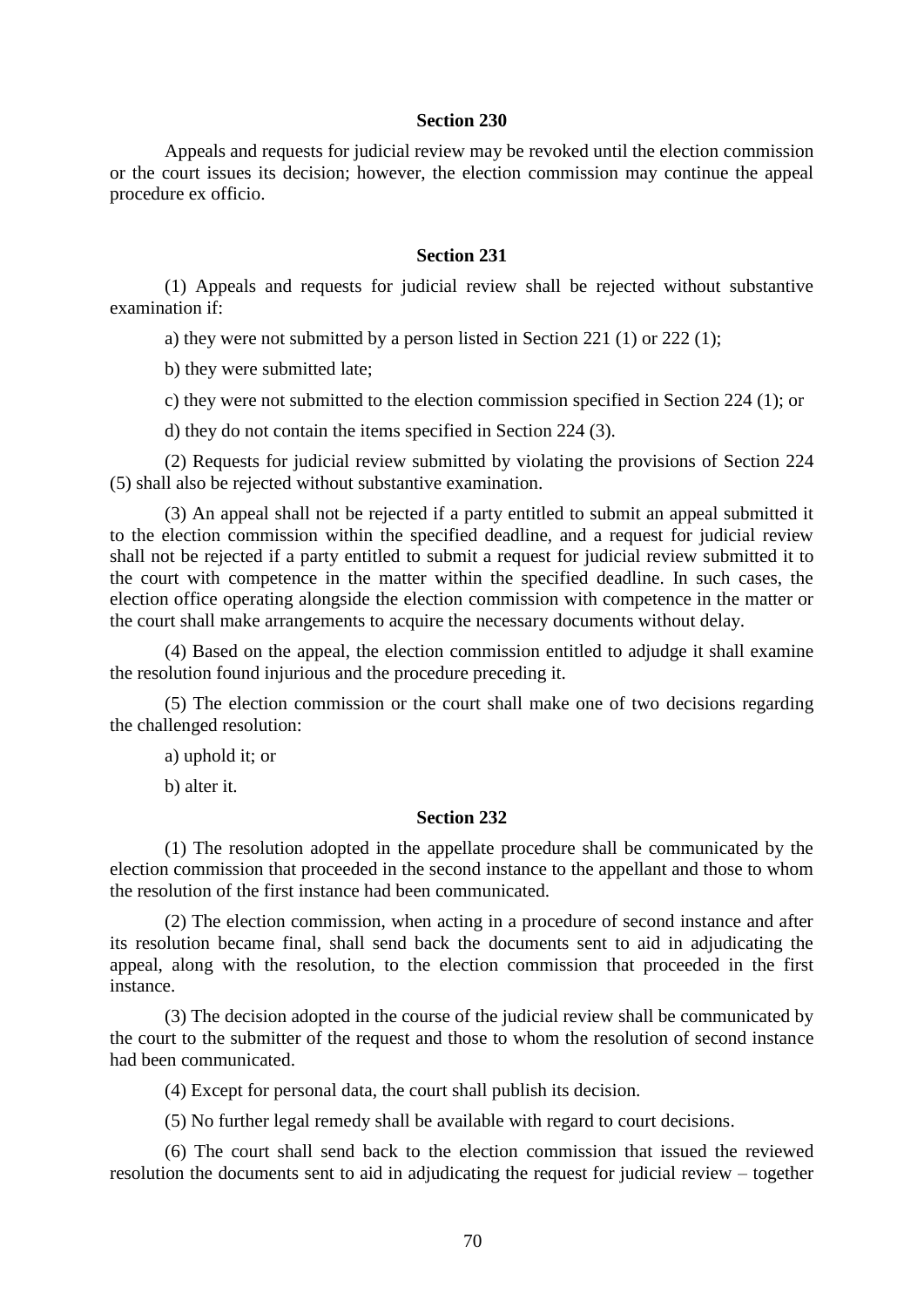with the court's decision after the passing of the deadline available for constitutional complaints or in case a constitutional complaint has been filed, after it has been returned from the Constitutional Court.

#### **Section 233**

(1) Constitutional complaints challenging court rulings issued on the basis on this Act in proceedings for legal remedy regarding the resolution of an election body can be submitted to the Constitutional Court within three days from the publishing of the contested resolution.

(2) The Constitutional Court shall decide on the admissibility of constitutional complaints challenging court rulings issued on the basis on this Act in proceedings for legal remedy regarding the resolution of an election body in accordance with Section 56 of Act CLI of 2011 on the Constitutional Court within three working days of receipt, and it shall adjudge constitutional complaints deemed admissible within another three working days.

(3) During constitutional complaint proceedings challenging court rulings issued on the basis on this Act in proceedings for legal remedy regarding the resolution of an election body Section 30 (2), (3) and (5), Section 55 (3), Section 57 (1)-(7), Section 58 (1) and Section 60 of Act CLI of 2011 on the Constitutional Court shall not be applicable.

# **101 Legal remedy regarding the layout and review of polling districts**

# **Section 234**

(1) Appeals challenging resolutions by the head of a local election office regarding the drawing up and review of polling districts may be submitted to the head of the local election office within the period of publication.

(2) The head of the local election office shall refer the appeal to the head of the territorial election office, who shall adjudge it within three days and either modify the layout of polling districts or reject the appeal.

(3) No further legal remedy shall be available with regard to the resolution of the head of the territorial election office.

# **102 Legal remedy regarding the electoral register**

#### **Section 235**

(1) Appeals against decisions by local election offices on requests regarding the central electoral register shall be submitted no later than the fifteenth day following the receipt of the notification, or, in case of electronic or fax notification, the fifteenth day following the sending of the notification.

(2) Appeals against a decision by a local election office on a request regarding the polling district electoral register shall be submitted no later than the third day following the receipt of the notification, or, in case of electronic or fax notification, no later than the third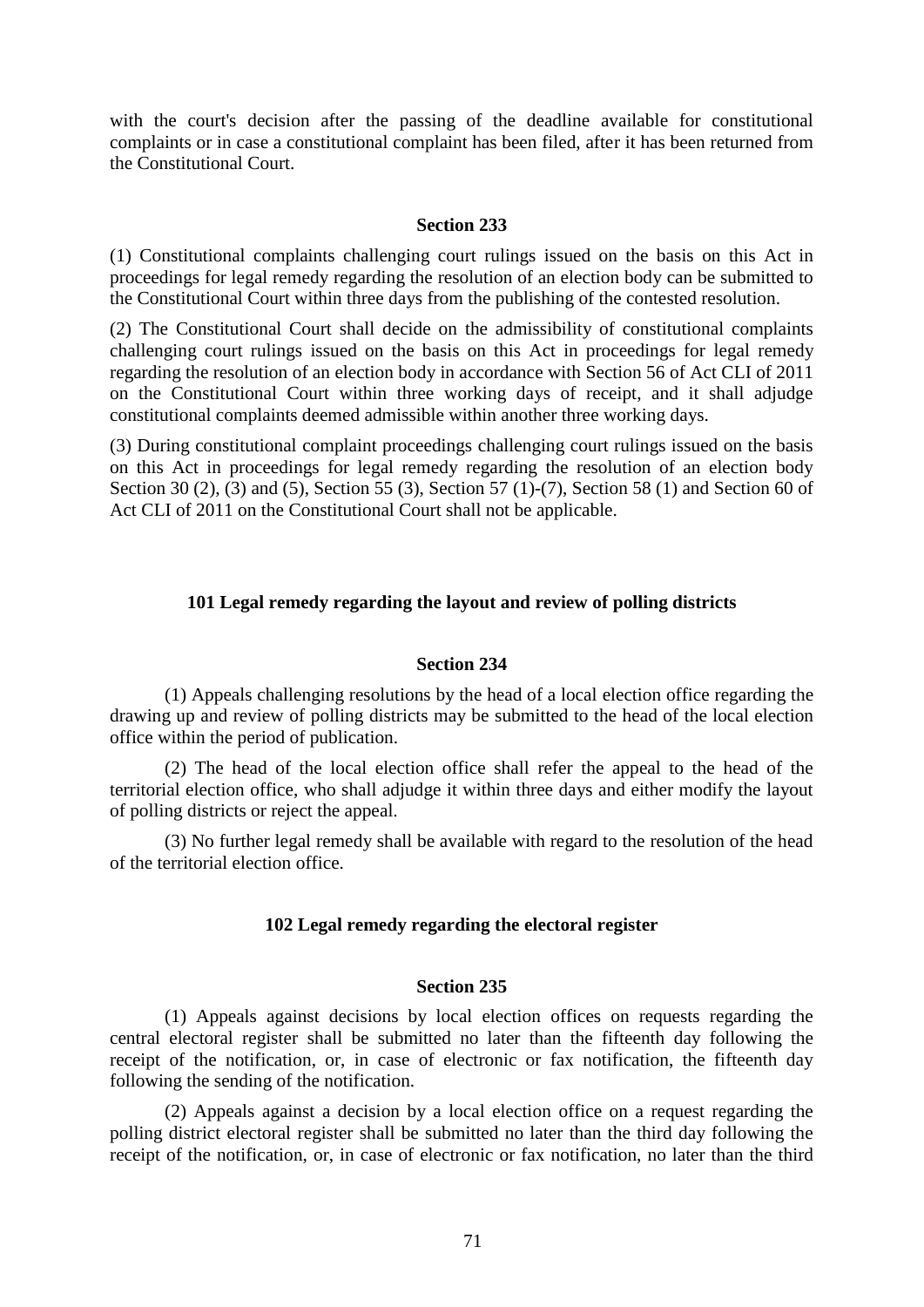day following the sending of the notification, but no later than on the second day before the day of voting.

### **Section 236**

(1) Appeals regarding the electoral register shall be submitted to the head of the local election office.

(2) The head of the local election office shall adjudge the appeal on the fifteenth day after its receipt at the latest, or, in the case of a decision made after the calling of the election, on the day after its receipt at the latest.

(3) If the head of the local election office grants an appeal, he or she shall modify the register.

(4) If the head of the local election office does not sustain an appeal, he or she shall refer it to the district court on the last day available for adjudication at the latest.

(5) The court shall adjudicate appeals on the fifteenth day after receipt at the latest, or, in the case of decisions made after the calling of the election, within three days of receipt but no later than the day before the day of voting. Representation by counsel shall not be compulsory in judicial proceedings. The court shall act as a single judge.

(6) If the court finds the appeal well-founded, it shall order the register to be modified; otherwise, it shall reject the appeal.

(7) Appeals regarding the decisions of the National Election Office on requests regarding the central electoral register shall be submitted to the President of the National Election Office. Section 235 (1) and (2)-(6) shall apply to submitting and adjudging such appeals. If the President of the National Election Office does not grant the appeal, it shall be adjudged by the Budapest Metropolitan Court.

#### **Section 237**

Appeals that were submitted based on facts that contradict the records of citizens' personal data and addresses, the register associated with the document proving the voter's Hungarian citizenship or the register of disfranchised citizens shall be dismissed.

# **Section 238**

Decisions of the head of the election office shall be communicated to the person concerned and the person who submitted the appeal; court decisions shall be communicated to the same persons and the head of election office or municipal clerk who issued the challenged resolution.

# **103 Legal remedy regarding the drawing of lots to determine the order of candidates and lists**

#### **Section 239**

Separate legal remedy shall not be available regarding the drawing of lots carried out pursuant to Section 160. Legal remedy regarding the legality of the drawing of lots may be sought as part of a request for a judicial review of the approval of the content of ballot papers.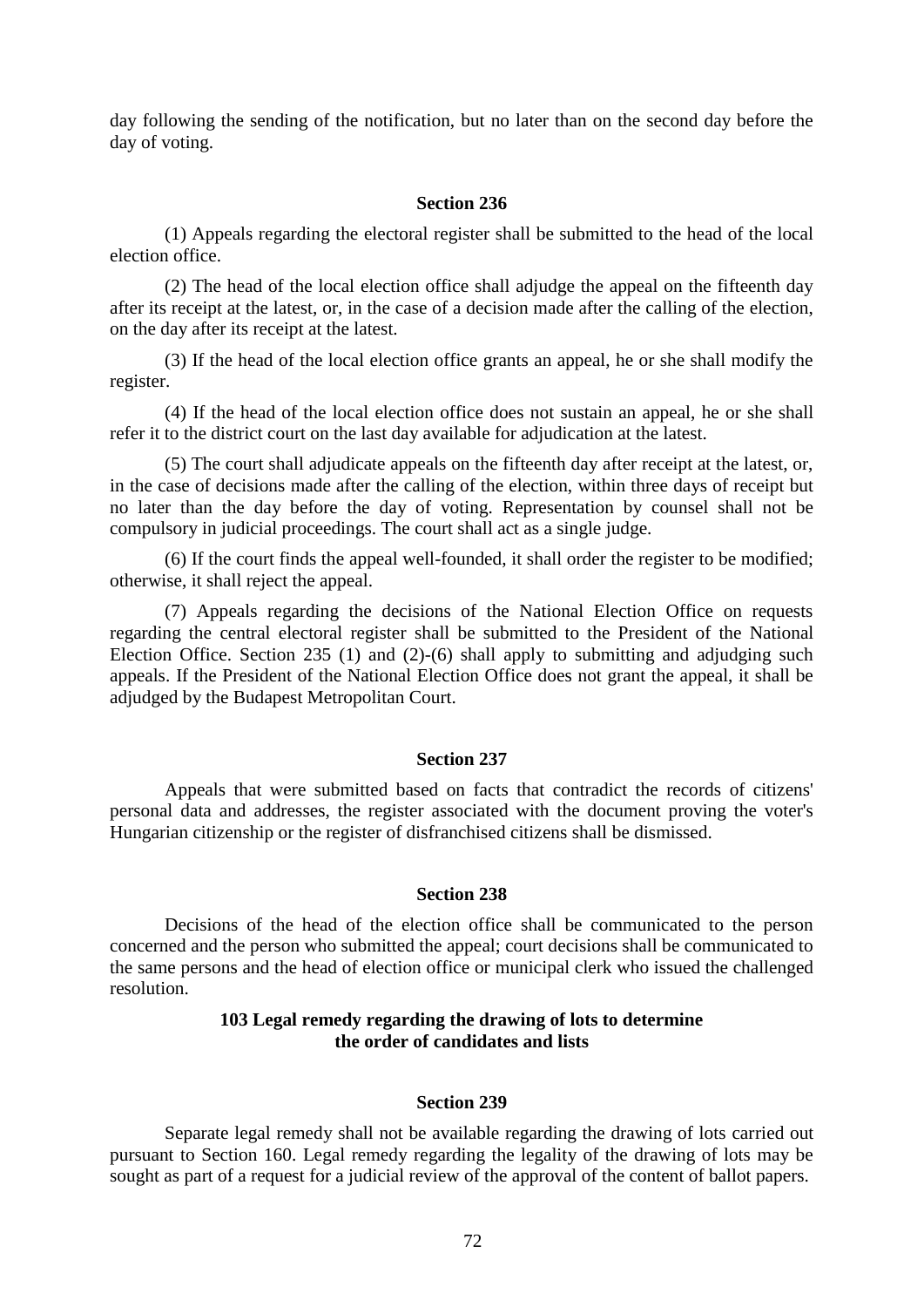## **104 Request for judicial review of the approval of the content of ballot papers**

# **Section 240**

(1) No appeal shall lie against resolutions of the election commission regarding the approval of the content of ballot papers.

(2) Requests for judicial review of resolutions of the election commission regarding the approval of the content of ballot papers shall be submitted so that they reach the election commission that issued the challenged resolution on the day after the election commission's resolution is issued at the latest. Requests for judicial review shall be adjudged by the regional court of appeal of the area where the seat of the election commission is located, or, in the case of the National Election Commission, by the Curia. The court shall adjudge request no later than the day after it is submitted.

# **105 Legal remedy regarding election results**

## **Section 241**

(1) Appeals against the decision of a polling station commission determining the polling district results shall lie only together with an appeal against the decision of the election commission determining the election results.

(2) Appeals against the decision of the election commission determining the election results may be submitted with reference to

a) the illegality of the decision by the polling station commission in determining the polling district results; or

b) a violation of the rules of tallying polling district results and determining the election results.

(3) If an appeal submitted pursuant to (2) a) can only be adjudged based on a recount of the votes, the election commission adjudging the appeal or the court adjudging the request for judicial review shall recount the votes. If votes are recounted, the term available for adjudging the appeal or the request for judicial review shall be extended to six days, and the election commission or the court may use the contribution of the members of election offices.

(4) After the polling station commission has determined the polling district results, the votes may only be recounted pursuant to (3).

## **106 Legal remedy regarding the inaction of an election body**

# **Section 242**

(1) If an election body fails to discharge its procedural obligations by the relevant deadline, the superior election body shall, within three days of receiving an objection regarding the issue or being officially informed about it, establish the fact of the illegality and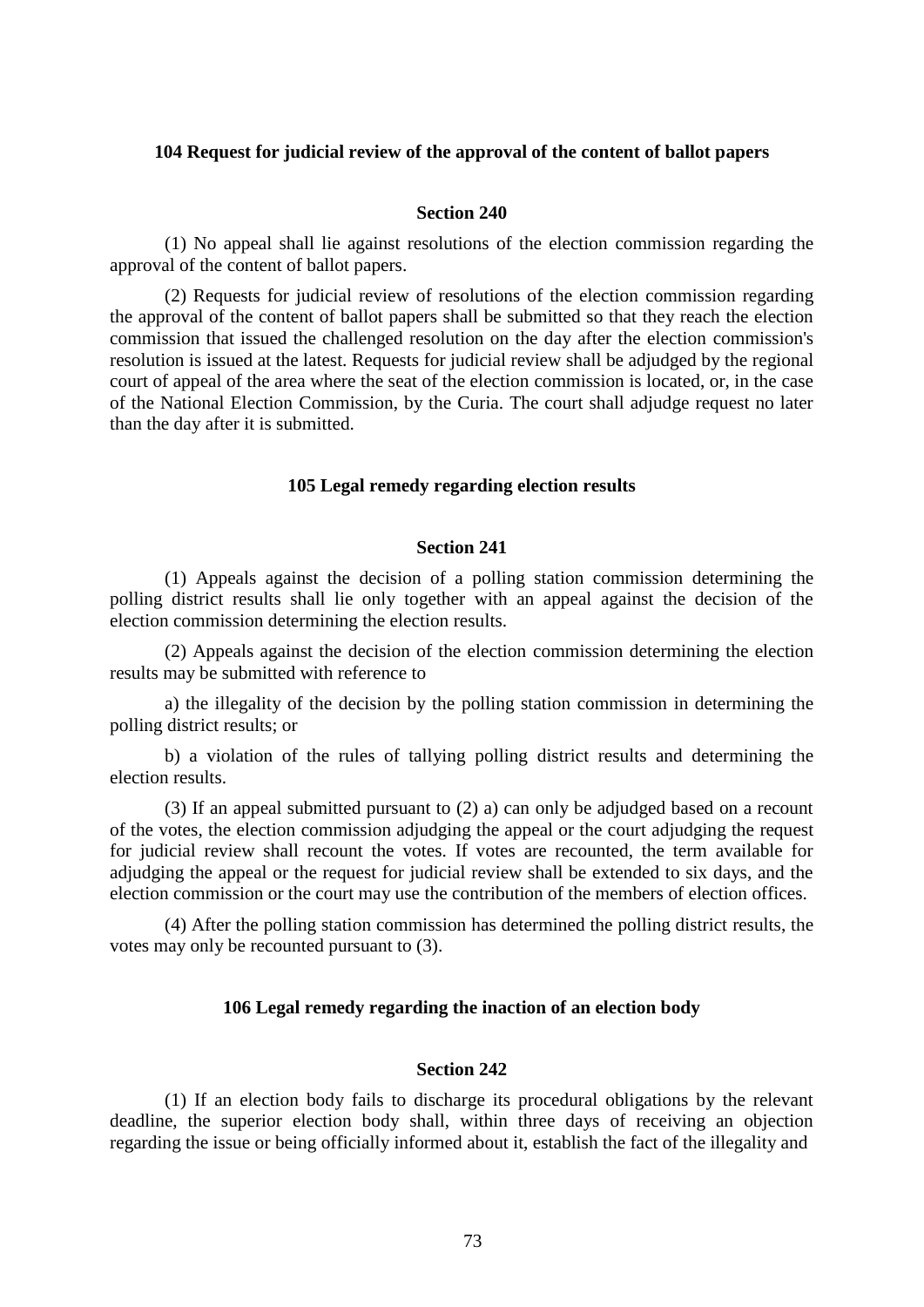a) order the election body at fault to carry out the proceedings in an expedited fashion;

or

b) make the decision itself.

(2) If the National Election Commission fails to discharge its procedural obligations by the relevant deadline, the Curia shall, within three days of receiving an objection regarding the issue, establish the fact of the illegality and order the National Election Commission to carry out the proceedings in an expedited fashion.

### SPECIAL PROVISIONS

# Chapter XIII The election of Members of Parliament

## **Section 243**

Chapters I-XII of this Act shall be applied in the elections of Members of Parliament with the exceptions set out in this Chapter.

# **107 The call for election**

#### **Section 244**

(1) By-elections of Members of Parliament shall be called by the National Election Commission, taking into consideration the recommendation of the parliamentary singlemember constituency election commission.

(2) If the election commission or the court orders postal voting to be repeated, the resolution on this shall call the repeated election for a day between forty and fifty days after the day of the original voting.

### **108 Election bodies**

# **Section 245**

(1) The following election commissions shall operate in elections of Members of Parliament:

a) the National Election Commission;

b) parliamentary single-member constituency election commissions;

c) polling station commissions (in settlements with a single polling district, the local election commission).

(2) Nominating organisations with the power to appoint members to the National Election Commission – except national minority self-governments – may appoint up to five observers to work alongside the National Election Office and verify the voting documents and the legality of the ballot counting.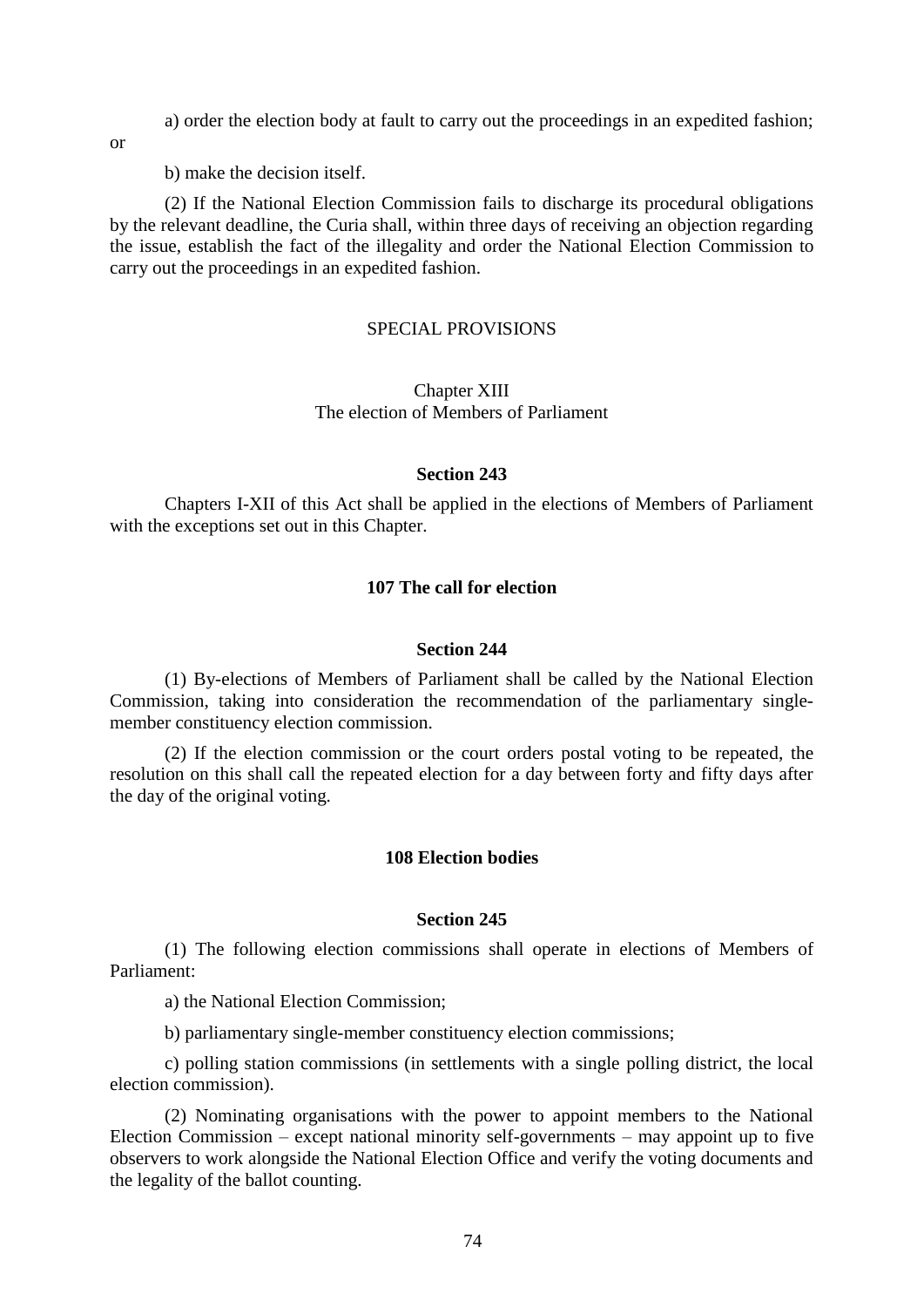(3) Only voters who have taken an oath or pledge in front of the chairman of the election commission using the text contained in the Act on the Oath and Pledge of Certain Public Officials may serve as observers. Among other provisions, the provisions of Section 5 (3), Section 5 (4) a), b) and d) and Section 5 (5) shall apply to observers.

# **109 Drawing up polling districts**

#### **Section 246**

In settlements with more than one parliamentary single-member constituency, the polling district pursuant to Section 78 shall be drawn up in the parliamentary single-member constituency in which the seat of the mayor's office or joint municipality office is located.

#### **110 Polling district electoral registers**

## **Section 247**

(1) Printed polling district electoral registers shall not contain data on voters listed in the foreign representation electoral register and - with the exception of Section 257 (1b) - in the register of postal voters.

(2) Regarding voters requesting a change of polling districts, in addition to their data, polling district electoral registers shall contain the name of the parliamentary single-member constituency of their address as well.

(3) When requesting mobile voting, voters requesting a change of polling districts may indicate a residence within the settlement where they wish the mobile ballot box to be taken.

#### **Section 248**

If a voter is listed in the central electoral register as a minority voter with regard to the election of Members of Parliament as well, based on a request submitted no later than the sixteenth day before the day of voting, the notification and the polling district electoral register shall indicate the minority the voter belongs to.

#### **Section 249**

(1) If, on the second day prior to voting at the latest

a) the election office deletes the indication that the voter belongs to a particular minority from the central electoral register; or

b) the election office modifies the data of the voter in the central electoral register in such a way that his or her registration as a minority voter does not cover the election of Members of Parliament,

the minority data of the voter shall be deleted from the polling district electoral register.

(2) The National Election Office shall delete the minority data of voters from the polling district electoral register if the minority in question does not have a minority list.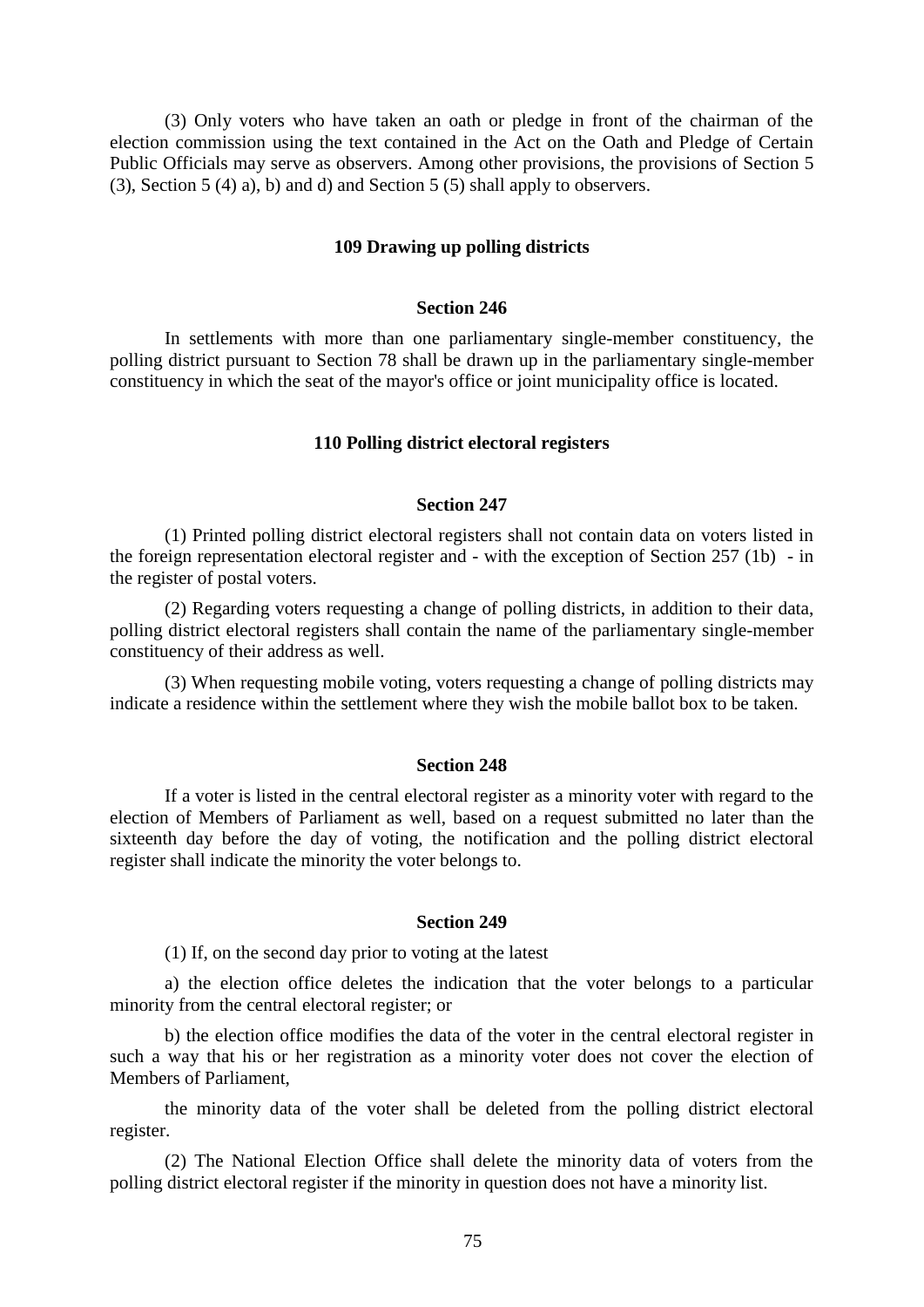## **Section 249/A**

In cases according to Section 257 (1b) the printed polling district electoral register and the register of voters requesting mobile voting shall contain a notice that the voter is only allowed to vote on single-member constituency ballots.

## **111 Changing polling districts**

### **Section 250**

(1) Requests for changing districts may be submitted by voters listed in the polling district electoral register of their address who will be within the territory of Hungary on the day of voting, but in the area of a different polling district than the one of their Hungarian address.

(2) Requests for changing districts shall reach the local election office following the calling of the elections, but no later than two days before the voting.

(3) The requests for changing districts shall contain in addition to data as stipulated by Section 92 (1) a) the name of the settlement where the voter would like to vote.

(4) Based on the request, the local election office shall delete the voter from the register of the polling district of their address, and at the same time enter the voter into the register of an polling district of the settlement indicated pursuant to subsection (3). The polling district shall be selected pursuant to Section 78 – in the case of a settlement with a single polling district, it shall be the one polling district.

(5) Voters who requested to change polling districts may modify or revoke their request up to 16:00 on the second day before the day of voting. The request shall contain data as stipulated by Section 92 (1) a)

#### **112 Electoral registers for repeated voting**

## **Section 251**

If the election commission or the court orders the voting to be repeated in an polling district, the voters who were in the foreign representation electoral register or the register of postal voters during the original vote shall not be entered into the polling district electoral register.

# **113 Notification of candidates**

### **Section 252**

(1) Single-member constituency candidates shall be notified on the thirty-fourth day before the day of voting at the latest.

(2) Single-member constituency candidates shall be registered by the parliamentary single-member constituency election commission.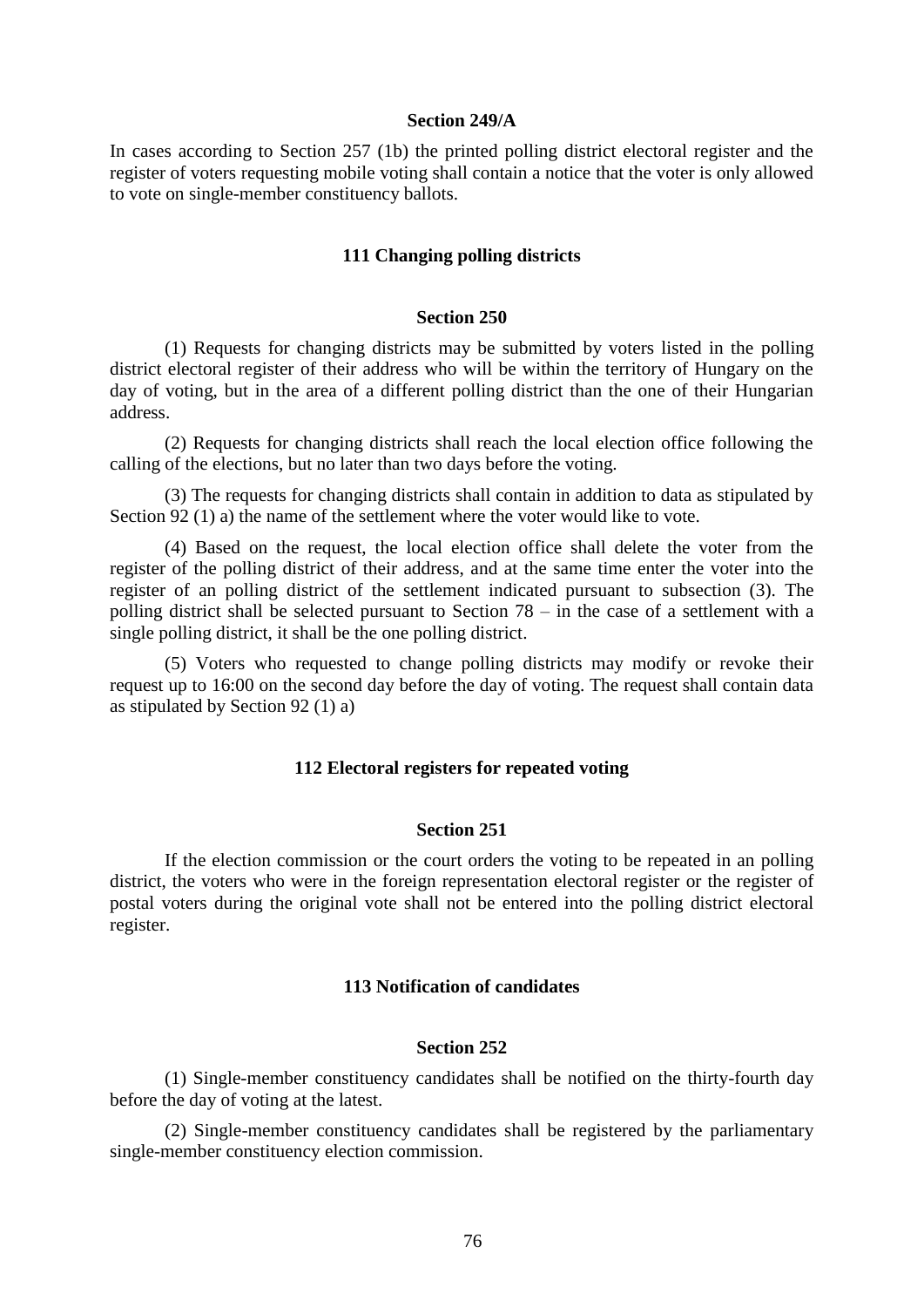(3) During the notification of joint candidates it also has to be notified to which nominating organization the candidate belongs in terms of budgetary funding of parties.

# **114 Notification of national lists**

## **Section 253**

(1) National lists shall be notified on the thirty-third day before the day of voting at the latest.

(2) National lists shall be registered by the National Election Commission.

(3) During the notification of joint lists it also has to be notified to which nominating organization the candidate belongs in terms of budgetary funding of parties.

#### **Section 254**

(1) When putting forward a party list, nominating organisations shall take into account the number of single-member constituency candidates notified before the registration of the list, except for candidates whose registration was refused by the parliamentary single-member constituency election commission.

(2) The National Election Commission shall remove the party list from the register if the nominating organisation has fewer finally registered – and notified but not finally adjudged – single-member constituency candidates than the minimum specified by law.

### **Section 255**

(1) The provisions of Section 120 (1)-(2) and Sections 121-128 shall be applied to recommendations of minority lists. Voters who are also listed in the central electoral register as minority voters with regard to the election of Members of Parliament may recommend minority lists.

(2) When determining the number of voters listed in the register as minority voters, the voters who are also listed in the register as minority voters with regard to the election of Members of Parliament on the forty-eighth day before the day of voting shall be taken into account.

(3) The National Election Office shall – when handing over the recommendation sheet – hand over free of charge to national minority self-governments registered as nominating organisations with final effect the list of names and addresses of voters listed in the central electoral register as voters of the minority in question with regard to the election of Members of Parliament. Supplementary data supplies on voters registered as voters of the minority in question after the list is handed over may be requested by the national minority selfgovernment up until the thirty-fifth day before the day of voting.

(4) The data provided pursuant to (3) shall only be used for collecting recommendations and for direct political campaigning. The provisions of Section 155 and Section 218 (2) d) shall also apply to the handling of the data supplied.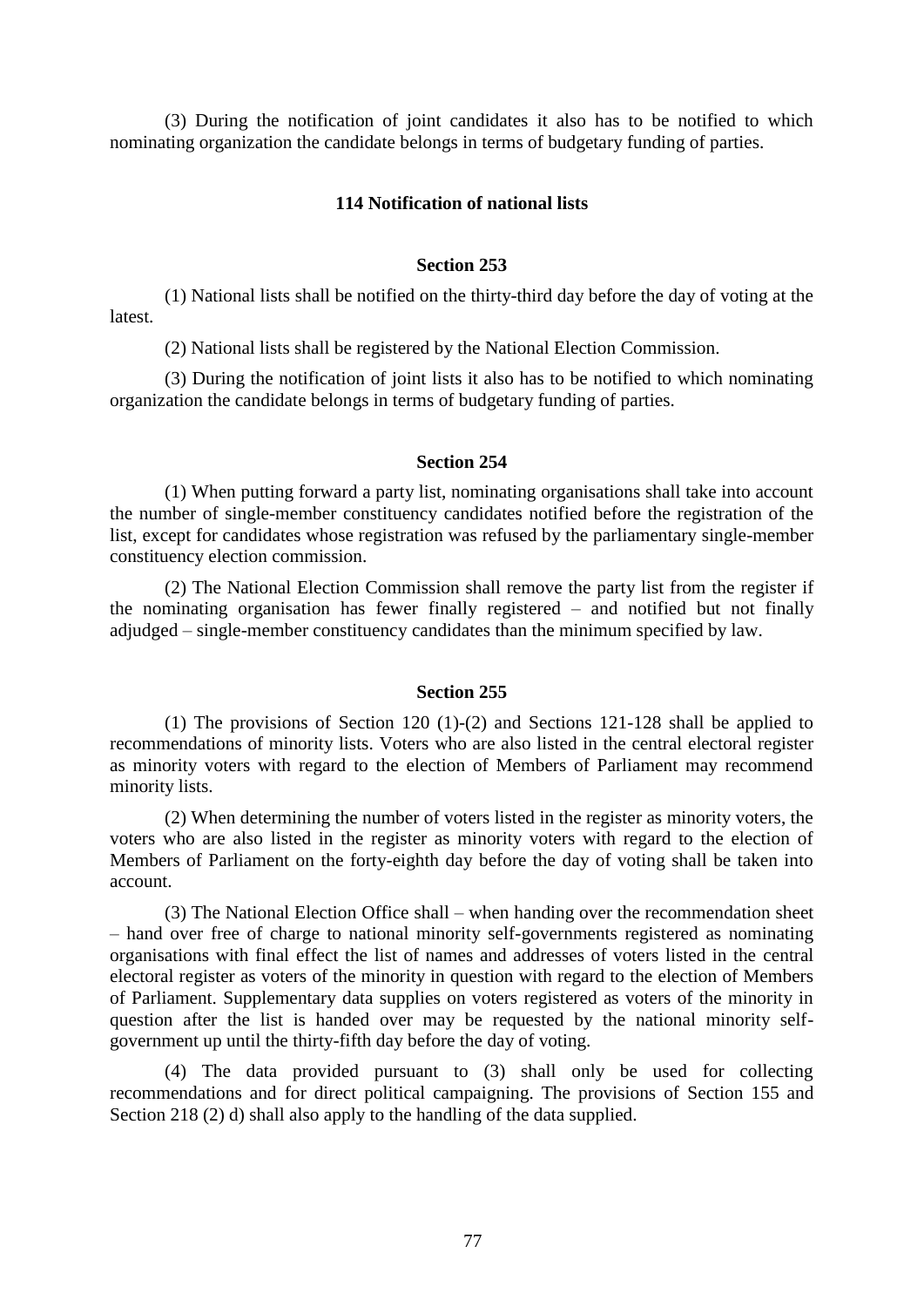## **115 The content of the ballot paper**

# **Section 256**

(1) There shall be separate ballot papers for single-member constituency, national party list and minority list voting – in the case of the minority lists, separately for each minority.

(2) Ballot papers made for postal voting shall contain the Hungarian text "levélben szavazás szavazólapja" (ballot paper for postal voting) arranged in a circle in the stamping area.

(3) When drawing lots to determine list numbers, party lists and minority lists shall be handled as one group. On national party list ballot papers, party lists shall be listed in the order determined by the drawing of lots, but they shall be assigned a running serial number starting at one.

(4) Ballot papers for minority lists put forward by a minority self-government shall contain the name of the minority. Indicating the number of the list on minority list ballot papers shall not be required.

(5) Ballot papers for minority lists put forward by a minority self-government shall contain the text listed in Annex 6, items a)-f) and k) and the name of the minority in the minority language as well.

(6) On the ballot papers of the minority list put forward by the minority selfgovernment, on the request of the nominating organisation, the name and abbreviated name of the nominating organisation, and, on the request of the candidate, the name of the candidate shall also be indicated in the minority language.

## **116 Voting**

### **Section 257**

(1) Based on the polling district electoral register and the register of voters requesting mobile voting, the polling station commission shall issue each voter a single-member constituency ballot paper and a party list ballot paper.

(1a) Voters who are listed in the register as minority voters also with regard to the election of Members of Parliament shall be issued a single-member constituency ballot paper and the list ballot paper of their minority.

(1b) Voters enlisted in the polling district register who established an adress in Hungary 7 days before the ballot day and

a) got the postal vote package sent by the National Election Office according to Section 277 (1)

b) have been enlisted in the register of postal voters in the timeframe of 15 to 7 days before ballot day and have requested to get the ballot in person

shall be issued a single member constituency ballot.

(2) Voters who changed polling districts shall vote using the ballot paper of the parliamentary single-member constituency of their address and the national list ballot paper.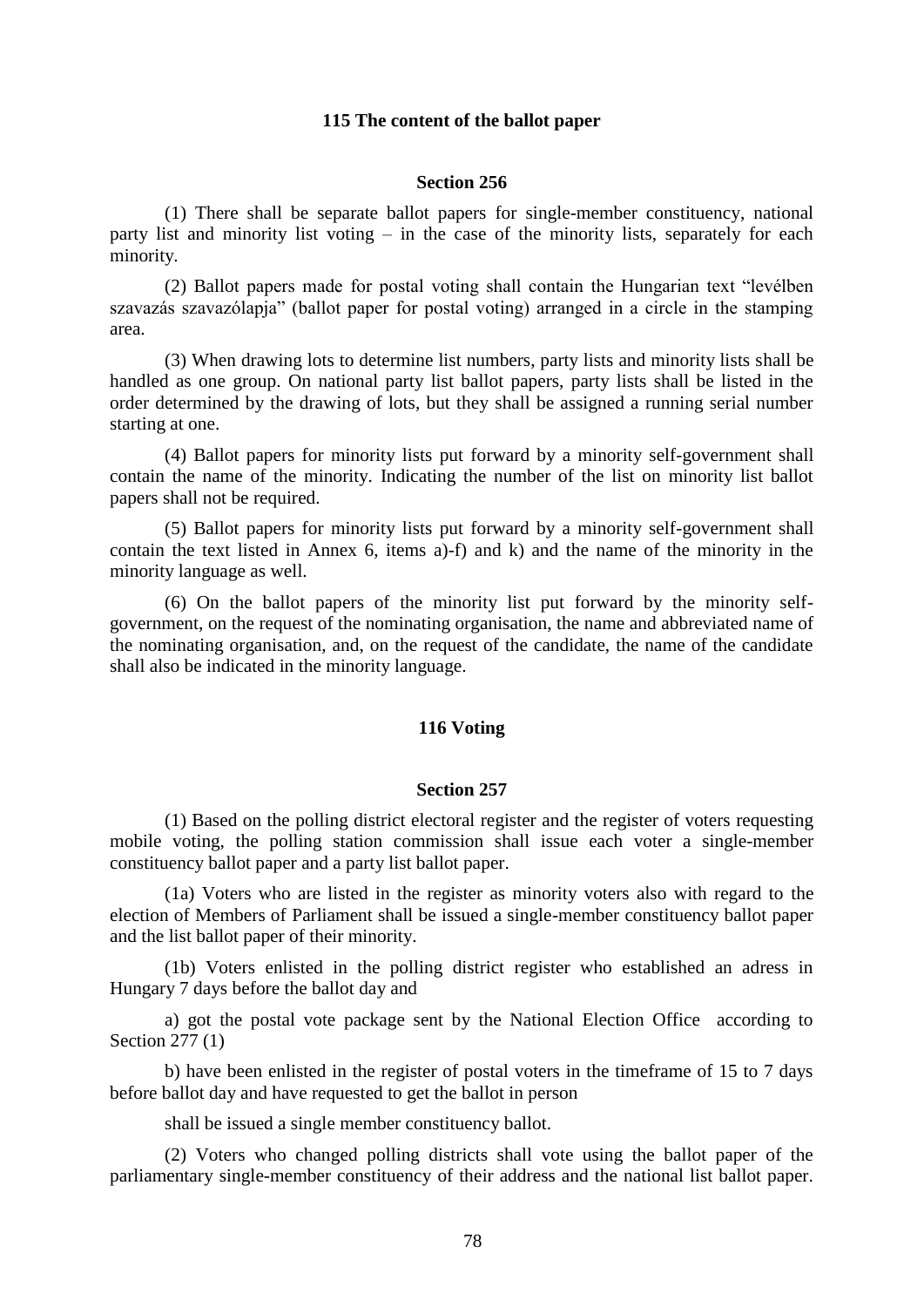The ballot paper envelopes shall bear the name of the parliamentary single-member constituency. Voters shall place the ballot paper in the envelope and seal the envelope.

(3) The polling station commission of the selected polling district shall carry out mobile voting for voters who changed districts in the entire settlement.

## **117 Counting the ballots**

## **Section 258**

(1) Representatives of the National Election Commission, the National Election Office, the representatives of media content providers, observers according to Section 245 (2) and international observers may be present at the counting of votes sent in by mail by voters with no Hungarian address.

(2) The rules on ballot counting and the preparation of records shall be applied separately to single-member constituency elections and national list elections.

## **118 Registers at foreign representations**

## **Section 259**

(1) Requests for entry in the foreign representation electoral register may be submitted by voters who are in the polling district electoral register and will be abroad on the day of voting.

(2) Requests for entry in the foreign representation electoral register shall arrive after the calling of the election, on the eighth day before the day of voting at the latest.

(3) Such requests shall contain in addition to data as stipulated by Section 92 (1) a):

a) the applicant's contact address, if they wish the notification on the decision of the local election office to be sent to an address other than their registered contact address or Hungarian address;

b) an indication of which foreign representation the voter wishes to vote in.

## **Section 260**

(1) Based on the request, the election office shall enter the voter in the foreign representation electoral register without delay, and at the same time indicate this fact in the polling district electoral register.

(2) The foreign representation electoral register shall contain the data listed in Annex 7.

# **Section 261**

(1) Voters listed in the foreign representation electoral register may modify the data described in Section 259 (3) b) until the eighth day before the day of voting in Hungary.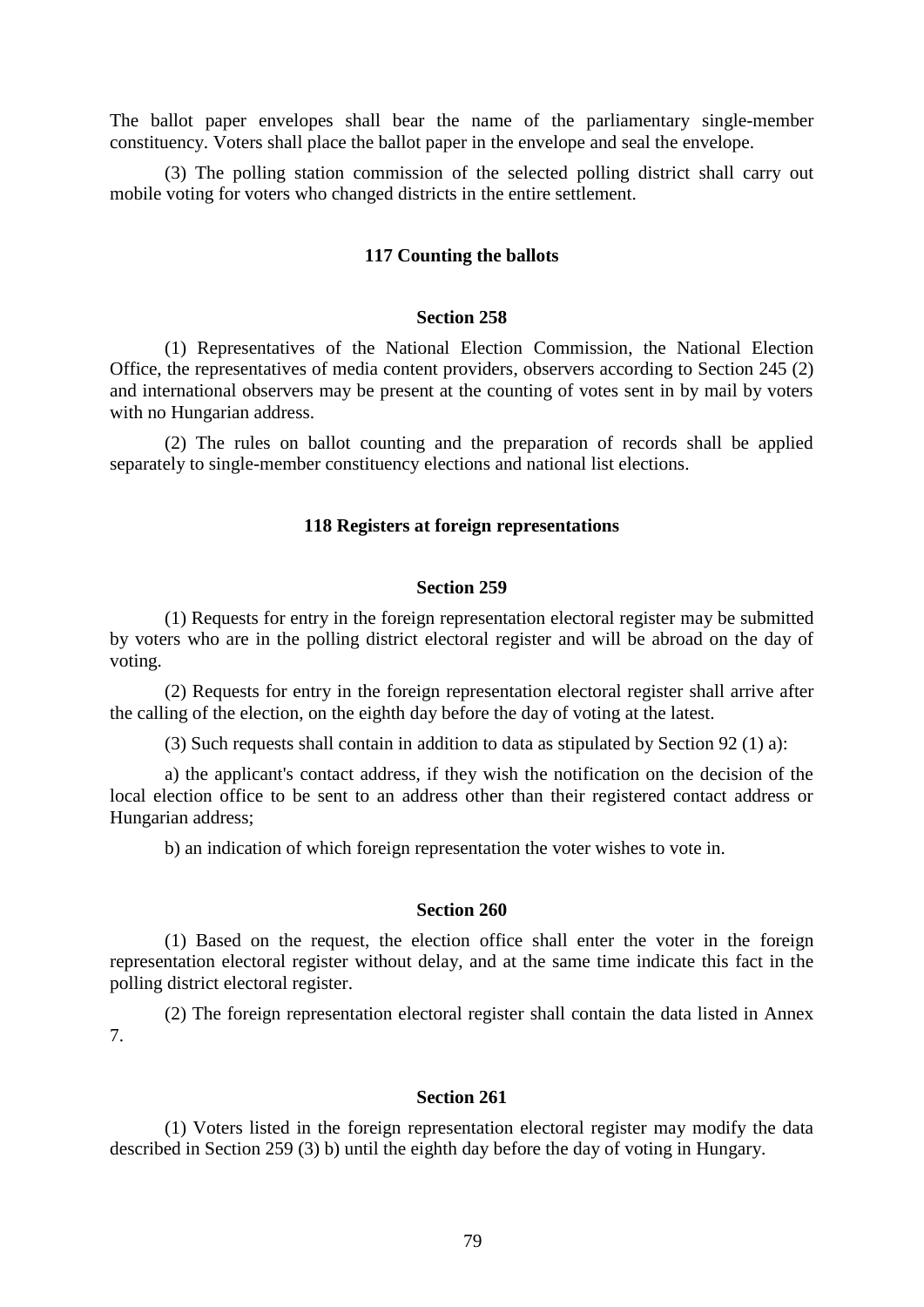(2) Voters entered into the foreign representation electoral register may request to be removed from the foreign representation electoral register until the eighth day before the day of voting in Hungary.

#### **Section 262**

(1) Persons who are removed from the polling district electoral register shall also be removed from the foreign representation electoral register.

(2) Voters' address changes taking place after the sixteenth day preceding the day of voting need not be entered into foreign representation electoral registers.

#### **Section 263**

The National Election Office shall forward the data of the foreign representation electoral register to foreign representations in such a fashion that only the election office at the foreign representation can have access to the data. If the National Election Office sends the data of the foreign representation electoral register to the foreign representation electronically, the election office at the foreign representation shall print and authenticate the foreign representation electoral register.

# **Section 264**

The data in the foreign representation electoral register shall be deleted on the working day after the ninetieth day after the day of voting.

# **119 The register of postal voters**

# **Section 265**

## **Section 266**

(1)

(2) The National Election Office shall enter into the register of postal voters all voters with no Hungarian address who are listed in the central electoral register based on a request submitted no later than the fifteenth day before the day of voting. The National Election Office shall indicate in the central electoral register that the voter had been entered into the register of postal voters.

 $(3) - (4)$ 

# **Section 267**

The following voters shall be deleted from the register of postal voters:

a) voters who have established an adress in Hungary latest by the  $7<sup>th</sup>$  day before ballot day,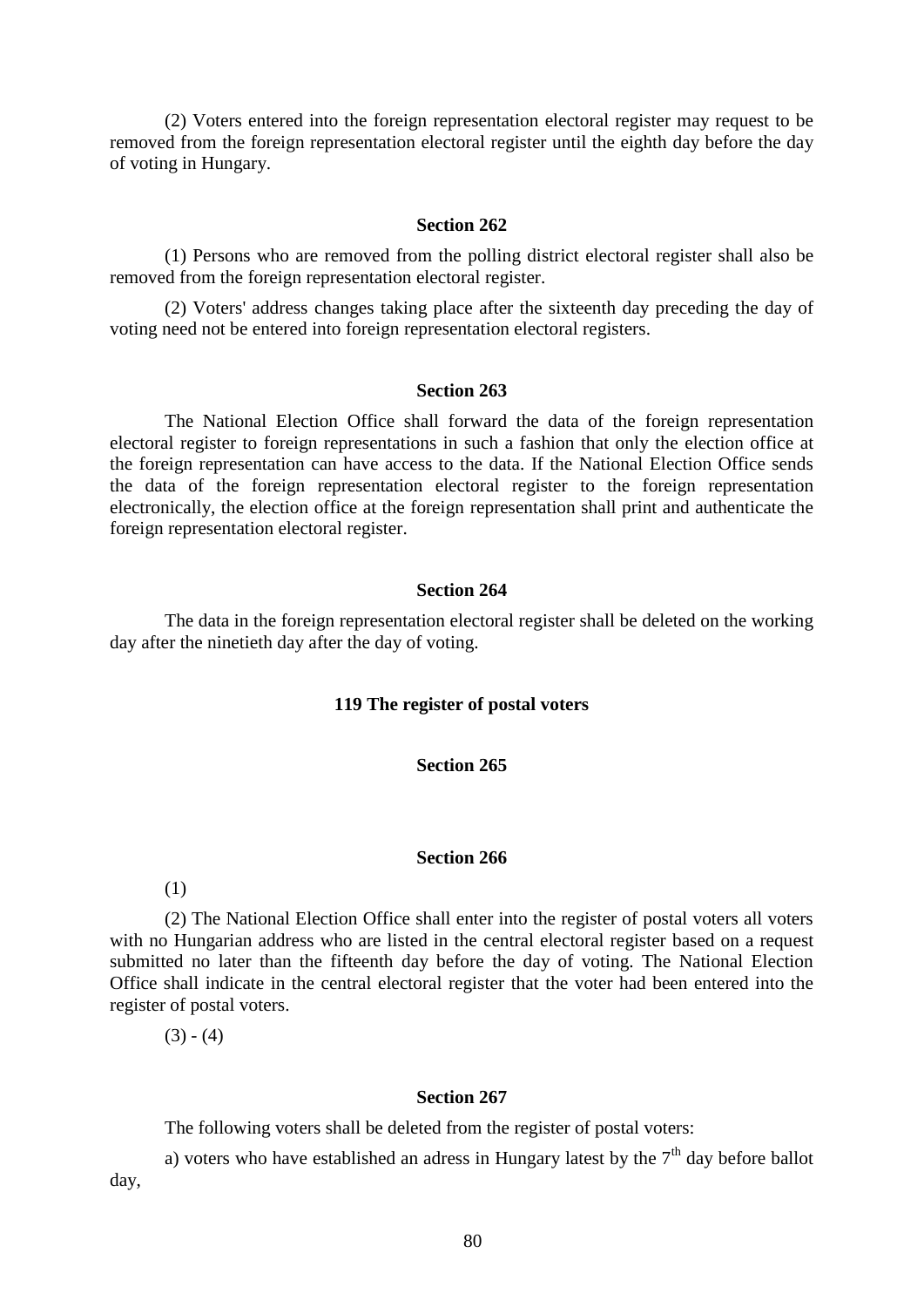b) voters with no Hungarian address who are removed from the central electoral register.

#### **Section 267/A**

The National Election Office shall make available the portion of the postal electoral register covering those voters who requested to collect the voting package in person by the fifteenth day before the day of voting, and it shall forward it to the competent election office in accordance with the provisions of Section 263.

#### **Section 268**

The data in the register of postal voters shall be deleted on the working day after the ninetieth day after the day of voting.

## **120 Voting at foreign representations**

## **Section 269**

(1) Voting at foreign representations shall be possible if the host state does not object to it.

(2) Votes may be cast at foreign representations on the day of voting in Hungary, between 6:00 and 19:00 local time. At foreign representations where the time difference is -1 hour or -2 hours compared to Central European Time, votes may be cast between 06:00 local time and 19:00 CET. At foreign representations established on the American continent, votes may be cast on the day prior to voting in Hungary, between 6:00 and 19:00 local time.

(3) Election offices at foreign representations shall execute the tasks set for polling station commissions – except for the counting of the votes. The head of the election office at the foreign representation shall decide contentious issues arising during the voting.

(4) Voters entered in the foreign representation electoral register may vote at the foreign representation, or, if the building of the foreign representation is not suitable for conducting the voting, in another polling station provided by the foreign representation. If necessary, more than one location shall be provided for voting, and a sufficient number of polling booths and ballot boxes shall be provided to ensure continuous voting for the voters in the foreign representation electoral register.

(5) From the start of voting to the closing of voting, foreign representation election office members, media content provider representatives and foreign representation and international observers may be present in polling stations.

(6) The National Election Office shall be informed about the suspension of voting without delay with a view to the legal continuation of voting.

(7) The foreign representation election office shall place a review sheet in the ballot box, containing the time and date the sheet was placed in the ballot box and the signatures of the members of the foreign representation election office present and the citizen who is the first to cast his or her vote.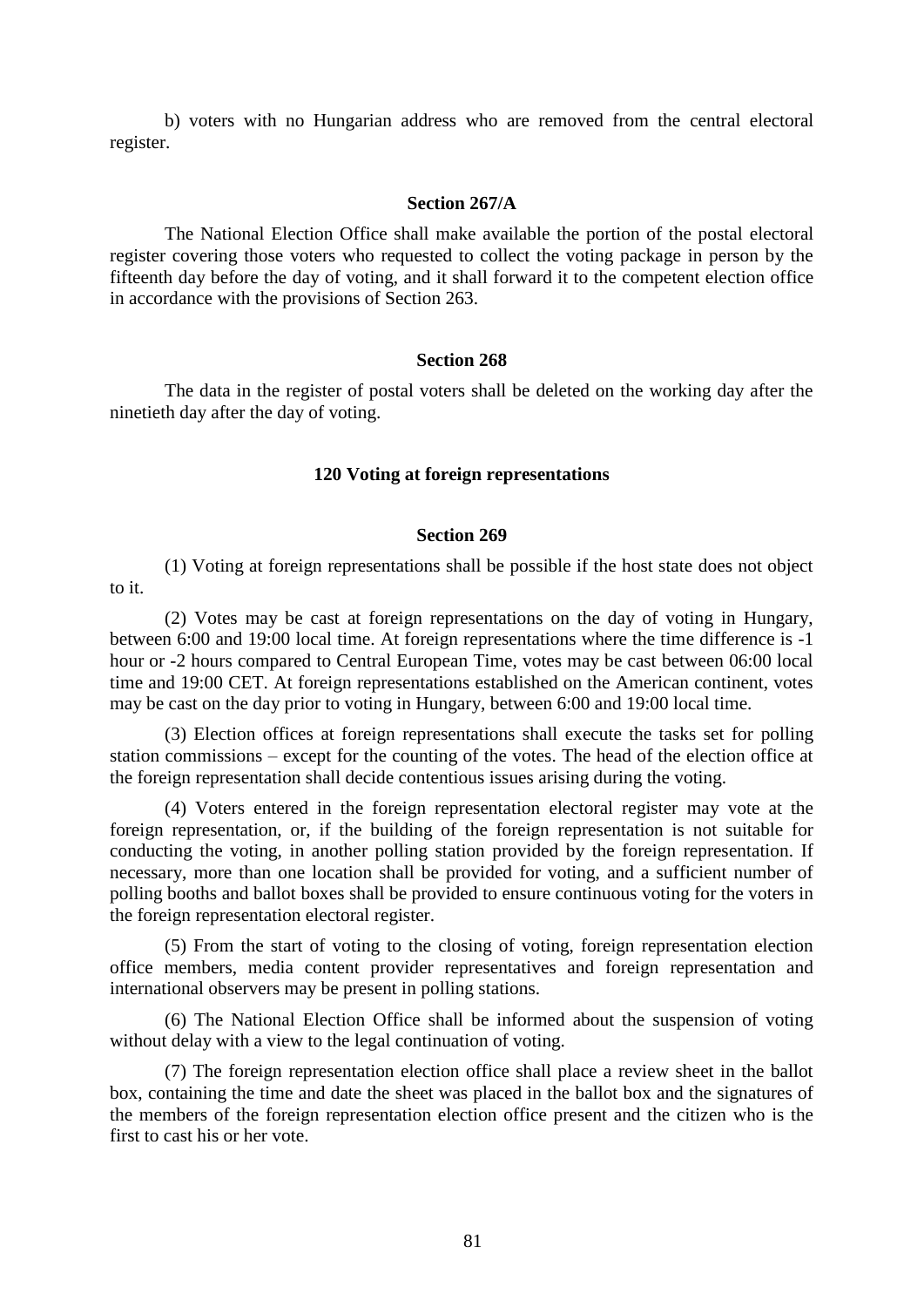## **Section 270**

The foreign representation election office determine the identity of the citizen wishing to vote based on a document suitable for identification, and it shall determine if the citizen is listed in the foreign representation electoral register. Anyone who cannot prove his or her identity as set forth above or is not listed in the foreign representation electoral register shall be rejected.

## **Section 271**

(1) Voters who vote at a foreign representation shall vote using the ballot paper of their parliamentary single-member constituency and the national list ballot paper. The ballot paper envelopes shall bear the name of the parliamentary single-member constituency.

(2) Voters shall place the ballot paper in the envelope and seal the envelope.

#### **Section 272**

If until an hour before closing the voting, no voter has voted at the foreign representation, a member of the polling station commission may be the first voter.

## **Section 273**

After closing the voting, foreign representation election offices shall place the record on the termination of voting in the ballot box without opening the ballot box, and seal the ballot box in such fashion that no ballot paper can be either put into or taken out of it.

# **121 Voting packages**

## **Section 274**

Voters listed in the register of postal voters may vote by mail.

## **Section 275**

(1) The voting package shall contain:

a) a postal ballot paper;

b) a voter identification declaration form (hereinafter: 'identification declaration');

c) the envelope of the postal ballot paper (hereinafter: 'inner envelope');

d) a prepaid reply envelope for domestic mailing;

e) information on this voting method.

(2) The reply envelope in the voting package shall be addressed

a)

b) in the case of a voter with no Hungarian address, to the National Election Office.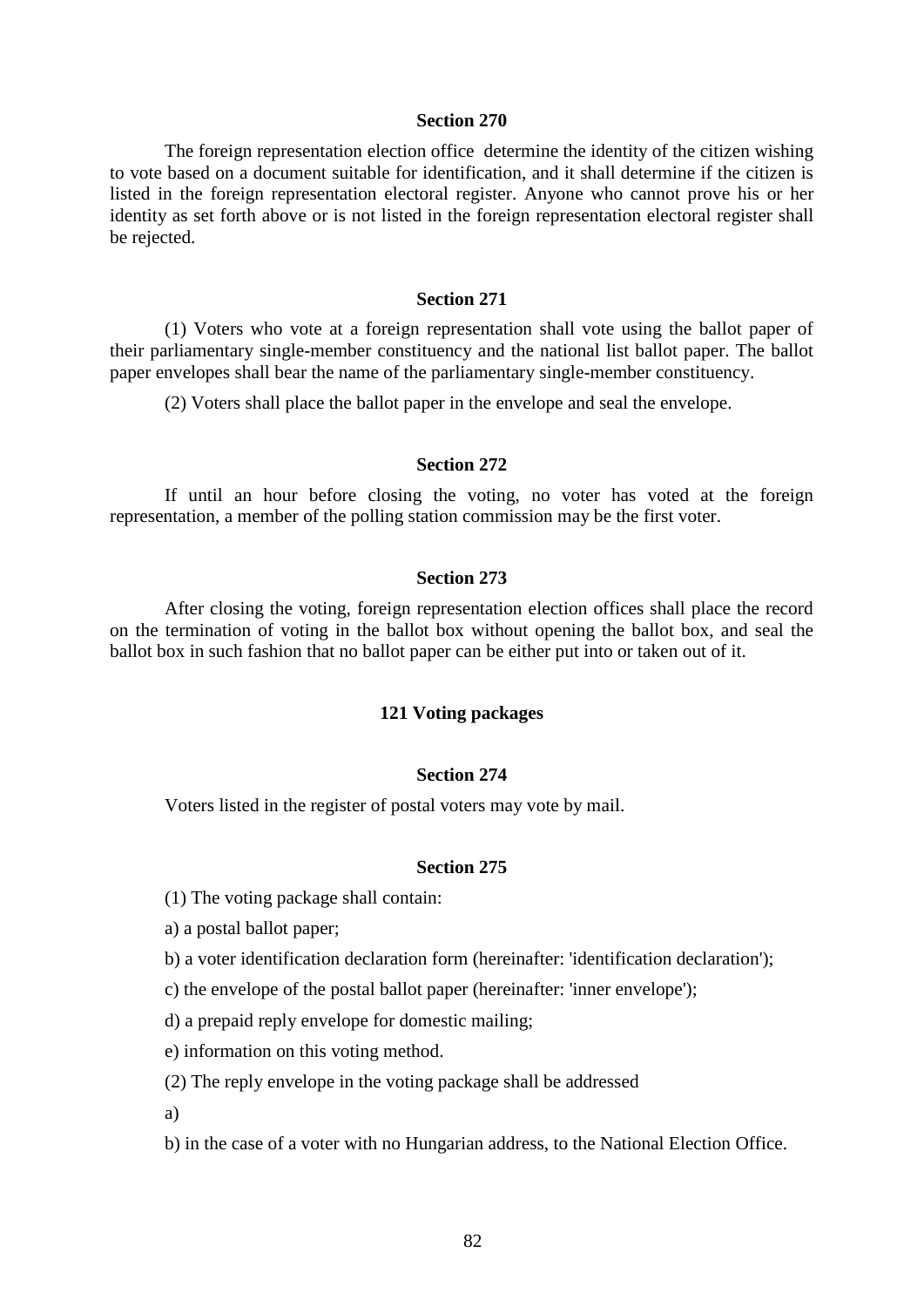(3) The size and layout of the postal list ballot paper may be different from that of the ballot paper used in polling stations. Postal ballot papers shall be valid without a stamp.

# **Section 276**

## **122 Delivery of voting packages**

## **Section 277**

(1) For voters listed in the register of postal voters – except for those who requested to collect the voting package in person – the National Election Office shall send the voting package by mail immediately after the postal ballot paper for the vote is prepared.

(2) Voters with no Hungarian address who requested to collect the voting package in person by the fifteenth day before the day of voting pursuant to Section 92 (1) bb) may collect the voting package from the fifteenth day before the day of voting up to the second day before the day of voting on workdays between 9:00 and 16:00 at the election office of the

a) parliamentary single-member constituency election commission seat settlement indicated by the voter,

b) other settlement indicated by ministerial decree, or

c) at the foreign representation indicated by ministerial decree.

## **123 Postal voting**

#### **Section 278**

(1) After filling in the ballot paper received as part of the voting package, the voter shall place the ballot paper in the inner envelope, and seal it.

(2) The voters identification declaration shall be completed with his/her:

a) name;

b) birth name;

c) place and time of birth

d) mothers name

e) personal identification number or number of his/her document certifying Hungarian citizenship.

(2a) The identification declaration has to be signed by the voter in person.

(3) The voter shall enclose the closed inner envelope and the completed identification declaration in the reply envelope.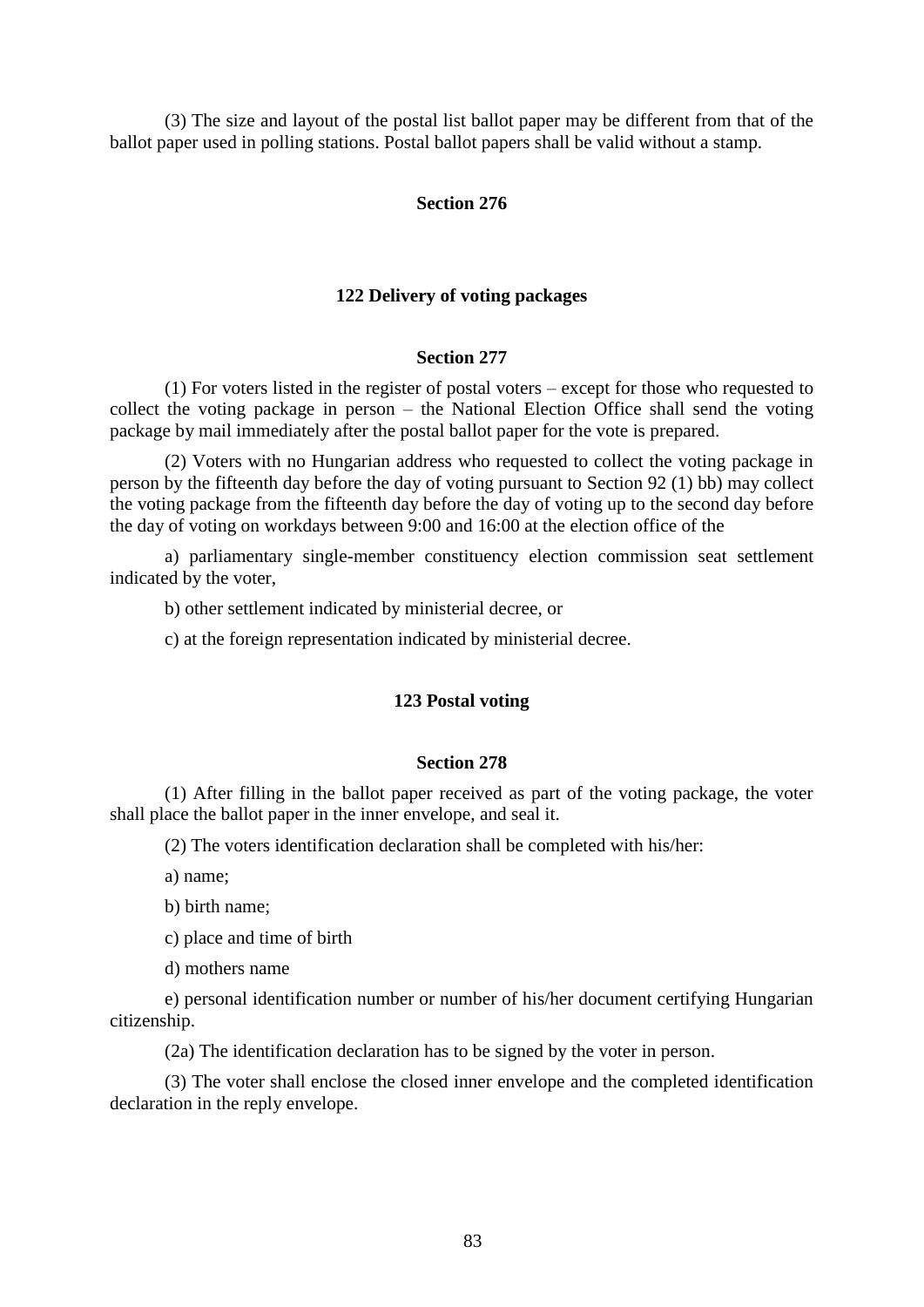## **124 Sending postal voting documents to the election office**

# **Section 279**

(1)

(2) Voters who are listed in the register of postal voters and have no Hungarian address may

a) send the reply envelope containing their vote to the National Election Office so that it arrive by 24:00 on the day before the day of voting;

b) arrange for the envelope containing their vote to arrive at a foreign representation election office on a workday in the fifteen days before the day of the vote in Hungary between 09:00 and 16:00 or during the voting at the foreign representation; or

c) arrange for the envelope containing their vote to arrive at any parliamentary singlemember constituency election office in the period available for voting in Hungary.

(3)The President of the National Election Office may set earlier starting times and later ending times than the 9:00–16:00 period established by Section 277 (2) and Section 277 (1) b).

#### **Section 280**

(1) Reply envelopes containing a vote may be mailed free of charge from the territory of Hungary.

(2) The postal service provider shall deliver reply envelopes it received in Hungary on or before the third day before the voting to the election office by 24:00 on the day before the voting.

#### **Section 281**

(1) Reply envelopes containing votes may be submitted: at a foreign representation, to the foreign representation election office; in settlements that are seats of a parliamentary single-member constituency, to the parliamentary single-member constituency election office.

(2) Reply envelopes may be placed in the ballot box under the constant safekeeping of the office. At foreign representations, ballot boxes shall be stored in a safe place.

(3) In settlements that are seats of a parliamentary single-member constituency, the observers of nominating organisations with a national list may be present during the safekeeping of the ballot box. Section 5 shall be applied to observers.

## **125 Forwarding votes**

## **Section 282**

(1) The polling station commission shall not open the envelopes handed over by voters who voted by changing polling districts; it shall enclose them in a separate transport envelope and take them to the local election office. The number of envelopes contained in a transport envelope shall be marked on the transportation envelope.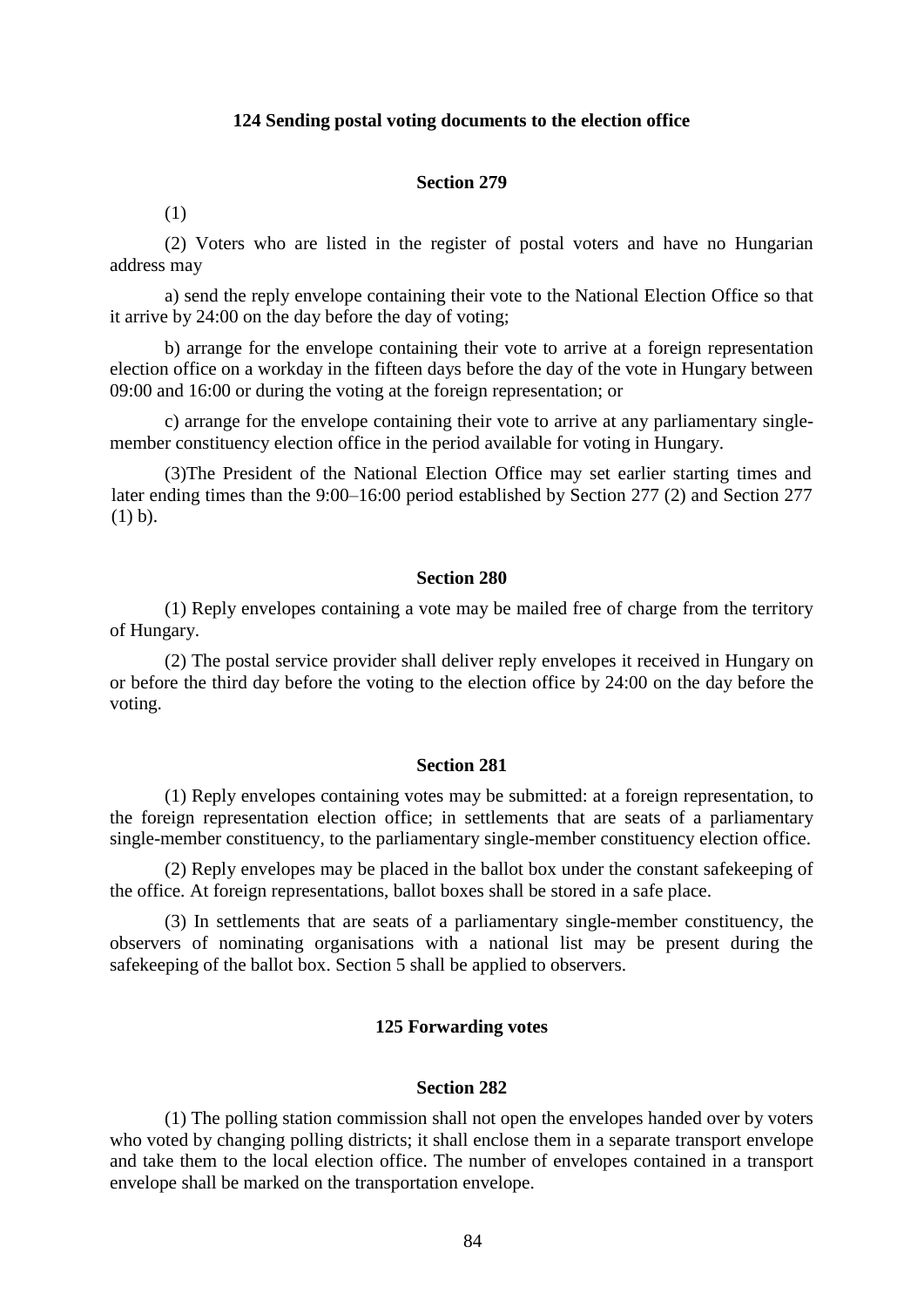(2) The local election office shall hand over transport envelopes to the parliamentary single-member constituency election office on the day after the voting.

#### **Section 283**

(1) Parliamentary single-member constituency election offices shall enclose reply envelopes containing votes cast by mail pursuant to Section 279 (1) c) in a transport envelope.

(2) Parliamentary single-member constituency election offices shall ship the transport envelopes specified in (1) and the transport envelopes received from local election offices to the National Election Office on the day after the voting.

#### **Section 284**

Foreign representation election offices shall transport sealed ballot boxes containing votes cast at the foreign representation and the reply envelopes sent to the foreign representation by mail to the National Election Office by 24:00 on the fourth day after the day of voting in Hungary. Votes arriving later shall be ignored.

### **Section 285**

(1) The National Election Office shall open the ballot boxes containing votes cast at foreign representations when all the ballot boxes arrive, but no later than the fifth day after the day of voting in Hungary.

(2) If a ballot box arrives at the National Election Office after the deadline or not sealed as described in Section 273, or if there is no review sheet in the box, the votes it contains shall not be taken into account when determining the result, and the ballot box and its contents shall be destroyed on the first working day after the ninetieth day after the day of voting. Whether the ballot box is sealed as described in Section 273 shall be decided by the National Election Commission.

#### **Section 286**

Unsealed envelopes and envelopes that contain no indication of the single-member constituency found in a ballot box that arrived from a foreign representation or among the votes of voters who changed districts shall be considered votes not cast and shall be packed separately.

## **Section 287**

(1) The National Election Office shall sort the sealed envelopes found in the sealed ballot boxes received from foreign representations and the sealed envelopes containing the vote of voters who changed districts by parliamentary single-member constituency and place them in sealed packages, indicating the number of envelopes contained in each package on the package itself. The National Election Office shall record the number of envelopes in the package in a separate record, a copy of which shall be placed in the package, and the package sealed. The President of the National Election Office shall authenticate the package by signing and stamping it.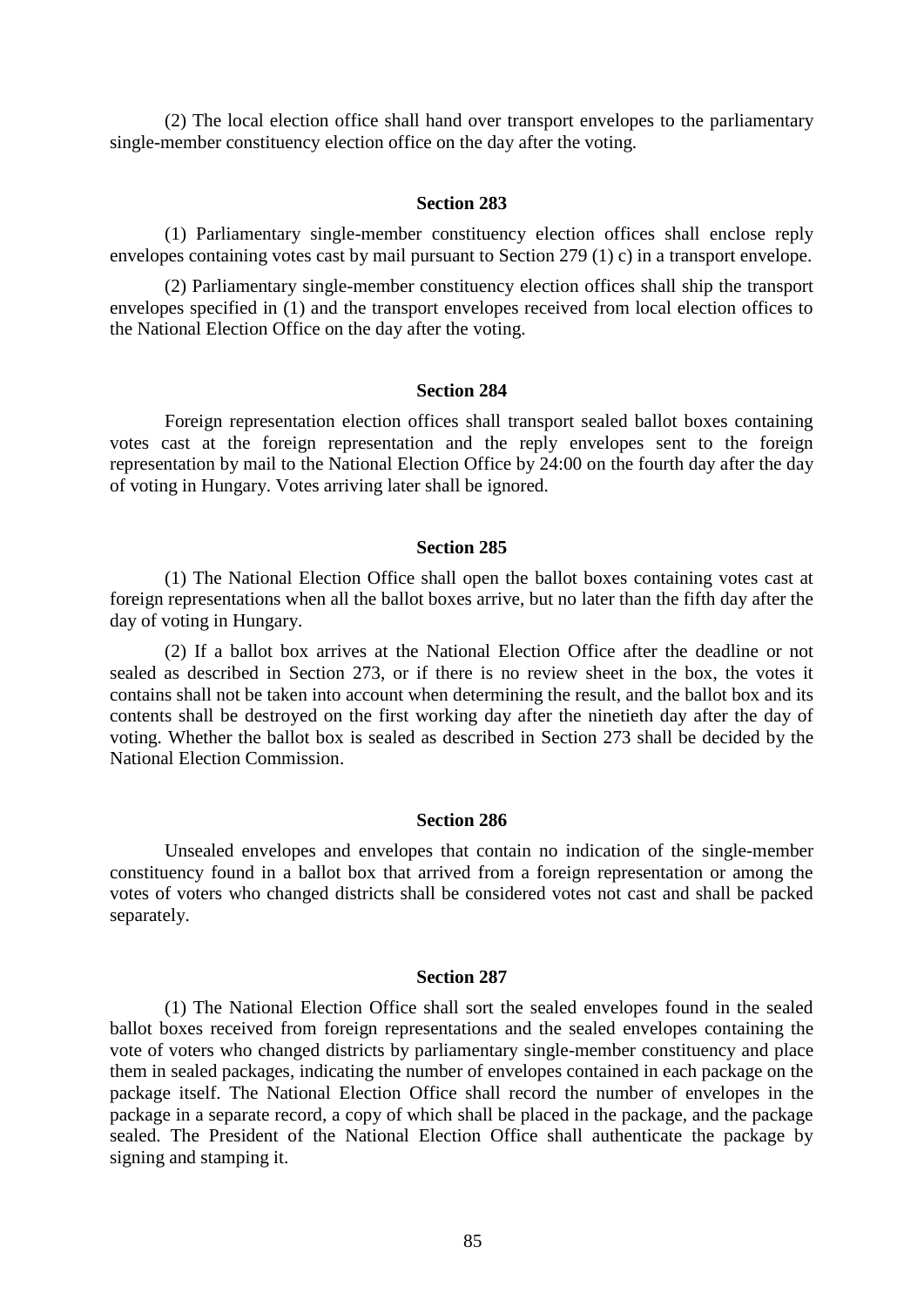(2) The National Election Office shall hand over the package to the head of the parliamentary single-member constituency election office or a member appointed by him or her.

### **126 Checking voting documents sent by mail**

## **Section 288**

(1) Voting documents containing the votes of voters with no Hungarian address shall be checked by the National Election Office.

(2) The National Election Office shall start checking the voting documents on the sixth day before the voting at the earliest.

(3) Members of election commissions, observers described in Section 245 (2) and (3) and international observers may observe the entire voting document verification process. Employees of media content providers may be present during voting document verification if conditions that guarantee the protection of personal data are provided.

#### **Section 289**

(1) The election office shall examine the voting documents that arrive before the deadline.

(2) When examining voting documents, the election office shall check received voting documents without opening the inner envelope containing the ballot paper. The content of the identification declaration shall be verified by the election office using the postal electoral register. If necessary, the National Election Office shall verify the content of the identification declaration by directly accessing data in the records relevant to the document proving Hungarian citizenship, by contacting the body with competence in citizenship affairs or through the records of citizens' personal data and addresses.

(3) A voting document shall be invalid if

a) the reply envelope is not sealed;

b) the reply envelope does not contain an identification declaration or an inner envelope;

c) the reply envelope contains several inner envelopes for the same election;

d) the inner envelope is not sealed;

e) the voter's information on the declaration is incomplete or the declaration was not signed by the voter;

f) the citizen is not listed in the register of postal voters;

g) the voter had already submitted valid voting documents;

h)

i) the voting document arrived late.

(4) The voting document shall also be invalid if the data on the voter in the identification declaration diverges from data in the register accoring to (2) except if the reason for this is due to: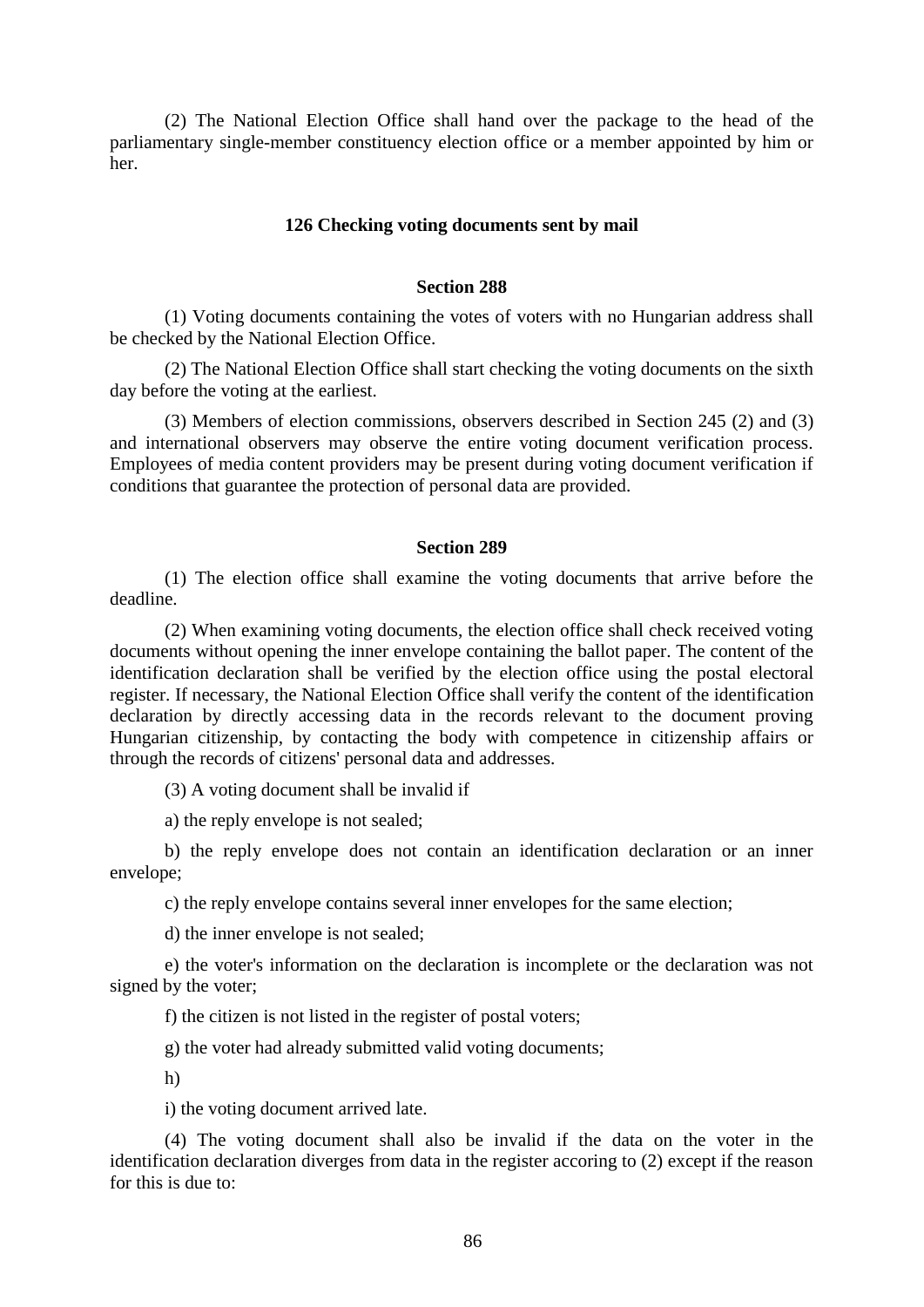a) change of name in the meantime

b) error in an accentuated letter

c) variance in the writing style

d) gographical names stated in a foreign language.

e) data according to Section 92 (1) a) aa) ab) and ad) one of many forenames is omitted or data is stataed in a foreign language

but the identity of the voter can be determined without substantial doubt.

## **Section 290**

(1) If the voting document is invalid pursuant to Section 289 (3), the reason for this shall be indicated on the reply envelope, and the contents of the reply envelope shall be placed in back the reply envelope without opening the inside envelope.

(2) Reply envelopes that contain invalid voting documents shall be packed separately.

## **Section 291**

(1) If a voting document is not invalid pursuant to Section 289 (3), the election office shall indicate in the register of postal voters that the voter submitted a valid voting document.

(2) The election office shall store inner envelopes found in valid voting documents – unopened – separately until they are counted.

(3) Identification declarations found in valid voting documents shall be packed separately.

(4)

# **127 Counting the ballots**

#### **Section 292**

(1) The parliamentary single-member constituency election commission shall, on or before the eighth day before the day of voting, select the polling station commission that will count votes submitted by voters who changed polling districts. This shall be a polling station commission that operates in the settlement where the seat of the parliamentary single-member constituency is located, and shall not be the polling station commission of the polling district selected pursuant to Section 78.

(2) When the voting is closed, the polling station commission set forth in (1) shall seal the ballot box in such fashion that no ballot paper can be either put into or taken out of it. The polling station commission shall hand over the ballot box to the head of the parliamentary single-member constituency election commission, who shall arrange for its safe storage.

(3) The head of the parliamentary single-member constituency election office shall, no later than the sixth day after the day of voting in Hungary, hand over to the chairman of the polling station commission defined in (1) the ballot box and the package referred to in Section 287 (1)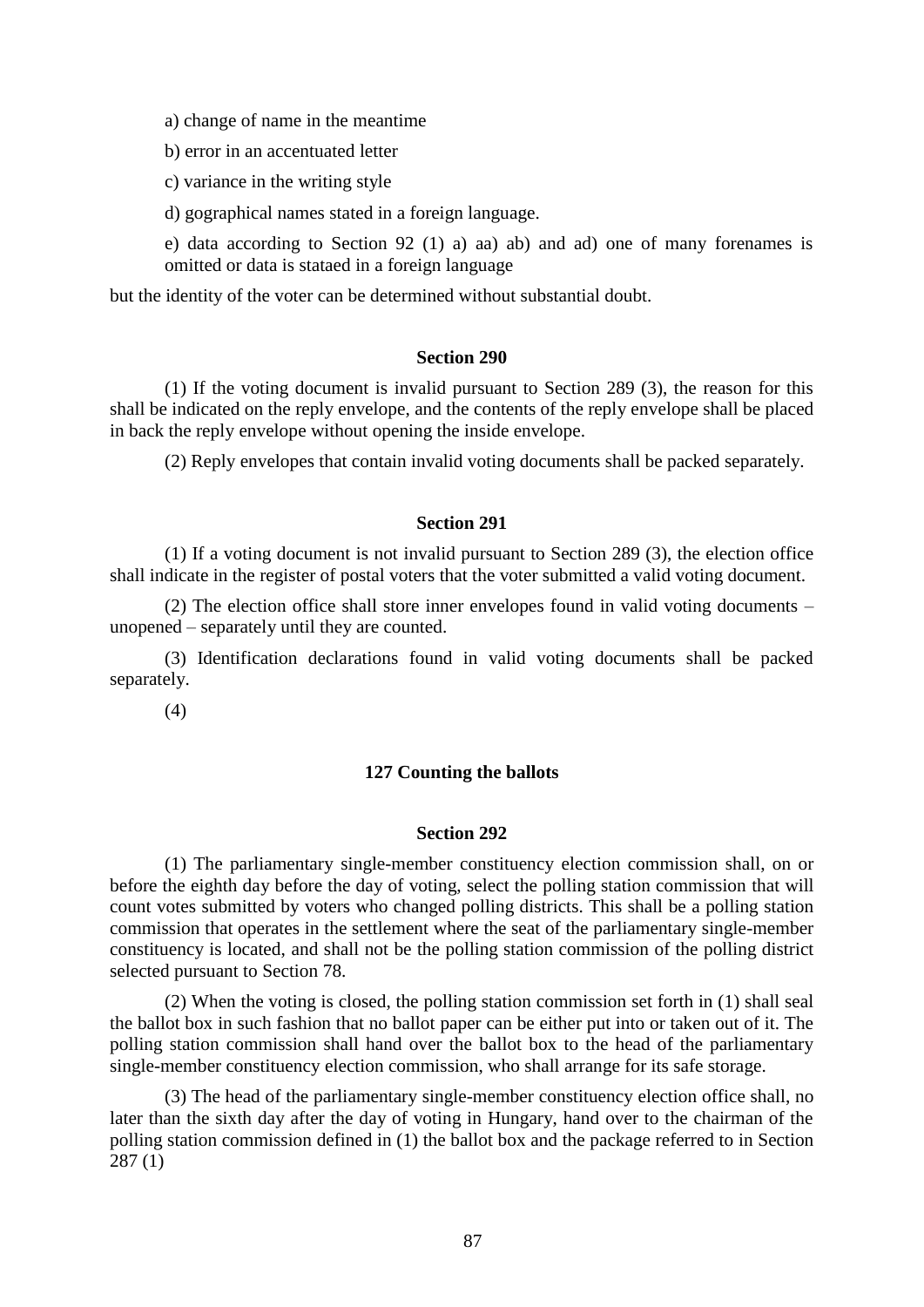(4) The polling station commission referred to in Section 287 (1) shall mix the envelopes in the packages – unopened – with the envelopes that contain the votes cast at the polling district, and carry out without delay the tasks set for the polling station commission in Chapter XI.

# **Section 293**

(1) Votes cast by mail by voters with no Hungarian address shall be counted by the National Election Office under the supervision of the National Election Commission. The counting shall not start before 19:00 on the day of voting.

(2) The observers and international observers described in Section 245 (2) and the press may observe the entire vote counting process.

#### **128 Determining the results of the elections**

### **Section 294**

(1) A copy of the polling district record prepared on the result of the vote in a singlemember constituency shall be submitted by the local election office to the parliamentary single-member constituency election office.

(2) The parliamentary single-member constituency election commission shall determine the result of the vote in the single-member constituency based on the polling district record on the sixth day after the day of voting at the latest. The parliamentary singlemember constituency election office shall – without delay after it becomes final – send a copy of the record drawn up on the single-member constituency election results to the National Election Office.

#### **Section 295**

The results of the postal voting of voters with no Hungarian address shall be determined by the National Election Commission.

## **Section 296**

(1) The local election office shall send a copy of the polling district record on the results of national list voting to the National Election Office.

(2) The National Election Commission shall determine the result of the national list election no later than the nineteenth day after the day of voting based on:

a) polling districts' records on the result of national list voting;

b) the records on the results of postal voting; and

c) the records on the single-member constituency results.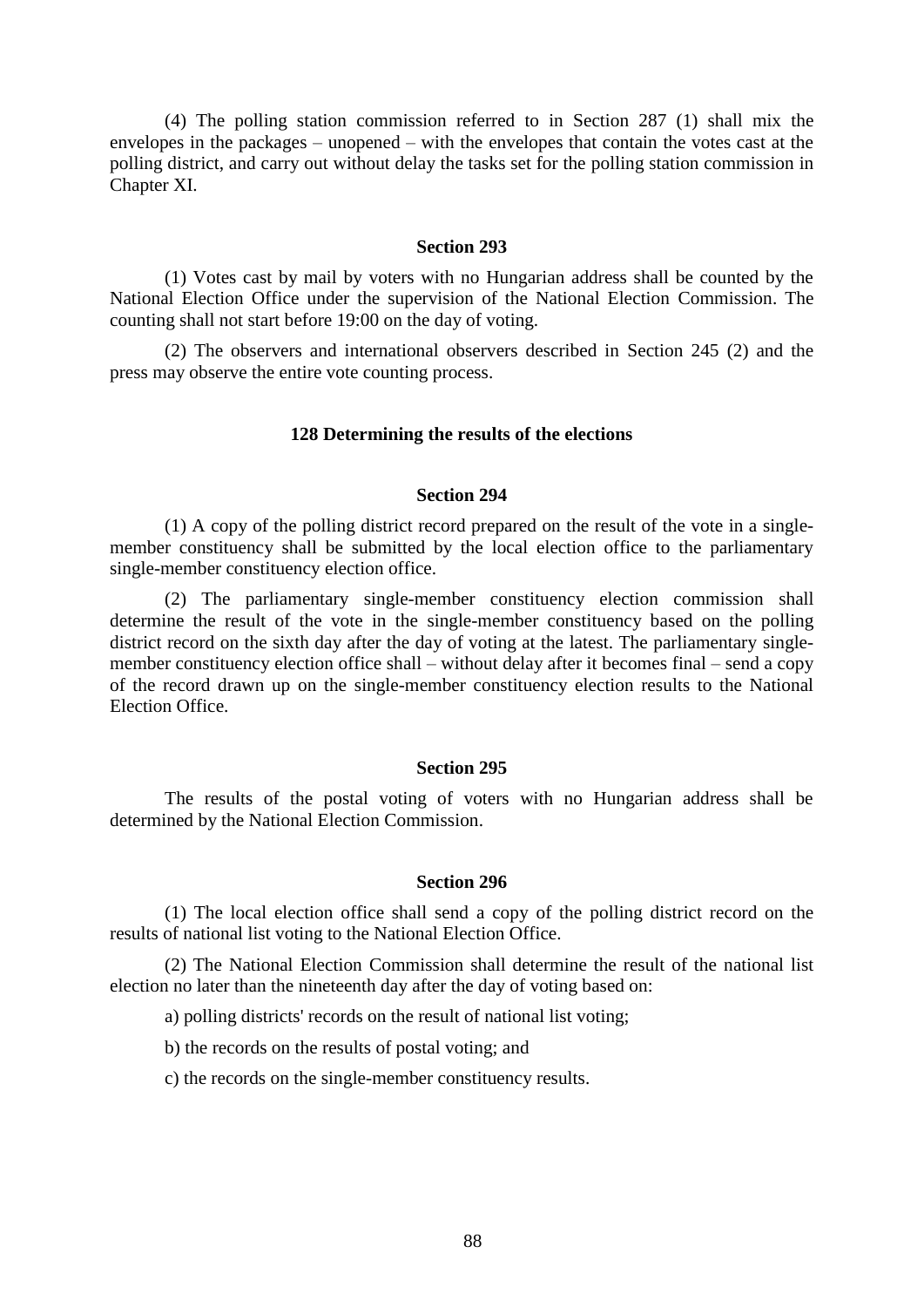# **129 Legal remedies**

## **Section 297**

(1) The parliamentary single-member constituency election commission shall adjudge

a) objections against the activities and decisions of the polling station commission and objections regarding other acts committed at polling stations;

b) all objections that are specifically related to the election in the single-member constituency.

(2) The National Election Commission shall adjudge

a) all objections not subject to (1) b);

b) appeals against the decisions of parliamentary single-member constituency election commissions.

## **130 Publishing the results of the elections**

## **Section 298**

After the results of the elections become final, the National Election Commission shall publish a notice on the election results in the Official Gazette of Hungary.

## **131 Letters of appointment**

# **Section 299**

The National Election Commission shall also deliver the letter of appointment to the nationality spokesperson.

# **132 By-elections**

## **Section 300**

(1)

(2) In by-elections, voters changing polling districts may only change to an polling district in the same constituency.

Chapter XIV

The election of representatives and mayors of municipalities

# **Section 301**

Chapters I-XII of this Act shall be applied in the elections of representatives and mayors of municipalities with the exceptions set out in this Chapter.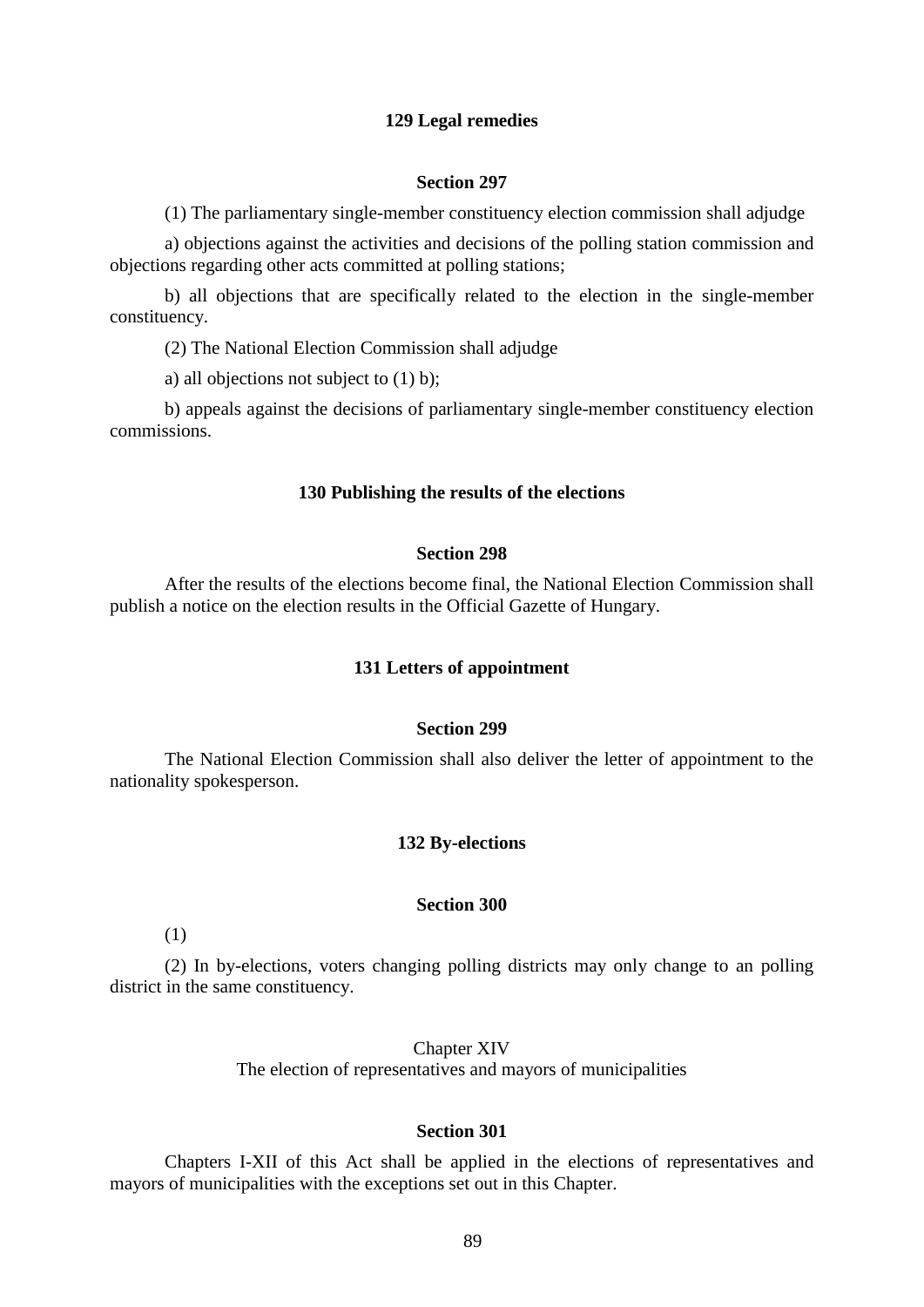# **133 The call for election**

# **Section 302**

(1) Elections shall be called so that the day of the vote is eighty to one hundred days after the day of the calling of the election.

(2) By-elections of a settlement's municipality representatives and mayor shall be called by the local election commission, and by-elections of county and Budapest general assemblies and the Mayor shall be called by the territorial election commission.

## **134 The costs of the electoral procedure**

## **Section 303**

The costs of preparing and conducting by-elections due to the dissolution of a body of representatives or general assembly shall be paid from the budget of the municipality.

## **135 Election bodies**

## **Section 304**

The following election commissions shall operate during elections of representatives and mayors of municipalities:

a) the National Election Commission;

b) territorial election commissions;

c) local election commissions,

d) polling station commissions.

# **136 Notifying Union citizens as candidates**

**Section 305**

### **137 Determining the number of seats**

## **Section 306**

(1) The central body managing the records of citizens' personal data and addresses shall inform the National Election Office by 31 January in the year of general elections of the number of inhabitants of each settlement and county and the capital as of 1 January. The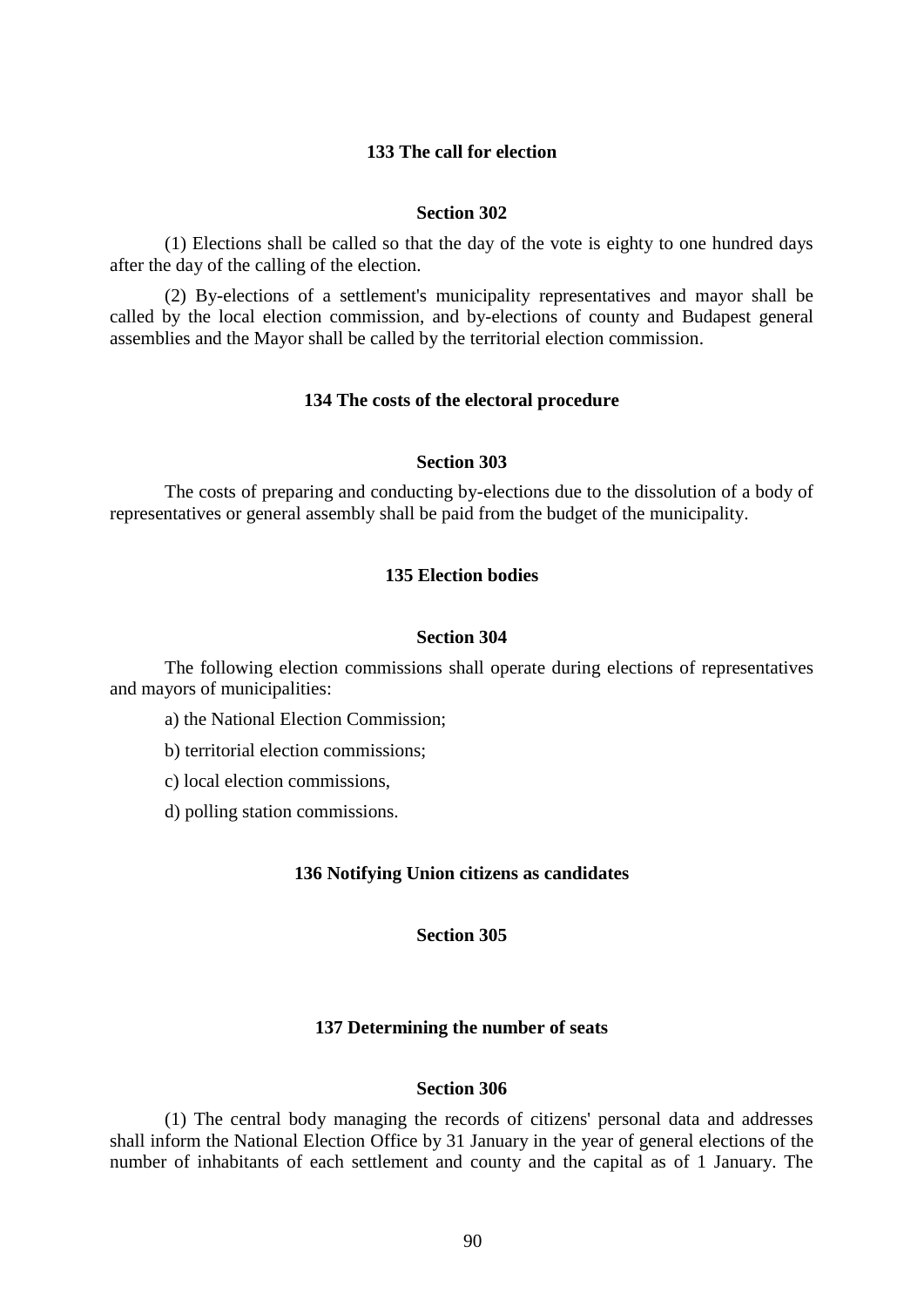National Election Office shall inform the heads of local and territorial election offices of the population numbers within three months.

(2) The head of the local or territorial election office shall issue a resolution by 15 February in the year of the general elections, determining the number of members to be elected into the body of representatives or general assembly.

## **137/A Drawing up single-member constituencies**

## **Section 306/A**

(1) In settlements with a population of more than ten thousand, single-member constituencies shall be drawn up by the head of the local election office. The head of the local election office shall ask the local election commission for its opinion in advance; however, the opinion shall not be binding to the head of the local election office.

(2) Single-member constituencies shall be established in a manner that

a) they form contiguous areas;

b) they have approximately the same number of inhabitants with the right to vote according to the central electoral register.

(3) When drawing up single-member constituencies, the number of people with voting rights in each single-member constituency may diverge from the arithmetic mean of the number of voters the single-member constituencies of the settlement by no more than fifteen per cent, taking into account settlement structure, geography and other local characteristics.

## **Section 306/B**

The head of the local election office shall publish the resolution on the drawing up of polling districts – containing the borders of single-member constituencies, the number of people with the right to vote in the single-member constituency based on the central electoral register, the divergence of the number of people with the right to vote in each single-member constituencies from the arithmetic mean of the number of voters the single-member constituencies of the settlement, the causes for any divergences greater than five per cent and the opinion of the local election office – for fifteen days in the local customary manner.

# **Section 306/C**

The head of the local election office shall amend the division of local constituencies by 31 March in the year of general elections if:

a) the number of the settlement's inhabitants exceeds ten thousand or the number of single-member constituencies changes;

b) the number of people with the right to vote in one of the single-member constituencies diverges from the arithmetic mean of the number of voters the single-member constituencies of the settlement by more than twenty per cent.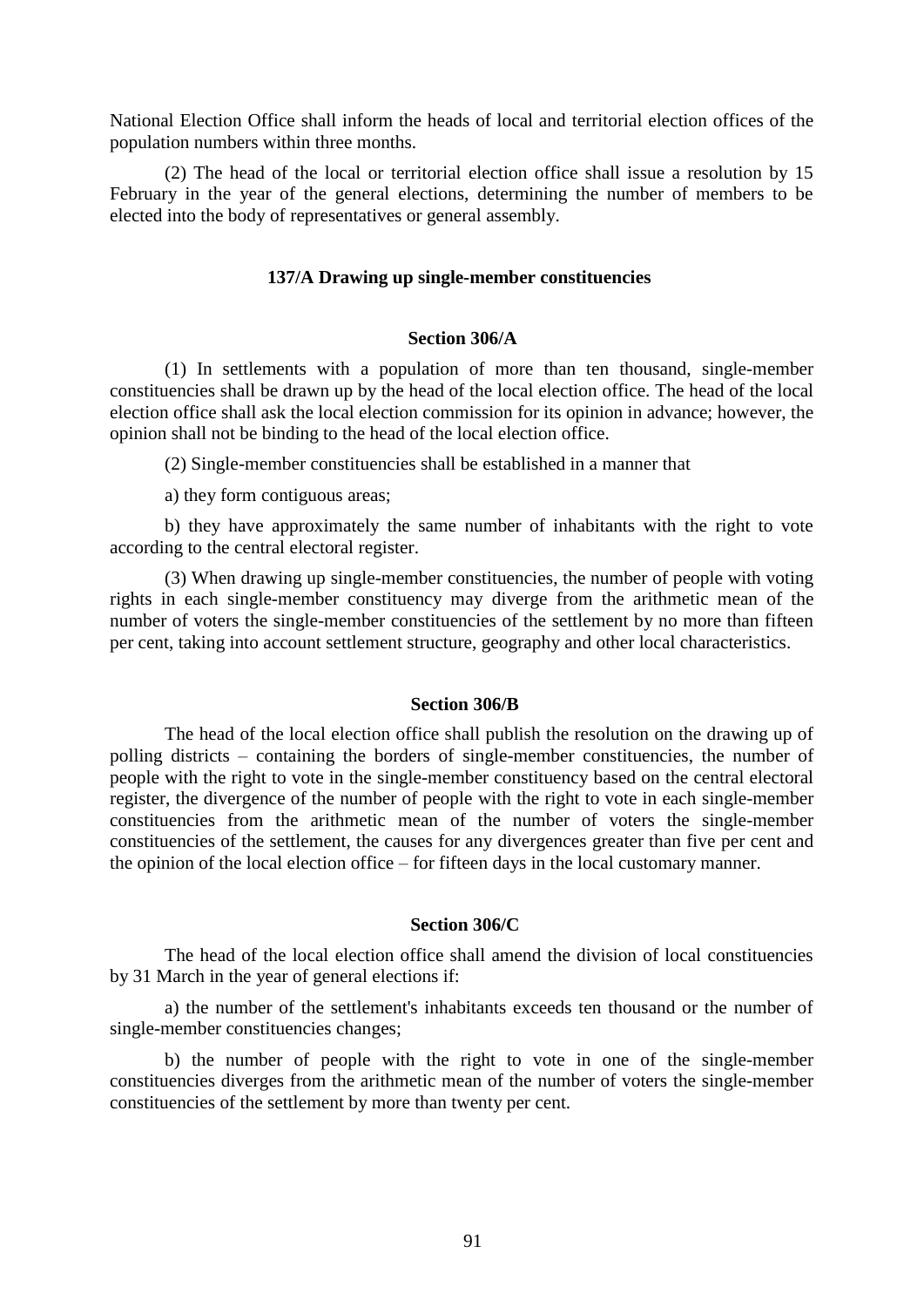### **Section 306/D**

(1) The rates of difference specified in Section 306 (3) and Section 306/C b) shall be calculated based on the data in the central electoral register as of 1 January in the year of general elections.

(2) The provisions of Section 306/A and Section 306/B shall apply to modifying the division of constituencies.

## **138 Drawing up polling districts**

# **Section 307**

In settlements with more than ten thousand inhabitants, the polling district pursuant to Section 78 shall be drawn up in the single-member constituency in which the seat of the mayor's office or joint municipality office is located.

## **138/A Changing polling districts**

#### **Section 307/A**

(1) Requests for changing polling districts may be submitted by voters whose residence was established at least 30 days before the day of voting and lasts at least until the day of voting.

(2) Requests for changing districts shall reach the local election office following the calling of the elections, but no later than two days before the voting.

(3) Requests for changing polling districts shall contain, in addition to the data listed in Section 92 (1) a), the address of the voter's place of residence.

(4) Voters who requested to change polling districts may revoke their request up until the second day before the day of voting.

### **Section 307/B**

(1) Based on the request, the head of the local election office shall remove the voter from the register of the voter's domicile, and, at the same time, enter the voter into the register of the voter's place of residence.

(2) Voters who terminate their residence on or before the second day before the day of voting shall be moved back to the register of their domicile.

## **138/B Polling district electoral registers at by-elections**

### **Section 307/C**

(1) During by-elections, voters with a domicile in the polling district shall be entered into the polling district electoral register.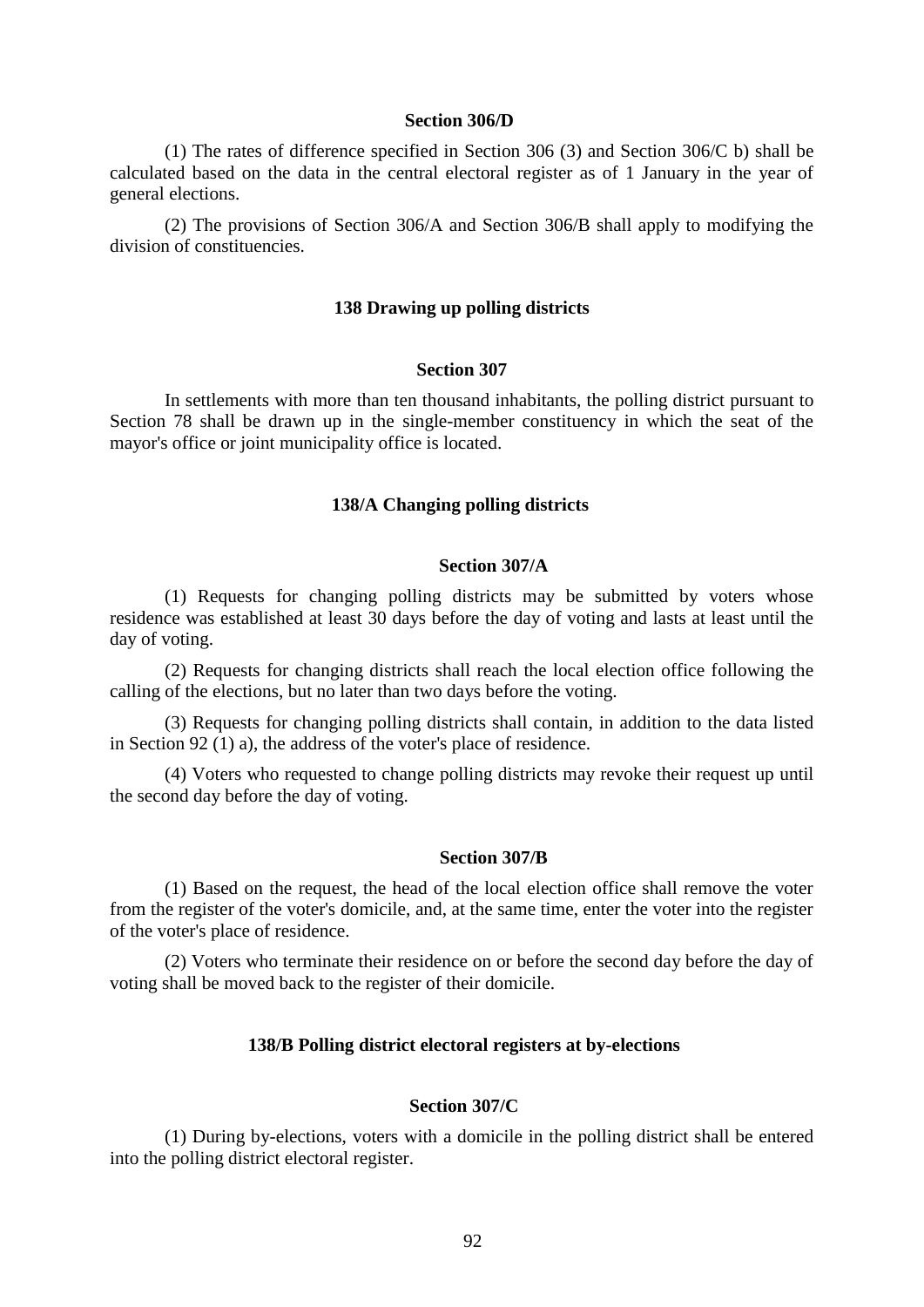(2) As a derogation from the main provisions of (1), voters who have a domicile or place of residence in the settlement or single-member constituency where they were listed in the polling district electoral register on the day of the most recent general or by-elections of representatives and mayors of municipalities may only be entered into the polling district electoral register of the same settlement or single-member constituency.

### **138/C Notification of nominating organisations**

#### **Section 307/D**

(1) Nominating organisations shall be registered by the territorial election commission or the National Election Commission – whichever the nominating organisation was notified to. In by-elections, nominating organisations shall be registered by the election commission with competence to register candidates or lists.

(2) Notifications of minority organisations shall contain the organisation's articles of association, proving that the organisation meets the requirements set for minority organisations by the Act on the Rights of Minorities.

# **138/D Determining the number of recommendations necessary for putting forward a candidate or list**

## **Section 307/E**

(1) The number of recommendations required for putting forward a candidate in a constituency with multi-member list voting, a candidate in a single-member constituency or a mayoral candidate shall be established by the head of the local election office, while the number of recommendations required for putting forward a candidate for Lord Mayor of Budapest or a county list shall be established by the head of the territorial election office, on the fifty-eighth day before the day of voting.

(2) When establishing the required number of recommendations, the number of voters shall be determined based on the data in the central electoral register on the fifty-eighth day before the day of voting.

(3) The required number of recommendations shall be established by rounding up the calculated number to the next integer.

## **138/E Recommending candidates and lists**

# **Section 307/F**

(1) Each voter may recommend one candidate or list in each category.

(2) If the election office determines in the course of the verification of recommendations that the voter who provided the recommendation had also provided another recommendation in the same category, all recommendations provided by that voter shall be invalid.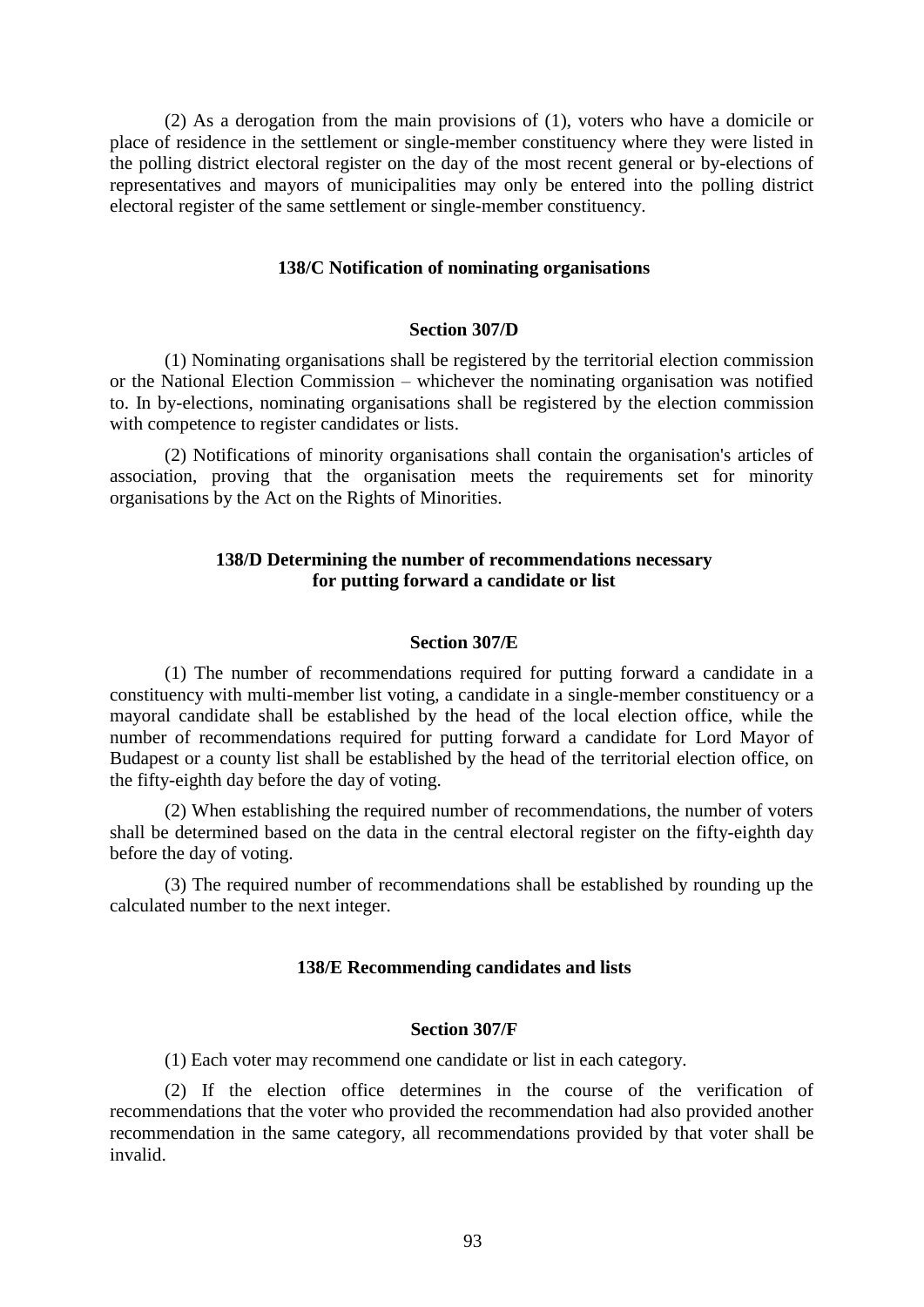(3) The provisions of (2) shall not affect the validity of recommendations given by the voter to a candidate or list regarding the registration of which the election commission has already issued a resolution.

(4) The provisions of Section 120 (1)-(2) and Sections 121-128 shall also apply to recommendations of county lists.

## **138/F Notification of candidates**

## **Section 307/G**

(1) Candidates in constituencies with multi-member list voting, candidates in singlemember constituencies, mayoral candidates and candidates for Lord Mayor of Budapest shall be notified on the twenty-seventh day before the day of voting at the latest.

(2) Candidates in constituencies with multi-member list voting, candidates in singlemember constituencies and mayoral candidates shall be registered by the local election commission, and candidates for Lord Mayor of Budapest shall be registered by the territorial election commission.

(3) Minority candidates shall also declare that

a) they will take on the task of representing the minority;

b) they speak the language of the minority community and know its culture and traditions.

(4) The election commission shall verify in the register of candidates that the persons notified as minority candidates had not stood as a candidate of a different minority in the last two general elections of representatives and mayors of municipalities or the last two general elections of minority self-governments or subsequent by-elections.

### **Section 307/H**

When notifying a citizen of another European Union Member State as a candidate, the candidate's declaration that he or she is not subject in his or her state of citizenship to any legal restriction or any measure by a court or other authority that bars him or her from standing for election shall be attached to the notification.

## **138/G Notification of lists**

# **Section 307/I**

(1) Compensation lists and county and capital lists shall be notified on the twentysixth day before the day of voting at the latest.

(2) Compensation lists shall be registered by the local election commission, and the county and capital lists shall be registered by the territorial election commission.

(3) The notification of candidates entered on lists shall contain the data and declarations required pursuant to Section 120 (3). The provisions of Section 307/G (3) and 307/H shall also apply to candidates put forward as part of a list.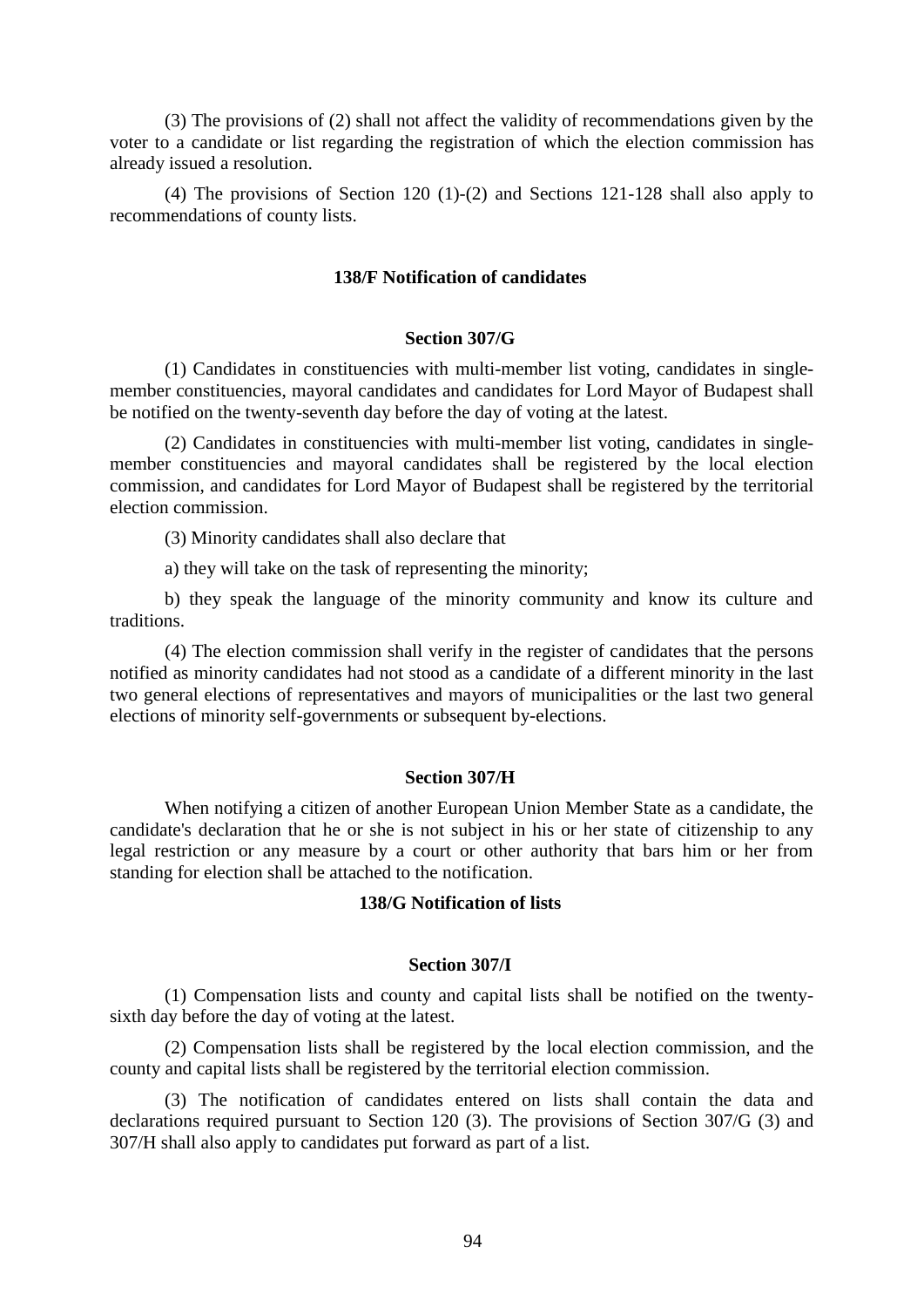#### **Section 307/J**

(1) When putting forward a compensation list, the number of single-member constituency candidates notified before the registration of the list by the nominating organisation shall be taken into account, except for candidates whose registration was refused by the local election commission.

(2) The local election commission shall remove the compensation list from the register if the nominating organisation has fewer finally registered – and notified but not finally adjudged – single-member constituency candidates than the minimum specified by law.

## **Section 307/K**

(1) When putting forward a list in the capital, the number of compensation lists notified before the registration of the list by the nominating organisation shall be taken into account, except for compensation lists the registration of which was refused by the local election commission.

(2) The local election commission shall remove the capital list from the register if the nominating organisation has fewer finally registered – and notified but not finally adjudged – compensation lists than the minimum specified by law.

## **138/H The content of ballot papers**

## **Section 307/L**

(1) Separate ballot papers shall be used for multi-member list voting, single-member constituency voting, mayoral elections, county/capital self-government elections and the Budapest mayor elections.

(2) In case of minority candidates, the ballot papers used in multi-member list voting, single-member constituency voting and mayoral elections shall also indicate the name of the minority.

(3) On the request of the minority nominating organisation, the name and abbreviated name of the minority nominating organisation and, on the request of the minority candidate, the name of the candidate shall also be indicated on the ballot paper in the language of the minority.

## **138/1 Counting votes**

## **Section 307/M**

The rules on vote counting and preparing minutes shall be applied separately to multimember list voting, single-member constituency voting, mayoral elections, county/capital self-government elections and the Budapest mayor elections.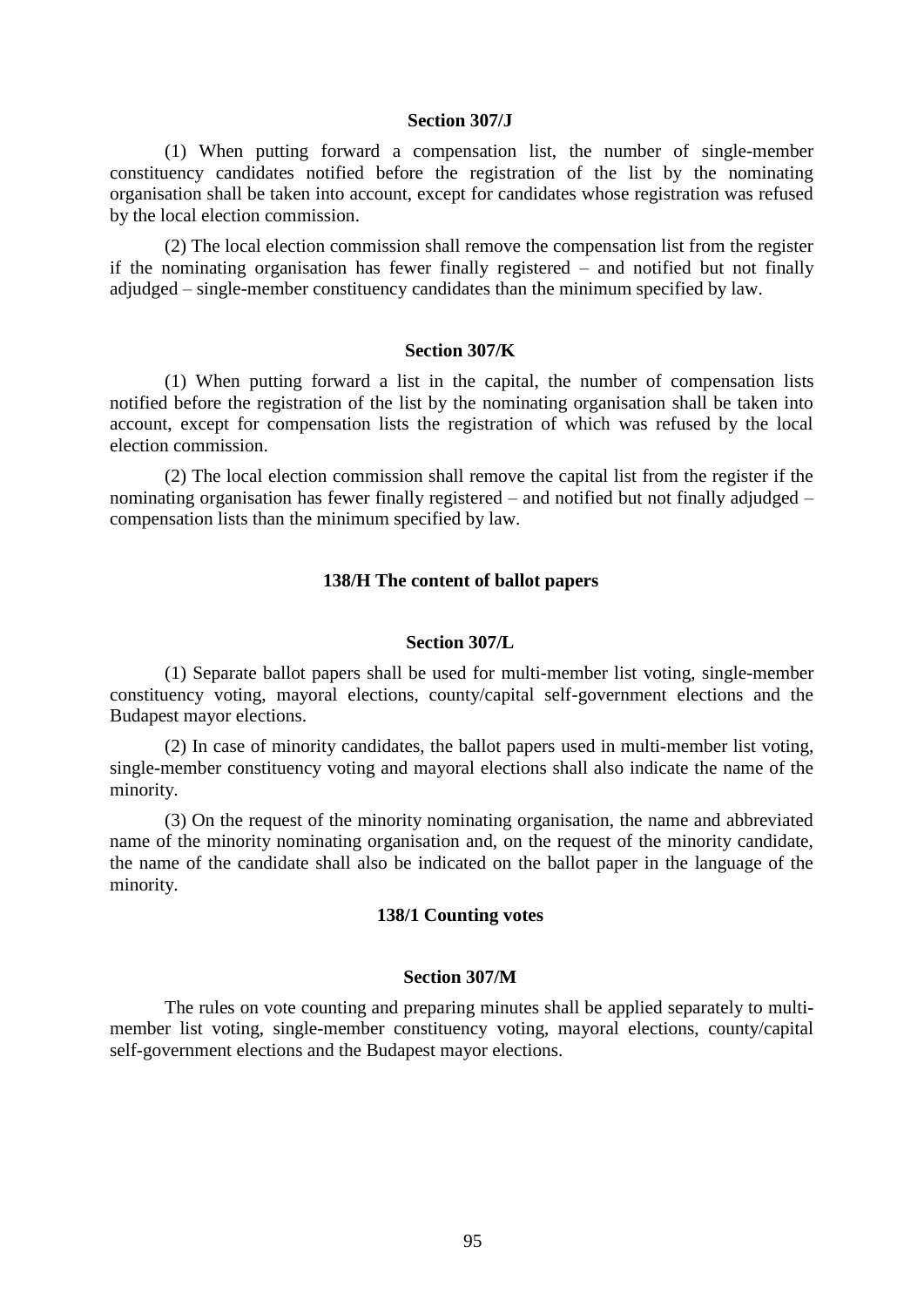## **138/J Determining the election results**

## **Section 307/N**

(1) Based on the polling district minutes, the local election commission shall tally the results of the mayoral elections and multi-member list or single-member constituency elections at the polling district level, and determine the election results.

(2) Once the minutes on the results of the single-member constituency election at polling district level have final force, the local election commission shall determine the results with regard to the compensation list.

## **Section 307/O**

(1) One copy of the polling district minutes on the results of county/capital selfgovernment elections and the Budapest mayor elections shall be delivered by the local election office to the territorial election office by 10:00 on the day following the voting.

(2) Based on the polling district minutes, territorial election commissions shall determine the results of the county/capital self-government and the Budapest mayor elections.

# **138/K Legal remedies**

## **Section 307/P**

(1) The local election commission shall adjudge:

a) objections against the activities and decisions of the polling station commission and objections regarding other acts committed at polling stations;

b) all objections that are specifically related to the multi-member list voting, singlemember constituency voting, compensation lists or mayoral elections.

(2) The territorial election commission shall adjudge:

a) all objections that are specifically related to county/capital self-government elections or the election of the Budapest mayor;

b) all objections that do not fall within the scope of (1) and are related to acts committed in the territorial election commission's area of competence;

c) appeals lodged against decisions of local election commissions.

(3) The National Election Commission shall adjudge:

a) all objections that do not fall within the scope of (1) or (2) and are related to acts regarding which it is not possible to determine where they were committed;

b) appeals against decisions of territorial election commissions.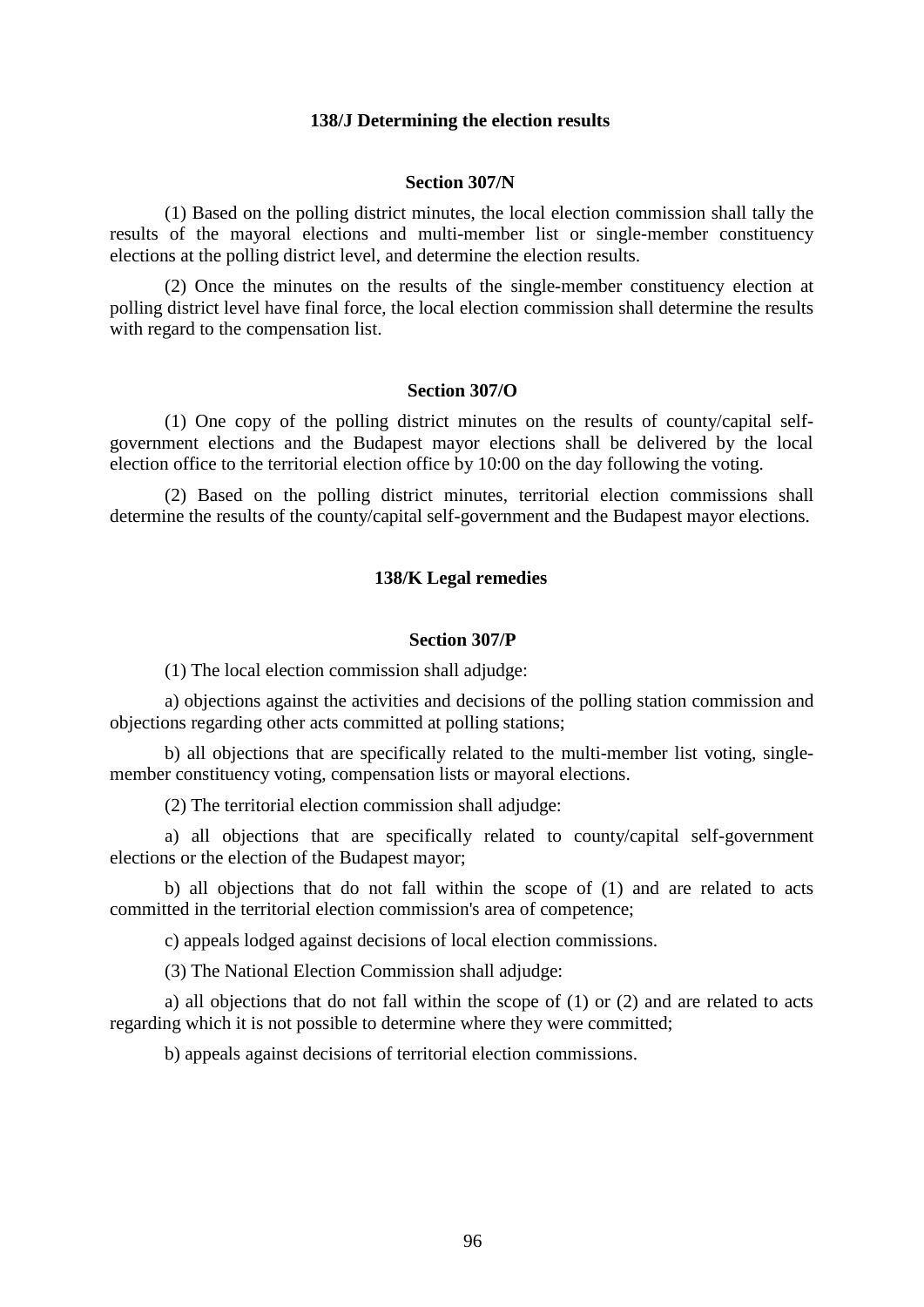# **Section 307/Q**

Requests for judicial review may be lodged against resolutions by the head of a local election office regarding the drawing up and review of single-member constituencies within the period of publication. Such requests shall be adjudged by the tribunal.

## Chapter XV

Elections of representatives of minority self-governments

# **Section 308**

Chapters I-XII, Section 307/D, 307/F and 307/L (2), (3) of this Act shall be applied to the elections of representatives of minority self-governments with the derogations set out in this Chapter.

# **139 The call for election**

## **Section 309**

(1) The general election of representatives of minority self-governments shall be called by the National Election Commission on or before the seventy-fifth day before the day of voting, for the same day as the general election of representatives and mayors of municipalities.

(2) By-elections of representatives of minority self-governments shall be called by the local election commission, while by-elections of representatives of territorial minority selfgovernments shall be called by the territorial election commission, and by-elections of representatives of national minority self-governments shall be called by the National Election Commission.

## **140 The costs of the electoral procedure**

#### **Section 310**

The costs of preparing and conducting by-elections shall be covered from the budget of the minority self-government if the by-election is held because

a)

b) the body of representatives or general assembly was dissolved; or

c) the body of representatives or general assembly dissolved itself.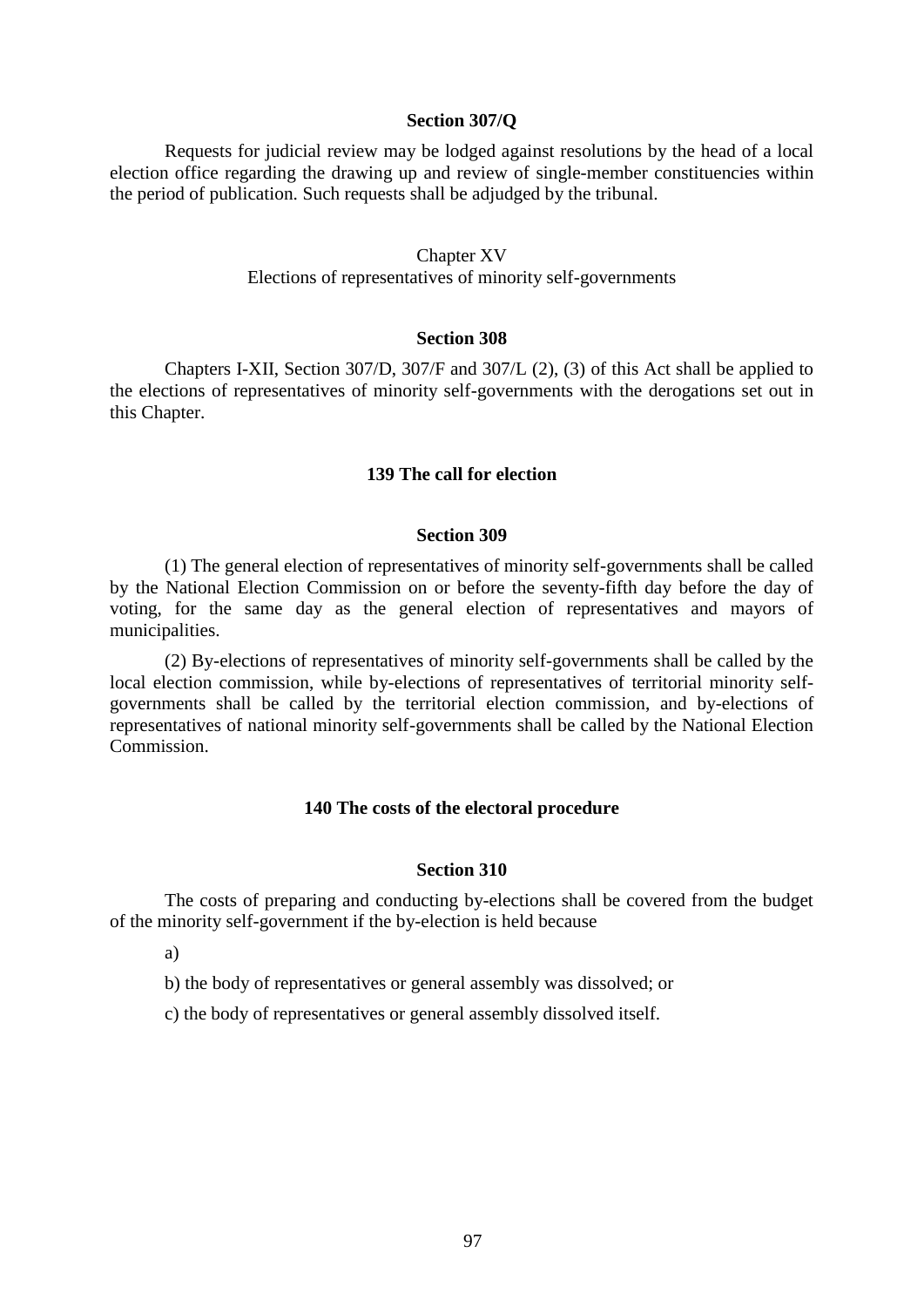## **141 Election bodies**

# **Section 311**

(1) The following election commissions shall operate in elections of representatives of minority self-governments:

a) the National Election Commission;

b) territorial election commissions;

c) local election commissions,

d) polling station commissions.

(2) Nominating organisations may not appoint members to election commissions.

(2a) Nominating organisations associated with a minority for which minority selfgovernment elections are held in the settlement may appoint one observer to the polling station. The observers shall be voters listed in the central electoral register as minority voters of the minority in question. With regard to other issues, the provisions of Section 5 (4)-(5), 29-31 and 32 (3) shall apply to observers.

(3) The head of the local election office shall supplement the polling station commission using the necessary number of alternate members if the number of voters in the minority polling district electoral register is over nine hundred.

## **142 Drawing up polling districts**

## **Section 312**

(1) All minorities shall use the same polling districts.

(2) On the initiative of the head of the local election office, the President of the National Election Office may authorize the head of a local election office to set up more than one polling district in a settlement, taking census data into account.

(3) The voters of each minority shall be assigned to a single polling district. If a minority has more than one hundred voters in one settlement, the voters may be assigned to more than one polling district, but each district shall have at least thirty voters from the minority.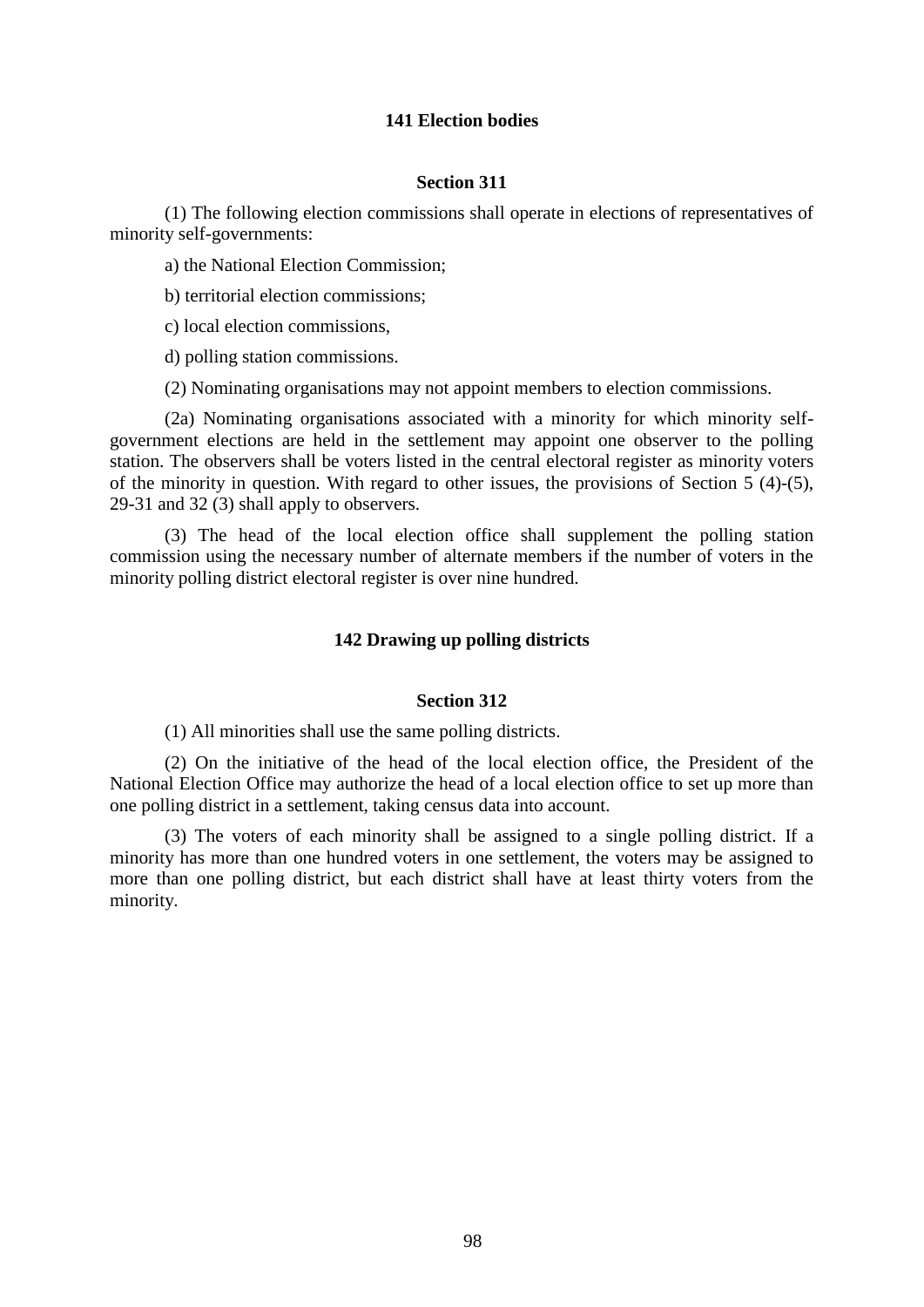## **143 The register**

## **Section 313**

Voters can be listed in the minority polling district electoral register in the settlement where they are listed in the polling district electoral register prepared for the election of representatives and mayors of municipalities, or  $-$  in the case of a by-election  $-$  is eligible to be listed there.

# **Section 314**

Notifications and polling district electoral registers shall contain the name of the minority as well.

# **Section 315**

# **144 Determining the number of recommendations necessary for putting forward a candidate or list**

# **Section 316**

The number of recommendations necessary for putting forward a candidate or list shall be published in the resolution calling the elections, rounded up to the next integer.

# **145 Recommendations**

#### **Section 317**

(1) Recommendation sheets shall indicate the name of the minority in question.

(2) The election office shall, when handing over the recommendation sheet, hand over free of charge nominating organisations the list of names and addresses of voters listed in the electoral register as voters of the minority in question. Supplementary data supplies on voters registered as voters of the minority in question after the list is handed over may be requested by the nominating organisation up until the thirty-fifth day before the day of voting.

(3) The data provided pursuant to (2) shall only be used for collecting recommendations and for direct political campaigning. The provisions of Section 155 and Section 218 (2) d) shall also apply to the handling of the data supplied."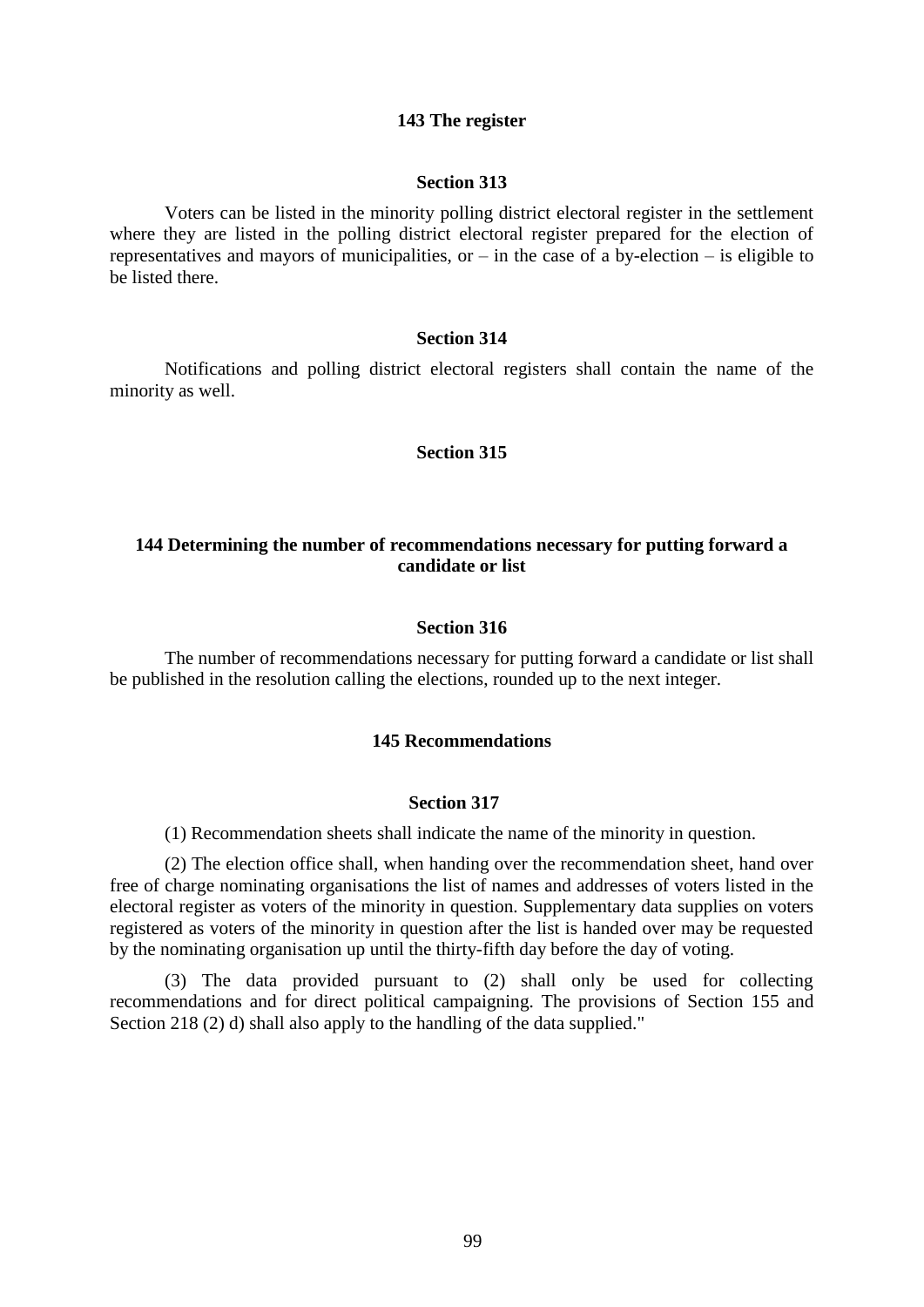# **146 Notification of candidates**

# **Section 318**

(1) Settlement-level minority self-government candidates shall be notified on the thirty-fourth day before the day of voting at the latest.

(2) Settlement-level minority self-government candidates shall be registered by the local election commission.

(3) Candidates shall also declare that

a) they will take on the task of representing the minority;

b) they speak the language of the minority community and know its culture and traditions.

(4) The election commission shall verify in the register of candidates that the candidates had not stood as a candidate of a different minority in the last two general elections of minority self-governments or subsequent by-elections.

# **147 Notification of lists**

#### **Section 319**

(1) Lists put forward in territorial and national minority self-government elections shall be notified on the thirty-fourth day before the day of voting at the latest.

(2) Lists put forward in territorial minority self-government elections and their candidates shall be registered by the territorial election commission, while those put forward in national minority self-government elections and their candidates shall be registered by the National Election Commission.

(3) The provisions of Section 318 (3) shall be applied with respect to the candidates indicated on the list as well.

### **Section 320**

(1) When putting forward a list, nominating organisations shall take into account the number of settlement-level minority self-government candidates notified before the registration of the list, except for candidates whose registration was refused by the local election commission.

(2) The election commission shall remove the list from the register if the nominating organisation has fewer finally registered – and notified but not finally adjudged – settlementlevel minority self-government election candidates than the minimum specified by the Act on the Rights of Minorities.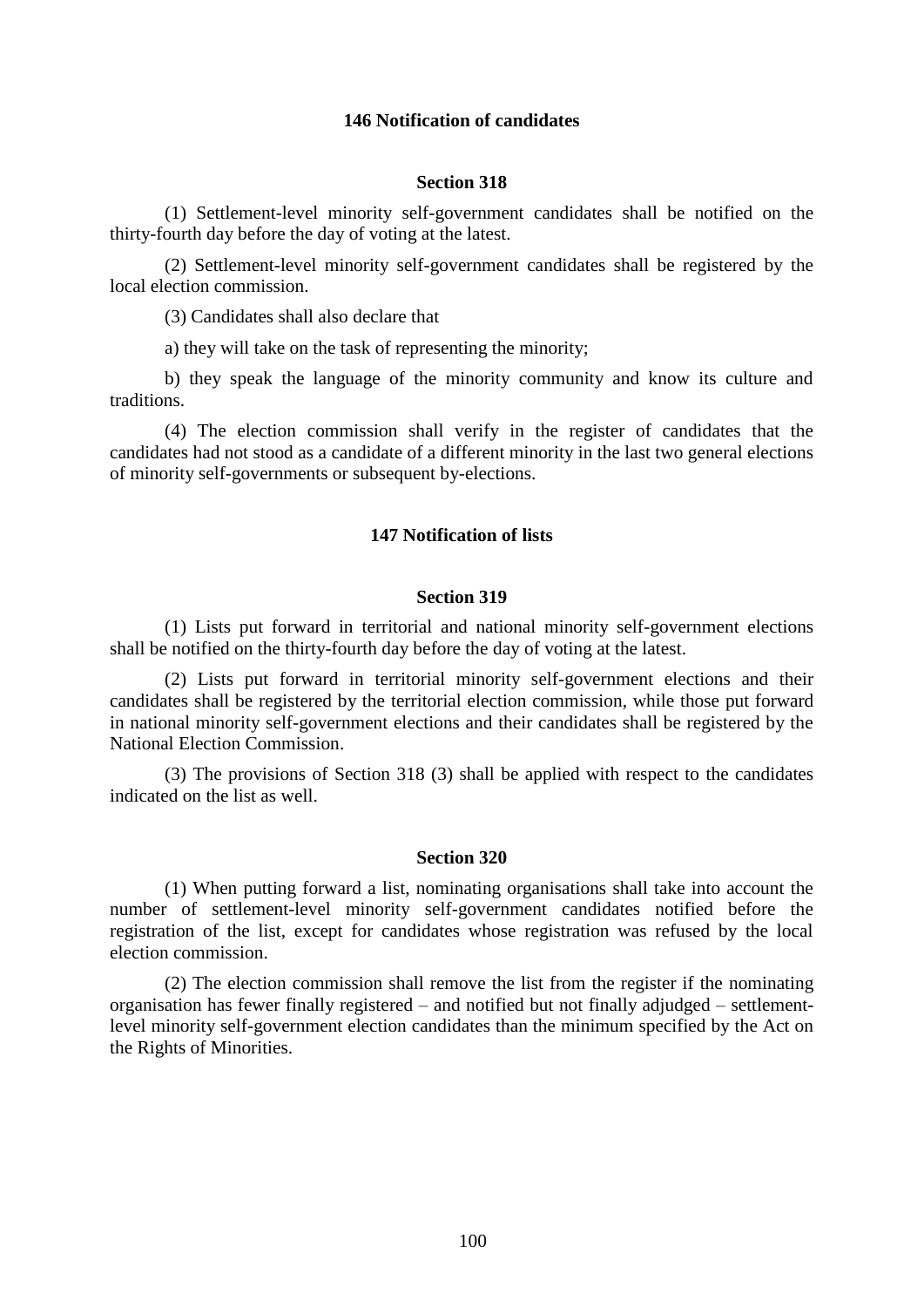## **148 The content of the ballot paper**

# **Section 321**

(1) There shall be separate ballot papers for electing the settlement, territorial and national minority self-governments.

(2) The name of the minority shall be indicated on the ballot papers.

(3) The text listed in Annex 5, items a)-f) and k) and Annex 6, items a)-f) and k) and the name of the minority shall be printed on the ballot papers in the minority language as well.

(4)

## **149 Mailing the voting packages to voters listed in the register of postal voters**

**Section 322**

# **150 Voting**

# **Section 323**

(1) If a minority self-government election is held in a settlement, the minorities shall use the same minority polling stations – including during territorial and national minority selfgovernment elections.

(2) Minority polling stations shall be laid out so that they are accessible to voters with a disability.

(3) If no minority self-government elections are held in a settlement for any minority, the tasks of the polling station commission shall be carried out in the course of territorial and national minority self-government elections by the local election commission.

(4) Voters shall place the territorial and national list ballot papers of minorities for which no election is held in the settlement in envelopes on which the name of the minority is indicated. The envelope shall be sealed by the voter.

## **151 Checking voting documents sent by mail**

#### **Section 323/A**

(1) Polling station commissions and local election commissions shall enclose the envelopes submitted to them pursuant to Section 323 (4) in transport envelopes.

(2) Local election offices shall deliver the transport envelopes specified in (1) to the territorial election office by 10:00 on the day following the voting.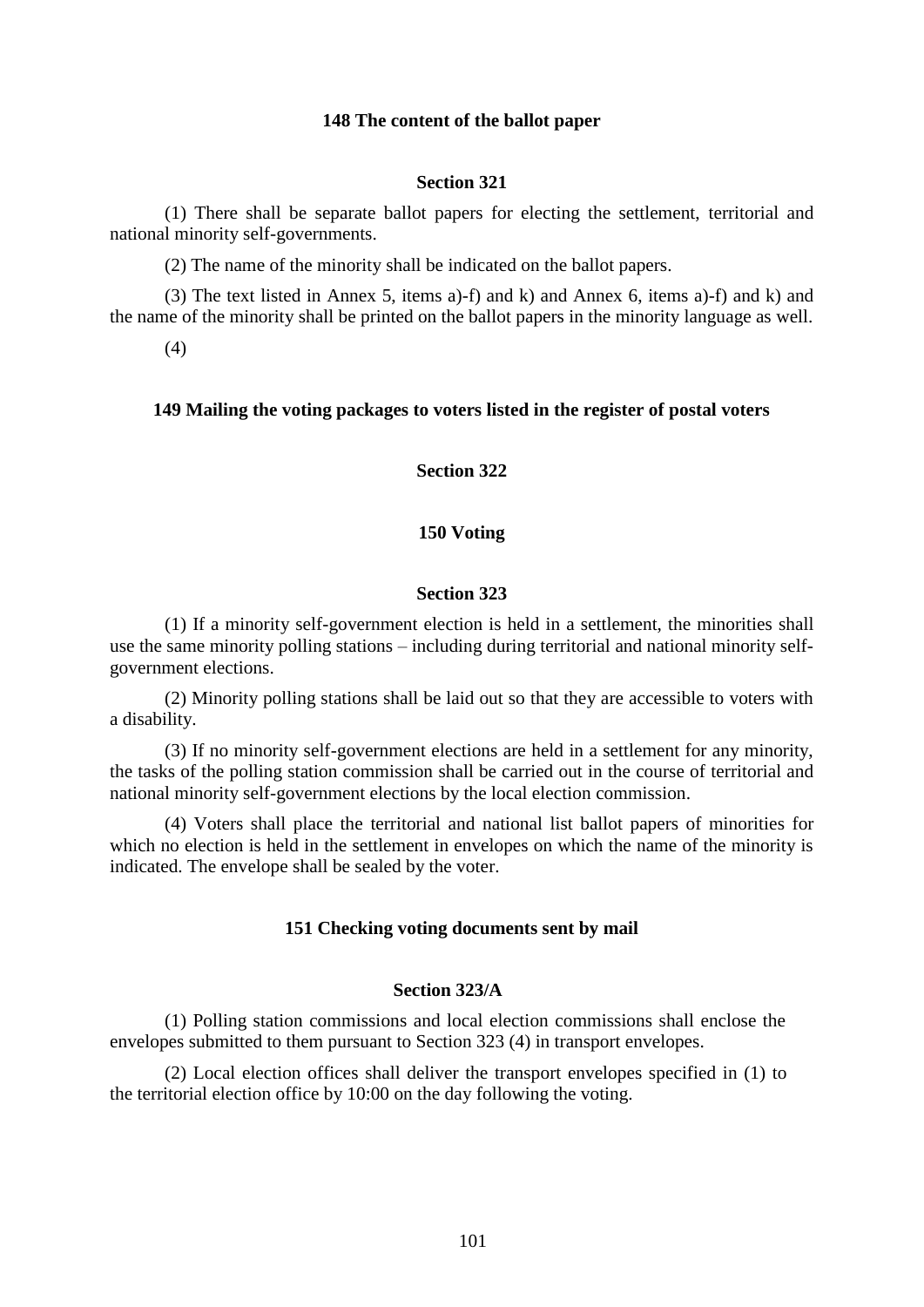**Section 324**

# **152 The public nature of ballot counting**

**Section 325**

## **153 Counting the ballots**

#### **Section 326**

The rules on ballot counting and the preparation of records shall be applied separately to each minority, and to settlement, territorial and national minority elections.

## **154 Counting the votes cast pursuant to**

**Section 323 (4)**

#### **Section 327**

Votes cast pursuant to Section 323 (4) shall be counted by the territorial election commission.

## **155 Determining the election results**

## **Section 328**

The results of settlement-level minority self-government elections shall be determined by the territorial election commission.

## **Section 329**

(1) A copy of the polling district record on the results of territorial and national minority self-government elections shall be send by the local election office to the territorial election office no later than 10:00 on the day following the voting.

(2) The territorial election commission shall determine the result of the territorial minority self-government election based on the records of the polling districts and the records on the results of postal voting.

(3) The territorial election commission shall determine the result of the territorial minority self-government election based on the minutes of the polling districts and the minutes of the ballot counting it had carried out.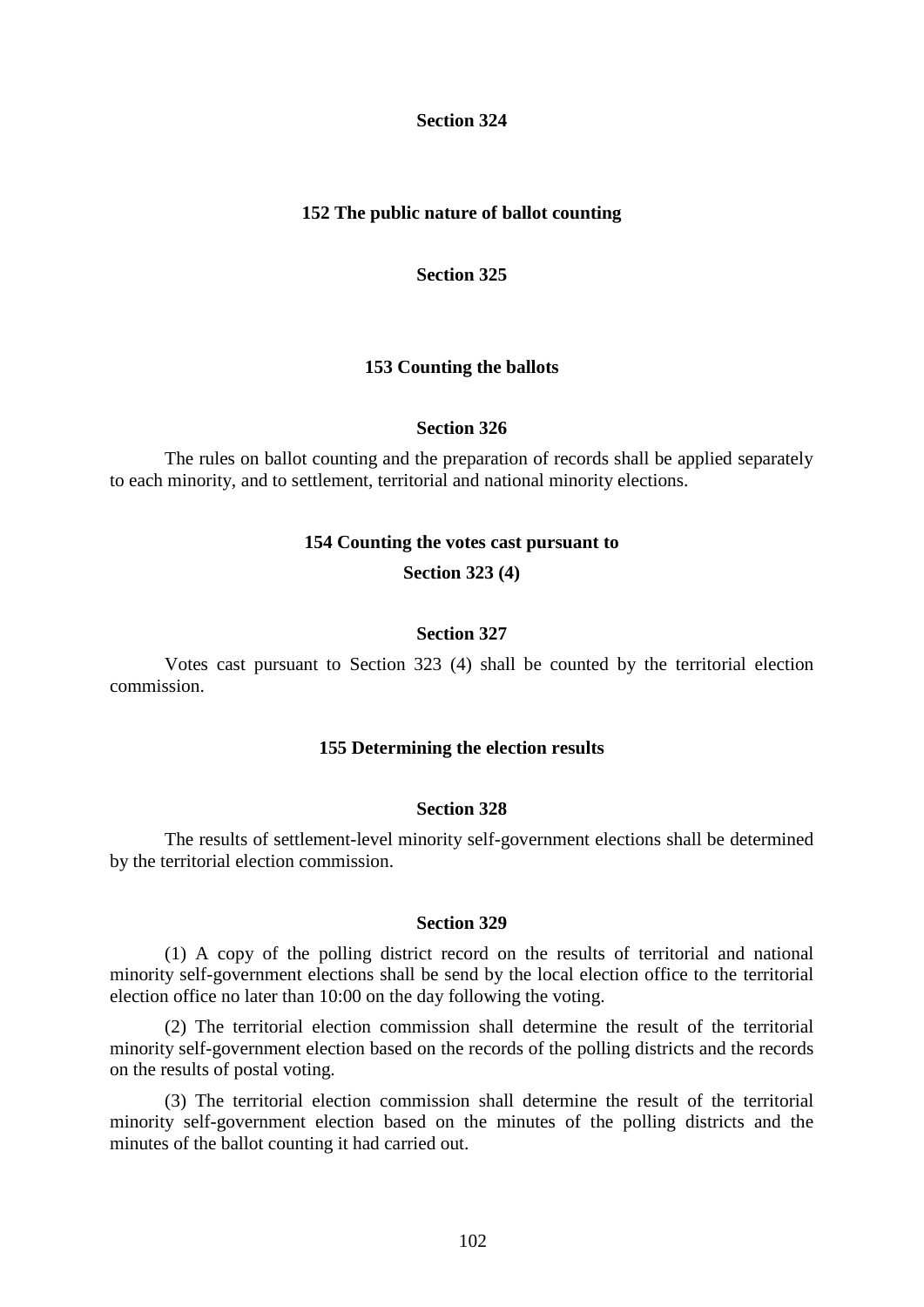(4) The territorial election commission shall determine the territorial results of the national minority self-government election based on the minutes of the polling districts and the minutes of the ballot counting it had carried out.

# **156 Legal remedies**

## **Section 330**

(1) The local election commission shall adjudge

a) objections against the activities and decisions of the polling station commission and objections regarding other acts committed at polling stations;

b) all objections that are specifically related to the settlement-level minority selfgovernment election.

(2) The territorial election commission shall adjudge

a) all objections that are specifically related to the territorial minority self-government election.

b) all objections that do not fall within the scope of (1) b) and are related to acts committed in the territorial election commission's area of competence.

c) appeals lodged against decisions of the local election commission.

(3) The National Election Commission shall adjudge

a) all objections that are specifically related to the national minority self-government election;

b) all objections that do not fall within the scope of (1) b) or (2) a) and are related to acts regarding which it is not possible to determine where they were committed;

c) appeals lodged against decisions of the territorial election commission.

#### Chapter XVI

Elections of the Members of the European Parliament

#### **Section 331**

(1) In elections of the Members of the European Parliament, the provisions of Chapters I-XII and Sections 245, 247 (1) and (3), 250, 251, 256 (2), 257 (3), 259-264, 269, 270, 271 (2), 272, 273, 284, 285, 297 and 298 shall be applied with the derogations set out in this Chapter.

(2) If the election of the Members of the European Parliament and the general election of Members of Parliament is held on the same day, the provisions of Sections 247 (2), 257 (2), 271 (1), 282, 286, 287 and 292 shall also be applied to the election of the Members of the European Parliament. In such cases, the provisions of Sections 342 and 343 (2) shall not apply.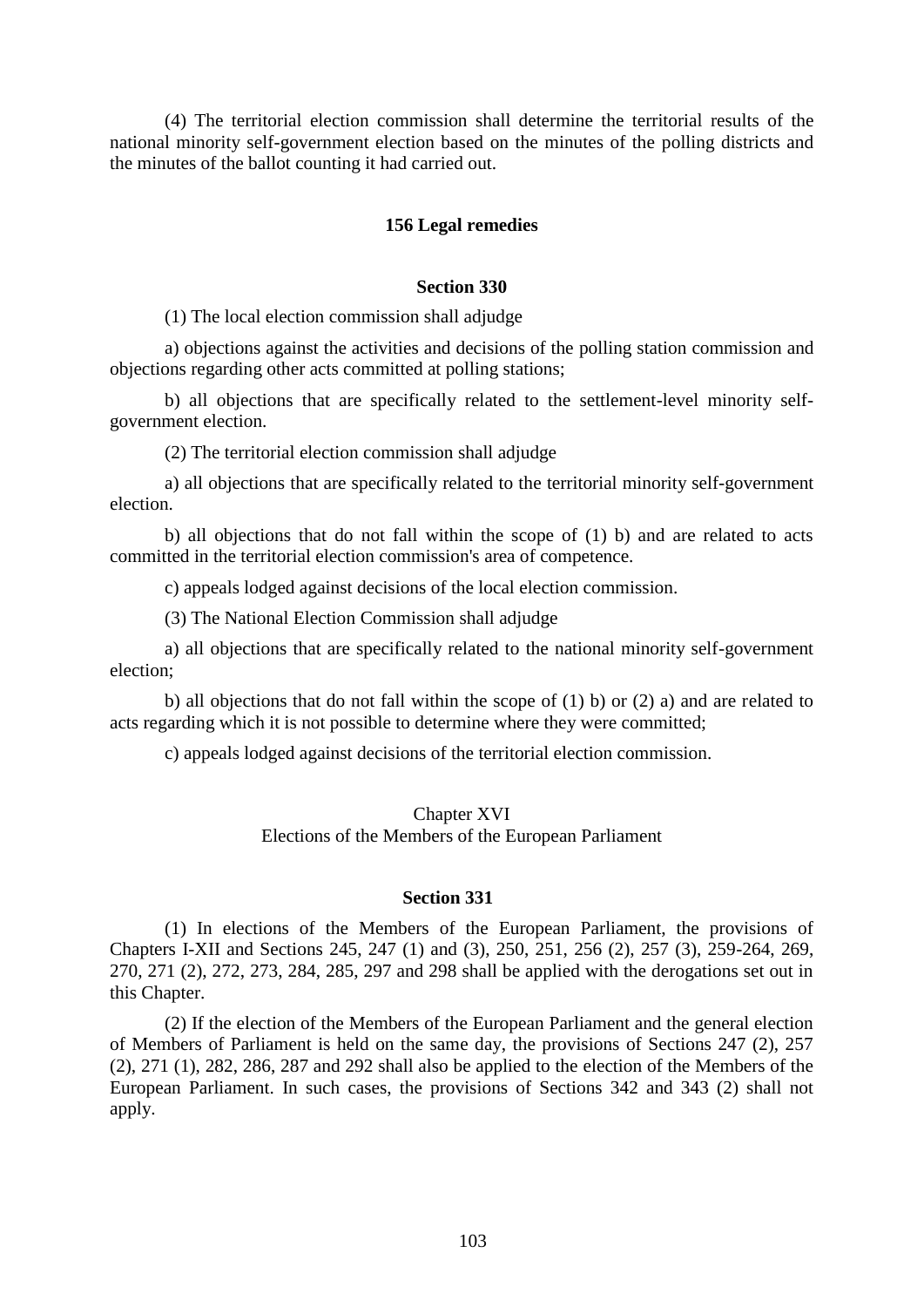# **157 The call for election**

## **Section 332**

(1)

(2) The election shall be called for a Sunday within the period determined by the European Union. If the Sunday within the period determined by the European Union is a holiday pursuant to the Labour Code, Easter Sunday or Pentecost Sunday, the election of the Members of the European Parliament shall be called for another day within the period determined by the European Union.

#### **158 Election bodies**

#### **Section 333**

#### **159 Requests for the registration of citizens of other European Union member states**

#### **Section 334**

(1) Citizens of other member states of the European Union may request up to the sixteenth day before the day of voting to have their registration expanded to include the election of Members of the European Parliament. In addition to the data specified in Section 92 (1) a), such requests shall include:

a) the voter's declaration stating that he or she will only exercise his or her right to vote in Hungary;

b) if applicable, the name of the settlement or constituency where the requester was last entered into the register in the state of their citizenship.

(2) Citizens of other member states of the European Union listed in the central electoral register with regard to the election of Members of the European Parliament may request up to the fifteenth day before the day of voting to have the scope of their registration reduced so as not to include registration for election of the Members of the European Parliament.

#### **160 Entry of citizens of other European Union member states in the register**

#### **Section 335**

The National Election Office shall inform the competent central organs of the Member States of the European Union by the fifteenth day before the day of voting at the latest about the citizens of each country who are listed in the polling district electoral register. The notification shall contain the following data on the voter: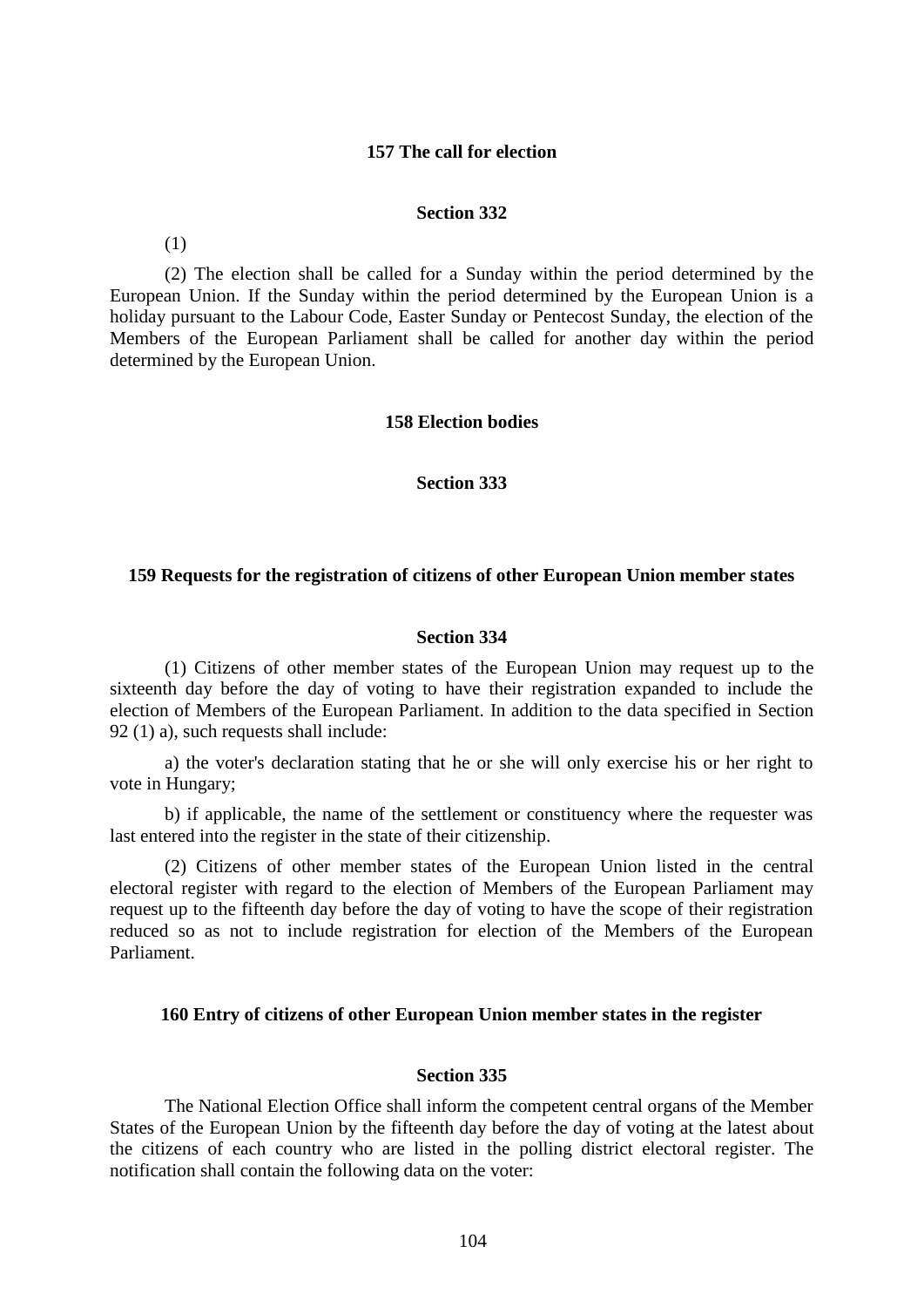a) name;

- b) gender;
- c) place and date of birth;
- d) nationality;

e) the settlement or constituency where the citizen concerned was last entered into the local electoral register in the state of their citizenship.

# **161 Deletion of voters who exercise their voting rights in another European Union member state**

### **Section 336**

Based on the information received about Hungarian citizens registered to participate in the election of the Members of the European Parliament in other member states, the National Election Office shall remove the voters in question from the polling district electoral register.

## **162 Data supply from the register of disfranchised citizens**

# **Section 337**

The National Election Office shall supply data to European Union member states' competent authorities authorized to manage data in the course of elections of Members of the European Parliament on request within three days from the register of disfranchised voters regarding the voting rights of Hungarian citizens who requested to be registered as voters or candidates in the member state in question.

## **163 Notification of lists**

# **Section 338**

(1) Lists shall be notified on the thirty-fourth day before the day of voting at the latest.

(2) Lists shall be registered by the National Election Commission.

(3) The provisions of Section 120 (1)-(2) and Sections 121-128 shall be applied to recommendations of lists.

(4) The notification of candidates entered on lists shall contain the data and declarations required pursuant to Section 120 (3).

#### **Section 339**

(1) When notifying a citizen of another European Union Member State as a candidate, the candidate's declaration containing the following shall be attached to the notification:

a) the candidate's citizenship, domicile, place and date of birth and last domicile in the state of citizenship;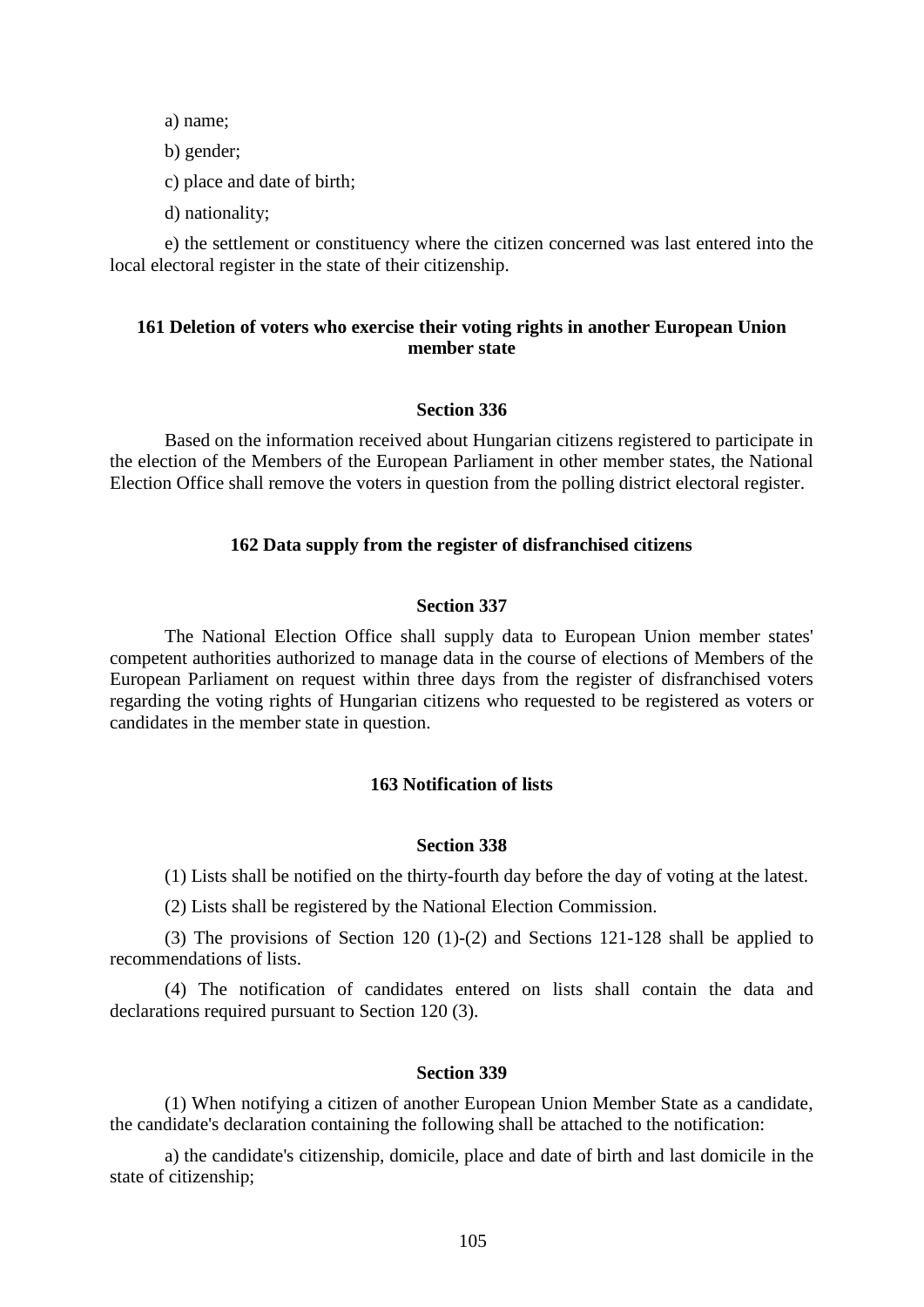b) the candidate's statement that he or she is only standing for election in the election of the Members of the European Parliament in Hungary;

c) the settlement or constituency where the candidate was last listed in the electoral register in the member state of citizenship;

d) the candidate's statement that he or she is not subject to any measures excluding candidacy in his or her state of citizenship.

(2) When notifying a citizen of another member state of the European Union as a candidate, the National Election Office shall inform the authorities of the candidate's state of citizenship of the declaration pursuant to (1) and request confirmation that the candidate is not subject to any measures excluding candidacy in his or her state of citizenship.

(3) The National Election Office shall inform the competent authorities of the member states of the European Union about their citizens who were registered as candidates by the National Election Commission by sending the data listed in items a) and c) of Annex 2 within three days after the registration becomes final.

#### **Section 340**

The National Election Commission shall refuse to register or it shall de-register candidates who

a) were registered as candidates in another member state of the European Union;

b) do not have the right to vote according to the response sent to the request made pursuant to Section 339 (2) by the competent authority or the member state of citizenship.

# **164 Voting**

## **Section 341**

Any unsealed envelopes found in a ballot box arriving from a foreign representation shall be considered uncast votes and packaged separately.

#### **165 Counting the ballots**

#### **Section 342**

Votes cast at foreign representations shall be counted by the National Election Office under the supervision of the National Election Commission. The counting shall not start before 19:00 on the day of voting.

### **166 Determining the result of the elections**

#### **Section 343**

(1) The local election office shall send a copy of the record prepared on the result of voting to the National Election Office.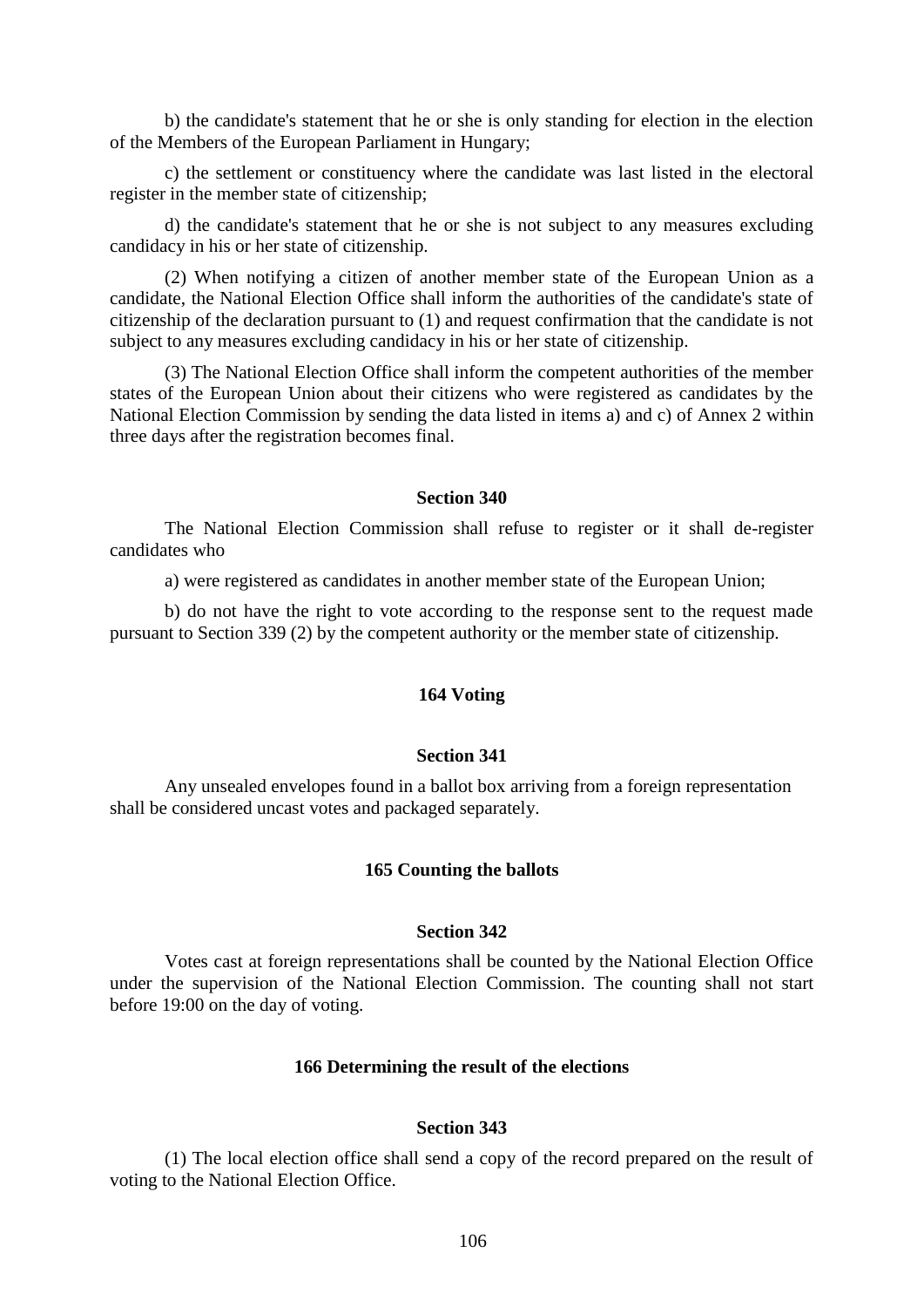(2) The National Election Commission shall determine the result of the election based

on:

a) polling district records;

b) the records on the results of voting at foreign representations; and

c).

# **Section 344**

The informative data containing the unofficial result of the election and the result of the election may only be published after voting has finished in all the Member States of the European Union.

# **167 Legal remedies**

**Section 345**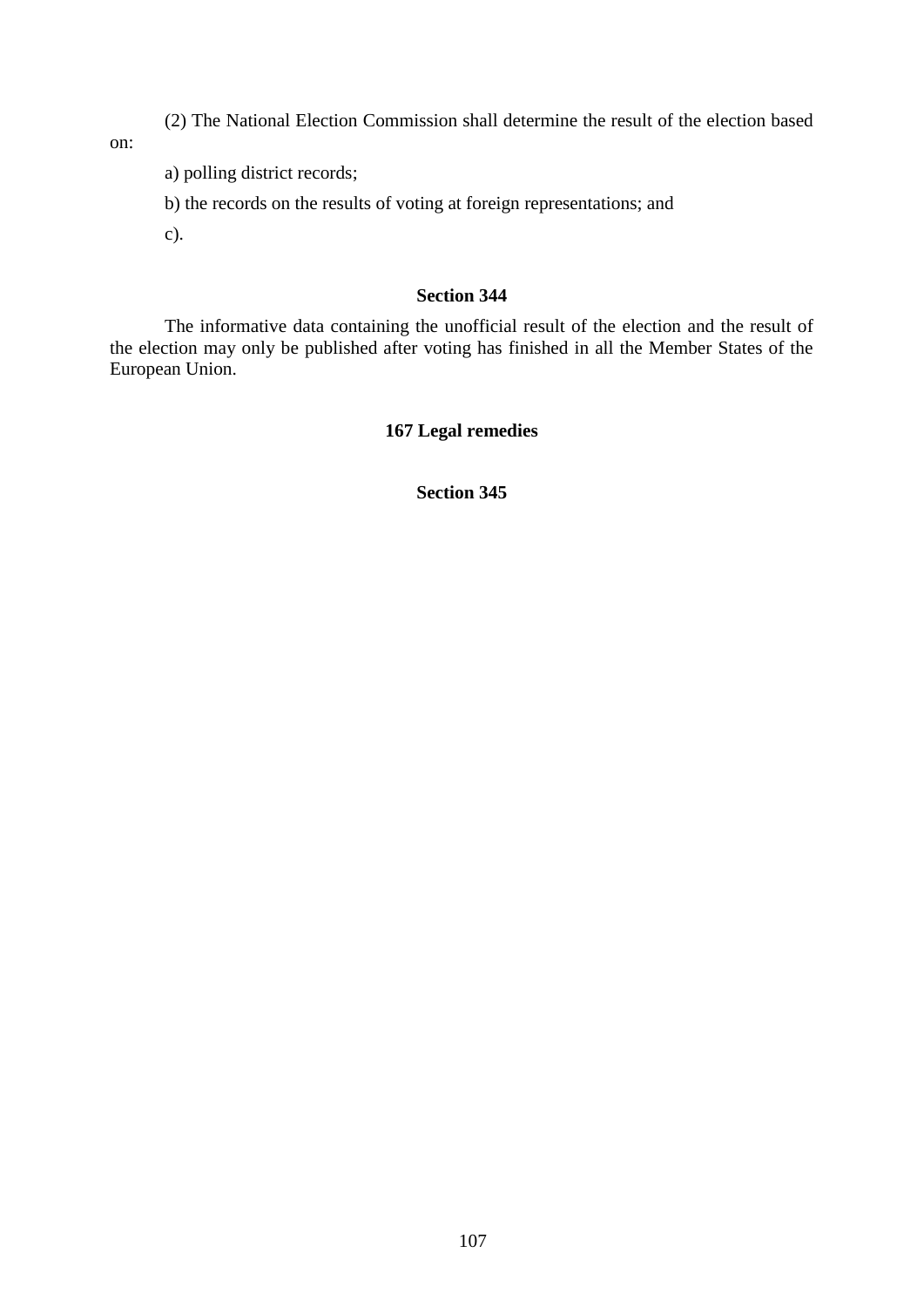## FINAL PROVISIONS

## Chapter XVII Final Provisions

### **168 Authorising Provisions**

#### **Section 346**

The Minister is authorised to specify by decree:

a) the detailed rules on the tasks falling within the competence of election offices;

b) the forms to be used in the course of the election procedure;

c) the terms and deadlines of the electoral procedure;

d) the data to be covered by national election result summaries;

e) the flat rates of election costs, items and related expense reporting and internal audit procedures;

f) the remuneration paid to members of election commissions – with the exception of the National Election Commission – and to members of election offices.

g) the documents accepted as proof that a person acting as the representative of a media content provider is doing so with authorisation;

h) the detailed rules on the payment of fines.

i) the settlements and foreign representations where voters with no Hungarian address may – on their own request – collect the voting package in person,

j) detailed rules on how the Government Offices of the capital city and the counties should provide election related IT assistance,

k) rules on the reimbursement of valid and verified costs of elected members of the National Election Commission related to the functioning of the Commission.

#### **169 Enacting Provisions**

## **Section 347**

This Act shall enter into force on the  $15<sup>th</sup>$  day after its promulgation.

# **170 The abbreviation of the Act**

### **Section 348**

The Hungarian abbreviation of this Act shall be: 'Ve. '.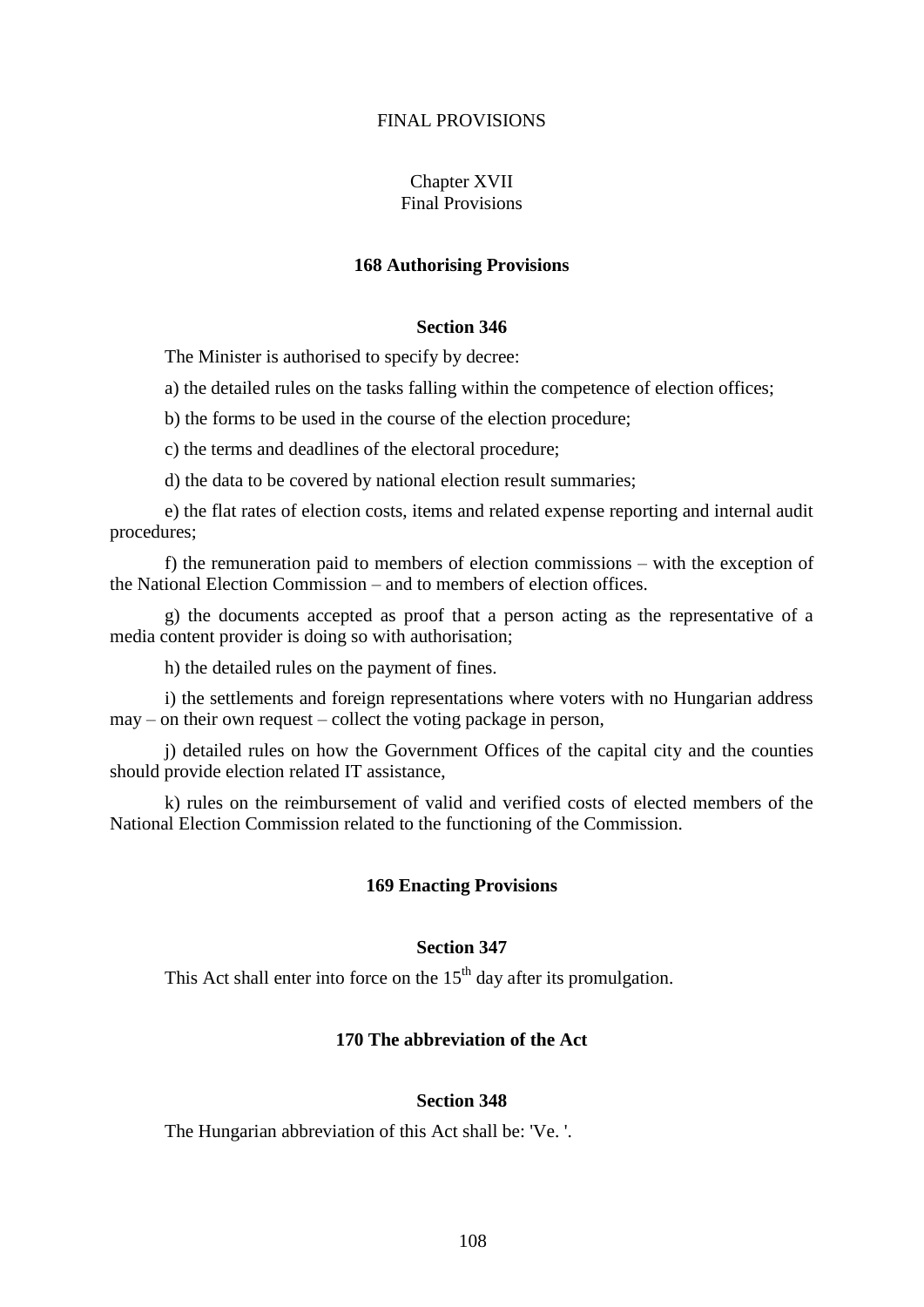### **171 Transitional provisions**

### **Section 349**

(1) The provisions of Act C of 1997 on Election Procedure shall be applied:

a) in parliamentary by-elections held before the first general election of Members of Parliament held after the entry into force of this Act;

b) in self-government by-elections held before the first general election of representatives and mayors of municipalities held after the entry into force of this Act;

c) in national and local referendums, national and local popular initiatives and citizens' initiatives until the entry into force of the Act on National and Local Referendums, National and Local Popular Initiatives and Citizens' Initiatives;

d) before the first general election of minority self-governments after the entry into force of this Act, in territorial and national minority self-government by-elections and in filling a territorial or national minority self-government seat that became vacant;

e) before the first general election of the Members of the European Parliament held after the entry into force of this Act, in elections held to fill a European Parliament seat that became vacant.

(1a) The provisions of Section 48 (1) and (3), Chapter X and Section 148/B (2)-(4) of Act C of 1997 shall be applied to the European Citizens' Initiative with the derogation that in the application of Section 148/B (3), the EU citizenship of the person signing the declaration of support shall be determined, and it shall also be determined whether the person in question reached the age limit for voting in the election of Members of the European Parliament in their state of citizenship at the time of signing the declaration of support.

(1b) Section 16 (1) of Act C of 1997 shall be applied with the derogation that if the change in domicile of the voter is entered into the records of citizens' personal data and addresses by the district authority, the head of the local election office shall enter the voter into the electoral register within five days of the change of domicile.

(2) The powers established in Act C of 1997 for the previous National Election Commission (OVB) shall be taken over by the National Election Commission, and those set for the previous National Election Office (OVI) shall be taken over by the National Election Office.

(3) The data contained in the register pursuant to Section 99/E of Act C of 1997 on Election Procedure shall be destroyed within fifteen days after the entry into force of this Act.

(4) Persons who were under conservatorship precluding or limiting capacity on 1 January 2012 based on a final judgment and regarding whom the courts have not yet decided on exclusion from suffrage shall also be entered into the register of disfranchised citizens. The provisions of Section 13/A (4) shall apply to initiating lawsuits aimed at establishing the existence of suffrage.

## **Section 350**

(1) In the 2014 general election of representatives and mayors of municipalities and in subsequent by-elections, minority candidates shall also declare that they had not been the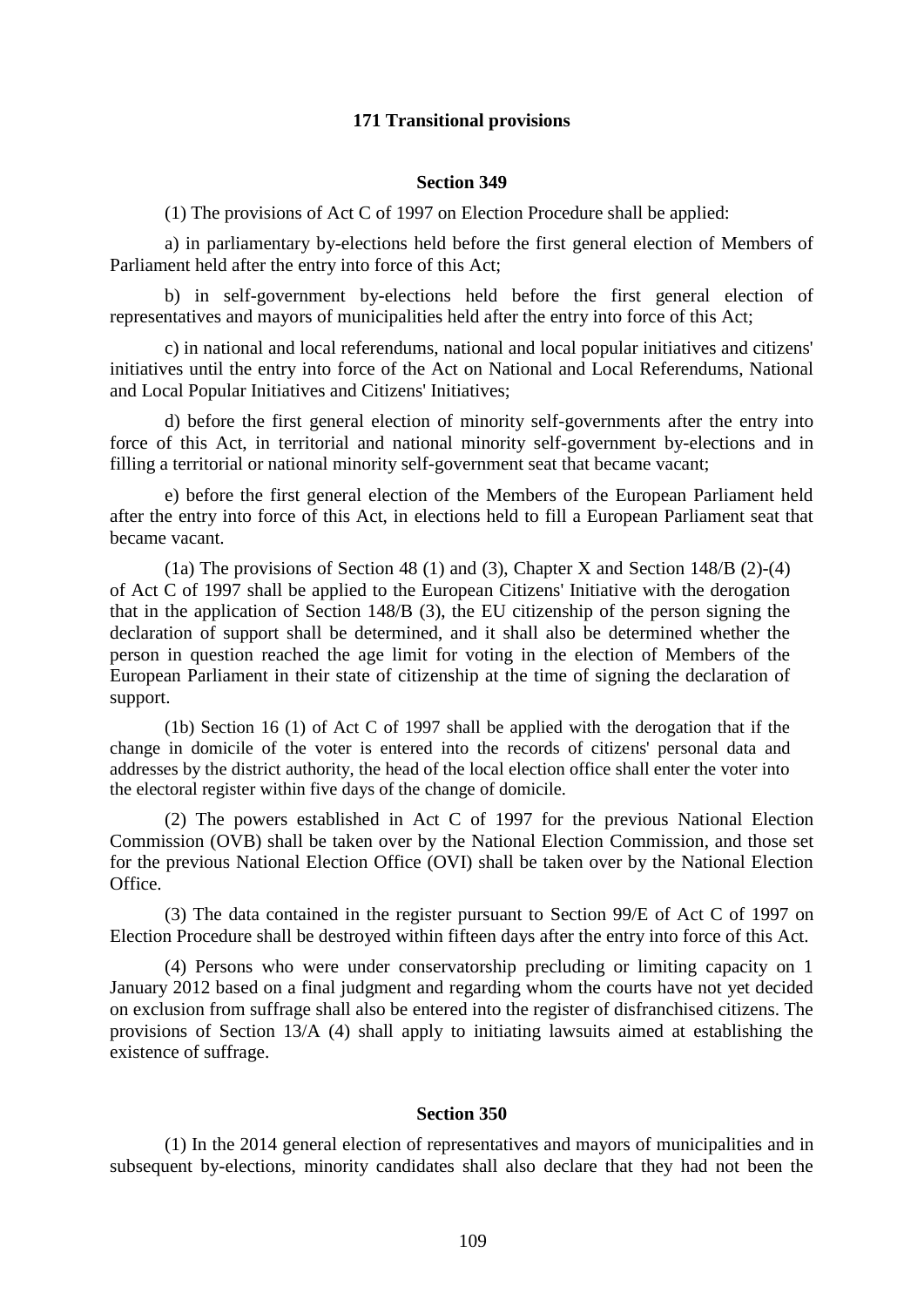candidates of other minorities in the two previous general elections of representatives and mayors of municipalities, the two previous general elections of representatives of minority self-governments, or subsequent by-elections. The provisions of Section 307/G (4) shall not be applied prior to the 2019 general election of representatives and mayors of municipalitys.

(2) In the 2014 general election of representatives of minority self-governments and in subsequent by-elections, candidates shall also declare that they had not been the candidates of other minorities in the two previous general elections of representatives of minority selfgovernments or subsequent by-elections. The provisions of Section 318 (4) shall apply prior to the 2019 general election of representatives of minority self-governments.

(3) In the 2019 general election of representatives and mayors of municipalities and of minority self-governments and in subsequent by-elections, the application of Sections 307/G (4) and 318 (4) shall not cover elections prior to the 2014 general election of representatives and mayors of municipalities and of minority self-governments.

### **Section 351**

(1) The polling districts shall be set up for the first time by 30 April 2013.

(1a) The constituencies of municipality election shall be first set up by 31 March 2014.

(2) Requests for entry in the central electoral register, furthermore data entry pursuant to Section 85 (1) may be submitted from 1 November 2013. Voters without registered domicile in Hungary may submit requests for enrolment into the central electoral register from 1 August 2013; requests submitted in this manner before 1 November 2013 will be adjudged by the National Election Office until 30 November 2013.

(3) Voters with registered domicile in Hungary, furthermore voters living in Hungary without registered domicile may request data entry pursuant to Section 85 (1) from 1 January 2014.

### **Section 352**

(1) Members of the National Election Commission shall be elected for the first time in the September following the entry into force of this Act.

(2) The mandate of members of the previous National Election Commission operating at the time of the entry into force of this Act shall last until the inaugural meeting of the National Election Commission elected pursuant to (1).

### **Section 353**

In 2013, by-elections of Members of Parliament may not be called for a day following 1 September.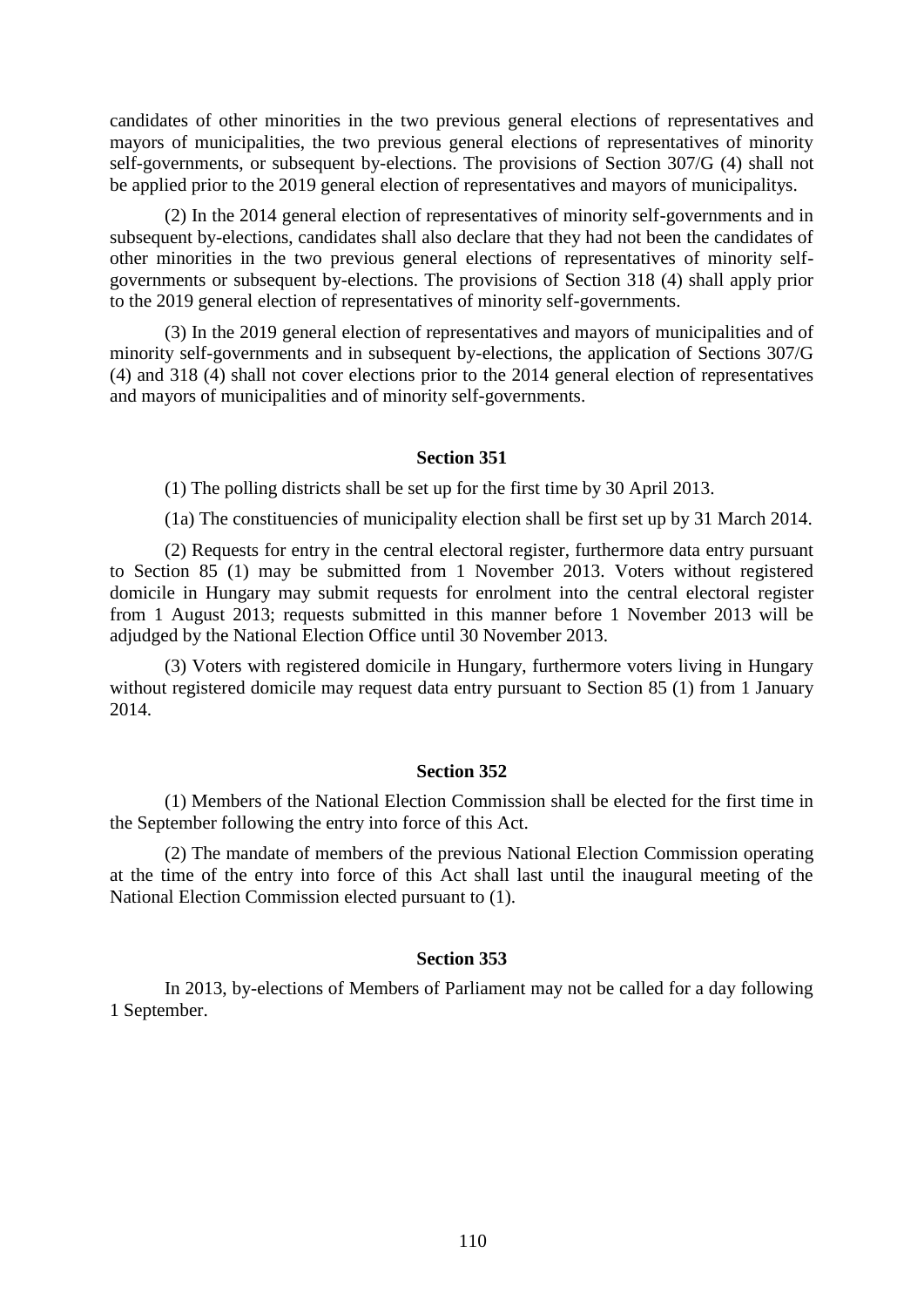## **172 Compliance with the requirement of the Fundamental Law regarding cardinal legislation**

#### **Section 354**

(1) The General Provisions and Annexes 1-6 with the exception of Section 3 (9a), Section 147-147/F Subtitle 74 and Section 233 shall be considered cardinal pursuant to Article XXIX (3), Article 2 (1) and Article 35 (1) of the Fundamental Law.

(2) Section 3 (9a), Section 147-147/F and Subtitle 74 shall be considered cardinal pursuant to Article IX (3), Article XXIX (3), Article 2 (1) and Article 35 (1) of the Fundamental Law.

(3) Section 233 shall be considered cardinal pursuant to Article 24 (9) of the Fundamental Law.

(4) Chapter XIII and Annex 7 and 8 shall be considered cardinal pursuant to Article 2 (1) of the Fundamental Law.

(5) Chapter XIV shall be considered cardinal pursuant to Article 35 (1) of the Fundamental Law.

(6) Chapter XV shall be considered cardinal pursuant to Article XXIX (3) of the Fundamental Law.

## **173 Compliance with the Law of the European Union**

#### **Section 355**

(1) Sections 90, 334-337, 339 and 340 – along with Article XXIII (2) of the Fundamental Law – serve the purpose of compliance with Council Directive 93/109/EC of 6 December 1993 laying down detailed arrangements for the exercise of the right to vote and to stand as a candidate in municipal elections by citizens of the Union residing in a Member State of which they are not nationals, and with Directive 13/1/EU of 20 December 2013, which amends the former Directive.

(2) Section 305 – along with Article XXIII (2) of the Fundamental Law – serves the purpose of compliance with Council Directive 94/80/EC of 19 December 1994 laying down detailed arrangements for the exercise of the right to vote and to stand as a candidate in municipal elections by citizens of the Union residing in a Member State of which they are not nationals.

(3) Sections 332 (2) and 344 – along with Article XXIII (2) of the Fundamental Law and Act CXIII of 2003 on the Election of Members of the European Parliament – serve the purpose of compliance with the document annexed to Council Decision 76/787/ECSC, EEC, Euratom on the Act concerning the election of the representatives of the Assembly by direct universal suffrage.

### **174 Amending provisions**

### **Section 356-363**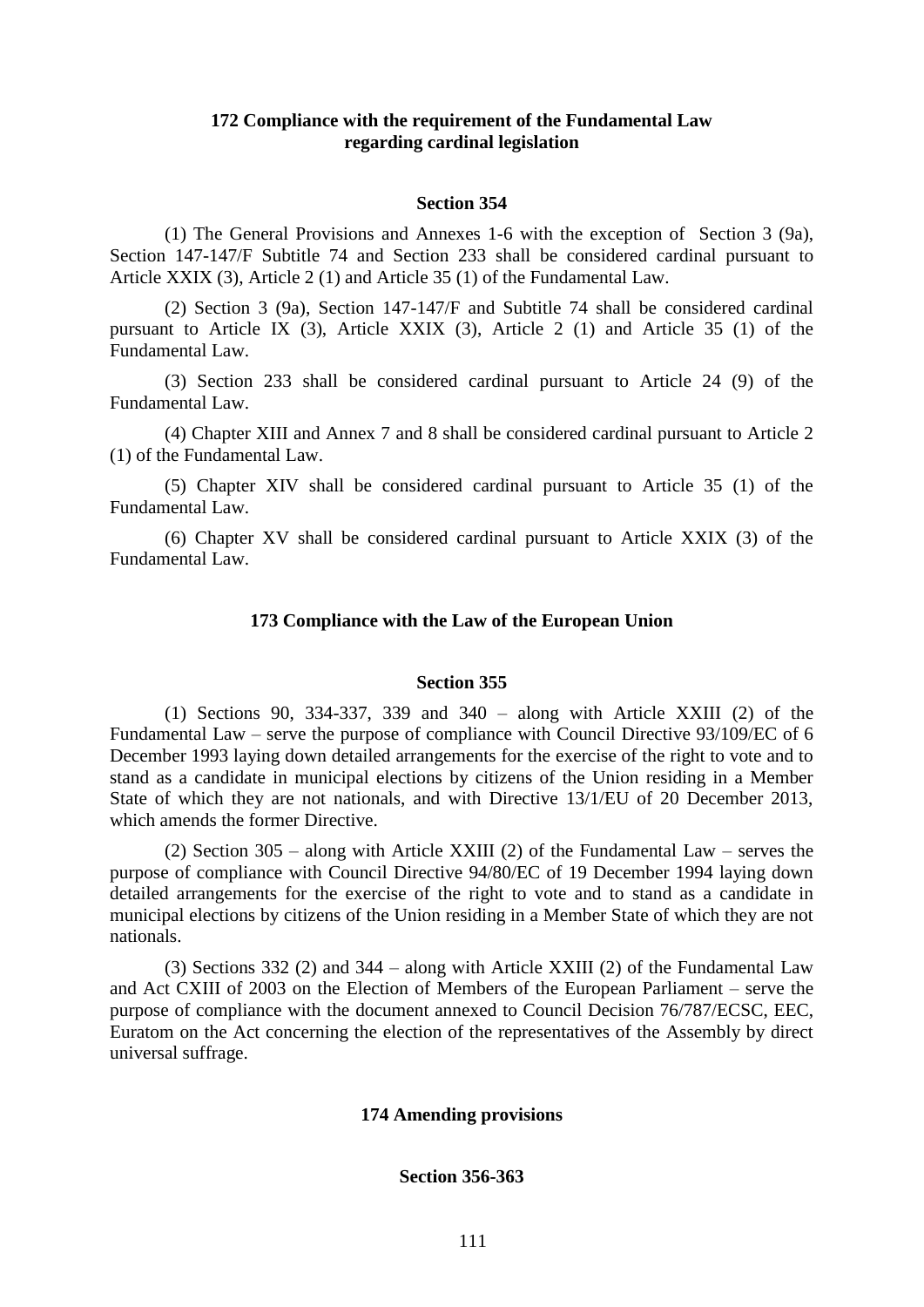# **Section 364**

Item 11 of Section 459 (1) of Act C of 2012 on the Criminal Code shall enter into force supplemented by the following item l):

"l) members of election commissions;"

## **Section 365-366**

**175**

**Section 367**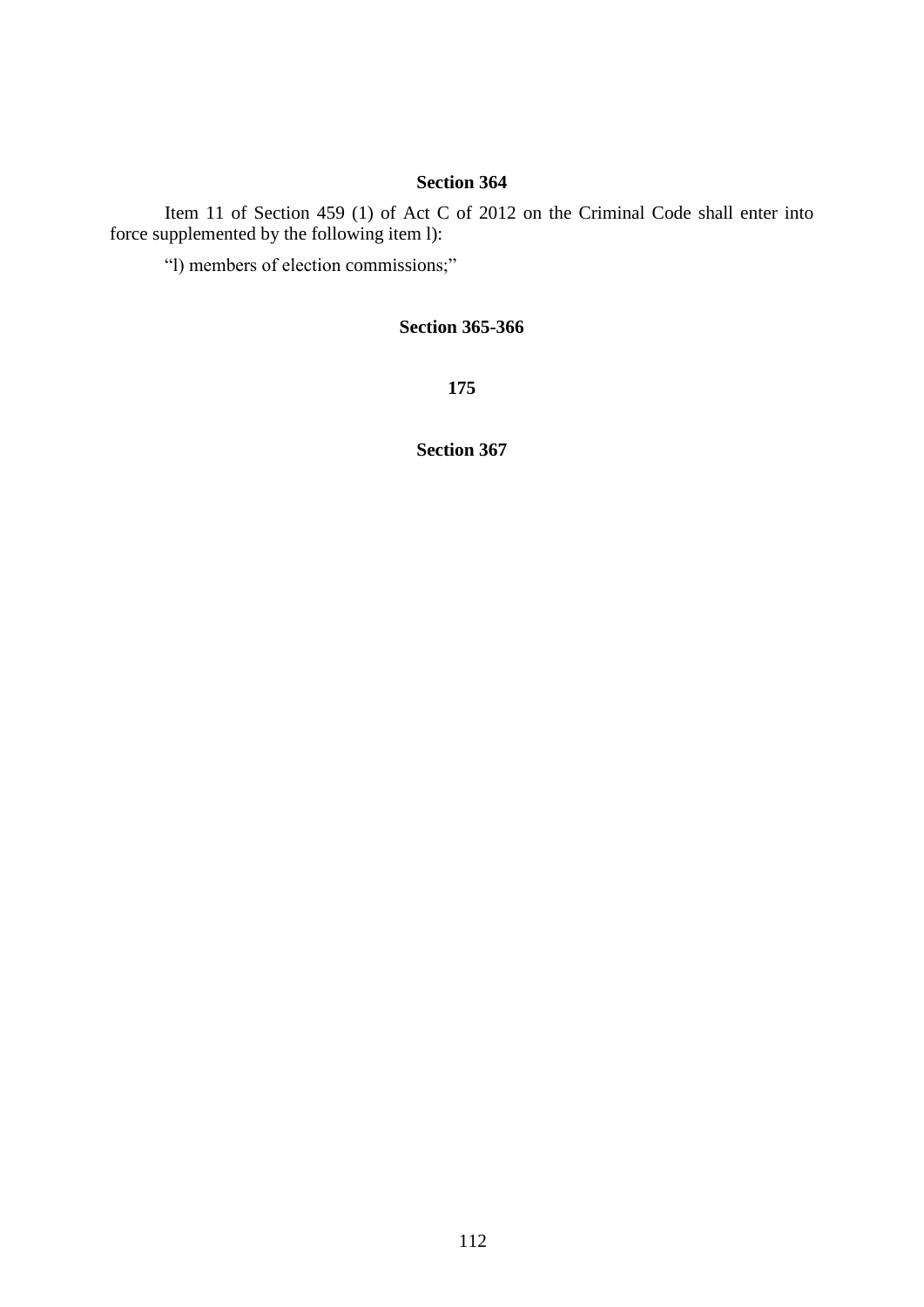### **The content of the register of polling districts and constituencies**

The register of polling districts and constituencies shall contain:

a) the serial number of parliamentary single-member constituencies, the number of voters in each constituency, the names of settlements in the constituency, and, in the case of settlements with more than one single-member constituency, the serial number of polling districts in the constituency;

b) in settlements with more than ten thousand inhabitants, the serial number of municipality single-member constituencies, the number of voters in each constituency, and the serial number of polling districts in the constituency;

c) the serial number of each polling district in each settlement, the addresses that belong to each polling district, the number of voters in each polling district and the address of the polling station of each polling district;

d) the name of the polling district selected pursuant to Section 78;

e) the address of polling stations of minority polling districts;

f) the address of the vote collection location referred to in Section 281 (1);

g) information on whether the polling station is accessible;

h) a map of the polling districts and constituencies;

i) an indication of which minorities have thirty or more members in the settlement based on the data supplied in response to the questions on membership in minorities in the most recent census, summarised by national and ethnic minorities.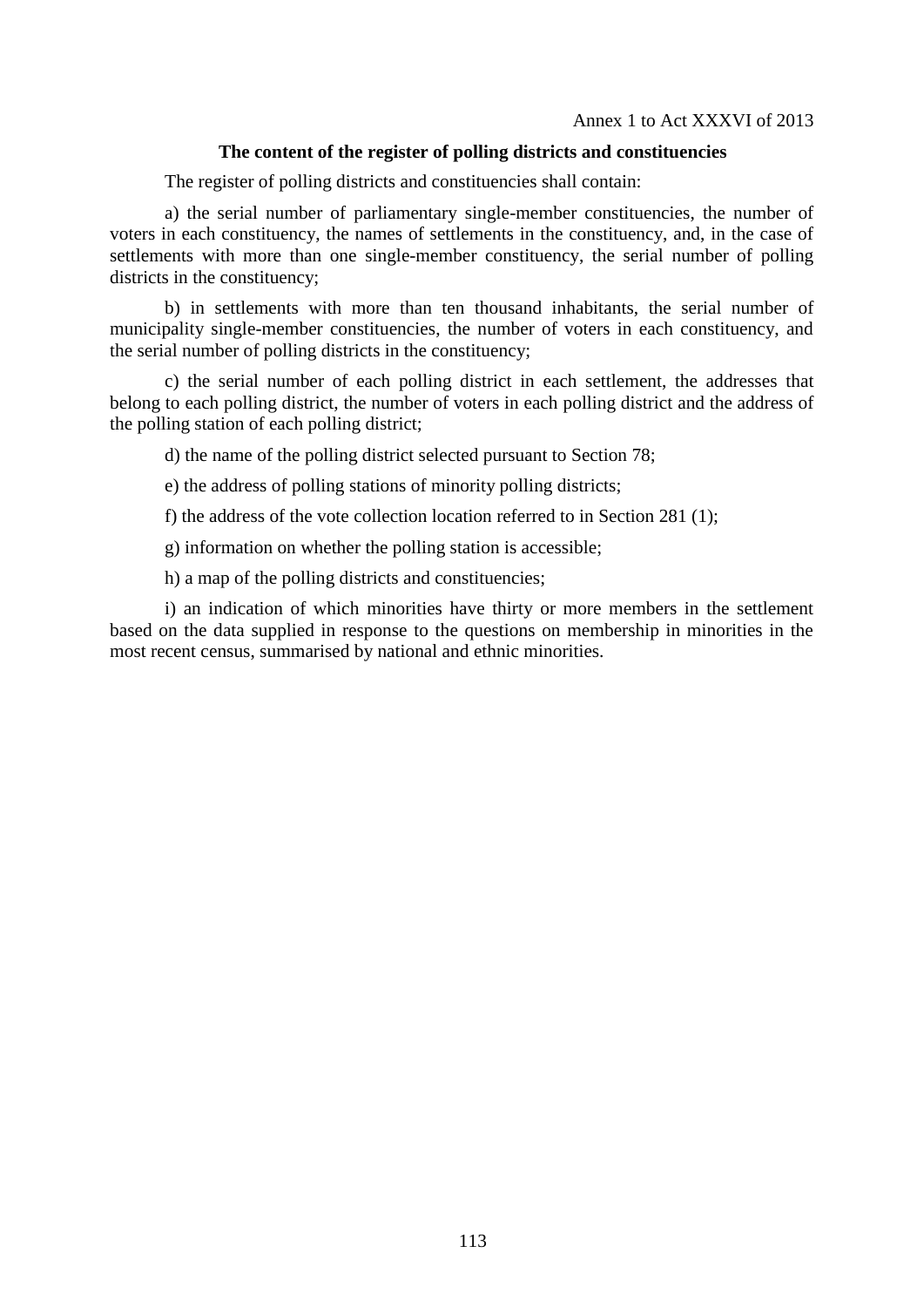## **The content of the central electoral register**

The central electoral register shall contain:

a) the voter's name and birth name;

- b) the voter's personal identification number;
- c) the voter's Hungarian address and residence;
- d) the voter's mother's name;

e) the voter's date and place of birth;

f) in the case of a voter with no Hungarian address who has no personal identification number, the type and number of the document proving Hungarian citizenship;

g) the indication of which election and which constituency the voter has the right to vote in, and in which election the voter may stand as a candidate;

h) an indication of the settlement and single-member constituency in which the voter was listed in the polling district electoral register on the day of the last election of representatives and mayors of municipality;

i) in the case of voters listed in the register with regard to the election of the Members of the European Parliament as the citizen of another European Union member state, also:

ia) nationality;

ib) if available, the name of the settlement or constituency where the applicant was last entered into the electoral register in the state of their citizenship;

j) in the case of voters registered as minority voters, an indication of:

ja) which minority the voter is listed as belonging to;

jb) whether the listing as a minority voter also covers the election of Members of Parliament;

k) an indication of the type of assistance requested by voters with a disability pursuant to Section 88, if any;

l) the content of the declaration pursuant to Section 89;

m) the voter's address, e-mail address or fax number registered pursuant to Section 92 (2), or, in the absence thereof, the contact address listed in the records of citizens' personal data and addresses;

n) the name of the constituency and the polling district;

o) the enrolment date of voters without registered domicile in Hungary, furthermore entry date of actions pursuant to Section 97 (1) b) in the central electoral register;

p) if a voter with no Hungarian address requested to collect the voting package in person, the indication of the settlement where the voting package is to be collected.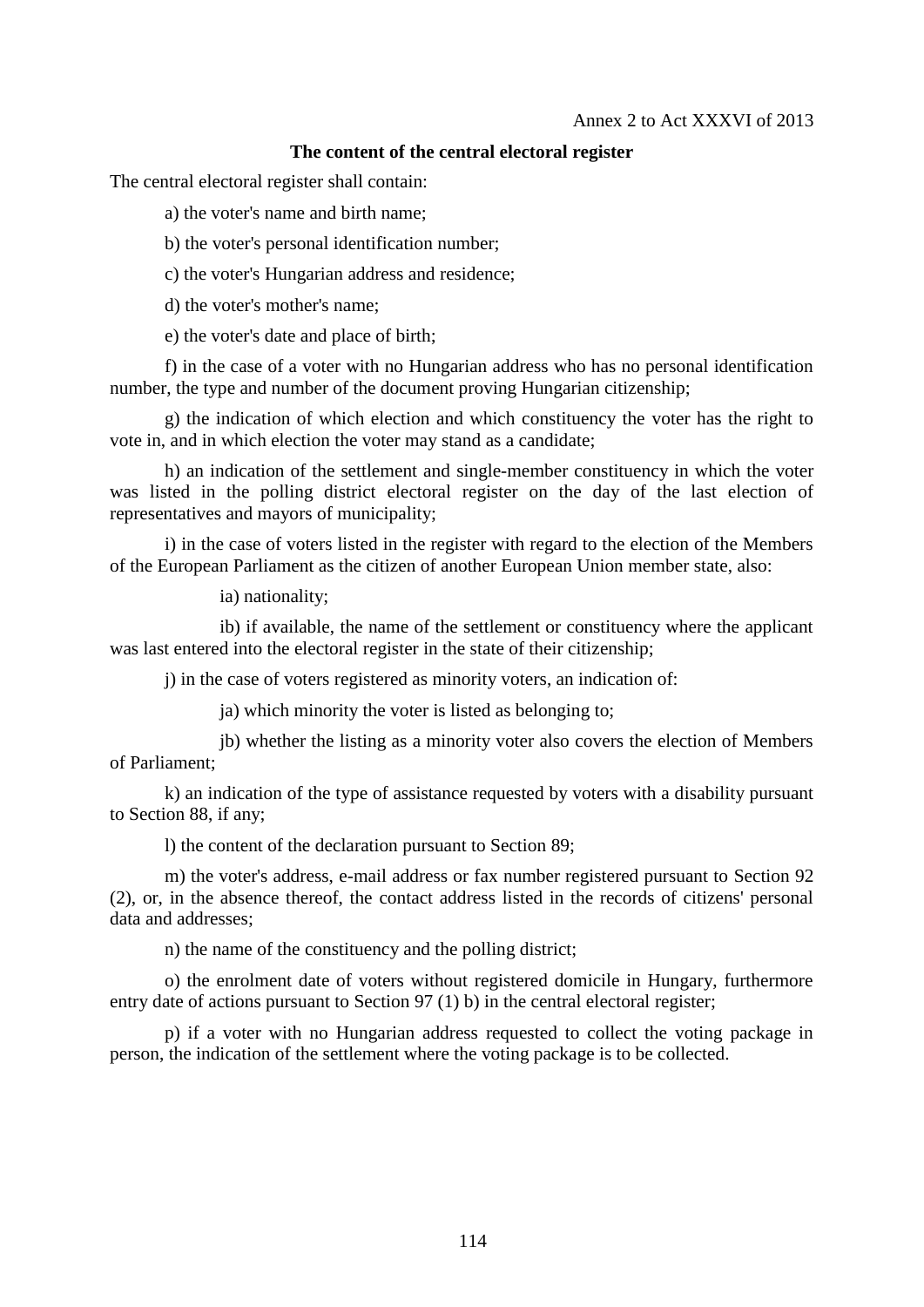## **The content of the polling district electoral register**

The polling district electoral register shall contain

a) the name of the election;

b) the date of voting;

c) the settlement and constituency;

d) the serial number of the polling district;

e) the address of the polling station;

f) the voter's

fa) name;

fb) birth name;

fc)

fd)

fe) personal identification number

ff) address in Hungary;

fg) request for assistance pursuant to Section 88;

fh);

g)

h) the number of voters listed in the polling district electoral register,

i) in cases according to Section 257 (1b) a notice that the voter is only able to vote by a single-member constituency ballot.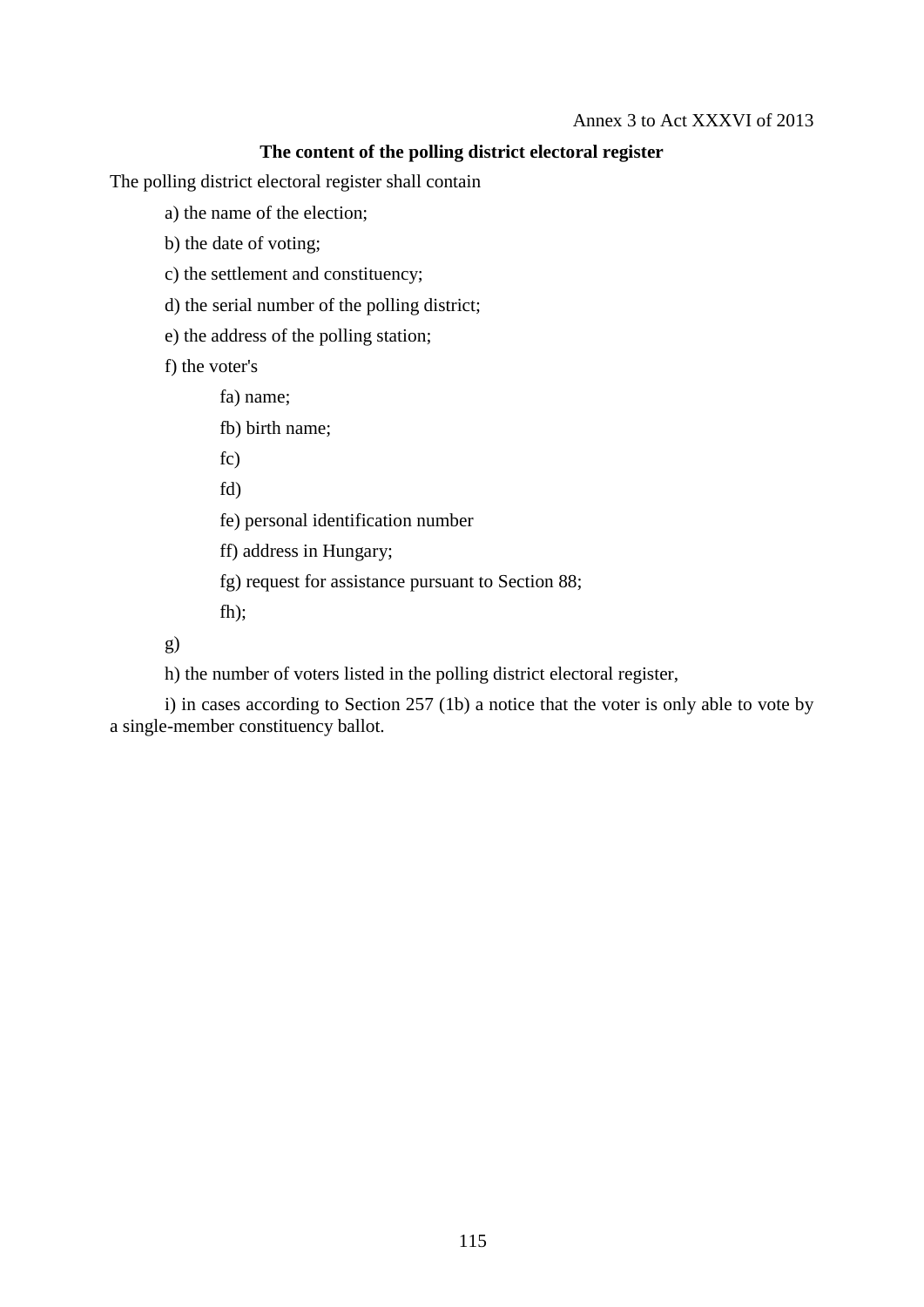### **The content of the register of nominating organisations, candidates and lists**

The register of nominating organisations, candidates and lists shall contain

a) nominating organisations':

aa) name and seat;

ab) abbreviated name;

ac) logo;

ad) type;

ae) representative's name and address, and the extent of his or her representation rights;

af) representative empowered to notify the list (name, address and extent of representation rights);

b) candidates':

ba) name and address;

bb) personal identification number;

bc) status as an independent, or nominating organisation (as an individual or list candidate);

bd) declaration if they only wish to have one given name listed on the ballot paper or wish the "dr." title to be omitted;

be) declaration if they wish their name to be listed on the ballot paper in the language of their minority;

bf) profession in the case described in Section 157 (2);

c) the organisation putting forward the list;

d) other information required by Ministers Decree not categorised as personal data.

The register shall contain information on which election each nominating organisation, candidate and list was registered for, which constituency each candidate will stand in, and which constituency each list will stand in.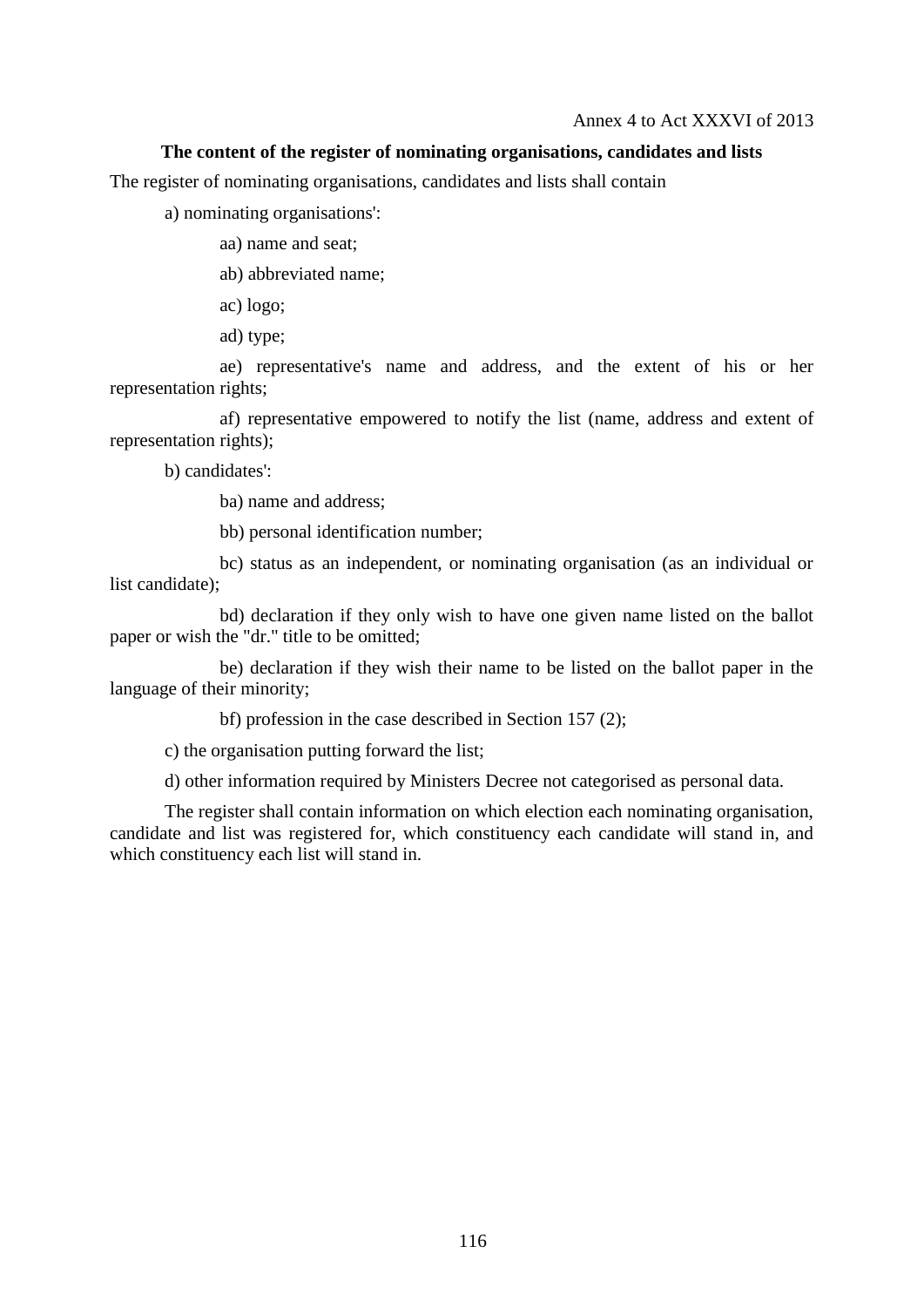## Annex 5 to Act XXXVI of 2013

## **The content of single-member constituency ballot papers**

Single-member constituency ballot papers shall contain:

a) the text "szavazólap" (ballot paper);

b) a space marked for stamping in the top left corner;

c) the name of the election;

d) the date of voting;

e) the name of the constituency;

f) an indication of how many candidates may be selected in a valid vote;

g) the number of the candidate;

h) the candidate's name;

i) a circle for the vote mark;

j) the name of the nominating organisation or the text "független jelölt" (independent candidate);

k) information on the formal requirements for a valid vote.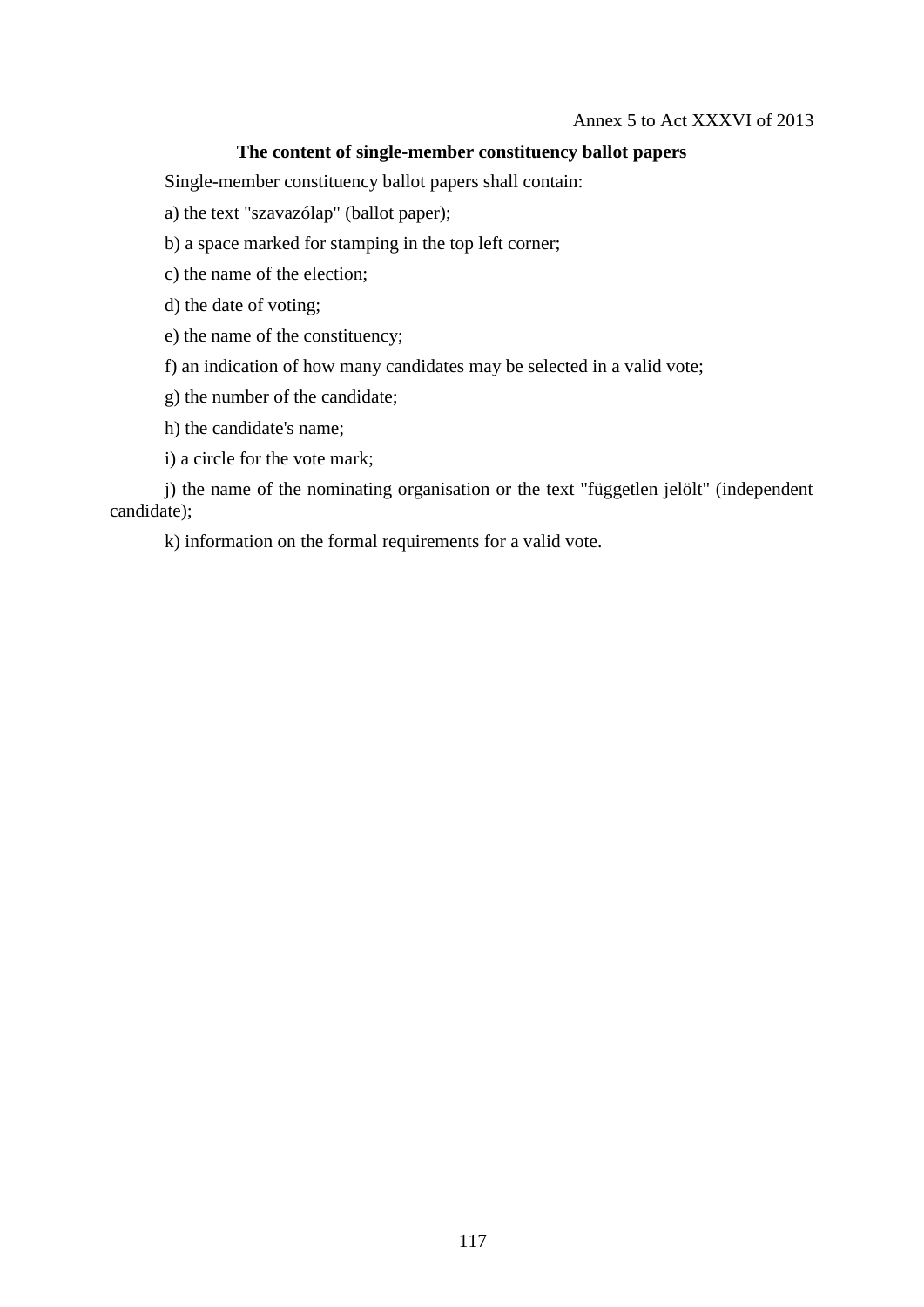# Annex 6 to Act XXXVI of 2012

### **The content of list ballot papers**

List ballot papers shall contain:

- a) the text "szavazólap" (ballot paper);
- b) a space marked for stamping in the top left corner;
- c) the name of the election;
- d) the date of voting;
- e) the name of the constituency;
- f) an indication of whether ballots with votes for more than one list are valid;
- g) the number of each list;
- h) a circle for the vote mark;
- i) the name of each nominating organisation
- j) the names of the first five candidates of each list;
- k) information on the formal requirements for a valid vote.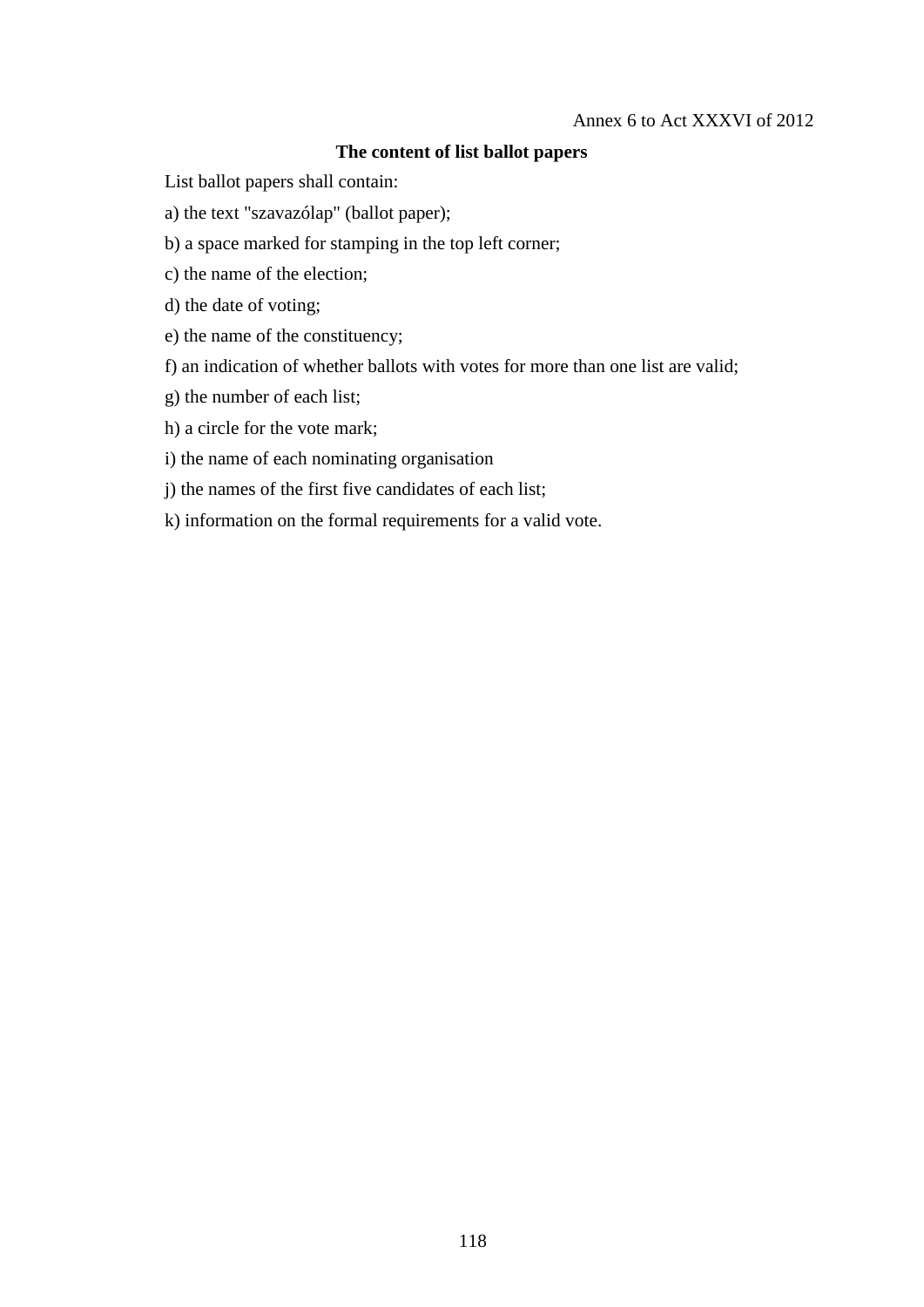## **The content of registers at foreign representations**

Registers at foreign representations shall contain:

- a) the name of the election;
- b) the date of voting;
- c) the name of the foreign representation;
- d) the voter's:
	- da) name;
	- db) personal identification number;
	- dc) birth name;
	- dd)
	- de)
	- df)

e) information on which ballot papers should to be supplied to the voter;

f) the number of voters listed in the foreign representation electoral register.